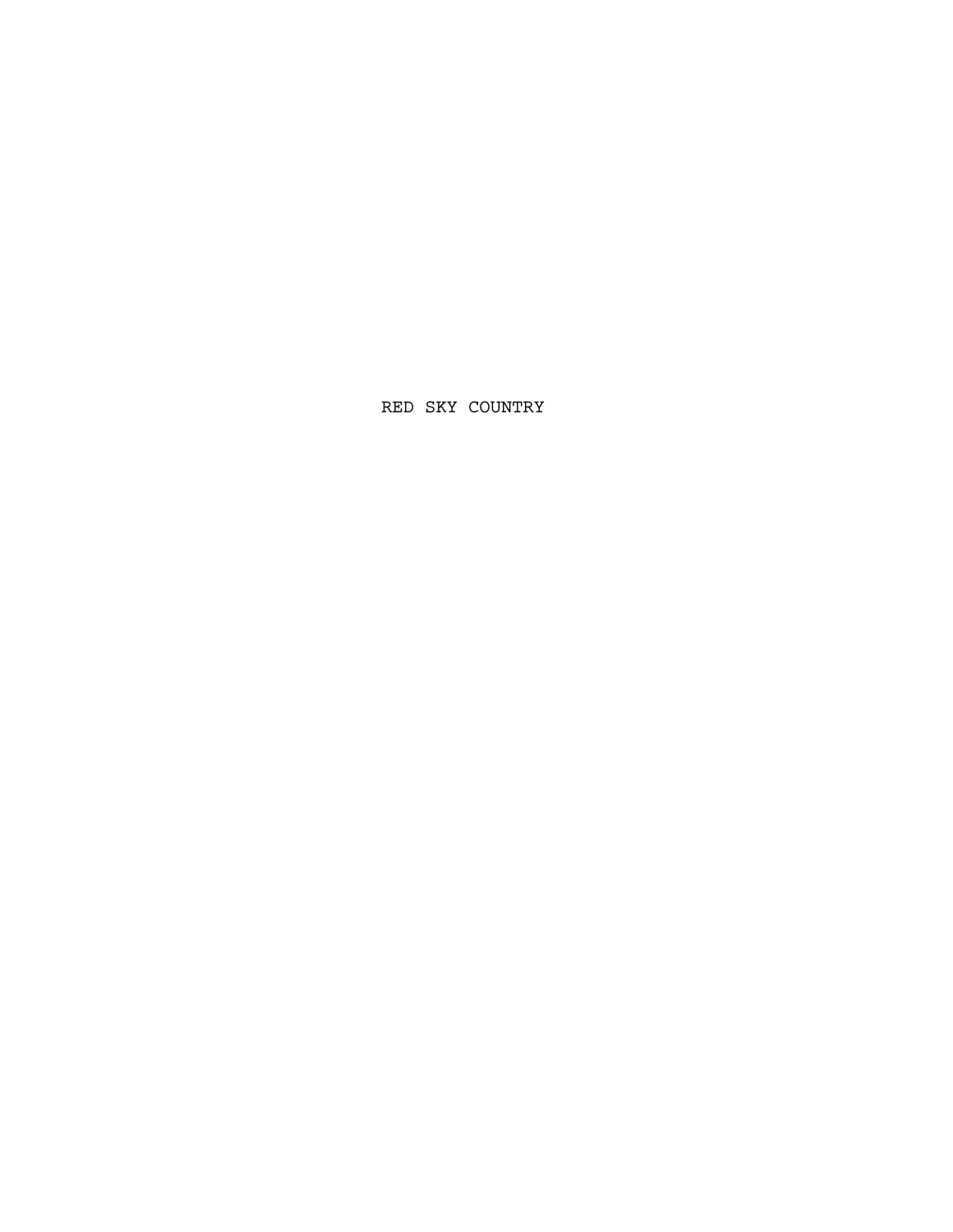EXT. PARK - NIGHT

SUPER: Gary, Indiana 1933

LAWRENCE STEWART, (30s) serious, concerned, looks over a crowd of MEN, WOMEN, and CHILDREN. Families focused on an event in front of them. In the darkness their faces shine with the bouncing light of a large flame.

Skirting behind the crowd avoiding the light and welcoming the darkness, Lawrence pulls his FEDORA HAT to shadow his eyes. He pays mind to the uneven grass and tree roots.

Lawrence tries to hold back his panic - he must restrain his legs from running. To hide his fear, he breaks a smile and gives a slight nod to the MEN who make eye contact. Suddenly, a cry in the darkness draws his attention. Near his feet, a CHILD, maybe one year old, cries. Instinctively, Lawrence grabs the child and lifts it in his arms. He frantically looks in the crowd for a mother's desperate eyes.

A hand reaches for the child, the MOTHER. Lawrence looks into the Mother's teared and relieved eyes. For a brief moment, Lawrence watches the Mother and Child move back into the crowd towards the light of the fire.

Lawrence breaks through the edge of the crowd, freedom. Speeding up his stride, Lawrence walks by the many CARS parked along side of the road leading to the park. The darkness of the unlit road closes in on Lawrence when: BAM!

Out of nowhere, a TALL MAN jumps out between two cars. Lawrence grabs him, ready for a fight.

> TALL MAN Brother, did I miss it?

Lawrence muzzles his fear.

LAWRENCE No! No, but hurry.

The Tall Man rushes to the Park. Lawrence makes a run for it deeper into the darkness.

EXT. TRAIN STATION - AFTERNOON

The train's horn BLASTS as people move along the platform. Porters move luggage on carts. Lawrence carries two suitcases, dodges the crowd.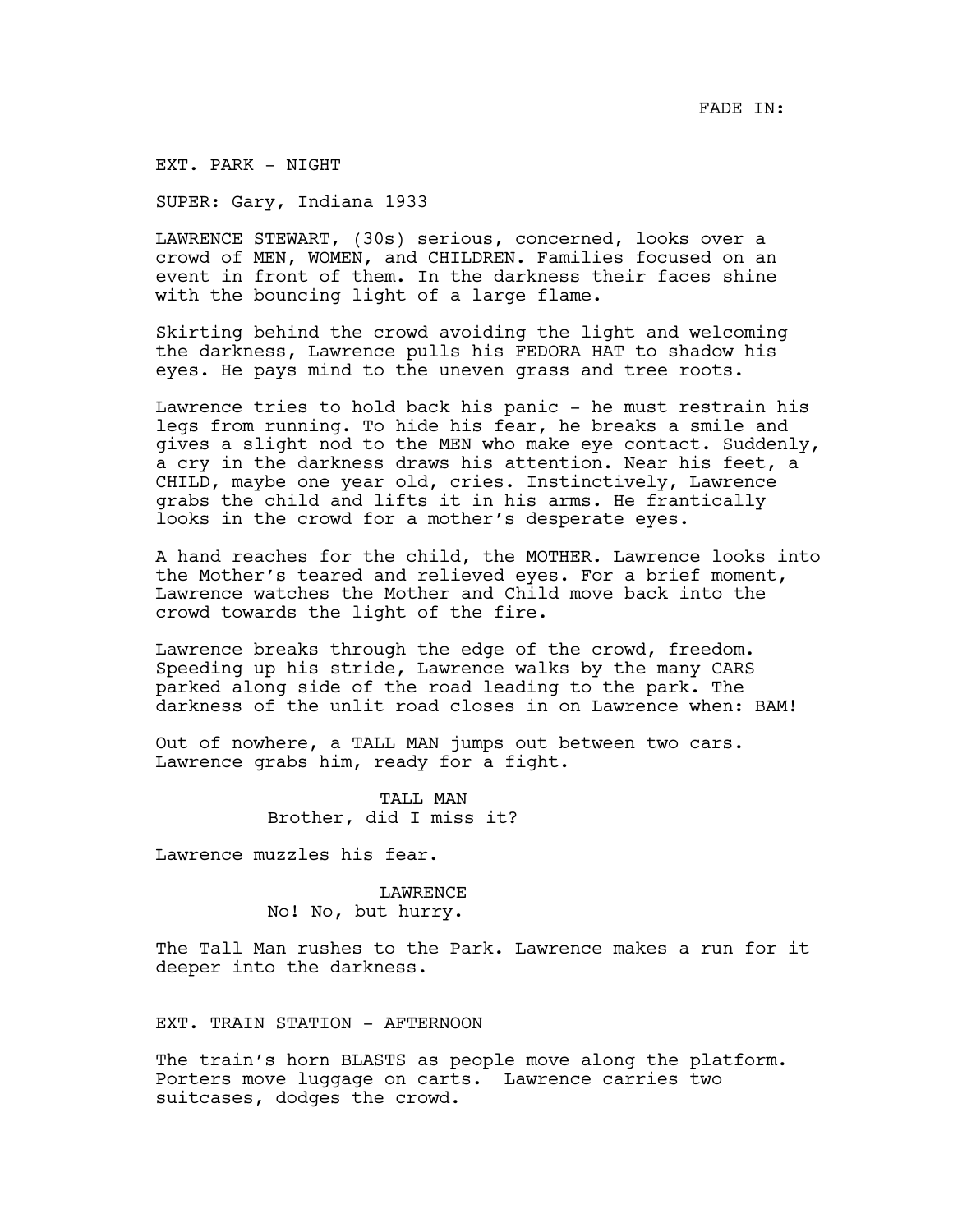HELEN STEWART, Lawrence's wife, late twenties, attractive, glow of innocence, sports her best and only traveling dress. She, with a hat box, tries to keep up while scanning the crowd.

CROSS CUT TO:

## INT. TRAIN

Lawrence steps onto the train, matches tickets to seats. He shoves the suitcases in the bin overhead. He looks down the car. No Helen. Lawrence darts through the car, searching, as other passengers find their seats and stow belongings.

EXT. TRAIN STATION

The STATION MANAGER monitors his watch, approaches the platform.

#### STATION MANAGER

All aboard!

Helen looks, waits in the crowd. She jumps when Lawrence grabs her shoulder.

> HELEN She's not here.

LAWRENCE She's not coming.

SID (O.S.) Lawrence! Helen!

SID MCCOY, (30s) blonde, clean cut, a "good ol' boy," races toward Lawrence and Helen. He catches his breath.

> LAWRENCE (To Helen) Go on and board the train. I'll be right behind you.

SID Thought I would never find you. Couldn't believe when I heard. Oklahoma City, I just couldn't--

**LAWRENCE** (To Helen) Go on.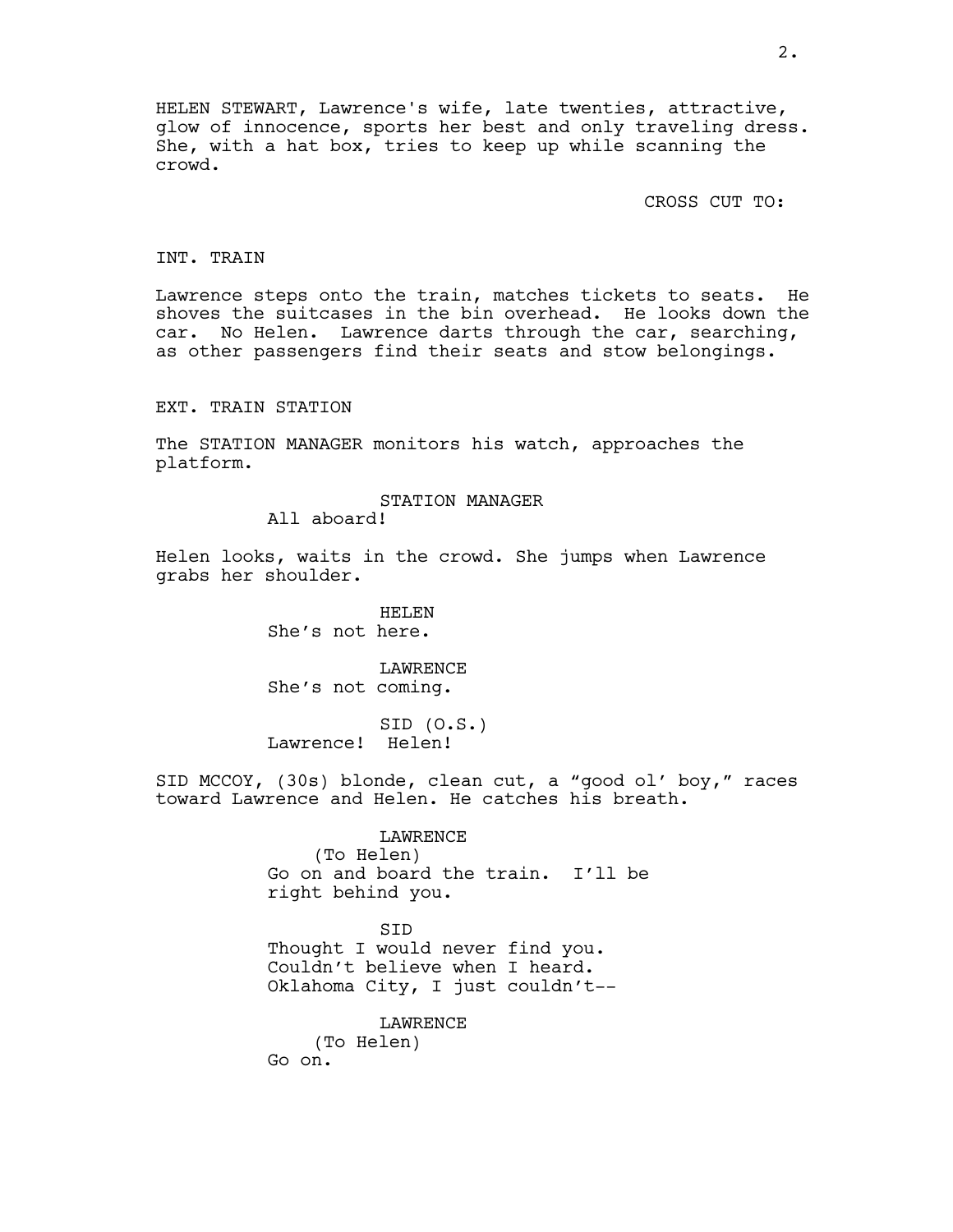SID Helen, you have a good trip now. Keep him out of trouble.

Sid gives Helen a peck on the cheek. After a quick glance back to Lawrence who gives her a reassuring smile, she boards the train.

### LAWRENCE

Sid.

SID Old friend, I couldn't let you leave without saying goodbye. (Awkward pause) Is all this about the other night in the park? I looked up and you were gone, just like--

LAWRENCE Found myself a better job. Fool to turn it down.

SID

I see.

LAWRENCE I should get on board.

SID One last thing...

Sid hands Lawrence a piece of paper.

SID (CONT'D) Look him up at the Santa Fe rail yard. You'll need friends--

LAWRENCE Sid, I don't...

SID Just in case. He's my uncle. (Beat) When you get settled, perhaps I'll come down and see you both.

Out of nowhere a BLACK PORTER, carrying bags, accidentally runs into Lawrence. Startled, Lawrence grabs him.

> SID (CONT'D) You better watch where you're going, boy!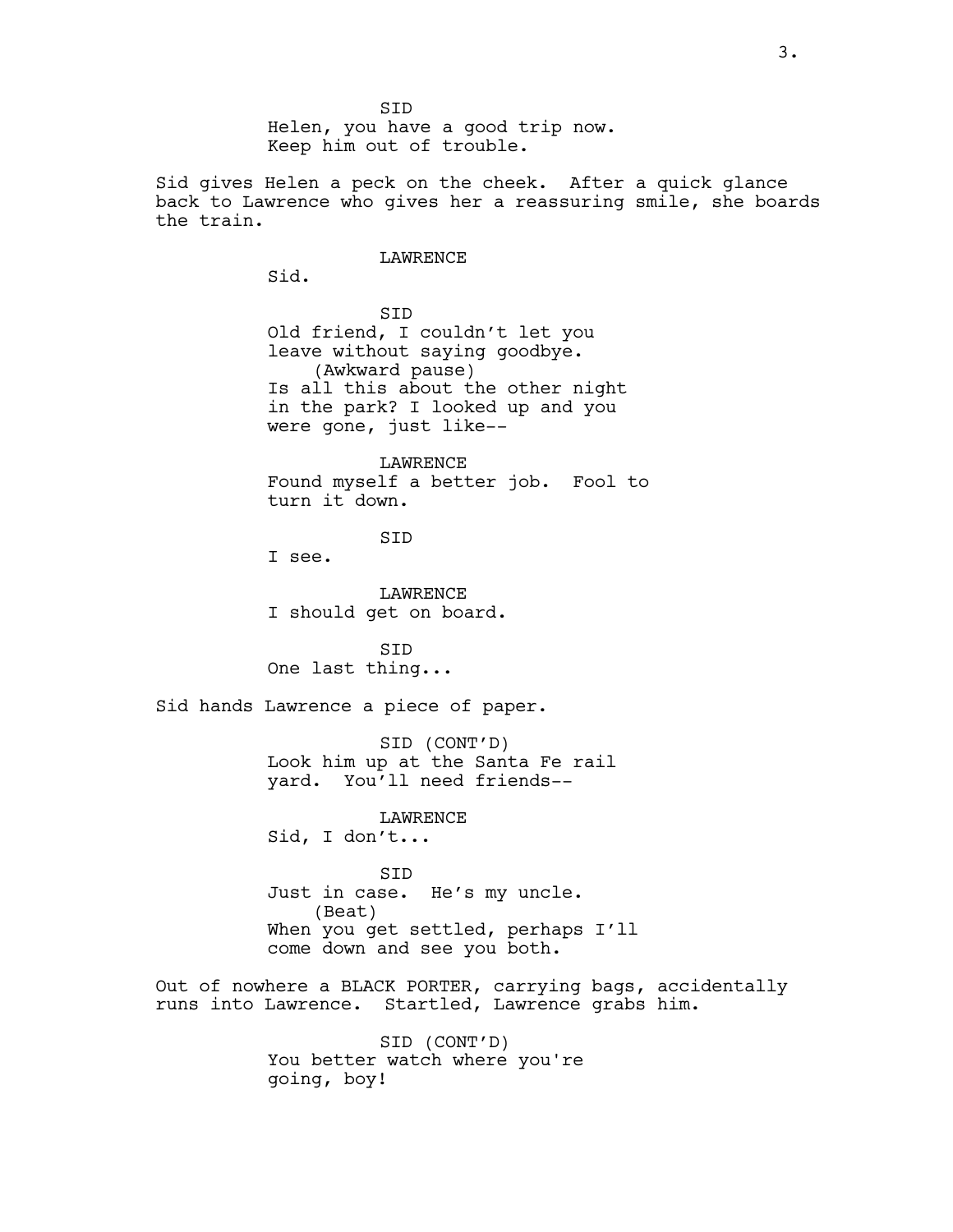SID

Better be.

Lawrence releases the Porter. Sid brushes off and straightens Lawrence's coat.

> SID (CONT'D) Clumsy, what else would you expect.

### LAWRENCE

I gotta go.

Lawrence steps up just as the train rolls.

SID (calling out) You two be careful now!

As Sid waves goodbye, TWO MEN in dark suits stand out in the bustling crowd, JOE WILSON, mousy, wears glasses, and DEAN MURPHY, heavy set. Murphy walks toward Sid. Sid notices him, turns and walks away. Wilson stops him. Sid turns to Murphy, hand out as if old friends.

> SID (CONT'D) Howdy, brother.

Both grab Sid by the arm and pull him towards a waiting car.

SID (CONT'D) (shit eating grin) Well, if that's the way it's gonna be, then you two can just go--

SMASH CUT TO:

INT. TRAIN - CONTINUOUS

The train whistle BLOWS. Lawrence settles, pulls out a letter and reads. The top of the typed letter states "LETTER OF REFERENCE".

> HELEN My own mother doesn't see us off, but Sid? What did he want anyway?

LAWRENCE She would've taken you back home if she'd intended to come.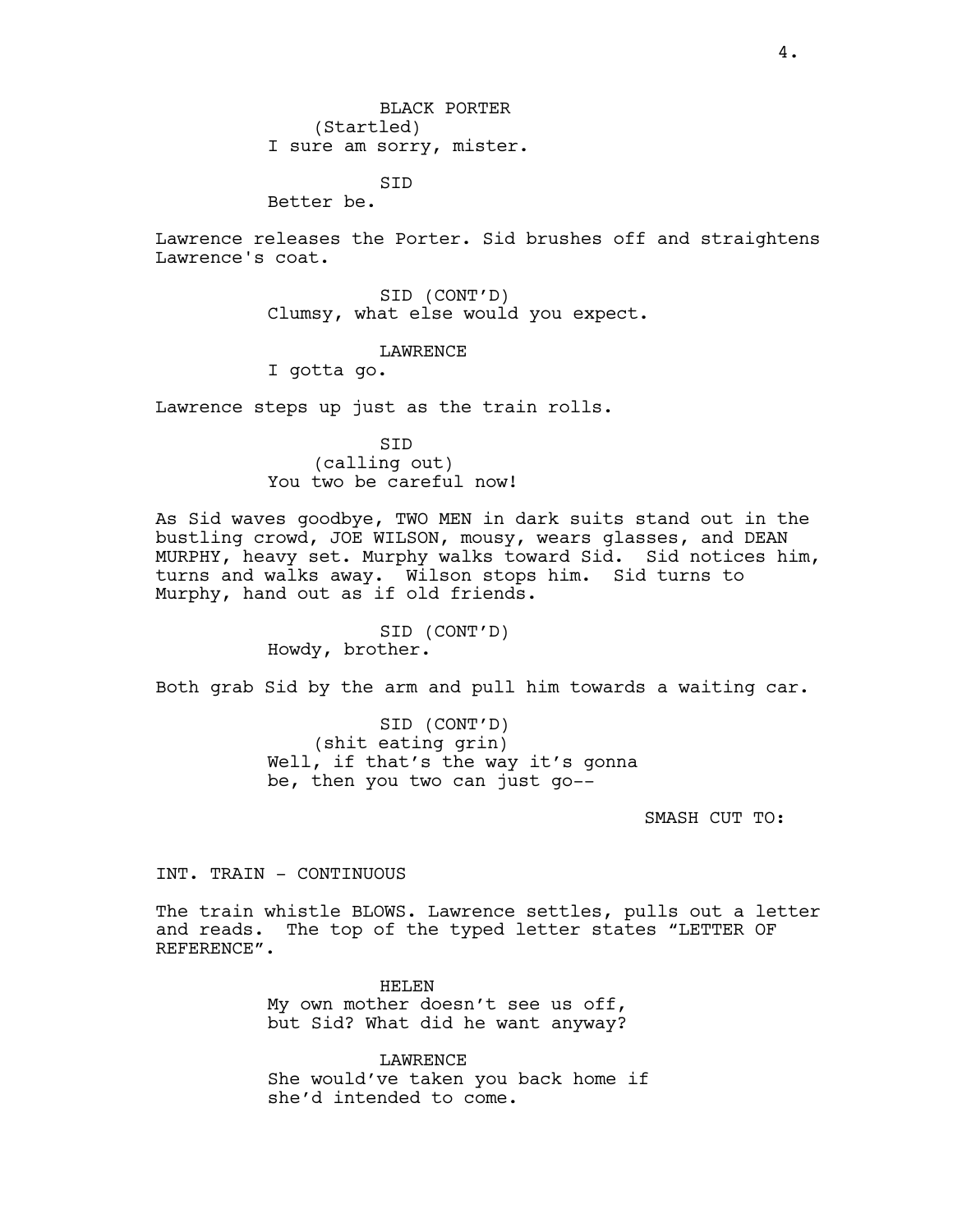HELEN As if she would have a say. (Beat) Don't know what was so important that I had to get on the train. You two always whispering secrets like school girls.

#### LAWRENCE

I'll make you a deal... until we find a place, warm to the job, we don't tell no one where we're going. Not my friends. Let the earth settle under our feet, then you can tell your mother.

HELEN How long to Oklahoma City?

LAWRENCE Only a day or two.

HELEN Lois says they still have Indians living in teepees.

LAWRENCE Well, Lois don't know everything.

# HELEN

She knows that Oklahoma is in turmoil with all the farms dying. Says one farmer had to look for his land in another man's yard.

Lawrence breaks a smile, shakes his head in disbelief.

LAWRENCE Lois just blindly believes what people say.

#### HELEN

I can't imagine my best friend... I am sure she read it somewhere. She's always reading.

LAWRENCE They write about all this in fashion magazines?

Lawrence gives out a chuckle. Helen gives him a disapproving look. He playfully raises his hands in defeat.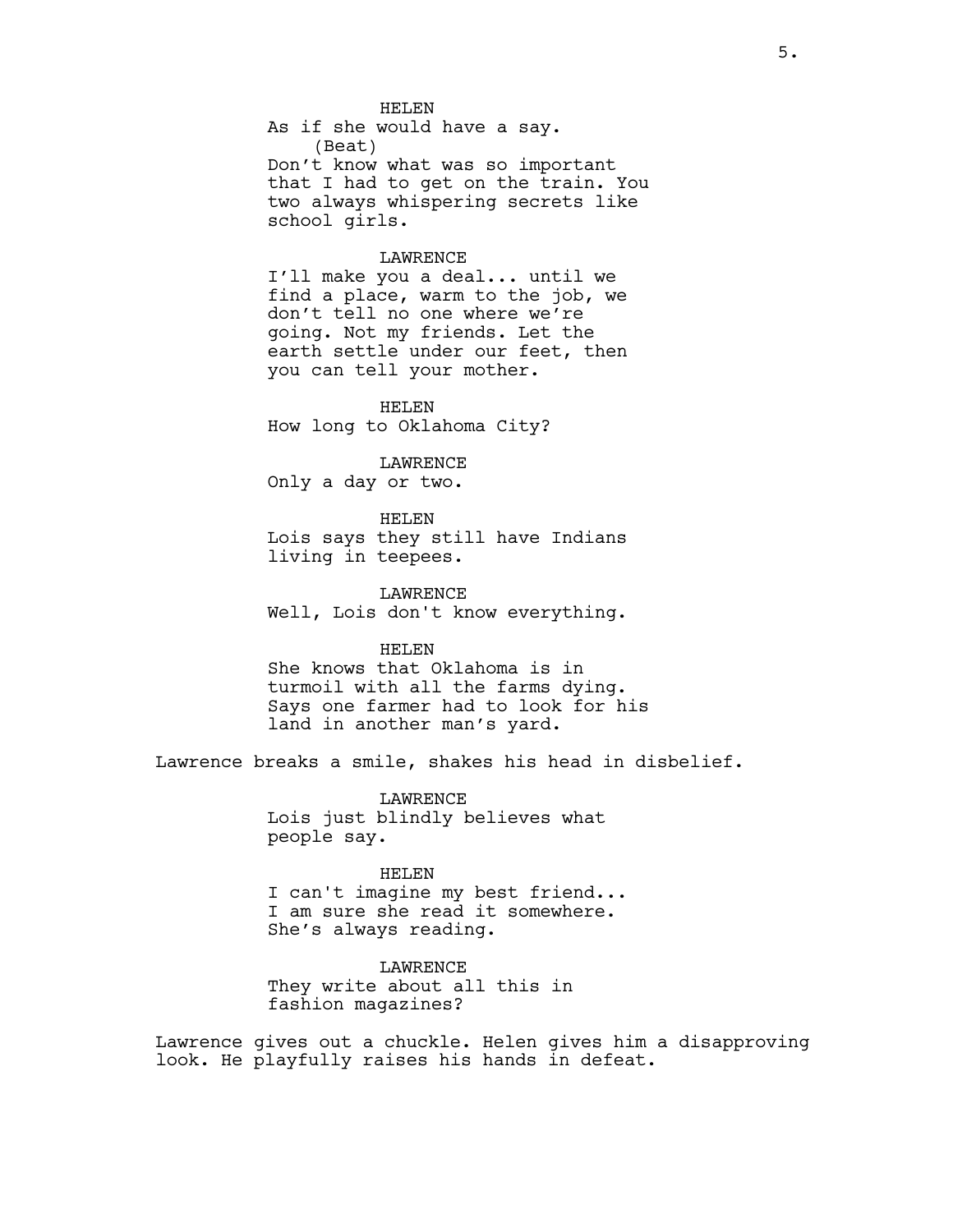LAWRENCE (CONT'D) I'm sure there is an Indian in a teepee somewhere in Oklahoma. They sure as hell ain't living next to us.

#### HELEN

You sound like Sid.

Helen looks out the window avoiding Lawrence's eyes. Unable to hold it...

> HELEN (CONT'D) A little stability would be nice.

LAWRENCE I know it's been tough and a change will do us good. (Beat) You look me in the eye and tell me you don't want to do this? If'n that's true, then we'll get off. I won't even blame you for the missed opportunity at a new life.

Helen looks at Lawrence's playful eyes.

HELEN Start a family...

Lawrence leans in with a big grin and grabs her thigh. Helen slaps his hand and gives an approving smile.

Lawrence pulls his pocket watch out, 5:37. Lawrence gives a SIGH of relief as the train whistle BLOWS, then the train wheels POUND and ECHO over a metal TRUSSED BRIDGE.

FADE TO:

EXT. CURTIS-WRIGHT AIRFIELD - NIGHT

SUPER: OKLAHOMA CITY

The THUNDEROUS roar of a model 80 Boeing passenger plane cuts through the night air and lands in an open field, lights make a path. The United Aircraft and Trans Corp plane wheels to a stop at the end of the runway.

A DARK SEDAN pulls up, illuminates the plane with its headlights. The Two Men, Joe Wilson and Dean Murphy, from the train station deplane.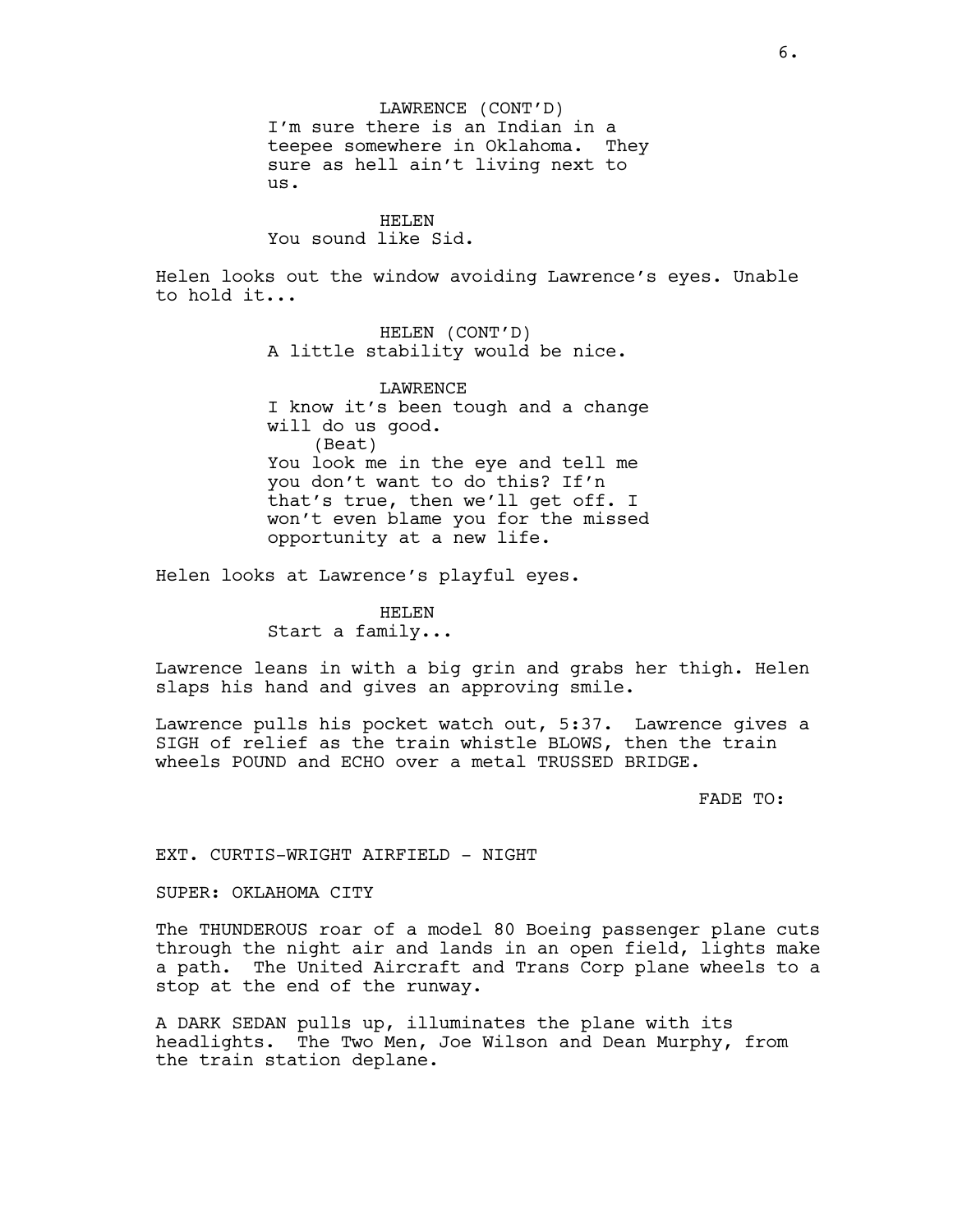The doors of the dark sedan open. Police Chief JOHN WATT (51), more corporate-type than lawman, exits the passenger side. Another man, GEORGE BELL (40) wears a suit, slicked hair. A wiry snake perfect for undercover work.

> WILSON Chief John Watt, I presume.

WATT You're the Feds we're expecting?

WILSON I'm sure the office told you why we're here?

**WATT** You wouldn't have stepped on our toes if it hadn't crossed state lines. (Beat) So, you're federal cops? I'd heard you boys were just lawyers and accountants...

George moves his suit coat behind his holster revealing his sidearm.

> GEORGE Not sure what to make of the fat one. You sure we can trust them?

WATT One of my Detectives, George Bell.

WILSON (Shakes hands) Mr. Bell.

Murphy clinches his fist, refuses George's handshake.

WATT We've set you up at the Skirvin Hotel. You need men, fire power, you call Bell. No one else.

#### WILSON

I need access--

**WATT** Bell is your only access. If I've got low-life thugs in my ranks, I want to know about it. But, they don't need to know we're looking.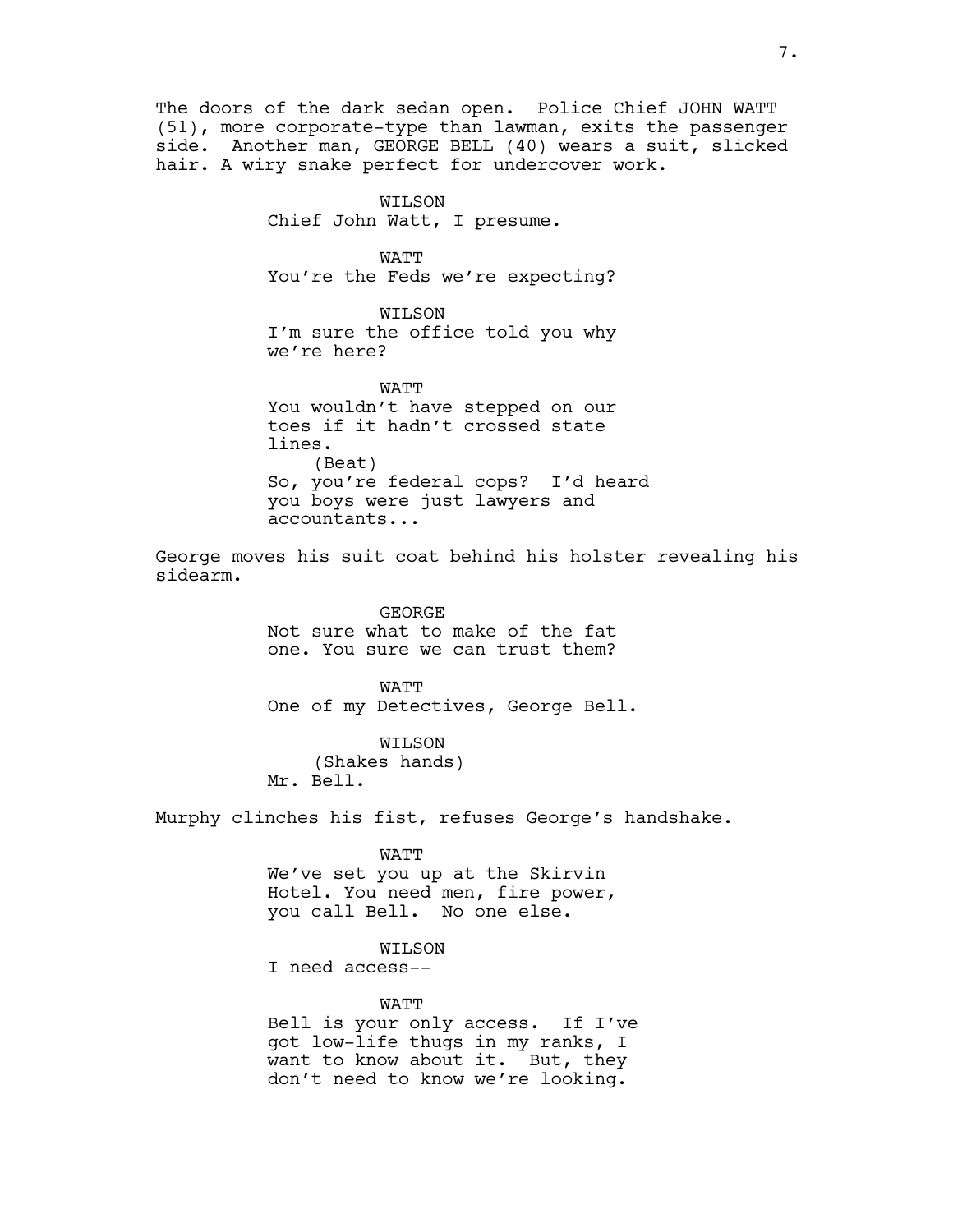MURPHY Saying you don't know your own men?

GEORGE (Angry) Sayin' he's got enough to say grace over as it is.

**WATT** Mash and bootleggers, that takes up most of my time.

WILSON Not much longer. Roosevelt made a promise to eliminate prohibition by the end of the year. Right now booze rings is the least of your

WATT Tell me more about it in the car to the hotel. Let's load up.

The men load up in the Sedan.

problems.

INT. TRAIN - LATER

Pocket watch reads 8:05.

Helen, curled up in her seat, sleeps. Lawrence covers Helen with his coat, gently caresses her cheek. He strides down the aisle as PASSENGERS sleep or read. His gaze lingers on every face.

Lawrence grabs the handle of the railcar door, opens it. The ROAR of the train, jarring. Lawrence steps through...

EXT. TRAIN - CONTINUOUS

Lawrence stands on the rocking metal platform between cars. The WIND blows as the SHADOWS of the night race by.

Lawrence buries his head into his hands as he lights a cigarette. The embers glow in the dark night. A LARGE FIGURE steps between the cars.

Lawrence struggles to see the face. Head down, the Large Figure moves through the door into the next car.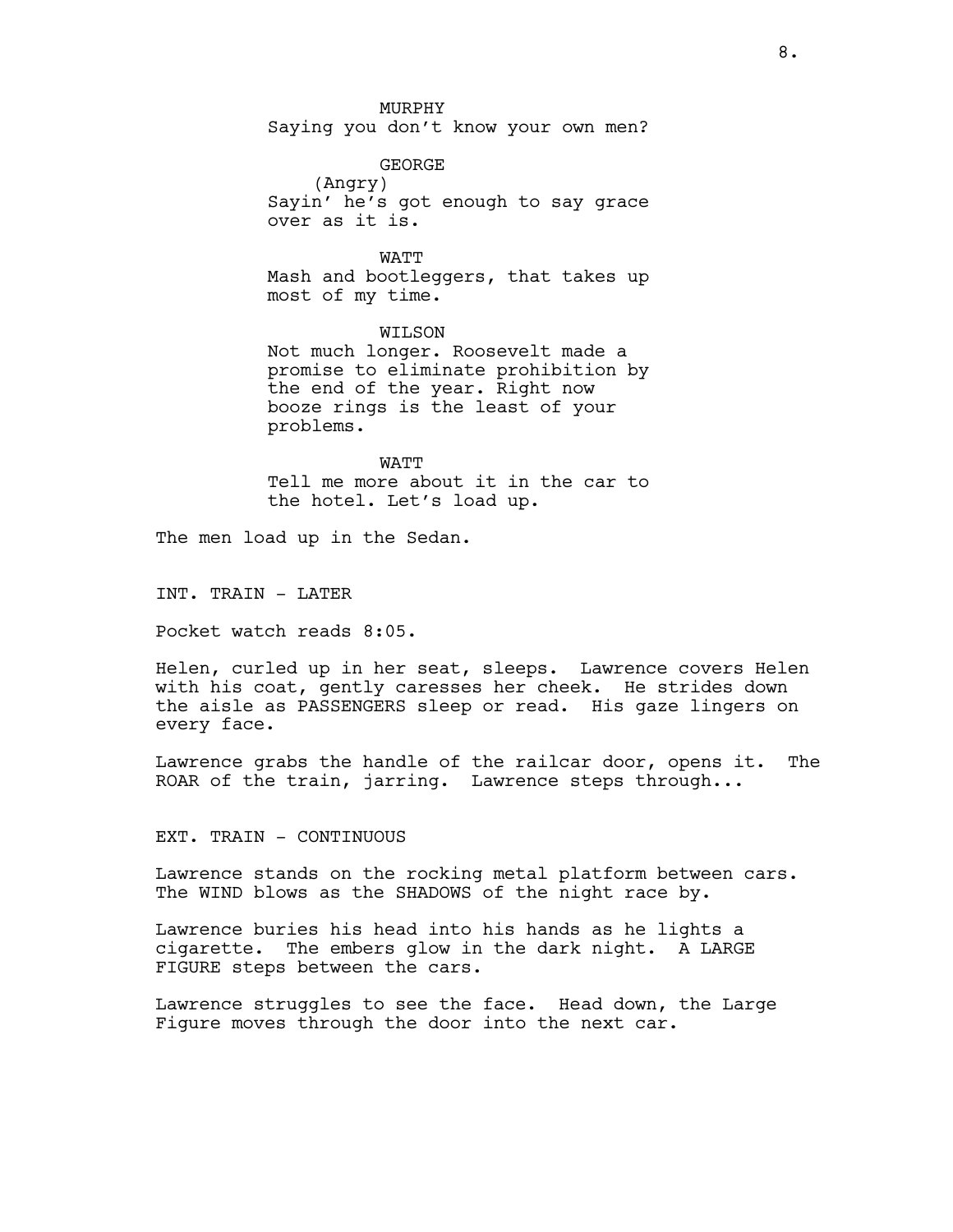A row of booths line the car windows, a bar at one end. The Large Figure, RUSTY MALLET, sits at the bar drinking coffee. Behind the bar, the BARTENDER dries glasses.

#### LAWRENCE

Evening.

Bartender gives Lawrence a nod. Lawrence sits, takes out a pack of cigarettes. Rusty flashes the classic salesman grin.

> LAWRENCE (CONT'D) Do you mind if I smoke?

RUSTY Why, are you on fire?

Rusty belts an unearned laugh. Lawrence gives him an odd glance, lights up.

> BARTENDER Can I get you anything?

LAWRENCE Coffee. Black. And an egg salad to take back.

RUSTY (Laughing) Rusty Mallet. You can use my name, just not on me.

Rusty holds out his hand. Lawrence pauses, then shakes it. The Bartender pours a cup of coffee.

> LAWRENCE Lawrence, Lawrence Stewart. Where you headed?

RUSTY Anywhere people are buying.

LAWRENCE Tough for everyone these days.

RUSTY How about you?

Lawrence leans back, reluctant to say.

LAWRENCE Putting down stakes in Oklahoma City.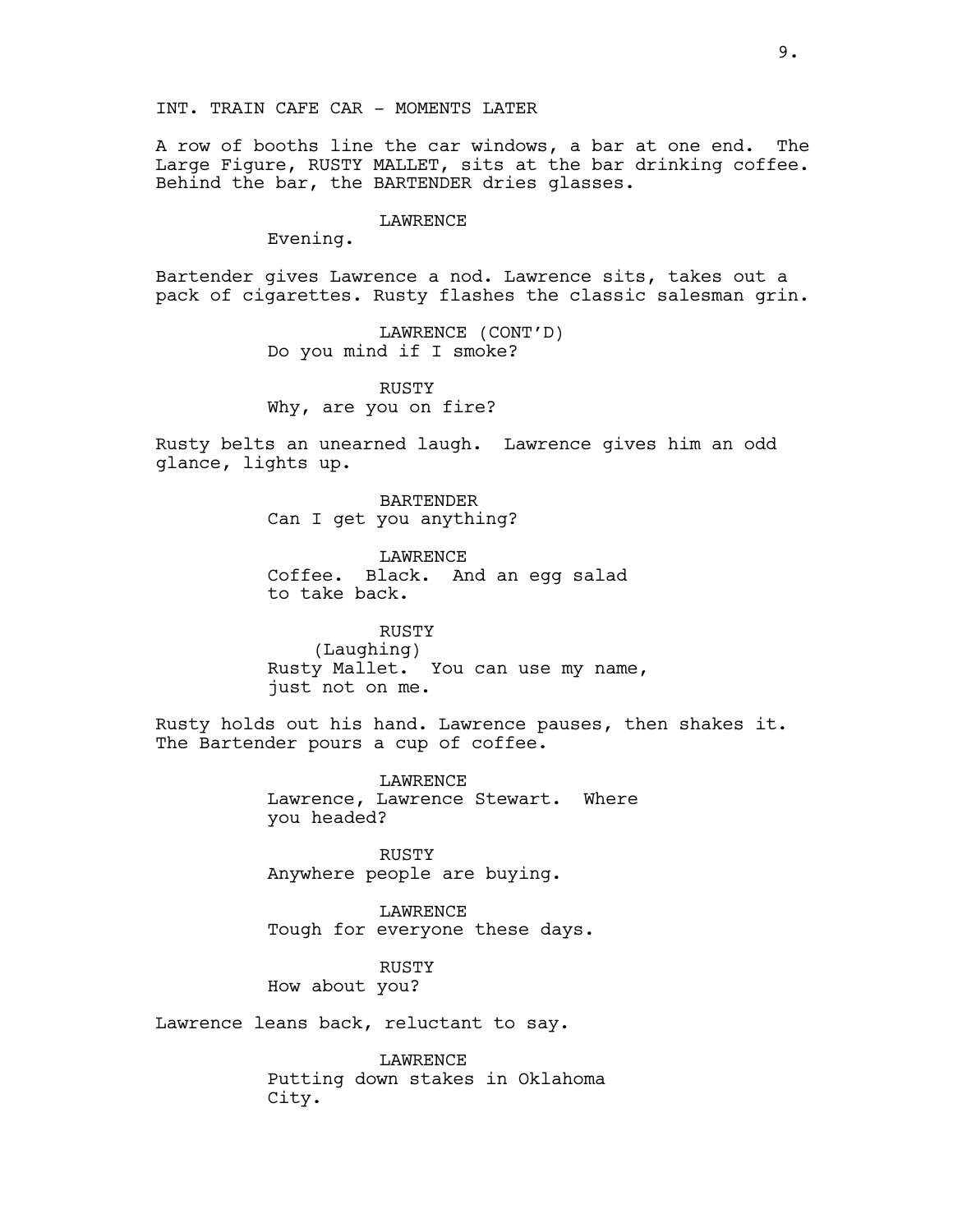Lawrence avoids eye contact to minimize the conversation. It doesn't work...

> RUSTY Well, you don't say. Oklahoma City used to be one of my stomping grounds. You have a place to stay?

Lawrence gives Rusty a cold shoulder.

RUSTY (CONT'D) Well, that really ain't none of my business now is it? But, if you need a bed for the time being...

Rusty takes out a business card and writes down an address.

RUSTY (CONT'D) Here, let me write the address down for you. It's the nicest little boarding house in town.

A nicely dressed African-American couple enters the cafe car and sit at a booth. The Bartender watches with interest.

> BARTENDER Sorry, fellas. We don't have a colored's car. But I can make them leave if you want.

RUSTY Why, they're no bother to me. How about you Mr. Stewart?

Lawrence inspects the couple, then faces back to the bar.

LAWRENCE Thanks for the address.

Lawrence takes the last drink of his coffee. He picks up Rusty's card. Lawrence leaves a quarter on the bar.

> RUSTY Mr. Stewart? (Beat) Your sandwich. I'm sure that wife of yours is hungry by now.

The Bartender hands Lawrence the egg salad sandwich. Lawrence stops, turns to Rusty.

> LAWRENCE I don't recall telling you I was married?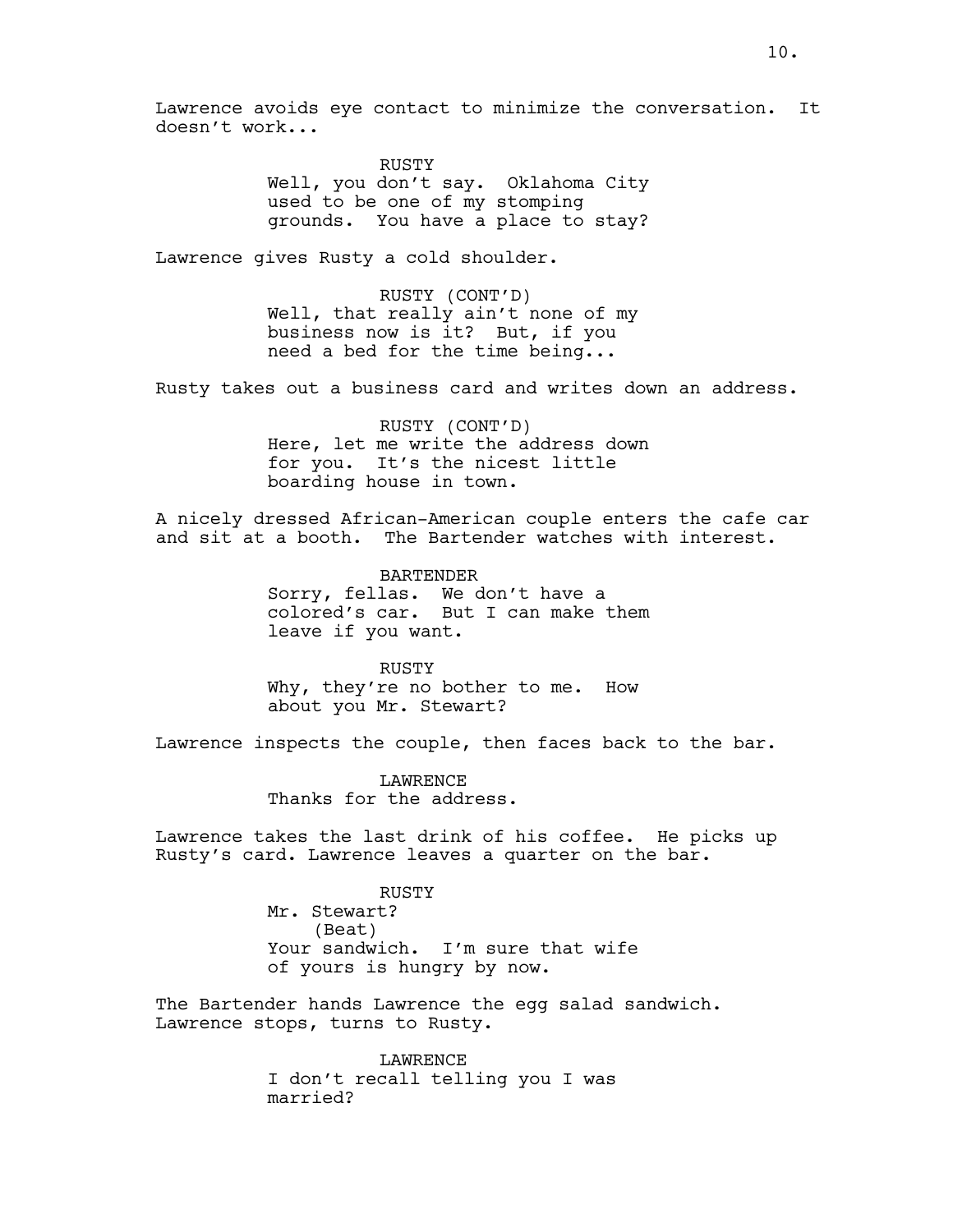Lawrence's posture becomes guarded, aggressive towards Rusty. Rusty, caught off guard, holds his ground.

> RUSTY You don't say? (Beat) Your ring. In sales you notice everything.

Rusty breaks the moment with a hearty laugh. Lawrence looks at his wedding ring, then back to Rusty, suspicious.

EXT. TRAIN STATION - OKLAHOMA CITY, OKLAHOMA - DUSK

The street busy with people. Next to the train station sits an old Ford Model A truck, hood up - steam blows in the air. Makeshift wood sides bulge with the family's belongings.

Helen locks eyes with a MOTHER holding a CHILD next to the truck. A Grapes of Wrath moment. Helen's gaze breaks as Lawrence steers her to the trolley pulling up to the station.

EXT. BOARDING HOUSE - NIGHT

Worn, chipped paint, a window to the parlor, lit by an oil lamp. A figure paces behind old lace curtains.

INT. BOARDING HOUSE - CONTINUOUS

Victorian era furniture worn from years of wear, JUDITH LEVY (60s), Jewish, pulls back the curtains. She startles when:

RING! RING! The crank door-bell turns followed by a pounding on the front door. MATTIE, a black woman in her early thirties, enters the room. Judith moves to the front door. Mattie follows. Judith signals Mattie to move out of sight.

> JUDITH It's late. Just a moment.

Judith hesitates, then opens the front door. Lawrence stands in the doorway.

> JUDITH (CONT'D) May I help you?

**LAWRENCE** You a boarding house?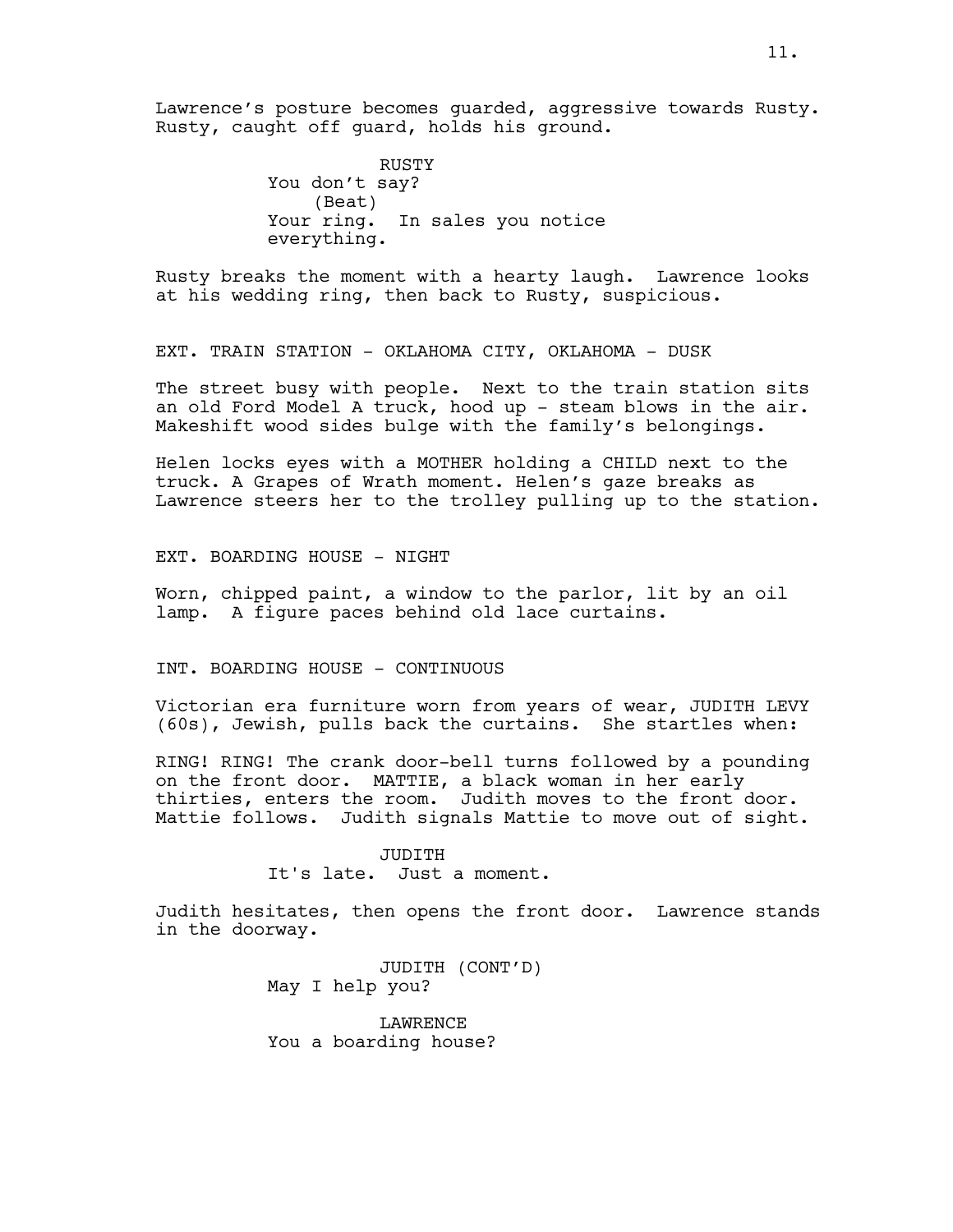JUDITH You just leave your farm? If so, you will have to pay up front.

LAWRENCE No, we came in on the train from Indiana.

JUDITH

Who's we?

Judith looks around Lawrence into the darkness.

LAWRENCE My wife and me just arrived...

JUDITH My wife and I. Well, don't just leave her standing in the dark.

Lawrence and Helen enter the foyer with luggage.

JUDITH (CONT'D) I'm Judith. And you are?

LAWRENCE Lawrence Stewart, my wife Helen. Rusty Mallet said to mention--

JUDITH You know Mr. Mallet?

LAWRENCE Actually, no. Met him on the train.

JUDITH (Under her breath) Such a 'lets'.

LAWRENCE

I'm sorry?

JUDITH Never you mind. He just tends to laugh at himself more than others do, that's all.

Judith relaxes her posture.

JUDITH (CONT'D) Welcome. It's one dollar a day or five dollars a week - includes three meals. (MORE)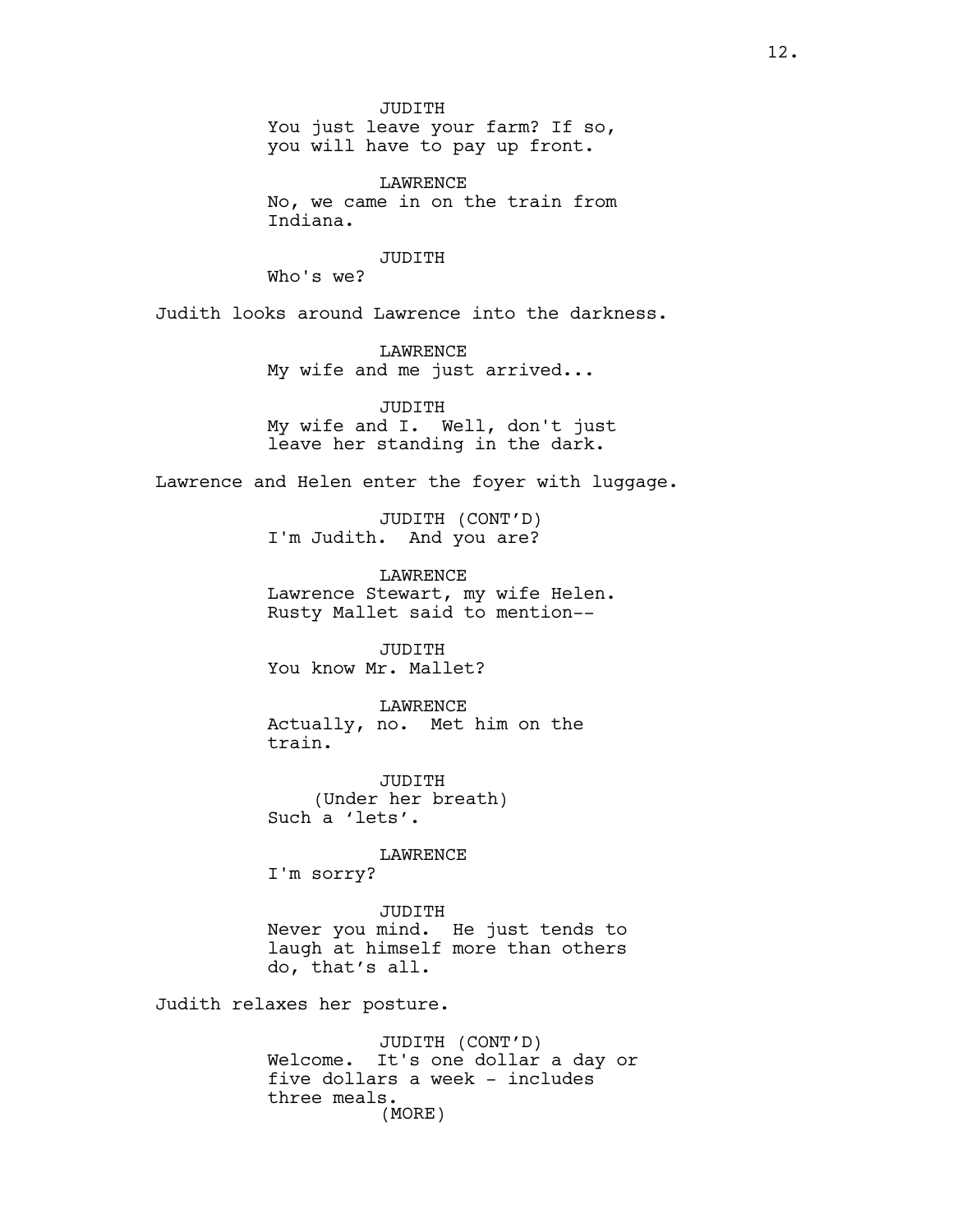JUDITH (CONT'D)

You have to eat when it's on the table. No one here is anyone's maid.

Mattie enters carrying a set of towels and sheets. She hands them to Judith.

> JUDITH (CONT'D) Wash day is Monday. That's the only day we are guaranteed electricity for a full day. Leave your linens outside your door, Mattie will collect them. She doesn't talk much so don't expect it.

LAWRENCE She lives here?

### JUDITH

Yes. (Beat) Not your concern.

HELEN We're so thankful you have a place for us to stay.

LAWRENCE Do we call you Judith, or Mrs...?

JUDITH Levy, but Judith is fine.

Lawrence investigates. A Mezusah hangs on the right side of the entry into the parlor.

> JUDITH (CONT'D) Is that a problem Mr. Stewart? I know for some around here it is.

> > HELEN

No, of course not.

JUDITH I know times are hard and where we lie our head can be a challenge these days.

LAWRENCE We won't be here long.

Judith, ignoring Lawrence, hands the towels and linens to Helen. She grabs the oil lamp and starts up the stairs.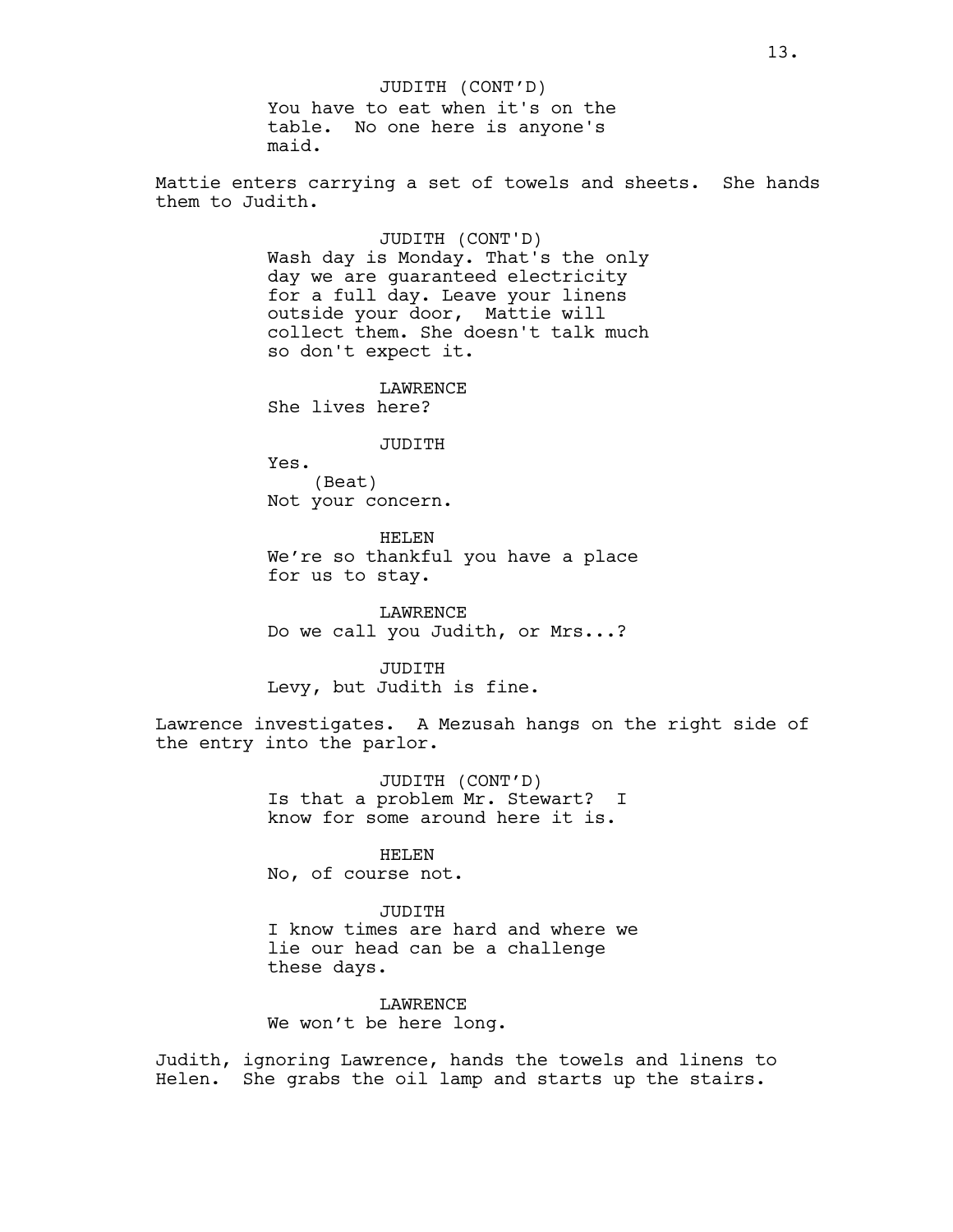#### JUDITH

Follow me.

Helen and Lawrence with the luggage follow Judith up.

#### INT. BEDROOM - CONTINUOUS

Judith enters the room. She lights an oil lamp on the dresser. A single light bulb hangs from the ceiling, exposed wire leads to a switch. She turns on the light.

> JUDITH The electricity has been fairly dependable lately, but use the lamps when you can. Oil is cheaper and more reliable. (Beat) You have two washcloths with your towels. When you see red in the sky, soak them in water before you go to bed. Then, place it over your mouth and nose when you sleep.

HELEN What on earth for?

JUDITH The dust. When you're sleeping. It will catch it before it goes into your lungs.

HELEN I've never heard--

JUDITH People have died, choking to death on the dust while they slept. No one here of course, but better alive than a fool. (Heads for the door) Coffee is ready by 6:30 and breakfast is served promptly at 7:00. Eat or not, it's up to you.

Judith takes the lamp and leaves the room, closes the door. Helen makes the bed. Lawrence peers out the window.

> HELEN Not as nice as back home, but I guess it'll do in a pinch.

Lawrence catches the glimpse of a Dark Figure standing in the shadows on the sidewalk. The DARK FIGURE lights a cigarette.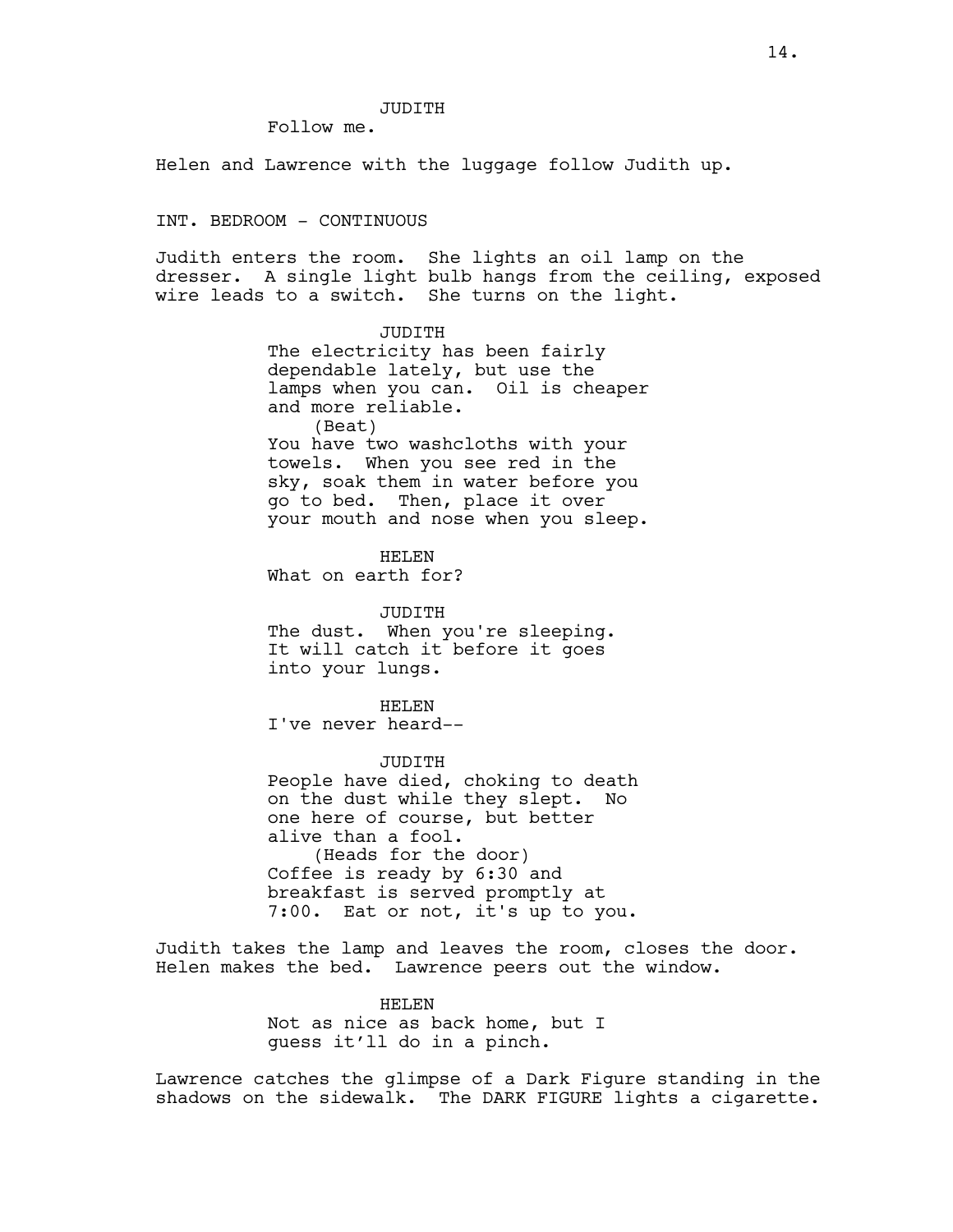### EXT. BOARDING HOUSE - DAYBREAK

The sky lightens. A BLACK SEDAN sits lifeless. An unrecognizable MAN sits with his hat covering his face. In the distance Lawrence pulls back the curtain from the bedroom window, peers out.

INT. BEDROOM - CONTINUOUS

Lawrence, half dressed, pulls a shirt from the suitcase.

A ROAR, the Black Sedan turns over. Lawrence pulls back the curtains as the Black Sedan drives away.

> HELEN Lawrence?

LAWRENCE (Buttons shirt) Baby, go back to sleep.

HELEN No, I'm up. What time is it?

LAWRENCE 5:30. Nothing to worry about. I'll be back later.

Lawrence sits on the bed next to her. He moves her hair behind her ear, smiles.

> LAWRENCE (CONT'D) Going to see about a job. We'll go exploring when I get back. We'll get a jump start on that new life.

HELEN I'd like that.

Lawrence kisses her and exits.

Helen gets up, puts on a robe, moves to the window. She watches Lawrence stride down the sidewalk. He turns back to the window, smiles as they both wave. Lawrence surveys the street, then takes off out of sight.

## EXT. STREET - LATER THAT MORNING

Lawrence ventures by quiet shops, not yet open for the day.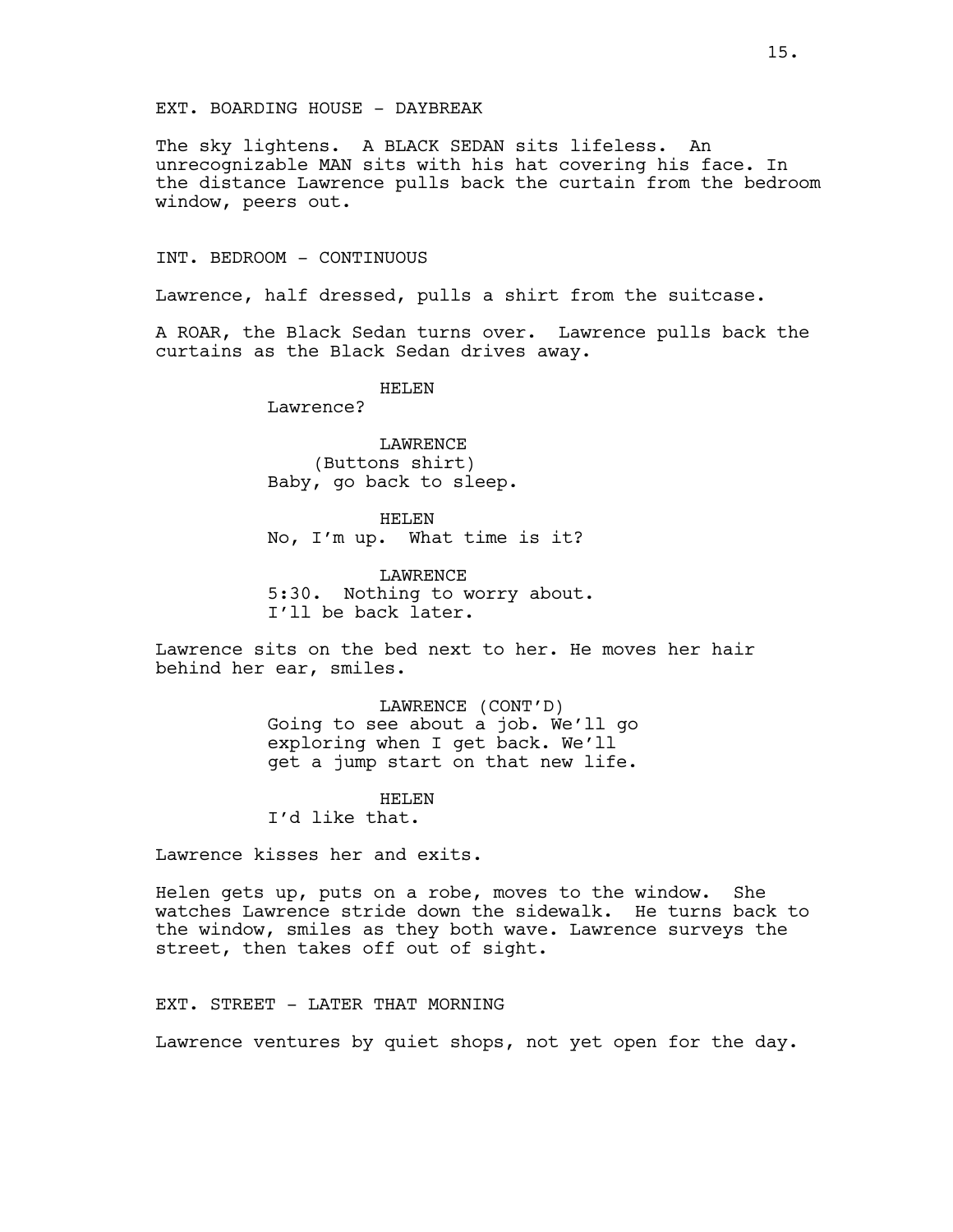The ECHO of FOOTSTEPS linger behind Lawrence. The FOOTSTEPS pick up pace. Lawrence, aware, moves faster. Someone blind sides him and shoves him into the nearby alley.

### ALLEY

SMACK, Lawrence is hit from behind. His EYES BLUR. The alley spins as he falls to his knees. Everything goes BLACK.

INT. DINING ROOM - CONTINUOUS

JAMES MITCHELL, an educated and somewhat effeminate man, sits at the dining table, drinking coffee. He speaks with a refined southern accent. Helen comes down the stairs.

> JAMES Well, the late night arrival.

#### HELEN

Helen Stewart. My husband Lawrence is already gone off for the day.

JAMES

It's a pleasure to make your acquaintance. James Mitchell.

Judith and Mattie bring food to the table.

JUDITH

Mr. Mitchell is here from California... from the Department of Education.

### JAMES

Originally from Louisiana, I found the great state of California in the era of progress. But, as you might imagine, things are not what they seem.

#### HELEN

I'm afraid to a small town girl, you're quite refined.

#### JAMES

My apologies. California sent me here to study the children. With all the migration to California, they want to know if children from Oklahoma are undermining the fine education of their own.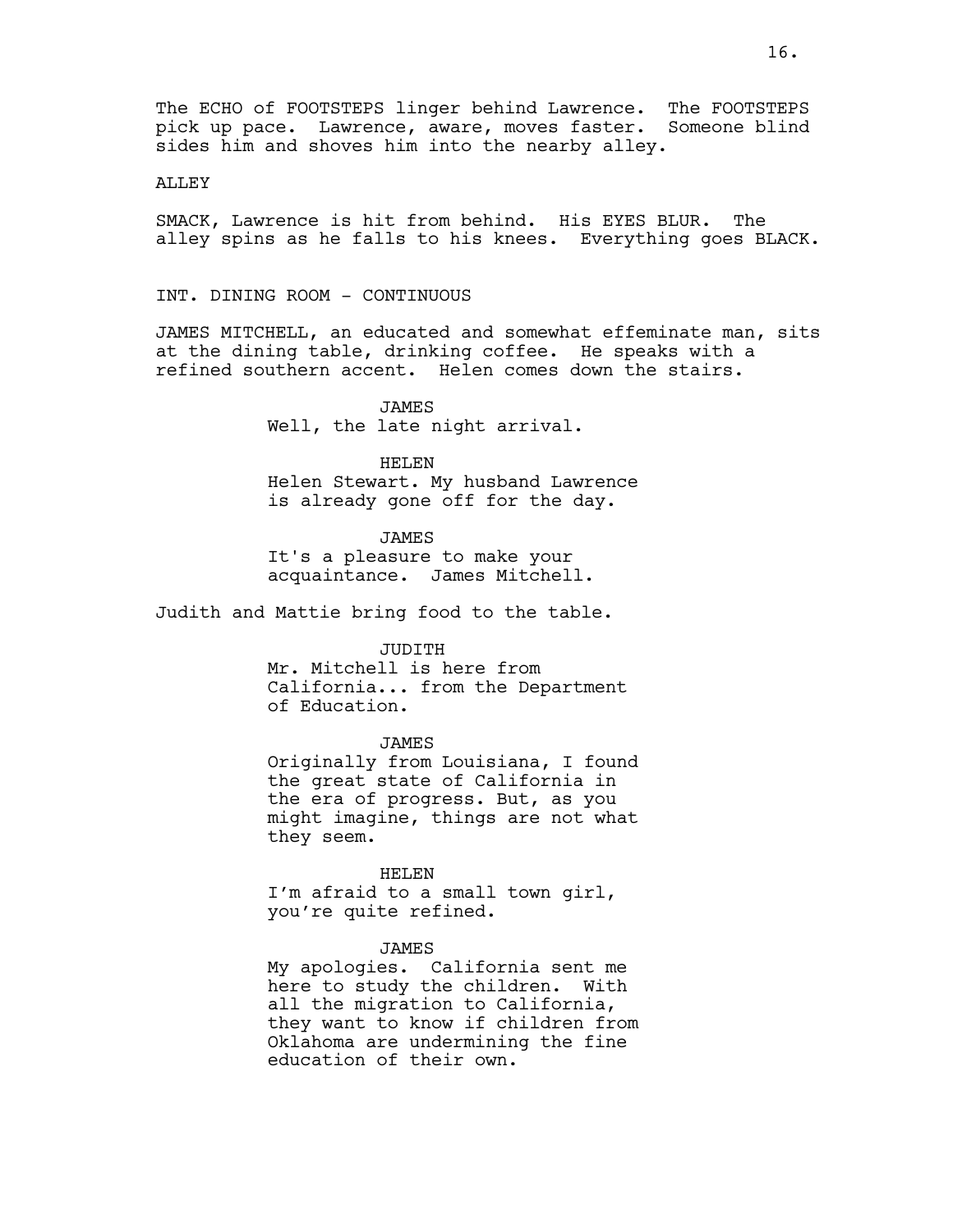HELEN My mother taught me if something smells rotten in the pantry--

JAMES Quite so. Your mother sounds like a practical woman.

## HELEN Too practical at times. If you can't find what you need within walking distance, then you don't need it at all.

JAMES And here you are. Something tells me you are not your mother's daughter. (Beat) Tell me Mattie, you've seen the morning. What is it like today?

MATTIE Oh, Mr. James, it's hot apple pie made with brown sugar, cinnamon, lots and lots of cinnamon.

JUDITH Mr. Mitchell!

## JAMES Why, the highlight of my day. (To Mattie) Now, you go on and tell me are those red delicious apples?

MATTIE Oh, no. Those apples are tart green Granny Smith apples.

Mattie, special for a moment, grins back to the kitchen.

JAMES

You see. We now know that the day will begin beautifully, but will turn hot and sticky. Not to mention the cinnamon sky.

HELEN All that from the ingredients of apple pie?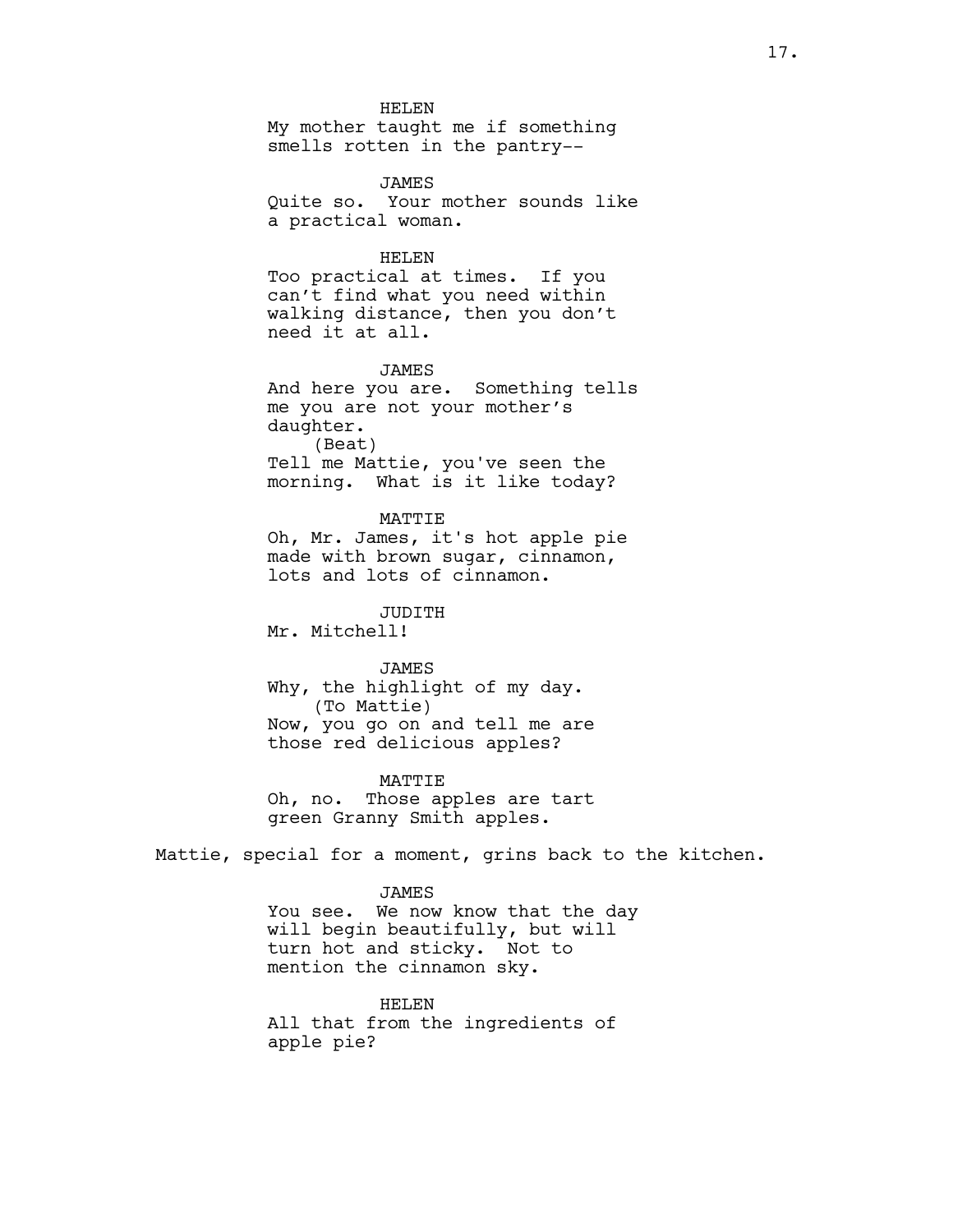JAMES That's her way. I have tried otherwise. In society, we all learn to cope in our own way - what with all its faults.

Judith picks up the plate of biscuits and passes it around.

JUDITH Mr. Stewart left early this morning?

### HELEN

Work. I'm sure he wanted to be there early.

JUDITH It's a surprise he found any.

### GERTRUDE (O.S.) That's because all of the money-

grabbing Shylocks have moved into town taking the jobs.

GERTRUDE BELL, disheveled alcoholic, enters the dining room, wears her bed gown, robe and slippers.

#### JUDITH

Miss Bell, you know the rules. All guests must be dressed before taking a meal at the table.

#### GERTRUDE

I believe I am dressed. But, if this is not good enough for you Mrs. Levy, then I would be happy to tell my brother George to find me other accommodations.

### JUDITH

As difficult as it may be, it doesn't hurt to try and act as a proper lady.

#### GERTRUDE

Well, it seems we have two more we can add to this harbor of misfits. (To Helen) Welcome to the home of a money grabber, a Niggress...

Gertrude turns to James and smiles.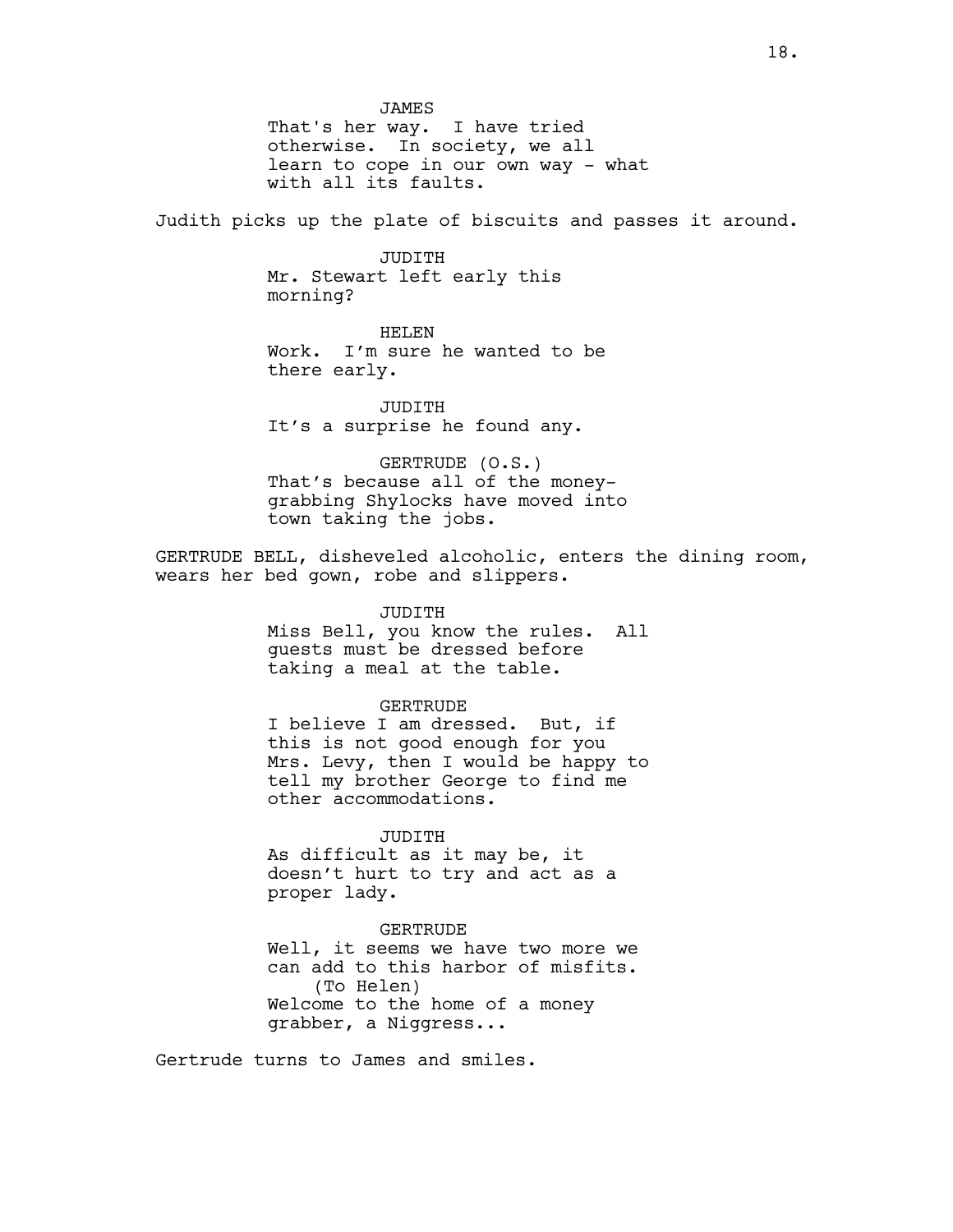GERTRUDE (CONT'D)

And a--

JAMES Now, that's quite enough... Let's not have Mattie's delicious breakfast get cold.

HELEN May be a boarding house, but you all sure act like one big family.

Gertrude snorts. Helen fills her plate.

JAMES Ah, we do have our skeletons. What about you Mrs. Stewart?

HELEN Oh, my... no skeletons. At least none that I know of... of course, I wouldn't judge...

JAMES I meant, do you come from a big family?

HELEN Heavens, here I thought you were going to share some awful secret.

James offers an amused chuckle.

EXT. DIRT ROAD - LATER

The Dark Sedan stops. Murphy opens the back door. Wilson sits in back with Lawrence, burlap bag over his head, hands tied. Murphy GRABS Lawrence and pushes him to a clearing.

Lawrence stumbles, struggles to stand, then charges. Wilson and Murphy stay clear. Lawrence falls to the ground.

Light bleeds through the burlap, distant shadows. The bag moves in and out with each fast breath.

> LAWRENCE Who are you? What do you want?

> WILSON Mr. Stewart. Please calm down.

LAWRENCE Who the hell are you?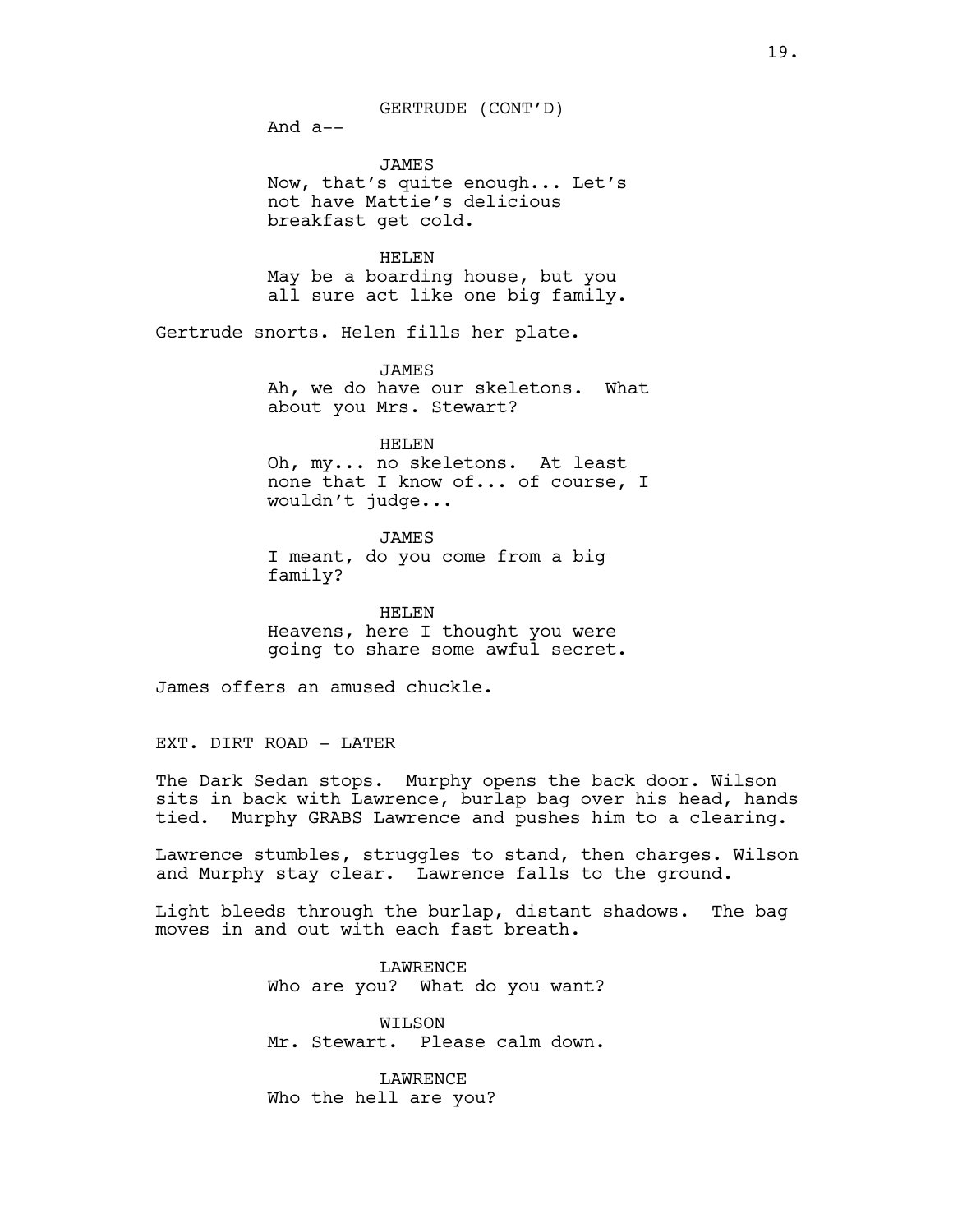Murphy pulls the bag from Lawrence's head. Wilson tosses a newspaper at Lawrence. It's the Fiery Cross, the newspaper of the KKK. On the cover is a photo of nine men posing. Lawrence and Sid McCoy are in the photo. The headline reads, "Deacons Triumph in Gary, Indiana."

> MURPHY You Deacons are pathetic. Lynching an innocent man...

LAWRENCE I ain't done nothing!

MURPHY He expects us to believe him.

LAWRENCE What are you talking about?

WILSON I went to work for this country to keep people like you--

LAWRENCE (Cautious) Who are you, Feds? I only went to meetings, picnics...

WILSON And yet, there's your picture. A Triumph for Gary.

Wilson picks up the paper as if for a casual read.

LAWRENCE (Desperate) That was taken at our church.

WILSON What about the park? We have sworn statements you were there.

LAWRENCE At first, but then I saw... Whoever said I was there is a liar.

MURPHY Men saw you at the park that night. They put you at the lynching. We can prove it. They all but said you put the noose around that--

LAWRENCE They're liars! God...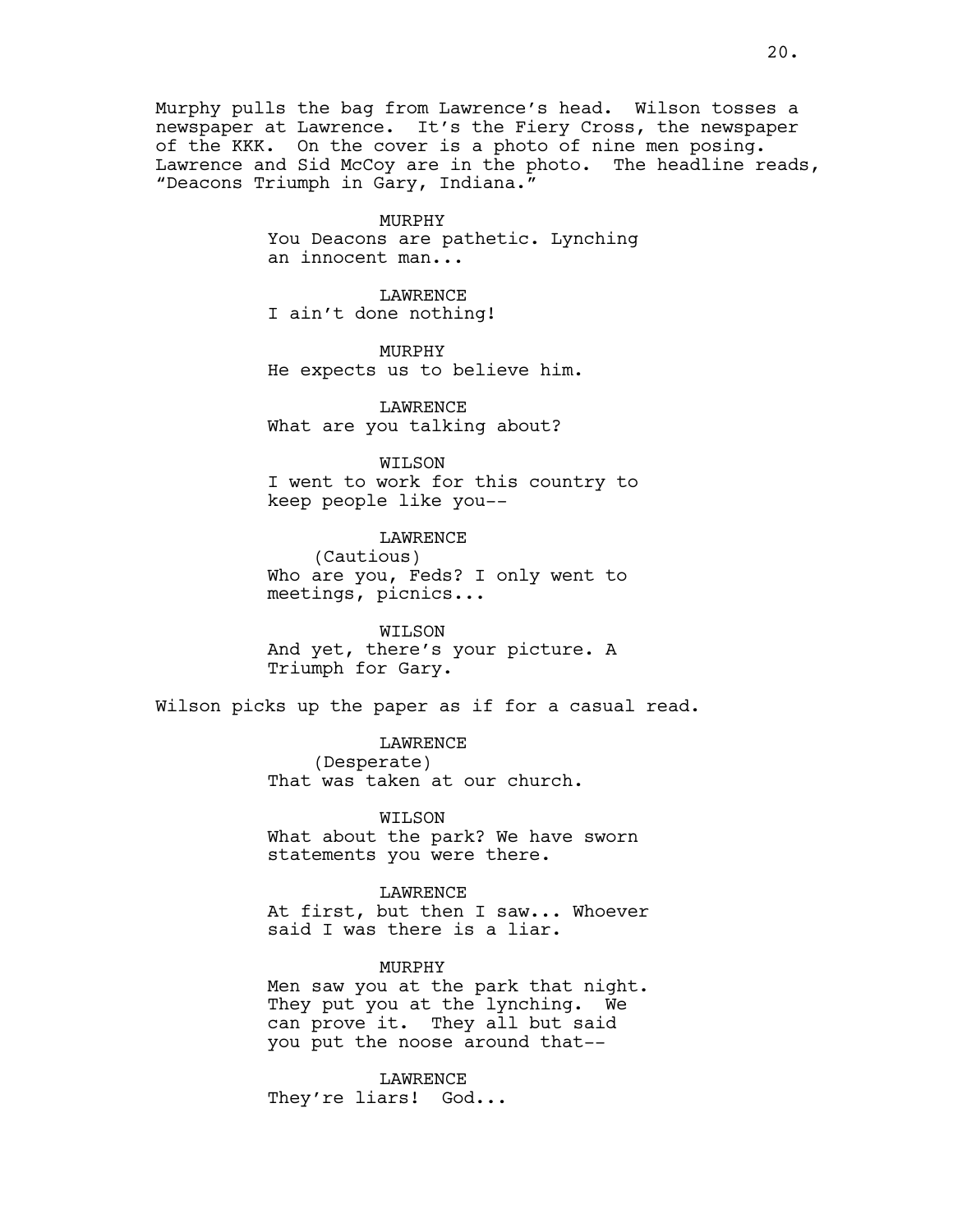WILSON God has left you behind. Or,

rather, you left him...

## LAWRENCE

Who told you this?

## WILSON

Don't make this harder on yourself. Tell us what we want to know!

### LAWRENCE

(Pleading) They said to meet at the park. I was there, but then when I saw... I realized... I left, I ran!

## MURPHY

And did nothing to stop it. (To Wilson) A runner... got no fight. No courage.

## WILSON

We have two choices... we can take you back to Indiana to be prosecuted with the others, or we can let you swing yourself right here, right now.

#### LAWRENCE

(Nothing to lose) Untie me and I'll show you a fight.

### WILSON

Please, Mr. Stewart. Your posturing is merely humorous.

LAWRENCE I've been set up, God, believe me. You gotta let me go.

### WILSON

Or, we might have a third option. (Beat) Redemption comes with a price.

LAWRENCE A price? I don't need redemption!

## WILSON

Murphy, get the rope.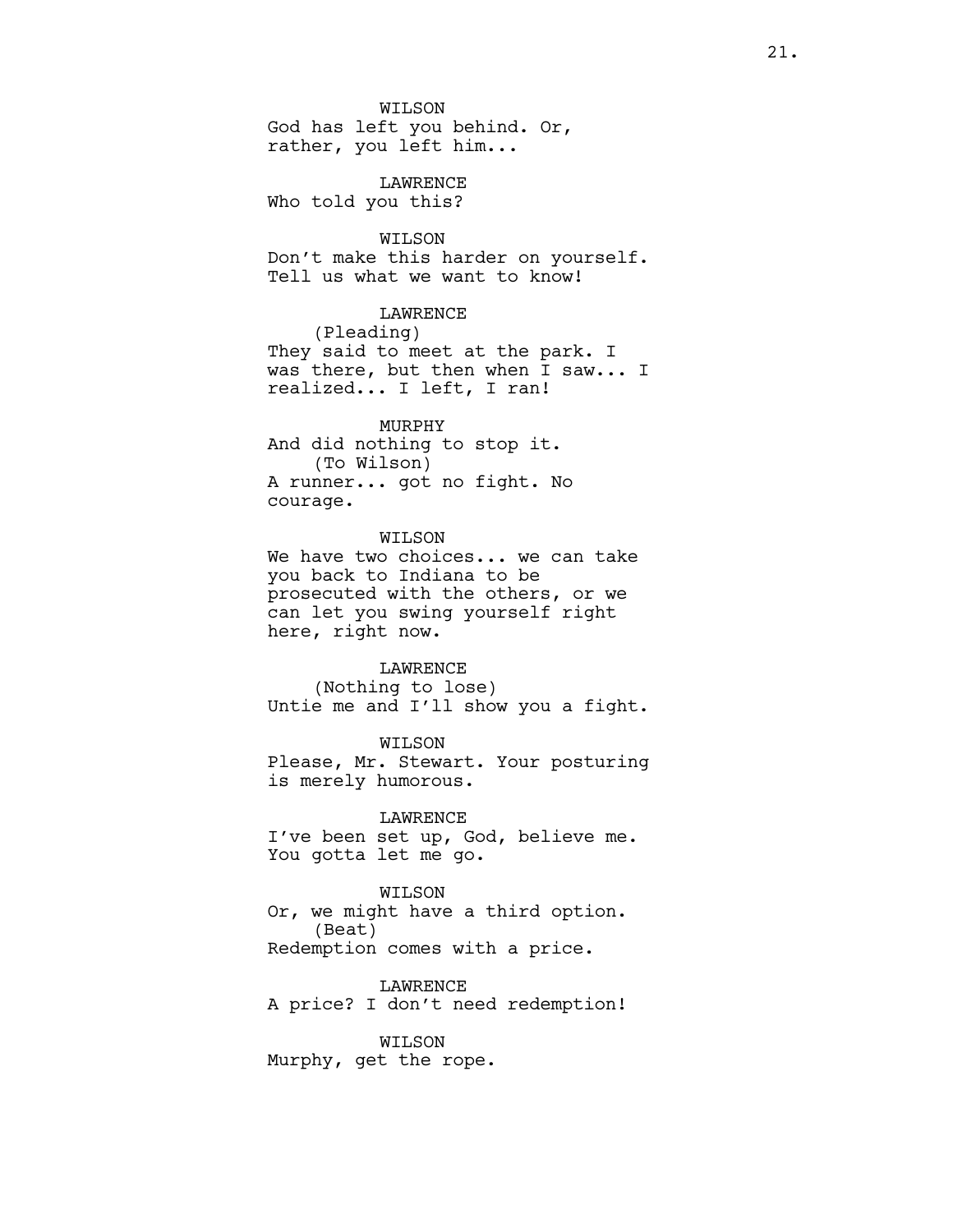LAWRENCE I want to know the sonofabitch--

Murphy pulls a rope from the car. Lawrence buckles in fear.

LAWRENCE (CONT'D) No, wait, wait!

Wilson signals Murphy to stop.

LAWRENCE (CONT'D) What's the third option?

WILSON We need an inside man.

**LAWRENCE** Hell, you think I'm more afraid of you than them?

MURPHY Finally, I get my way.

LAWRENCE No, no... I got something. Look in my pocket.

Wilson rifles through Lawrence's pockets.

LAWRENCE (CONT'D) It's the Klan, here in Oklahoma City, the rail yard. Sid McCoy gave it to me. Ain't that worth something? Please, I have a wife.

Murphy throws the rope over a tree.

LAWRENCE (CONT'D) ALL RIGHT!

WILSON (To Murphy) Wait.

LAWRENCE What do I got to do if you let me go?

WILSON You work for us. Do you understand?

LAWRENCE (Conceding) Making me a God damn snitch.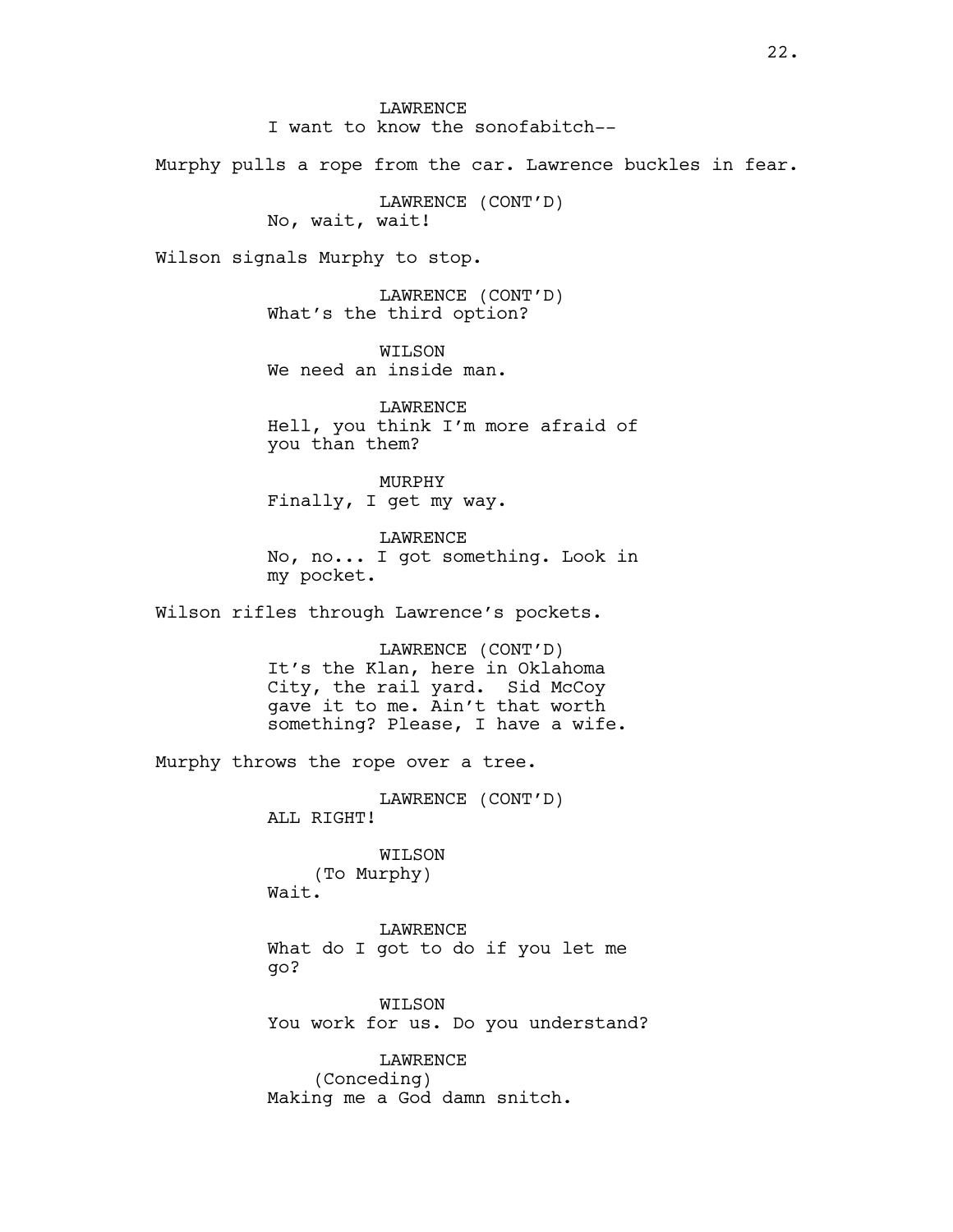#### WILSON

I want names, dates, locations of lined-up beatings, murders, anything... you will go to the front desk of the Skirvin Hotel. Leave information for a George Spelvin with the man at the desk. It's a code name. We'll know it's from you. Understand?

#### LAWRENCE

You don't know what you're asking. I'll be dead inside a week.

# MURPHY

You pull a double cross? I got eyes on you night and day. You take a shit and I know about it.

Murphy grabs Lawrence by the collar and pushes him to the car. Lawrence trips and falls. From the weight of the fall and the burden of his situation, he vomits in the dirt.

EXT. ROAD - DAY

One hundred yards from the Rail Yard, the Dark Sedan slows. Lawrence is pushed out and rolls as the car speeds off. Dried blood on his face, lip and chin bruised.

### EXT. RAIL YARD - MOMENTS LATER

Lawrence walks along the fence outside the Rail Yard. He passes men weathered and thin, a melting pot of races. Some play cards, others plead with their eyes for money, food.

Lawrence approaches a RAILROAD GUARD at the fence. The Guard directs Lawrence to a man standing down the tracks. JAKE HERRMANN, a weathered grouch in his fifties.

> LAWRENCE (Uncertain) Mr. Herrmann?

HERRMANN I told you bastards to stay behind the fence, God damn it!

**LAWRENCE** I need a job, Mr. Herrmann--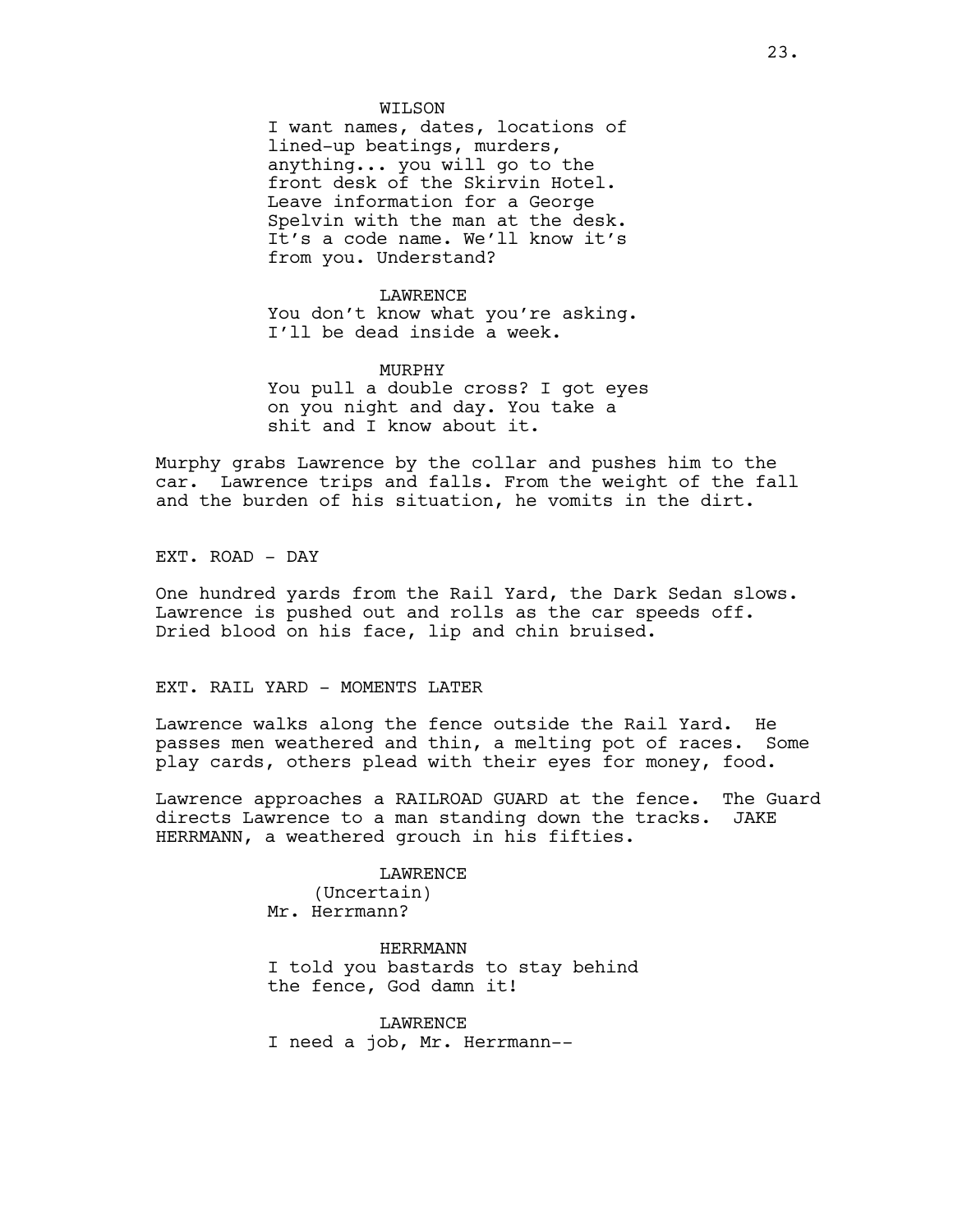HERRMANN Who doesn't need a job. Now get the hell off my yard. Lawrence stands his ground, then Jake signals Two Thugs, DICK ELROY and WILLIE THOMPSON, good old boys with a streak of mean who walk toward Lawrence. Dick and Willie grab Lawrence and drag him from Jake. Afraid of another beating, Lawrence struggles. LAWRENCE Sid... he said we need to watch out for each other. HERRMANN The hell you say? (Beat) Sid who? LAWRENCE Sid McCoy. Jake raises his hand and on cue Dick and Willie stop. HERRMANN How do you-- LAWRENCE Friends in Gary. He says-- HERRMANN Experience? LAWRENCE Coal mines back in Kokomo-- HERRMANN Rail cars, damn it! LAWRENCE Yes. Rail yard at the mines. HERRMANN Next time say so. Tim! Damn it. Dick and Willie release Lawrence, walk away. TIM WHEELER, a good egg, runs across the yard. HERRMANN (CONT'D) (To Lawrence)

You going to be trouble? Looks like it just hit you square in the face.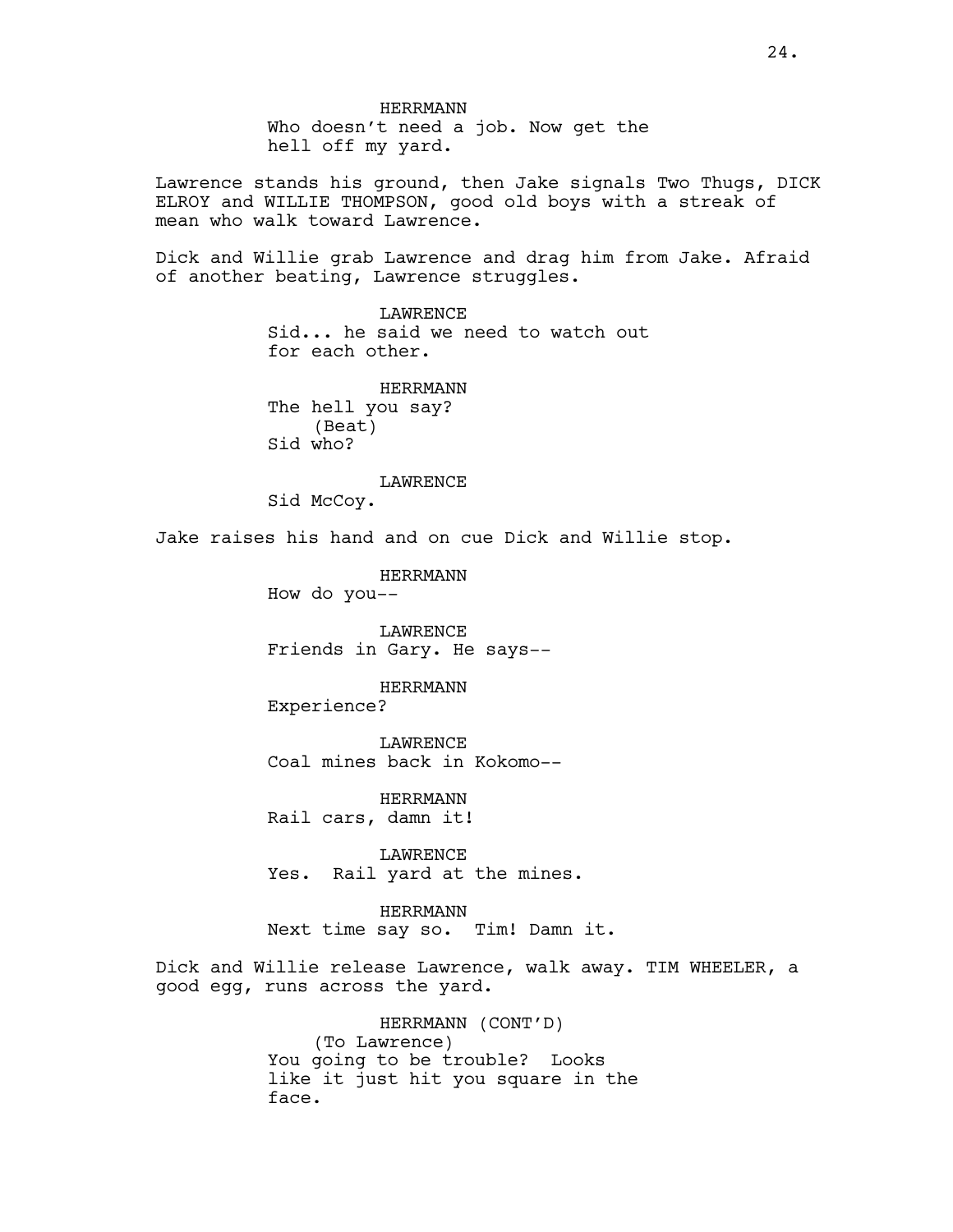LAWRENCE

No trouble.

TIM Yes, Mr. Herrmann?

HERRMANN (To Lawrence) What's your name again? Never mind.

Jake Herrmann walks off with no more regard to the men.

TIM Tim Wheeler. Kind of a loner, but can help get you around the yard.

LAWRENCE (Shaking) Kind of a loner Tim Wheeler, I could use some help right now.

EXT. RAIL YARD - EVENING

Tim and Lawrence, sweaty and dirty, carry a track rail. They drop it. A HORN BLOWS.

> TIM Get some rest. Gonna be doing the same tomorrow.

### LAWRENCE

(Awkward) So, you run with these guys... get together after work ever, for...

TIM I don't know where you come from, but booze is illegal here. Punch the clock at 7:30 am.

Tim walks away. Lawrence, wipes sweat from his face, walks off the yard.

INT. BEDROOM - NIGHT

Helen, dressed for bed, sits next to Lawrence and gives him a liniment rub on his shoulders and chest. Helen notices the large bruise on Lawrence's belly from his earlier fall.

HELEN

Lawrence?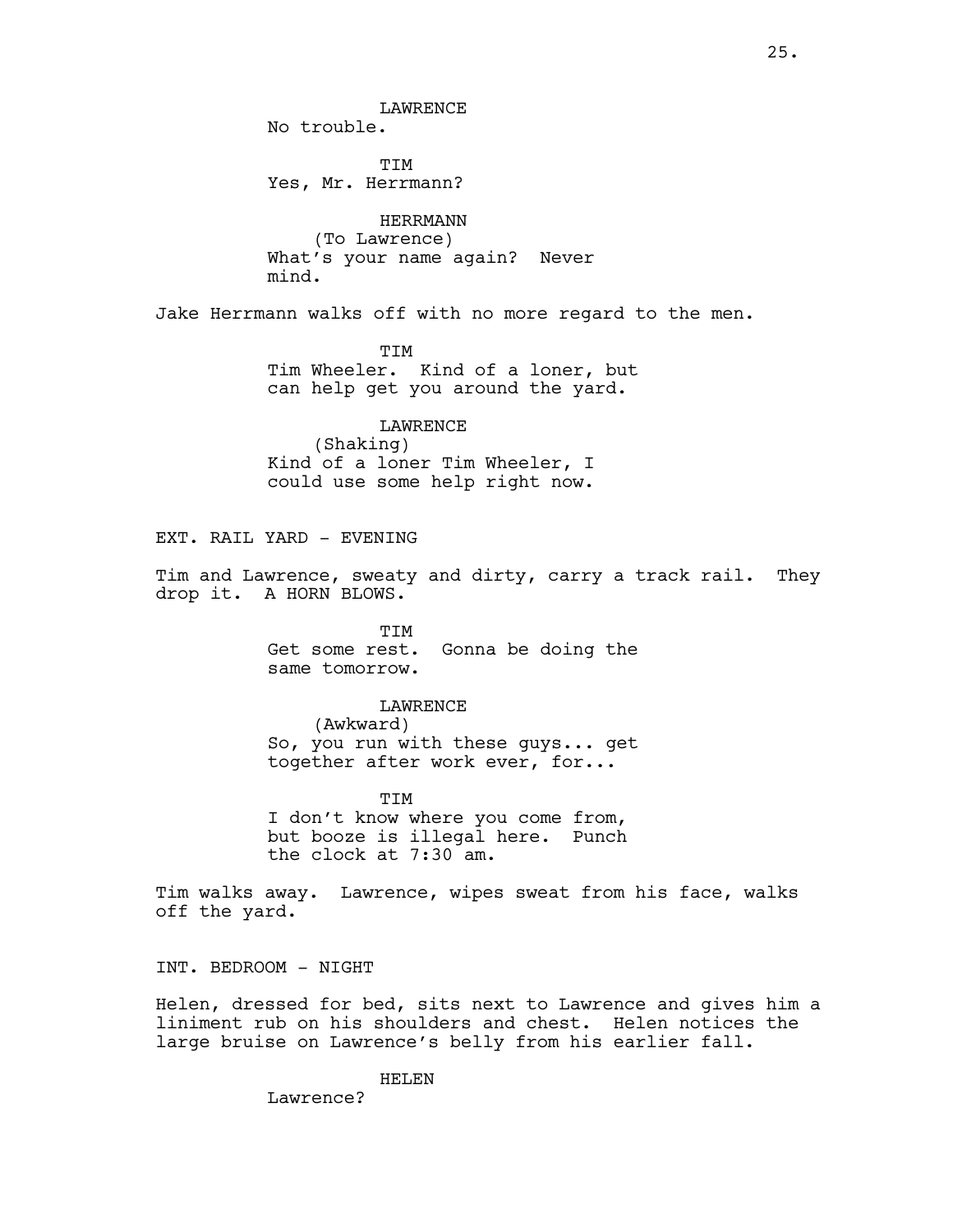She gently touches it. He jerks in pain.

LAWRENCE Nothing... It's nothing. Working in stores the last few years... I got soft, that's all.

HELEN And here I thought you were going to do the same here. Wasn't the reference letter for--

LAWRENCE A different opportunity came up, that's all. Let's not talk--

HELEN Lord knows I have to try and put the pieces together myself. I want to help you, not trying to pry.

After a beat...

LAWRENCE

I'm just tired and hurting. (Beat) I'm sorry we didn't get to go exploring like I promised. Don't know why you put up with me.

HELEN

Because you're an honest, kind man. Besides, you'd tell me if something was wrong...

Lawrence rolls over to hide his guilt, squeezing his pillow, holding his tongue.

> **LAWRENCE** The heat and dust was bad today. I reckon we'll have dust tonight.

Helen gets up and dips two washcloths in a basin of water. She hands Lawrence his washcloth and turns out the light. A red glow filters into the room from the full crimson moon.

EXT. STREET - OKLAHOMA CITY - DAY

Judith and Helen walk by shop windows.

HELEN Thank you for inviting me out today.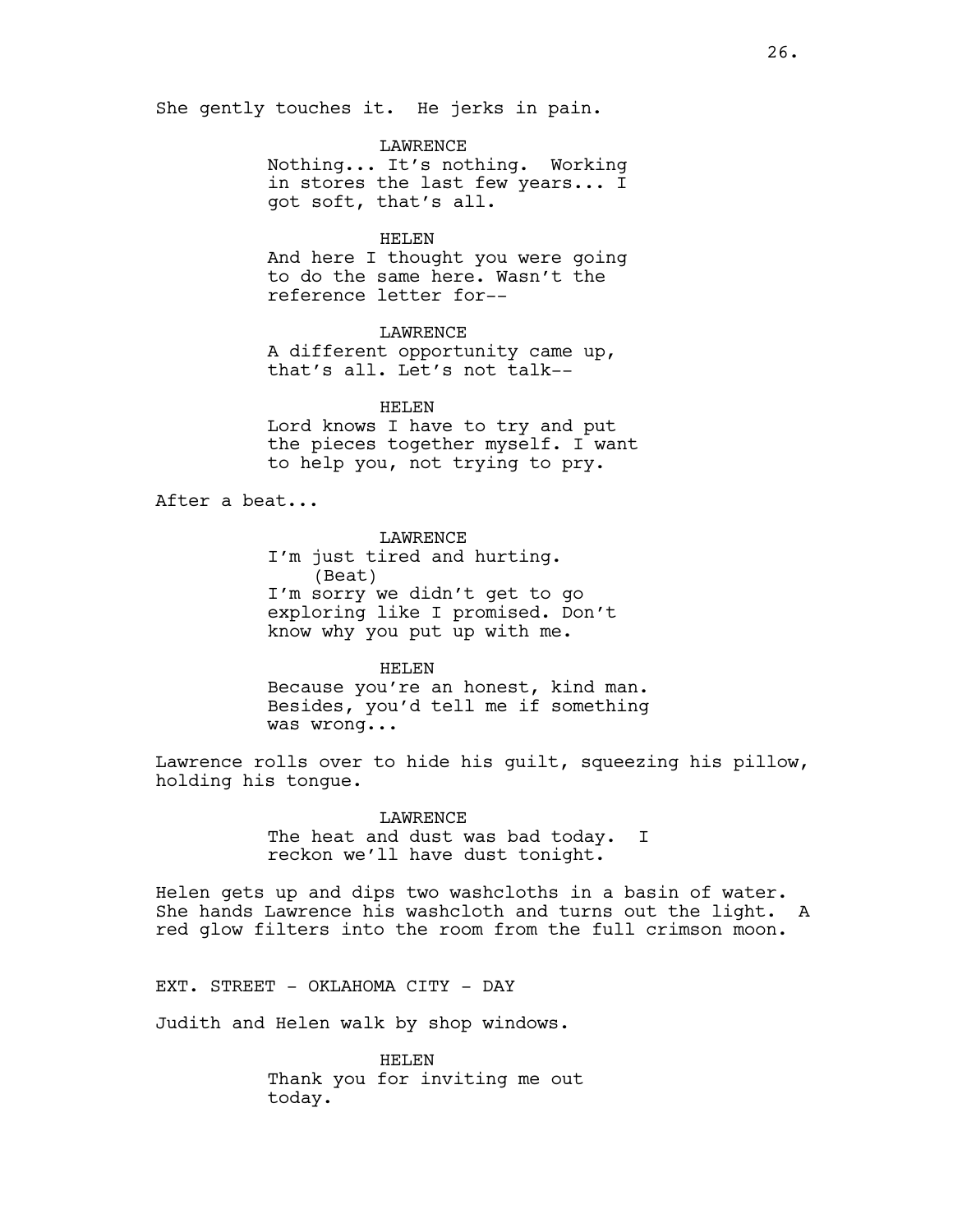JUDITH Just picking up a few items.

HELEN Well, it's such a lovely morning. Nice to be outside.

JUDITH Can't stay cooped up all the time.

Helen studies Judith for a moment, then:

HELEN

I don't mean to pry... with your accent and all. I'm dying to know. How did you end up here?

JUDITH

I boarded the train in New York and stopped when I couldn't ride anymore. This happened to be it.

HELEN

A week ago, I'd never thought we'd be here... looking to settle down, start a family, build a house...

JUDITH As good a place, I guess.

HELEN

I believe when we try something new, challenge our ideas, we learn. Wouldn't you agree?

Helen waits for a response. Judith doesn't react.

HELEN (CONT'D) With Mattie, for instance. Do you find it a challenge, I mean...

JUDITH Not your concern...

Helen, not deterred, watches Judith with anticipation. Judith sighs, gives in.

> JUDITH (CONT'D) A year ago she came to town with a Negro salesman from Texas. She had worked as a cook since she was ten. People who raised her told her that she was never to talk to whites unless it was about the cooking.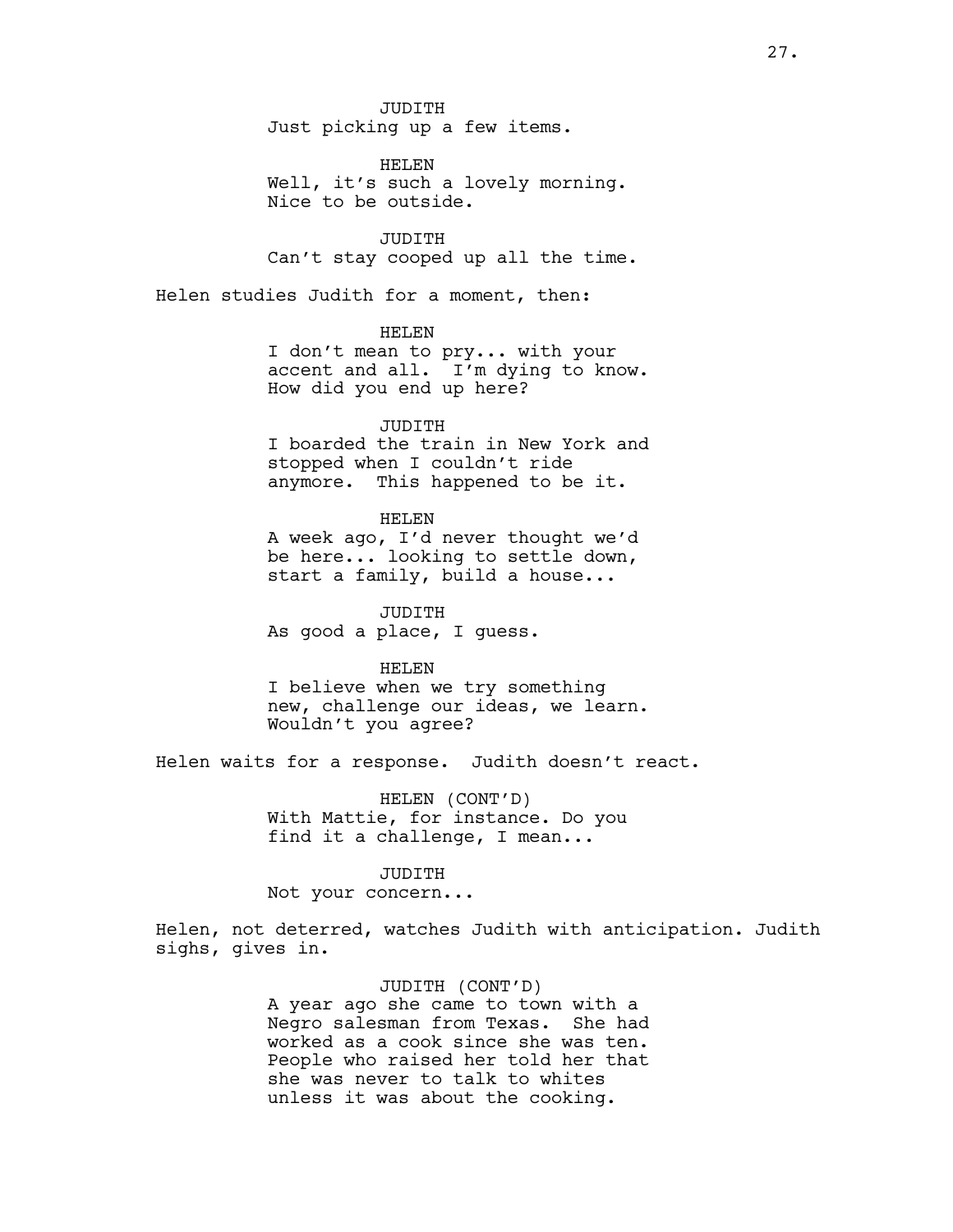HELEN And the salesman?

JUDITH Gone. He got up one morning before the rest of us and took off. I generally find men to be cowards. If it weren't for us, they would be chickens with their heads cut off.

HELEN It sounds like we're going to get along fine.

EXT. RAIL YARD - DAY

Lawrence waves back as he watches a rail car gently tap into another. Jake Herrmann approaches Lawrence.

> HERRMANN You don't see trash working my yards. Never will.

LAWRENCE Yes, sir. Keep with our own kind.

Herrmann gives Lawrence an envelope. Lawrence opens it.

HERRMANN Weeks pay. Looks like you will be getting more of those.

LAWRENCE Thank you, Mr. Herrmann.

Lawrence pockets the envelope. As Herrmann leaves, Tim steps up.

> TIM Congratulations. I thought you would've quit by now.

Lawrence lights a cigarette, watches Herrmann with disdain.

LAWRENCE It's amazing what you'll do to keep a job these days.

EXT. STREET - LATER THAT DAY

Judith and Helen carry cloth bags filled with items from a Farmer's Market. Helen sees a dress in a window. She stops.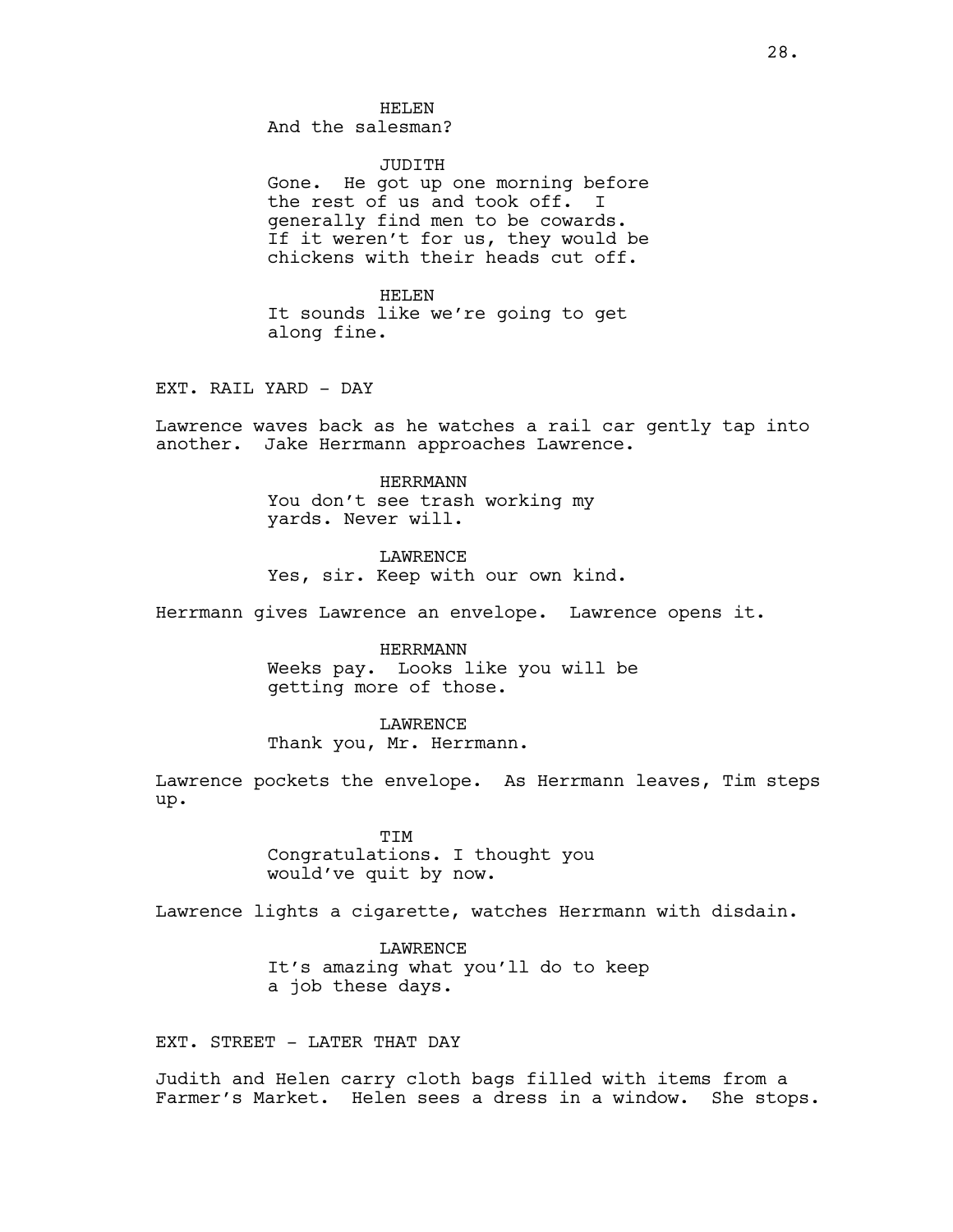HELEN Oh, doesn't that look lovely. Let's go in.

Helen reaches for the door.

JUDITH You go ahead. I will be at the Rosenthal's across the street. Meet me there when you're done.

Helen watches Judith cross the street. Helen turns back and notices a placard in the window, "No Coloreds, No Jews".

INT. ROSENTHAL'S STORE - MOMENTS LATER

The front door bell CHIMES. Helen enters. A traditional mercantile with fabrics, Kosher cooking supplies, dry goods.

Helen smiles at ITZHAK ROSENTHAL (12); shy, stocks shelves. She spies RUTH ROSENTHAL, in a deep conversation with Judith toward the back of the store. Their words are unclear.

> RUTH (Loud whisper) ... again, this man comes in to push Aram into selling our building.

Helen moves to the fabric, pretends to shop as she nears earshot of the conversation. Ruth notices her.

> RUTH (CONT'D) (Nods toward Helen) Who is that woman?

JUDITH One of my boarders. She's fine. Don't worry.

RUTH This man, says we must sell, or else. Councilman Taylor says not to be concerned.

JUDITH You think we can trust him?

Helen uncomfortably fidgets, unrolls a bolt of fabric. Ruth rushes to help.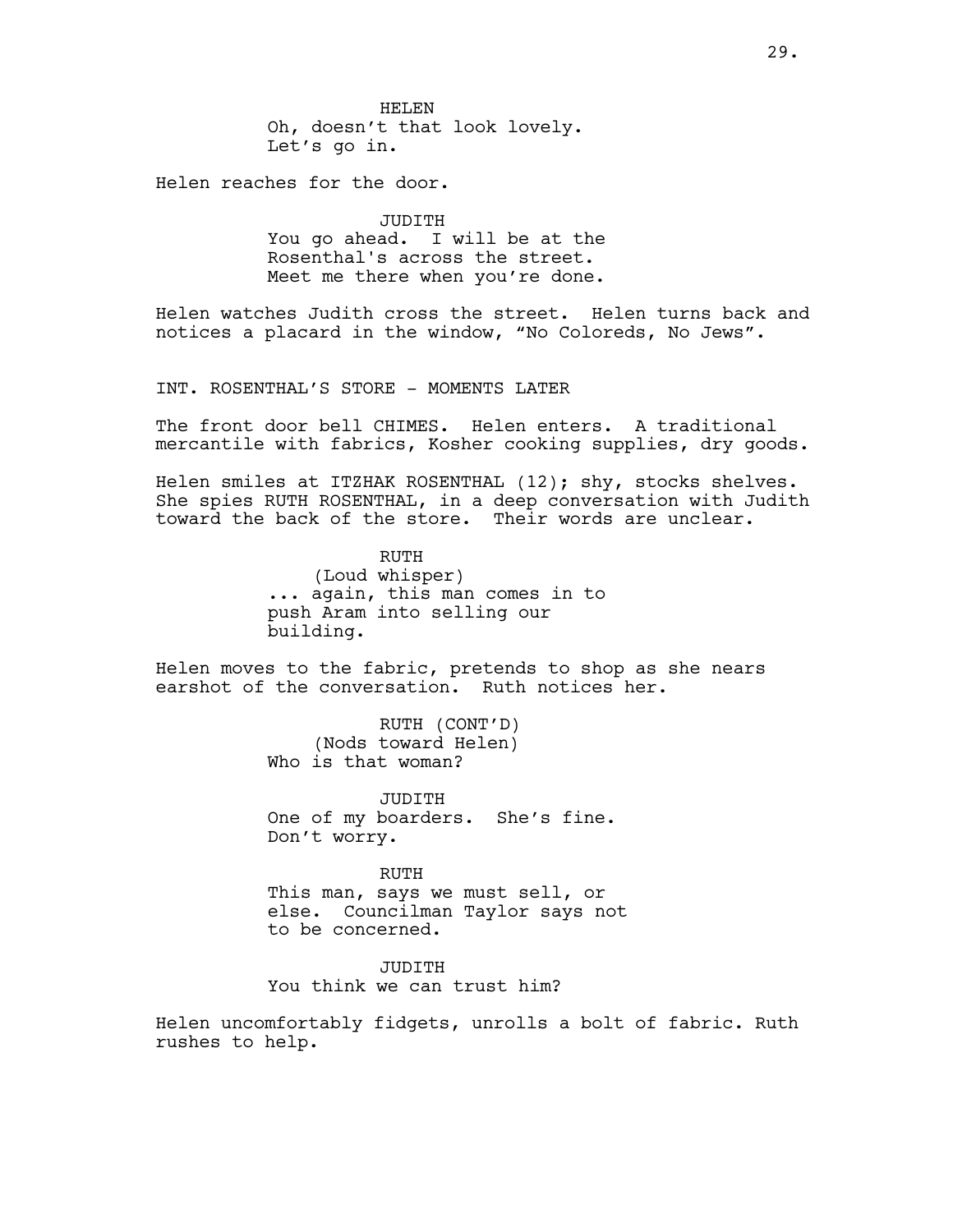RUTH (To Helen) Shalom. Welcome. I'm Ruth. My friend, Judith. Isn't she a good woman? Ruth takes the bolt of fabric from Helen with a smile. Helen expresses relief. Itzhak rushes to re-roll the fabric. HELEN I'm Helen. Sorry about the mess-- RUTH This is my son, Itzhak. He's my little helper. ITZACK (Embarrassed) Mother! RUTH (To Itzhak) Go on, say hello to Judith's friend. Itzhak approaches Helen, extends his hand. Helen shakes his hand as he portrays the perfect gentleman.

HELEN Itzhak, what a fascinating name. It's a pleasure to meet you.

EXT. RAIL YARD - EVENING

Tim and Lawrence walk down the tracks in mid conversation. In the distance at the rail house COUNCILMAN TAYLOR, well-to-do, stands with Dick Elroy and Willie Thompson.

> LAWRENCE What's the names of the guys who grabbed me the first day?

TIM Dick Elroy and Willie Thompson. Always at Jake's side.

LAWRENCE You've worked with them a long time?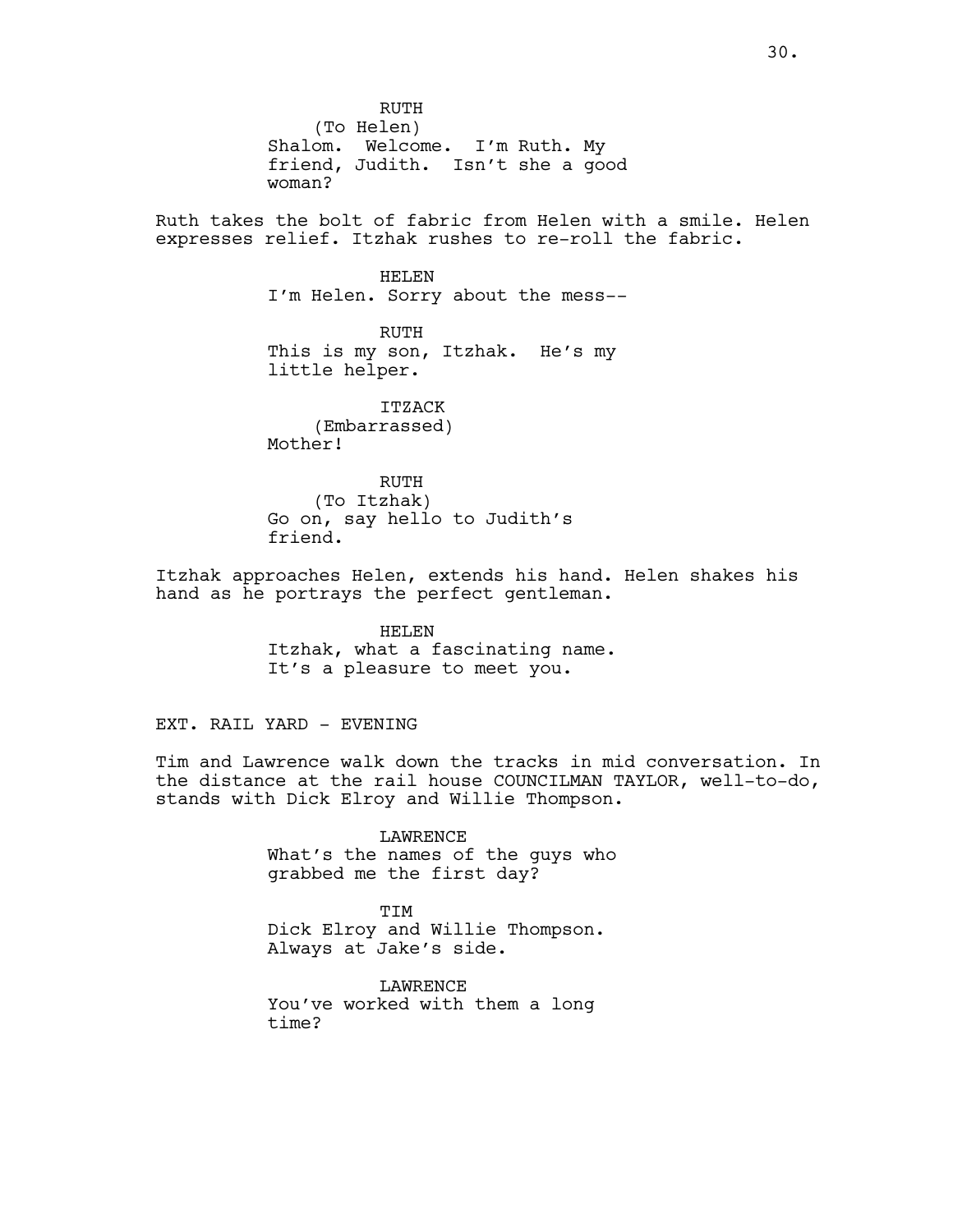I avoid them in the yard. Dick... folks say he got an Indian drunk one night at some shack Jake owns out near Springlake Park and then brought him here. Fell asleep, and Dick put his head on the tracks.

LAWRENCE

Hell...

The three watch Tim and Lawrence as they approach.

TIM

The 9:45 came through, and the next morning they found his body, but no head. No one could prove it was Dick. Not that the cops would do anything to him. One guy said he keeps the head in one of the lockers in the rail house.

...as they get closer, Taylor walks away.

LAWRENCE

And the suit?

**TTM** Councilman Taylor, in his district... always around.

Lawrence makes eye contact with Willie and Dick.

LAWRENCE

Brother.

Dick, chews on a cud of tobacco, SPITS on the ground near Lawrence. Tim slips into the rail house.

> DICK The hell you say?

Lawrence, forced smile, follows Tim inside.

EXT. STREET - EVENING

Lawrence walks with a slight limp, worn down from a hard day of work and anxiety. He stops on a stoop, lights a cigarette and removes his shoe wincing at the effort.

Lawrence pulls on his dirty sock loosening it from a blister on his foot.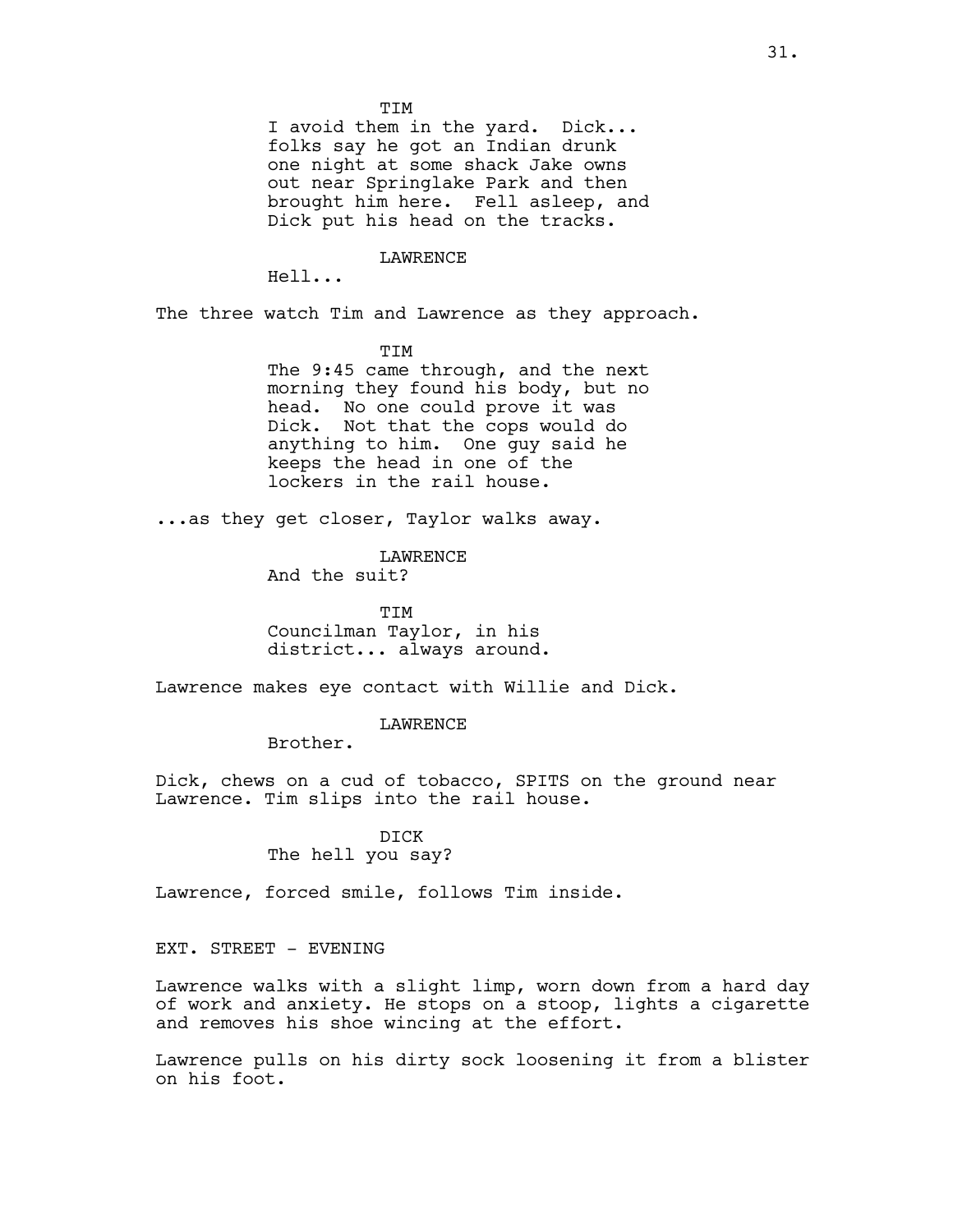He leans against the wall of a building and watches as MEN with White Collar jobs walk by in their clean clothes. A MAN AND WOMAN arm in arm smile at each other until they reach a NEGRO PANHANDLER and cross the street.

Lawrence takes stock in their reaction, puts out his cigarette and carefully slips on his shoe. As he stands to head home he looks in the window of the Rosenthal's store next to the stoop. A practical dress hangs in the window. He is distracted by the reflection of a more elegant dress across the street. Lawrence walks across the street and looks in the window of the other store ignoring the sign, "NO COLOREDS, NO JEWS".

Touching the glass of the window as if reaching for the dress, Lawrence tilts his head to read the price tag. He hesitates, then continues down the sidewalk.

Murphy steps from an alley and watches Lawrence. Rusty Mallet, the salesman, emerges from Murphy's shadow. Rusty gives Murphy a glance, then trains his eye on Lawrence.

EXT. SPRINGLAKE PARK - BALLROOM - NIGHT

IN THE BACKGROUND: Amusement park lights and sounds. BLUEGRASS MUSIC fills the air. Windows glow with shadows of PEOPLE DANCING. A YOUNG DANCER chases his GIRLFRIEND up the stairs pinching her calves, giggles.

Lawrence and Helen run up to the steps laughing, out of breath. Lawrence pulls a stuffed animal from his back.

> LAWRENCE I thought I was going to have to pitch a third penny to win this.

HELEN That Carnival Man just knew you were going to miss. I knew better.

They kiss squeezing the animal between them.

## LAWRENCE

Let's go dance.

Helen smiles. They run up the steps.

INT. SPRINGLAKE PARK - BALLROOM - CONTINUOUS

Energetic BLUEGRASS BAND. The room is full of DANCERS young and old, including Lawrence and Helen.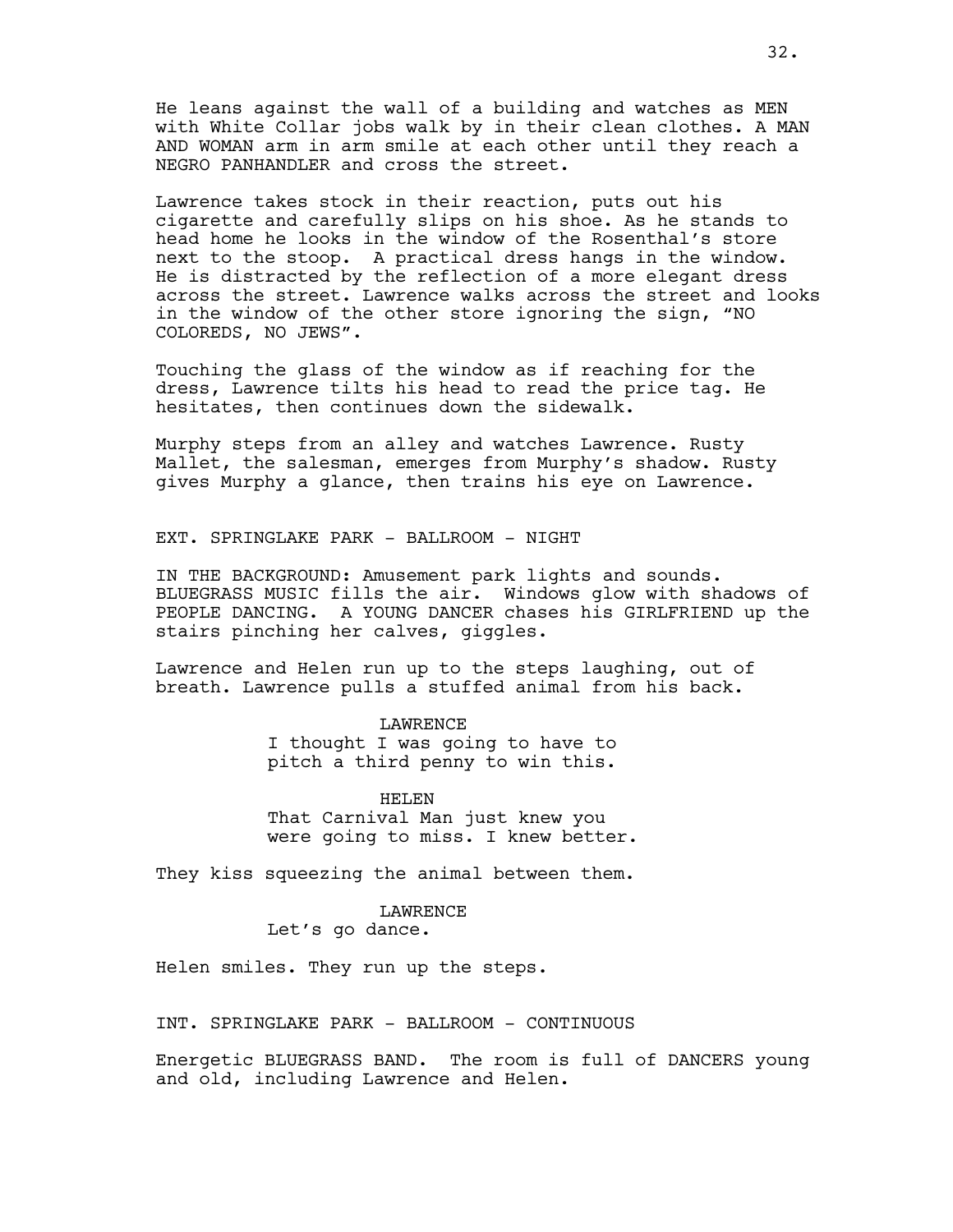The MUSIC stops. The Dancers erupt in applause. Lawrence grabs two small glasses of RED PUNCH, they find a table. LAWRENCE Are you having fun? HELEN This is just about heaven. And here I was worried we'd stay locked up and never get out. LAWRENCE We'll find friends, get out more. HELEN I met some of Judith's friends today. LAWRENCE Judith's friends. HELEN Yes, the Rosenthals, They're very sweet people. LAWRENCE Tim, this fella from work, and his wife would like to get together one night. Proper folk. HELEN I am a good judge of character, thank you. And proper I might add. Suddenly the room goes BLACK. SCREAMS fill the darkness. A VOICE shouts from the stage. VOICE (O.C.) Everyone please calm down. We'll check the fuses. Don't move. MURMURS fill the darkness. Suddenly, near Helen, the sound of CHAIRS falling over.

> HELEN Lawrence, are you alright? (Beat) Lawrence!

> > CUT TO: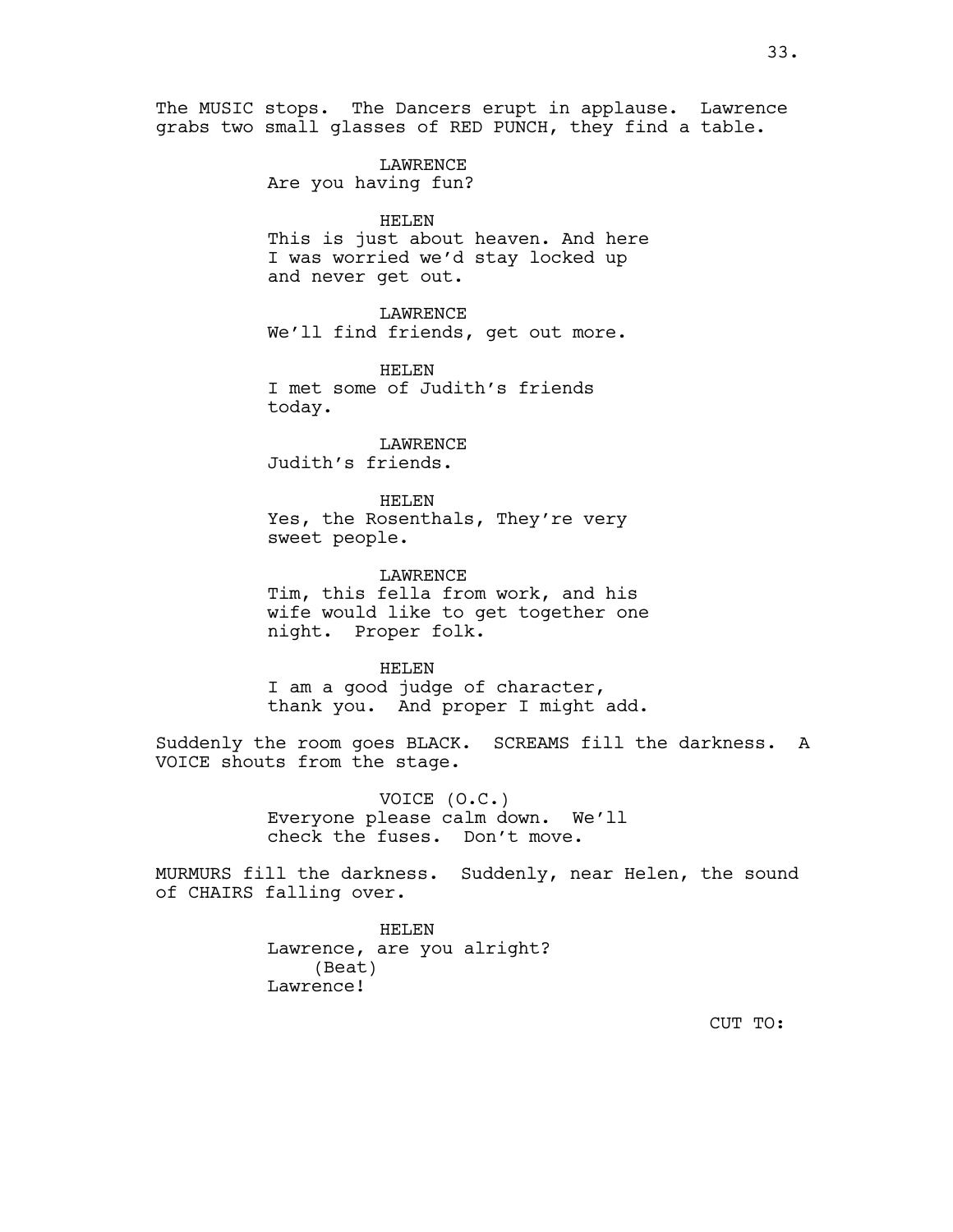BACK ROOM - CONTINUOUS

Lawrence slams against a concrete block wall next to an OPEN ELECTRICAL PANEL. Dick and Willie hold Lawrence. CARNIVAL LIGHTS shine through nearby windows casting strange colors and shadows on the wall.

> DICK (Loud whisper) Don't like a smart ass, brother.

LAWRENCE It's you, ain't it? And I suppose that's Willie.

WILLIF. You some kind of Jew lover? Bedding down with them under the same roof?

## LAWRENCE

(Quick thinking) Gotta keep your enemy close... Under her roof, eating at her table. She's gonna trust me.

WILLIE You got a big mouth. Don't think we won't shut it.

Lawrence's legs begin to buckle from the stress. Only the brick wall and Dick and Willie's tight grip keep him up.

> LAWRENCE What do I got to do - kill a savage? Come on, you got something going on tonight?

Dick and Willie release their grip. Lawrence sinks to the floor.

> DICK Now you listen--

Lawrence looks up at the men, struggles to get his legs back.

LAWRENCE Let me in. I've unfinished work...

CUT TO: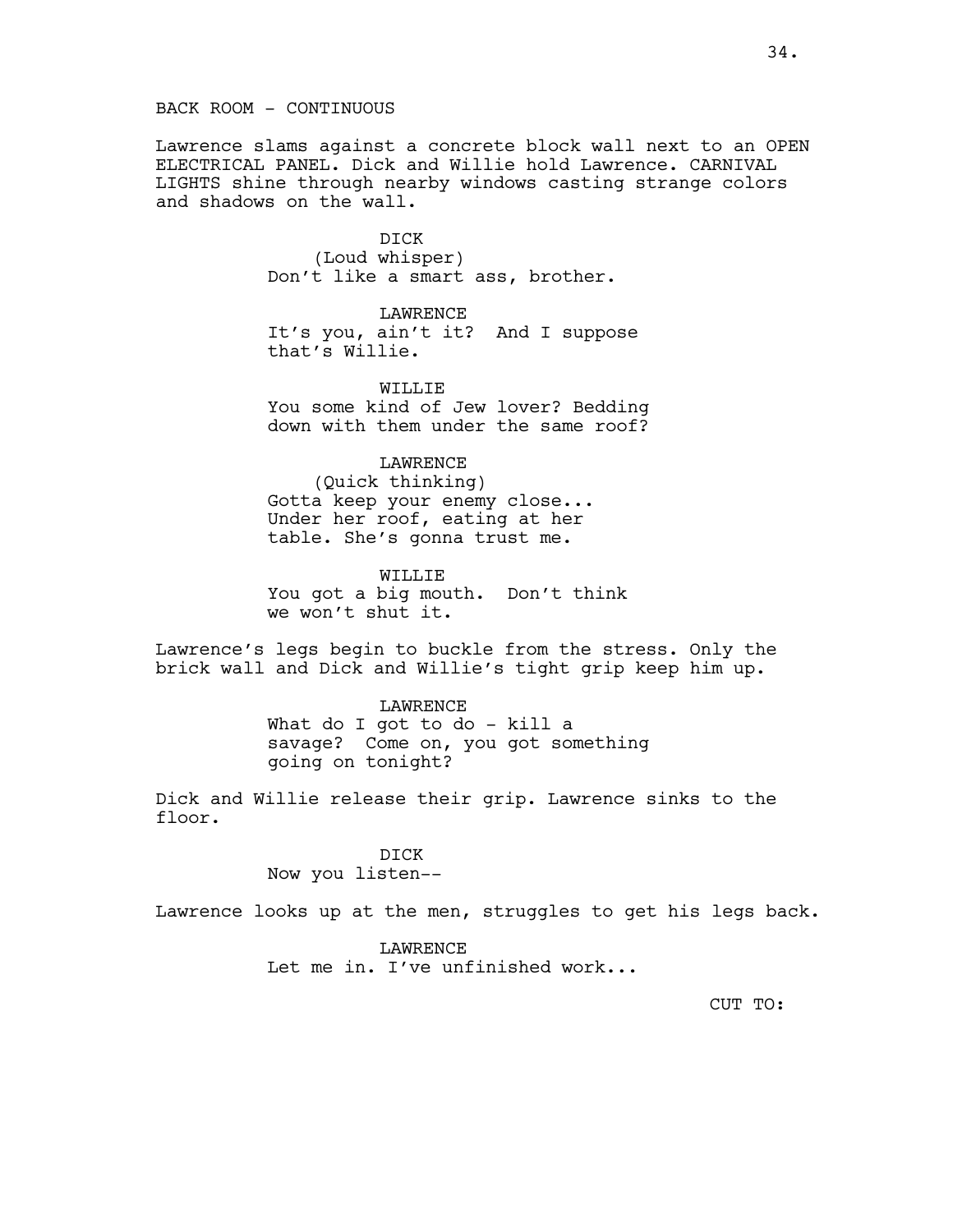#### BALLROOM

LIGHTS ON followed by CHEERS. The band starts up. Helen looks for Lawrence, but only sees his turned-over chair.

Helen JUMPS UP, KNOCKS the table. Lawrence's punch glass falls over. RED PUNCH runs across the table and drips from the edge to the floor.

INT. ROW HOUSE - LATER THAT NIGHT

A dark bedroom. ROBERT and RUBY SIMMS, a young black couple, lie under a worn quilt. CRASH, glass breaks. Robert jumps from his bed and grabs a board leaning next to the bed.

Robert slowly moves into the living room. A BRIGHT LIGHT shines on his face. He shields his eyes from the light.

Dick holds a railroad lamp aimed at Robert. Willie wields a sledge hammer. From the shadows behind Robert, Ruby SCREAMS.

## EXT. SPRINGLAKE PARK - CONTINUOUS

Helen desperately looks for Lawrence. She pulls her shoes off, feet sore from walking. Helen's pained face is a stark contrast to the LAUGHING PATRONS walking by her. The MUSIC of the nearby carousel grows louder in Helen's ears. She lets out a SCREAM as she is grabbed from behind. Lawrence pulls her in tight.

> LAWRENCE I thought I lost you...

HELEN Lawrence? What happened to you? One minute you're sitting next to me--

LAWRENCE Please, Helen. Let's go home.

Lawrence turns from Helen, hides his anguish. He gently pulls on her hand as he walks away. He stops when Helen doesn't move. Arms stretched, Lawrence turns back to Helen. She lets her fingers slip from his.

#### HELEN

You're scaring me, and I don't--

Lawrence approaches, gently covers her mouth. Helen, confused, looks into Lawrence's sad eyes.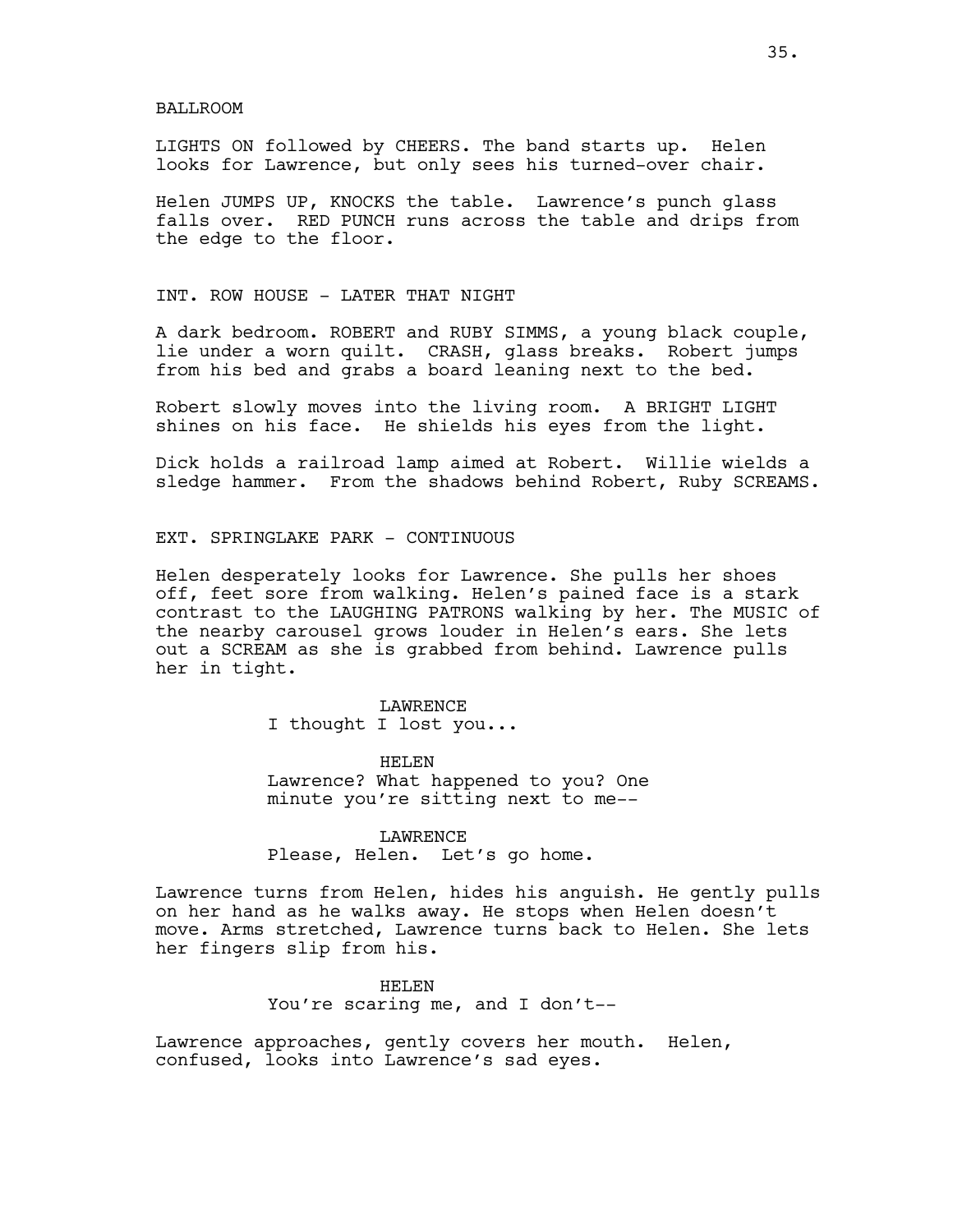LAWRENCE You're the most important, of anything in my life. You know that, don't you?

Lawrence kisses Helen. They embrace. He leads her into the darkness.

INT. BOARDING HOUSE - DAY

Helen needle points in the living room. James tunes the radio. Judith approaches the front door. She pulls back the lace curtains and looks out.

Judith moves into the living room. James locates a station. A speech clears through the static...

> TAYLOR (ON RADIO) ...men and women from all walks of life have seen the unity of the nation dissolve into a confusion of political and personal opinions, economic interests, and ideological differences.

Judith pulls back the curtains and looks for a better view.

TAYLOR (ON RADIO) (CONT'D) Since that day our city has presented a picture of heartbreaking disunity. We never received the equality and fraternity we have been promised. We have lost our unity of spirit and will....

Judith turns quickly to James.

JUDITH Turn that noise off!

James, shocked, turns the radio dial to another station playing a soft waltz.

JAMES

And, here I thought you liked Councilman Taylor. I know, it's because he's not an FDR man.

James jumps up and pulls Judith into a waltz. She begrudgingly takes part.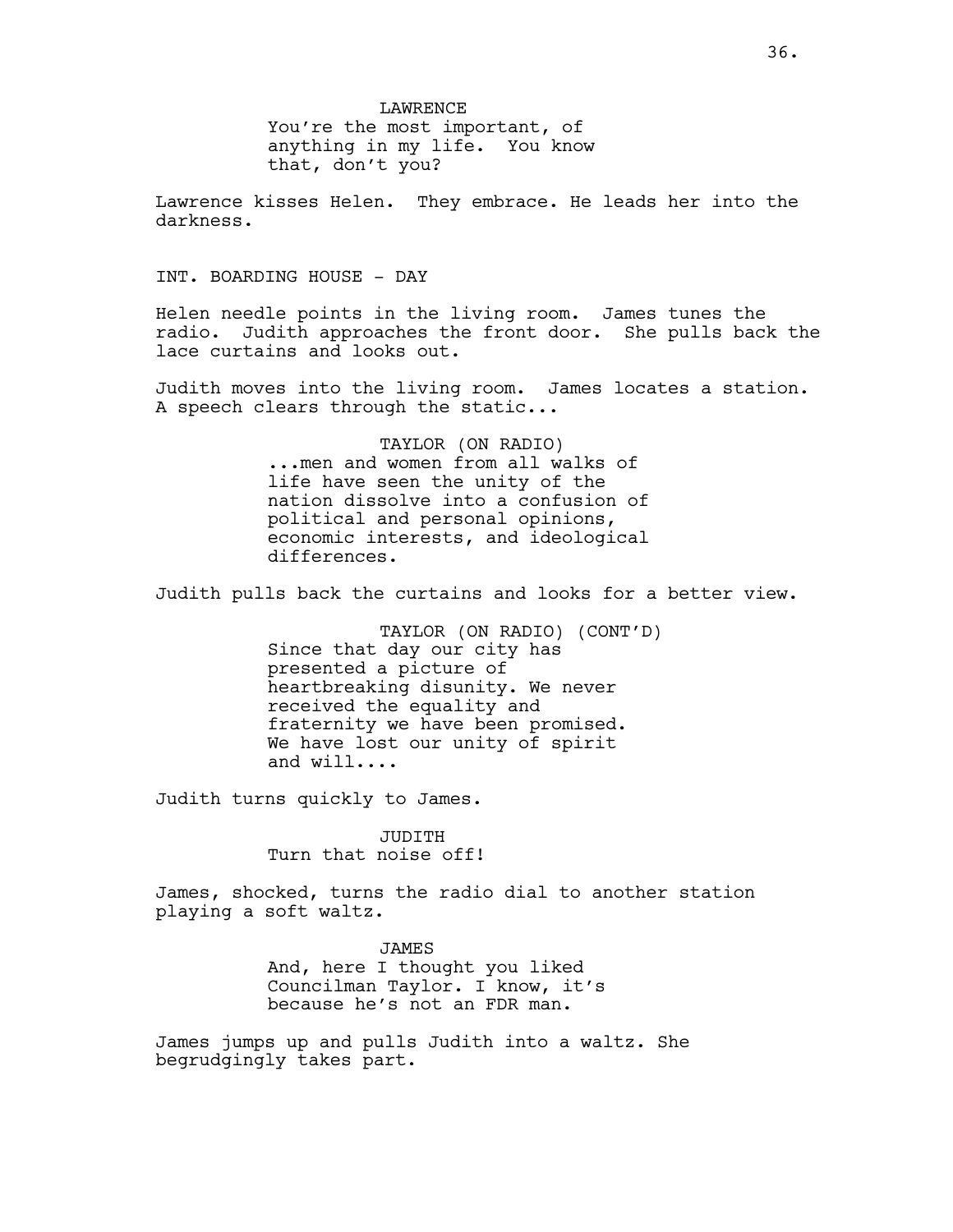JUDITH He's just feeding on the fears of desperate people.

JAMES (To Helen) Judith has a nickname for Mr. Roosevelt, Finally Doing Right!

Helen chuckles at their wistful dance. Judith finally breaks a smile.

> JAMES (CONT'D) It is desperate times. We must free ourselves of our worries. What fears we have--

Judith abruptly stops and moves to the window. Judith pulls back the curtain. James plays up her departure like a bride left at the altar.

> JUDITH That car has been sitting on the street all morning...

James and Helen look at each other confused by Judith's scattered behavior.

> JUDITH (CONT'D) (To James) Have you seen it here before?

> JAMES Can't say I have. Should I do something?

JUDITH May just be Gertrude's brother up to no good.

HELEN I don't understand.

JUDITH

You have no idea how difficult it is for me to have a business. I acquiesce to that woman, that mishigas, so her brother, a policeman, doesn't shut me down.

HELEN They just can't take it away from you. Can they?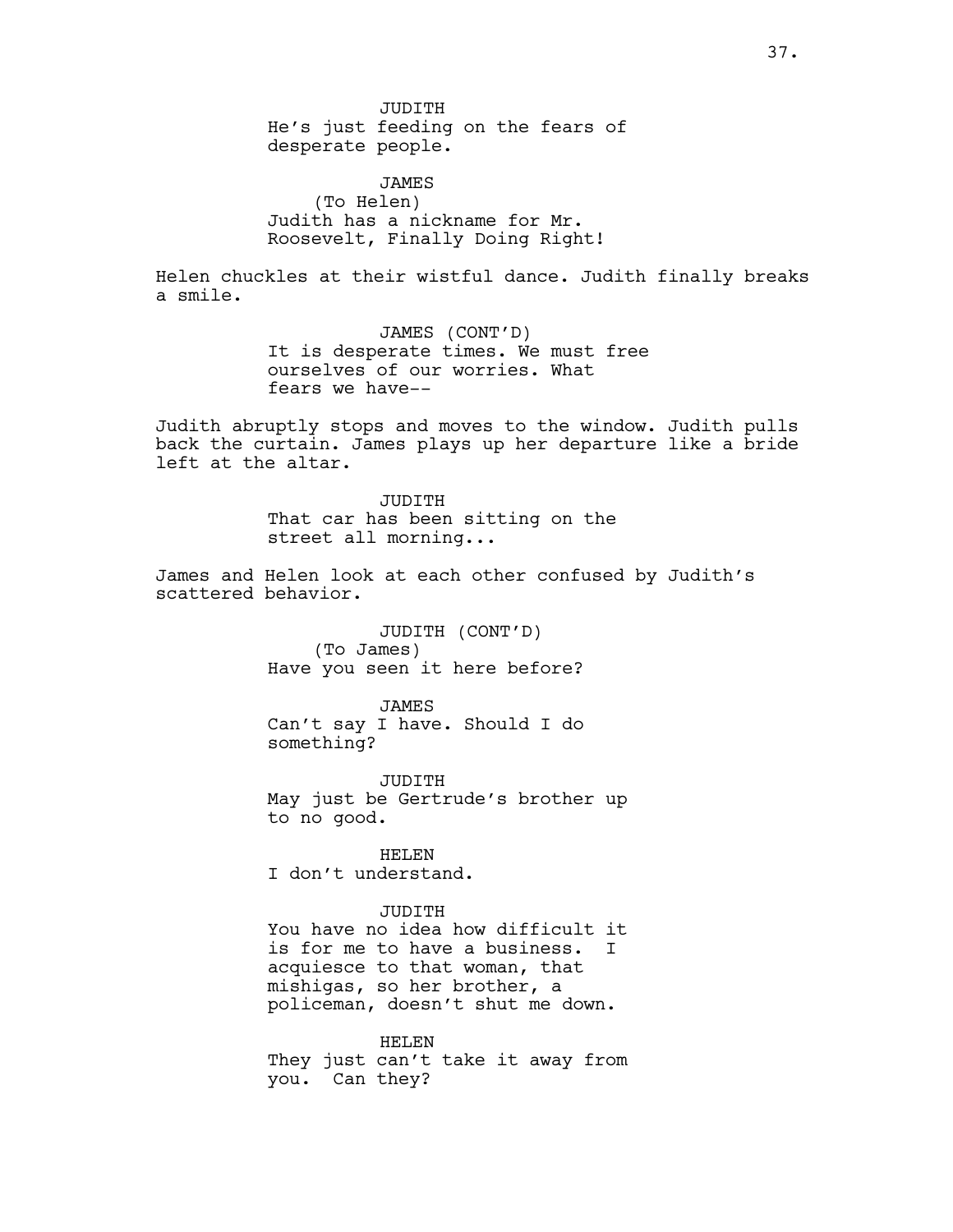JAMES Of course not, but they can make your life miserable.

JUDITH Let's leave well enough alone. They'll leave.

Judith, wrings her hands, disappears into the kitchen.

HELEN I'll just ask them what they want?

JAMES Bully for the effort, however I think Judith is right in this case.

Helen, dashes up the stairs to her room.

A laugh travels through the front window. James pulls back the curtains, to reveal Gertrude on the porch swing. She fans herself, smiles, takes a long drink from her glass.

INT. BEDROOM - CONTINUOUS

Helen sits at the dresser, unfinished letter in front of her. She scribbles down a couple more sentences, places the letter in an envelope and addresses it to Lois in Gary, Indiana.

EXT. BOARDING HOUSE - MOMENTS LATER

Helen steps down off the porch. She takes pause to muster a plan of attack, clutches her letter in her hand.

Helen looks down the street. The DARK SEDAN sits quietly on the opposite side. The FIGURE OF A MAN with a wide-brimmed Fedora hat sits in the driver's seat. Helen jumps when:

> GERTRUDE Been sitting there all morning.

Helen whips around to see Gertrude in the porch swing.

HELEN My heavens. You gave me a fright.

GERTRUDE Up to no good, are you?

HELEN Not that's any of your business.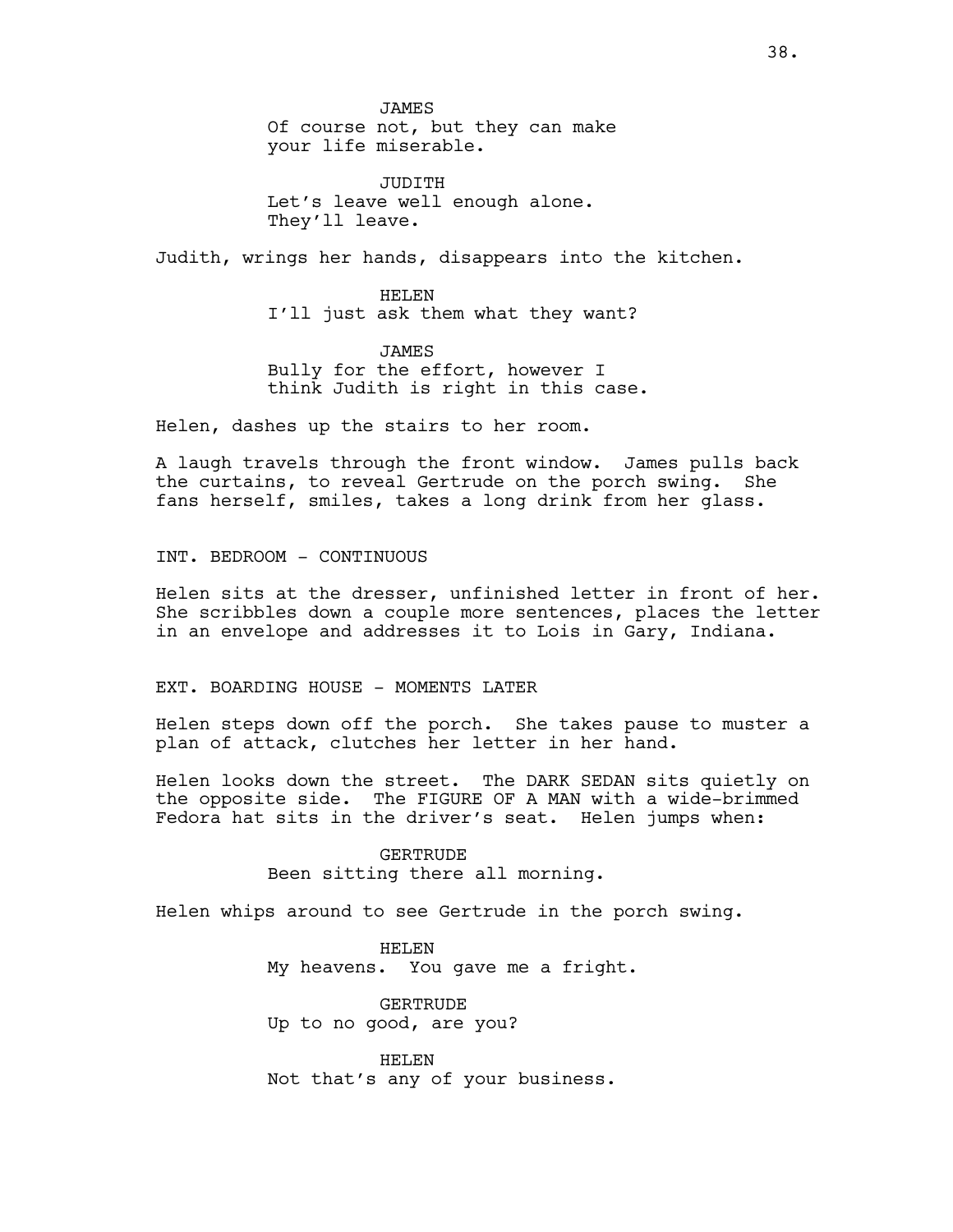GERTRUDE Just as a stranger sitting in a car is yours? Go ahead. (Laughs) Venture where you don't belong.

Gertrude's laughter fades as Helen steps into the street and faces the car several yards away. As if expecting a gunfight, Helen slinks toward the car. Murphy sits in the driver's seat, pulls his hat down to cover his face. Helen stops when:

The ENGINE of the car REVS UP. The tires SQUEAL! Helen jumps, covers her mouth. In the background, Gertrude laughs.

CUT TO:

EXT. RAIL YARD

Lawrence greases the wheel of a BOXCAR. Willie walks up unnoticed. He grabs Lawrence tight on the shoulder. Lawrence bolts up, SLAMS Willie against the Boxcar.

> WILLIE Hey, now. You wouldn't hit a brother, now would you?

LAWRENCE What the hell you trying to pull?

WILLIE Jake wants you in his office. (Beat) You don't have to go. You could just walk away and never come back.

LAWRENCE You'd like that. (Beat) Some men don't have a choice.

WILLIE Always got a choice. (Beat) Today, you go in there and tell Jake you want in, you never get out, at least not alive.

Lawrence wipes his greasy hands on Willie's overalls.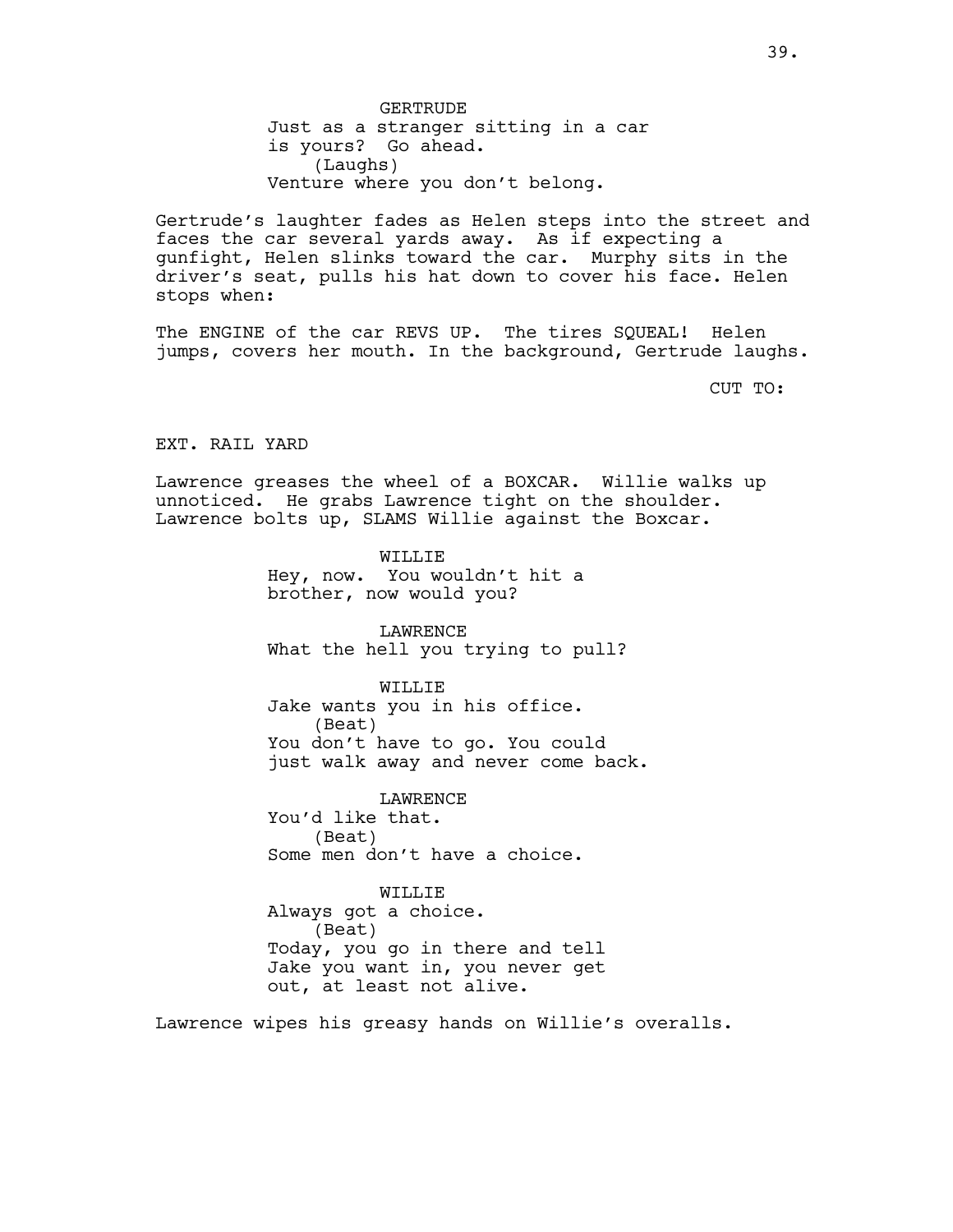CLOSE ON: A dirty envelope lands on the counter.

Helen dusts the letter as she calls to the POSTAL CLERK.

HELEN I would like to post this to Gary, Indiana, please.

POSTAL CLERK That'll be two cents.

Helen pulls coins out and leaves them on the counter. She turns to leave when she BUMPS into Joe Wilson standing behind her in line. Her purse falls to the floor. The contents spill. Joe Wilson's newspaper falls to the floor.

HELEN

Oh, excuse me.

WILSON That's quite alright.

They both kneel to the floor and gather the contents. Helen picks up his newspaper and glances at it. It's the FIERY CROSS, the photo with Lawrence on the cover.

# HELEN

Why do you have a picture of my husband?

WILSON Which husband would that be?

HELEN Lawrence Stewart.

WILSON Why, Mrs. Stewart. I've heard so much about you. Yes, I'm--

HELEN Why is he in the paper?

WILSON I tell you what. Let me buy you a cup of coffee, and I'll explain.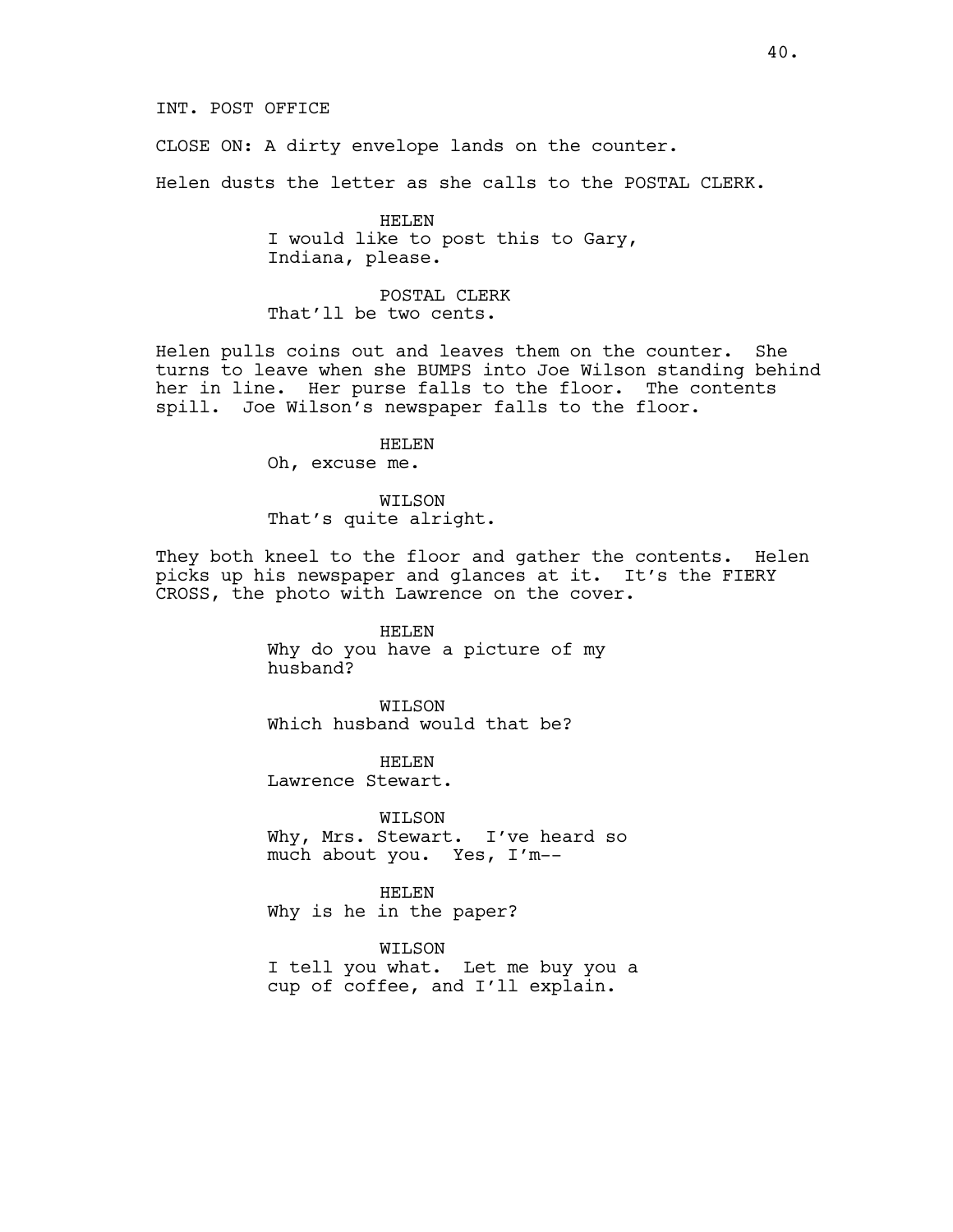INT. JAKE HERRMANN'S OFFICE, RAILHOUSE

Stark office. Rail Maps fill the walls. Lawrence steps in. One MAP on the wall catches his eye, a growing Oklahoma City, colored dots sporadically placed on the map.

> TAYLOR (O.S.) No greater satisfaction than owning a piece of property.

Lawrence freezes.

LAWRENCE Puts you on an equal footing with everyone else.

Taylor emerges from a back corner in the room.

# TAYLOR

True, but when it comes to our property, we cannot sit idly by when land loses value and its owners, our trust.

Jake, Willie and Dick step into the office.

LAWRENCE We just take it from them?

TAYLOR Land of the free. Ironic, ain't it? The more freedom they get, the more we lose.

LAWRENCE Can't be that easy, taking away someone's land?

George Bell steps into the doorway, pushes his suit coat behind his holster.

> TAYLOR You let me worry about that.

George makes room, Taylor exits.

HERRMANN Now, sit down, shut up.

DICK I don't like his looks. I smell a northerner.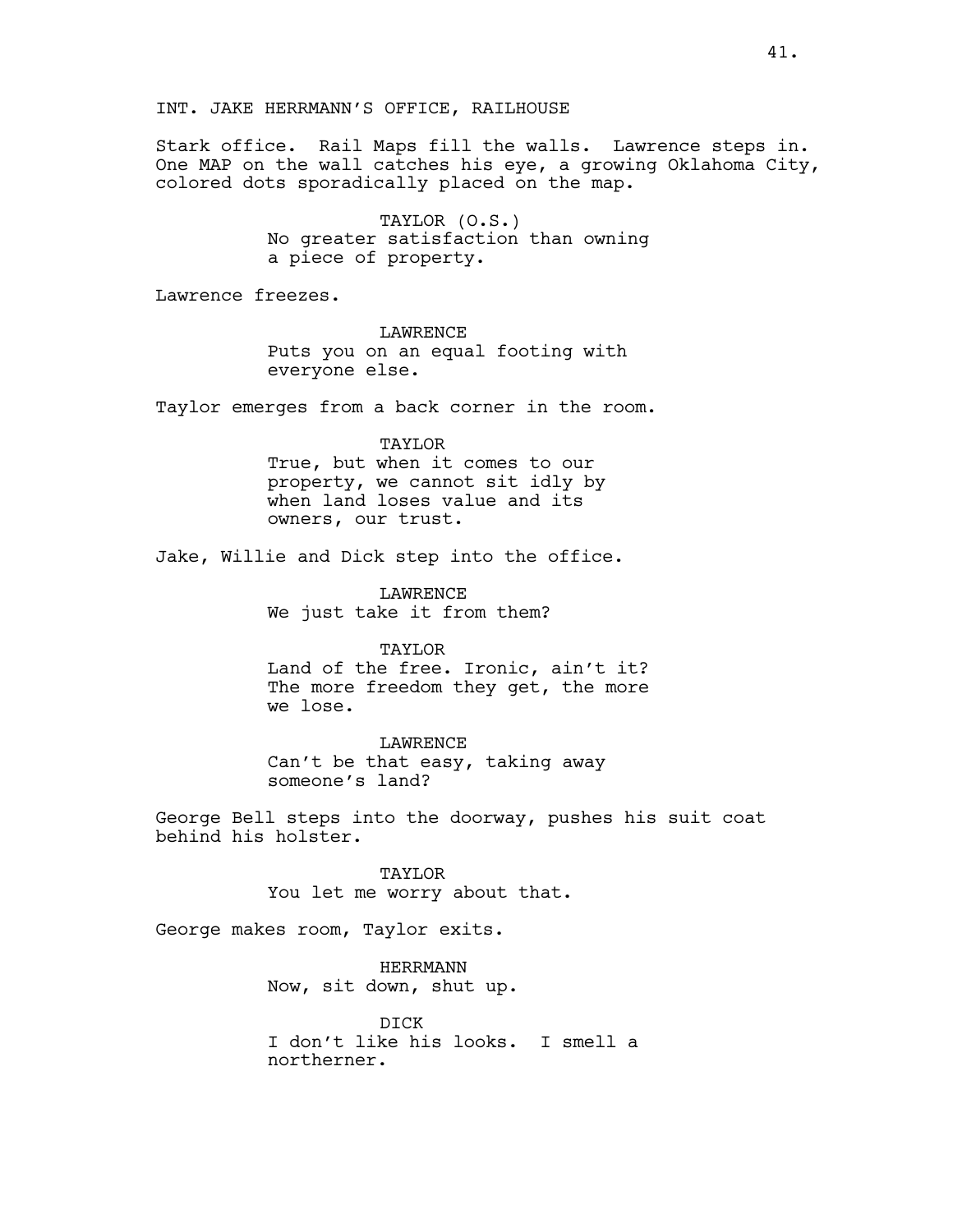LAWRENCE Indiana. Let's just say things got a little hot, so I moved on.

DICK Ran with Sid McCoy. Anybody else?

LAWRENCE Johnny Brewster in Kokomo, we worked the mines together.

GEORGE If you girls are through dancing, let's get on with it.

DICK Just so you's on our side.

LAWRENCE My word should be good enough. The lynching in Gary.

WILLIE With the FBI snooping around, we have to be extra careful. You never know who you can trust.

DICK You remember the last snitch?

WILLIE Hell, yeah - We nailed the bastard.

DICK We were all hooded up. You remember that George?

Dick makes a gun with his fingers and puts it at the back of Lawrence's head.

> WILLIE Sure he does, popped him right in the back of the head. Didn't know what hit him.

## GEORGE

Put a little black cross on the back of his hood.

DICK Shit, that dog will hunt.

Lawrence, suddenly more uncomfortable, squirms. Willie slowly reaches for something tucked in his shirt.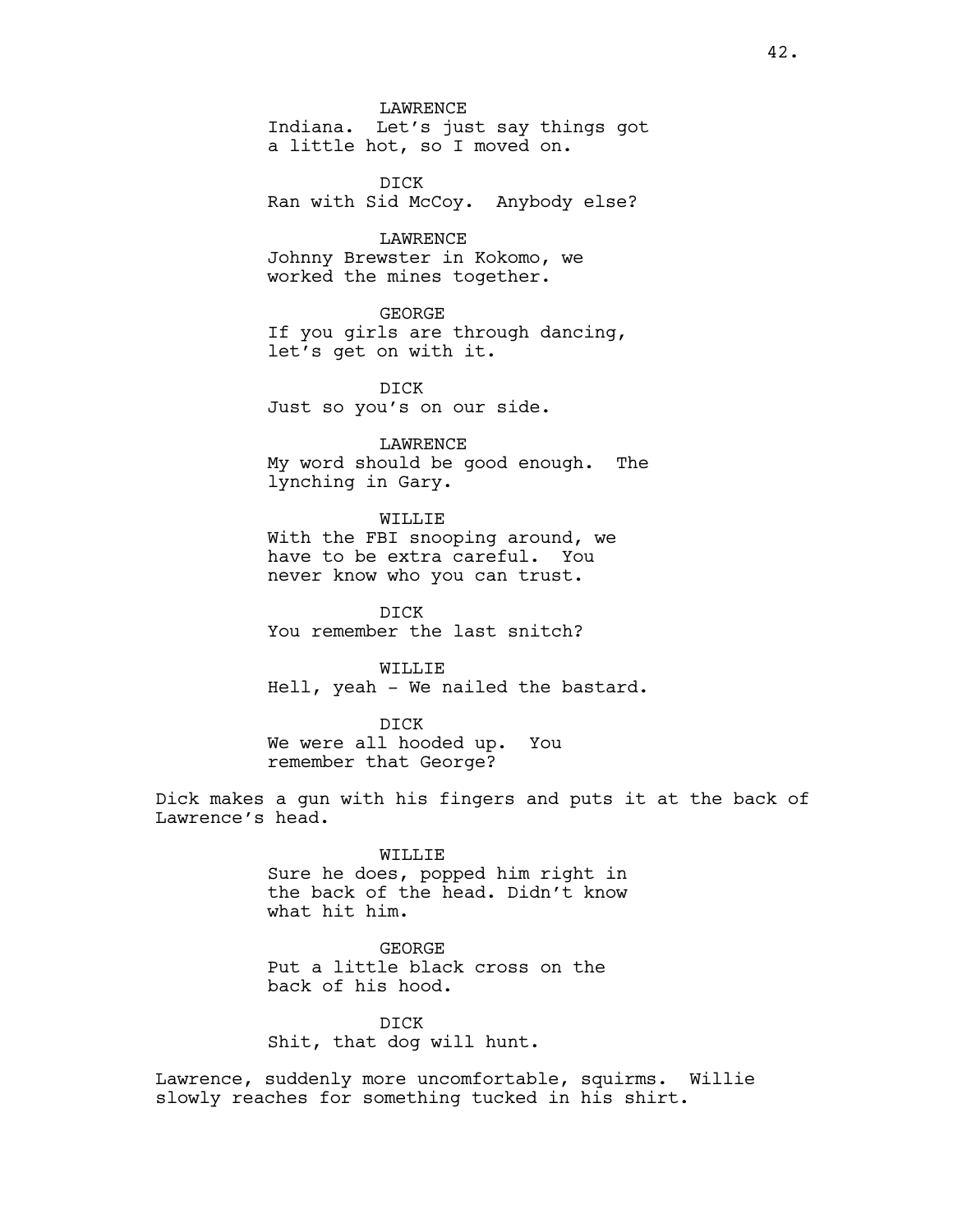He pulls out a copy of the Fiery Cross. He slaps it down on the table. The group photo with Lawrence is on the cover.

After a brief uncomfortable moment, the boys LAUGH.

# HERRMANN

Damn it, Stewart. You don't think we wouldn't check up on you.

Lawrence LAUGHS. He wipes the sweat from his upper lip.

LAWRENCE Damn straight.

LAUGHTER breaks out.

INT. ROSENTHAL'S STORE - LATE AFTERNOON

Front door BELL RINGS. The store is empty. Councilman Taylor stands just inside the door, looks around the store.

Ruth enters from the back. Her face lights up when she sees Taylor.

> RUTH Councilman Taylor. Thank you so much for coming by. I didn't know where else to turn.

# TAYLOR

Mrs. Rosenthal, it's been a while. I was disturbed to hear you are having problems in my district.

Itzhak appears from the back, keeps his distance.

RUTH You understand. This is our home and our business.

#### TAYLOR

I will do everything in my power to make things right. You tell your husband. Count on it.

BELL RINGS. George Bell enters the store. Itzhak moves toward his mother.

RUTH

Thank you.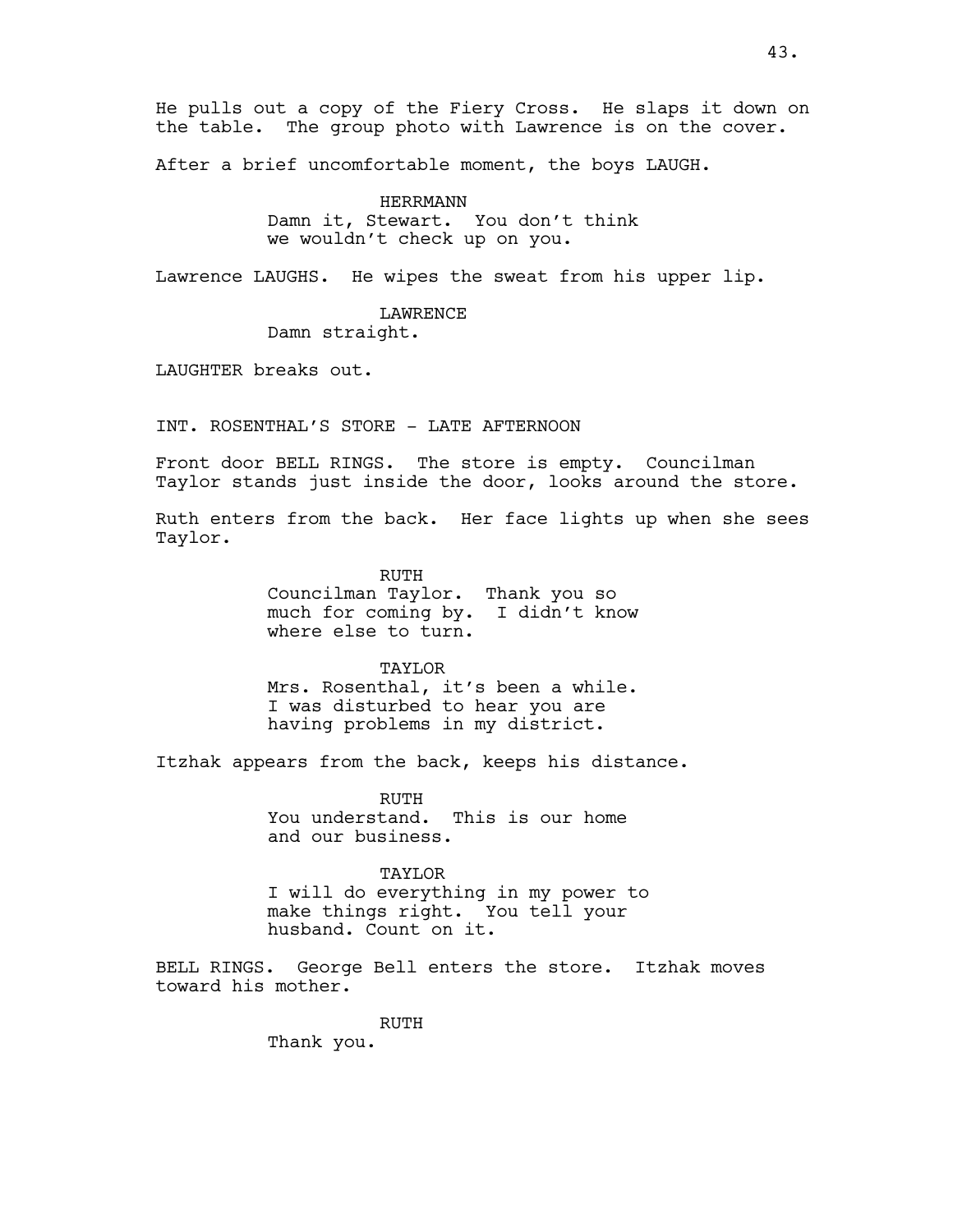TAYLOR This is Detective Bell. He will take your statement.

Taylor acknowledges George and exits the store. The BELL RINGS as the door closes. George locks it behind him.

George approaches Ruth. He pulls some folded papers from his coat pocket. He hands the papers to Ruth.

CLOSE ON: Bill of Sale

RUTH

I don't understand? We are not selling. Please, bring Mr. Taylor back. He will straighten this out.

GEORGE There is nothing to straighten out.

Itzhak steps in between Ruth and George.

ITZHAK I think you should leave.

George SLAPS Itzhak across the face like a disobedient child. Itzhak lunges at George, kicks him. George winces in pain.

GEORGE

You little piece of shit!

George grabs Itzhak by the throat and lifts him off the ground. Itzhak struggles, feet dangle. Ruth beats on George screaming. He easily pushes her away. George pulls out his pocket knife and cuts Itzhak's curls from his temple. Itzhak passes out. George lets him drop to the floor.

Ruth falls to the floor crying over her son.

RUTH Dear, God! What has he done?

George, watches as the boy regains consciousness coughing. Ruth cries in relief. George tosses the curls on Itzhak.

> RUTH (CONT'D) You monster! Get out! Get out!

George, emotionless, walks out of the store.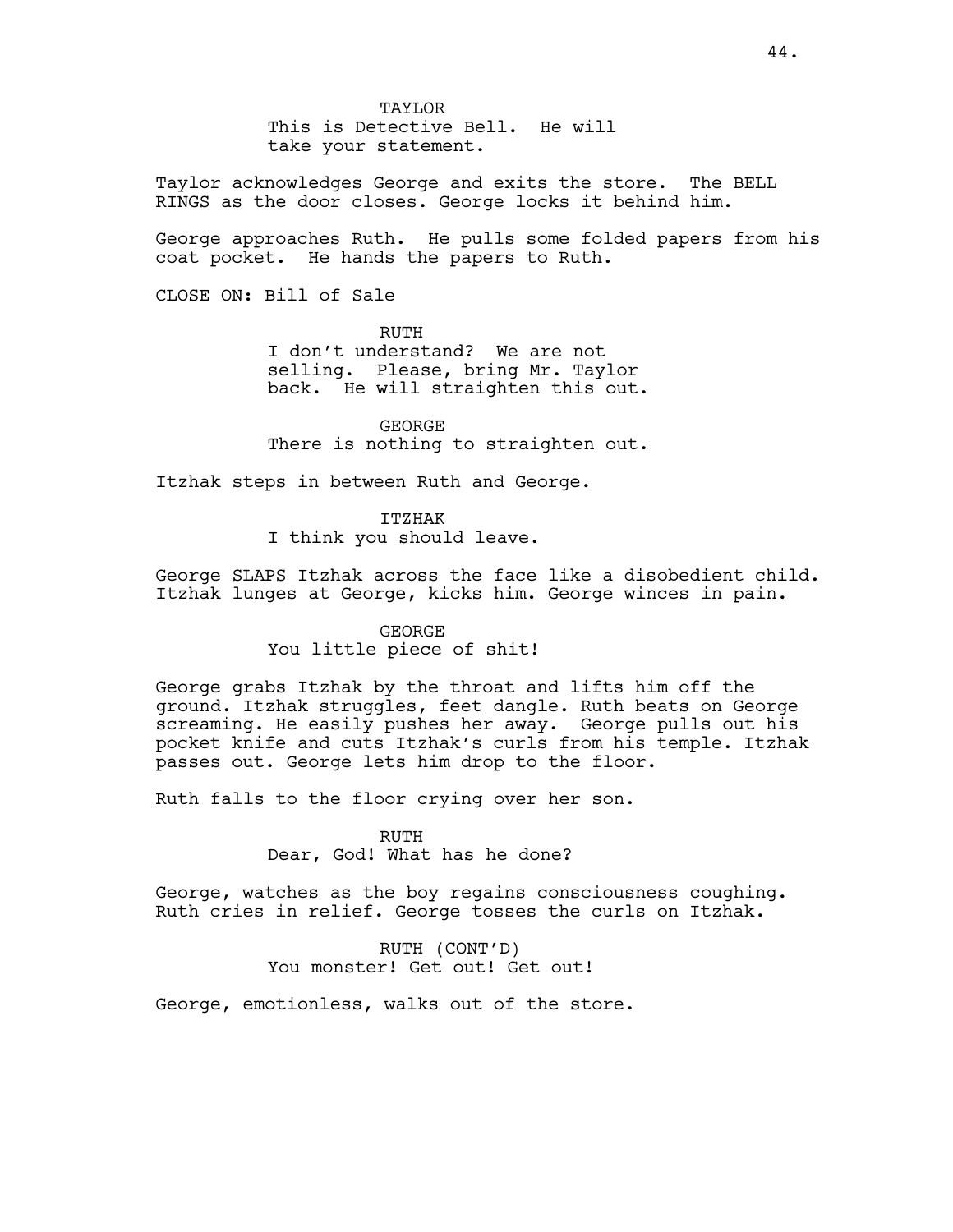EXT. STREET - OKLAHOMA CITY

Helen steps out of a Cafe, in shock. In a daze, she moves slowly down the street bumping into passersby. She stops, looks across the street toward the Rosenthals' Store.

George Bell stands outside the door, he folds his switchblade and tucks it in his inside coat pocket. He calmly gets into his Sedan, drives off.

Helen rushes across the street to the store's front door just as Ruth turns the lock and the sign, CLOSED. Helen tries the door, locked.

> HELEN Ruth? Ruth, are you alright?

RUTH (O.S.) (Crying) Go away, Please.

HELEN It's Helen, Judith's friend. That man, did he hurt you?

Ruth walks away as Helen peers through the glass door.

INT. CHURCH - EVENING

A small African-American congregation on its feet. The choir delivers a fast gospel song. People straggle in as the choir continues. Mattie steps in and looks around the sanctuary.

Mattie sees a FRIEND who waves pure white gloves high above her head to the music. Mattie joins her in the pew.

The choir ends with a big finish as JEREMIAH THOMAS steps to the pulpit. He is an energetic man with a gentle face.

> JEREMIAH A hard worker, shoveling the dung of the beasts of the field. Not a glorious job, but putting food on the table for his family. So good at it he was promoted.

A WOMAN speaks out from the audience.

WOMAN Oh, God, my Robert.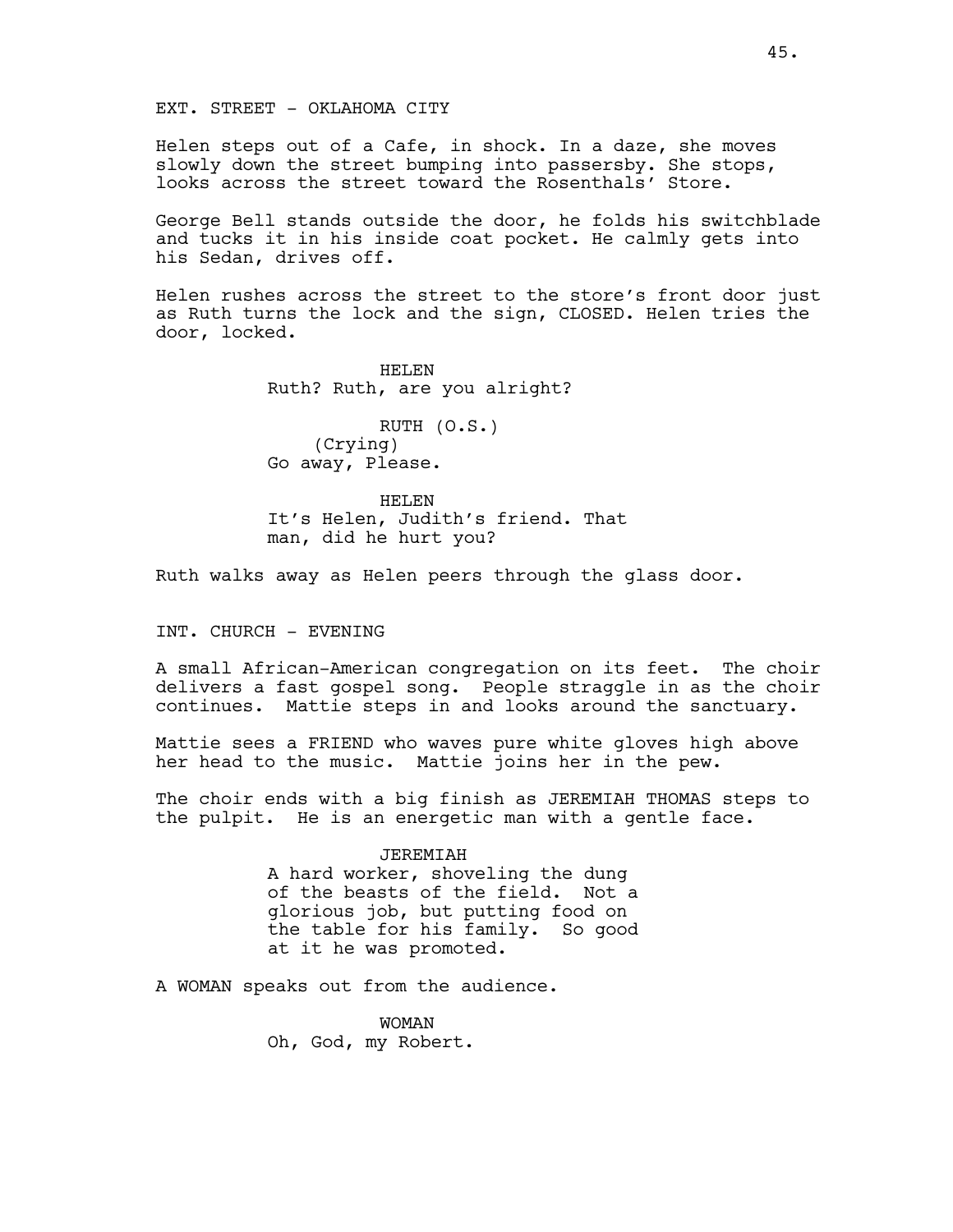# JEREMIAH

But yesterday, some men who claimed to be of God... Crushed his hands because a white man wanted his job. Now, he can't even shovel dung to pay for the roof over his family or the food on the table.

The CONGREGATION cries out; "GOD HAVE MERCY" and "DEAR LORD"!

JEREMIAH (CONT'D) We shovel dung of the beef we can't eat in their restaurants. We make the clothes we can't buy in their stores. We carry bags at hotels where we cannot stay. It is time for a change.

CONGREGATION Hallelujah!

JEREMIAH In our lifetime, today and now... time for a change.

INT. BEDROOM - EVENING

Helen sits in the chair staring out the window tense from bottled up anger. Lawrence opens the door, takes off his shirt, pours water and washes.

> LAWRENCE Greased up boxcars today. Always something. Can't ever seem to get the stench off ya.

HELEN Wash all you want, it's not coming off. No matter how hard you try, you can't cover some things up.

Lawrence watches in the mirror, aware of her anger.

LAWRENCE You gonna tell me why you're so damn mad at me?

HELEN Do you miss Sid and all your church meetings... talking about--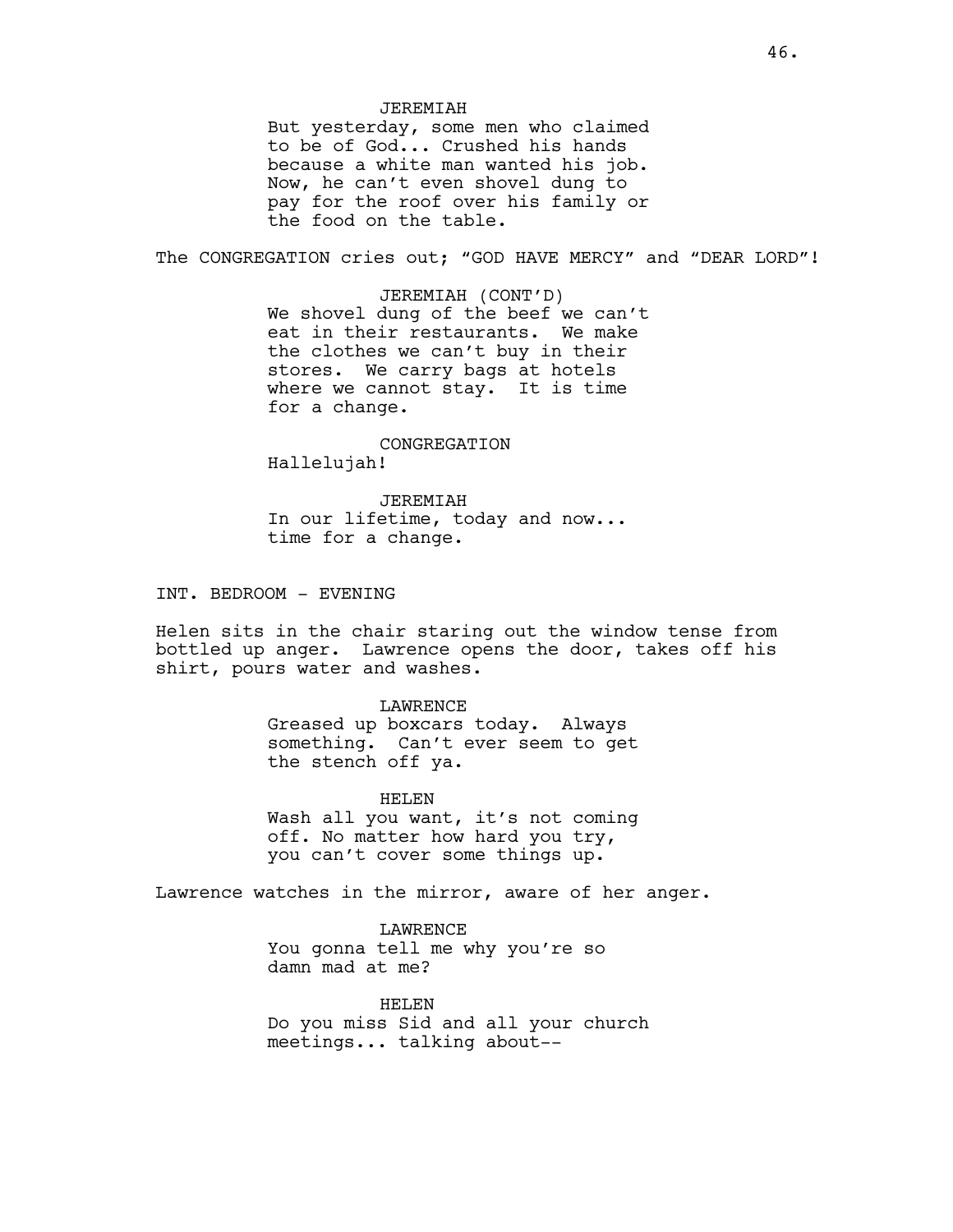LAWRENCE What? Did you call back home? I thought we decided--

HELEN I thought this was all about us. A better job... A family.

#### LAWRENCE

It is. I've been keeping my part working in the heat, dust... day in, day out.

HELEN Some women expect that. Keep quiet, let their husband keep things from them. (Beat) Well, I'm not one of them!

Lawrence is caught off guard. He turns away from Helen.

# LAWRENCE

What's gotten into you? It's Judith and those friends of hers... filling your head with God knows what ideas.

# INT. UPSTAIRS HALL - CONTINUOUS

Judith carries towels and stops in the hall. She hears Lawrence and Helen talking through the door.

> HELEN (O.S.) Don't you dare... Don't make this about them.

INT. BEDROOM

Lawrence gets on his knees in front of Helen.

LAWRENCE Let's not do this. Don't you understand that you are all I have?

HELEN Don't try and soft talk me--

LAWRENCE (Frustrated) I'm really trying to understand...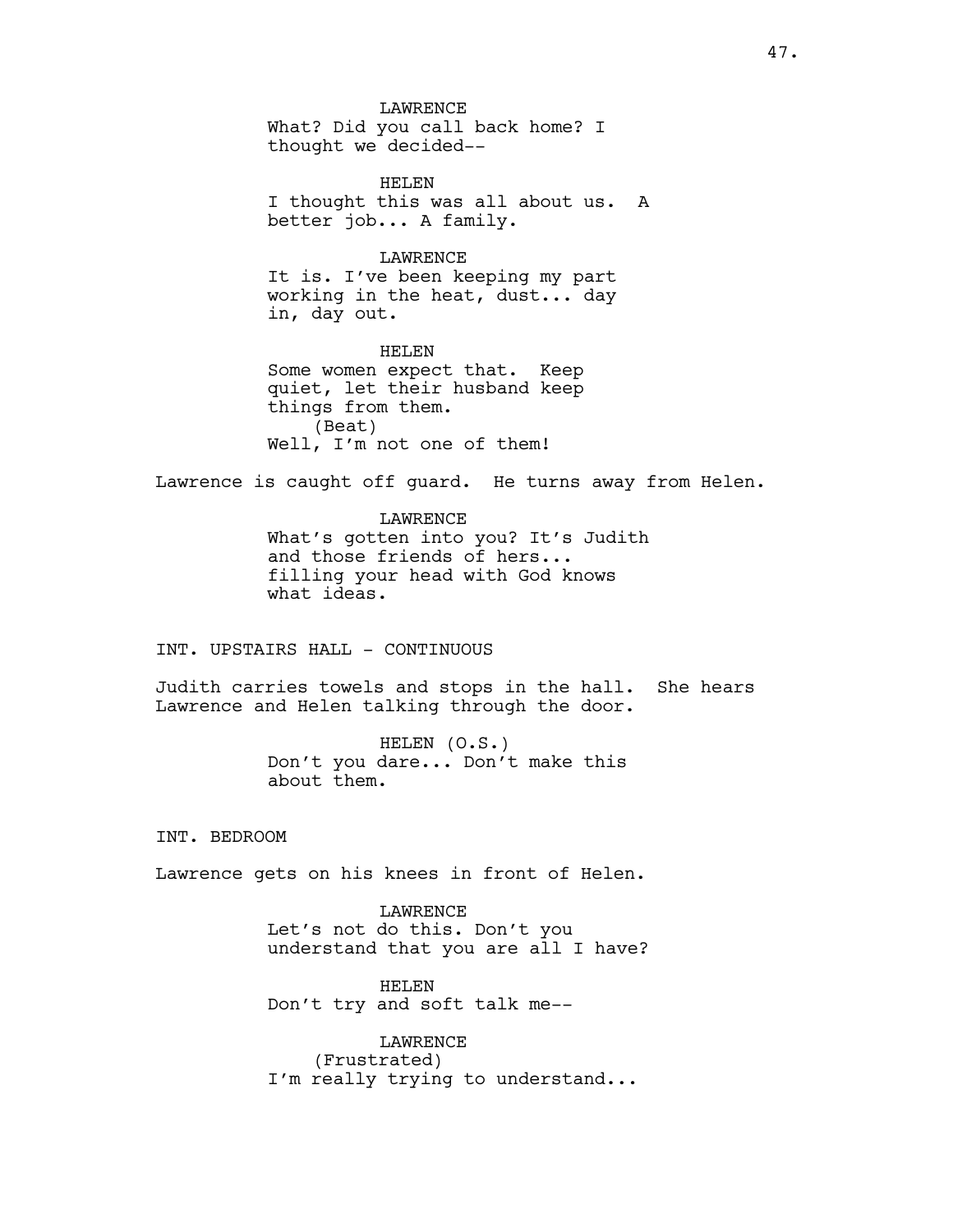Helen moves to the bed away from him.

HELEN I need to go home.

INT. HALLWAY

Judith sets the TOWELS down on a HALL TABLE. She steps closer to the bedroom door.

> LAWRENCE (O.S.) You're just homesick.

HELEN (O.S.) I can't stay with you.

LAWRENCE (O.S.) What do I gotta do to have you start making sense?

INT. BEDROOM - CONTINUOUS

Lawrence, angry, grabs a shirt and buttons up.

LAWRENCE I have to work a late shift. (Beat) I expect you'll be here when I get back?

Helen, arms crossed, sits back in the chair, looks out into the night. Lawrence exits the room.

INT. UPSTAIRS HALL - CONTINUOUS

As Lawrence closes the bedroom door. Judith glares.

LAWRENCE Mrs. Levy.

JUDITH Trouble, we don't need.

LAWRENCE I reckon I agree with you.

JUDITH Chutzpah, that's what you have, Mr. Stewart.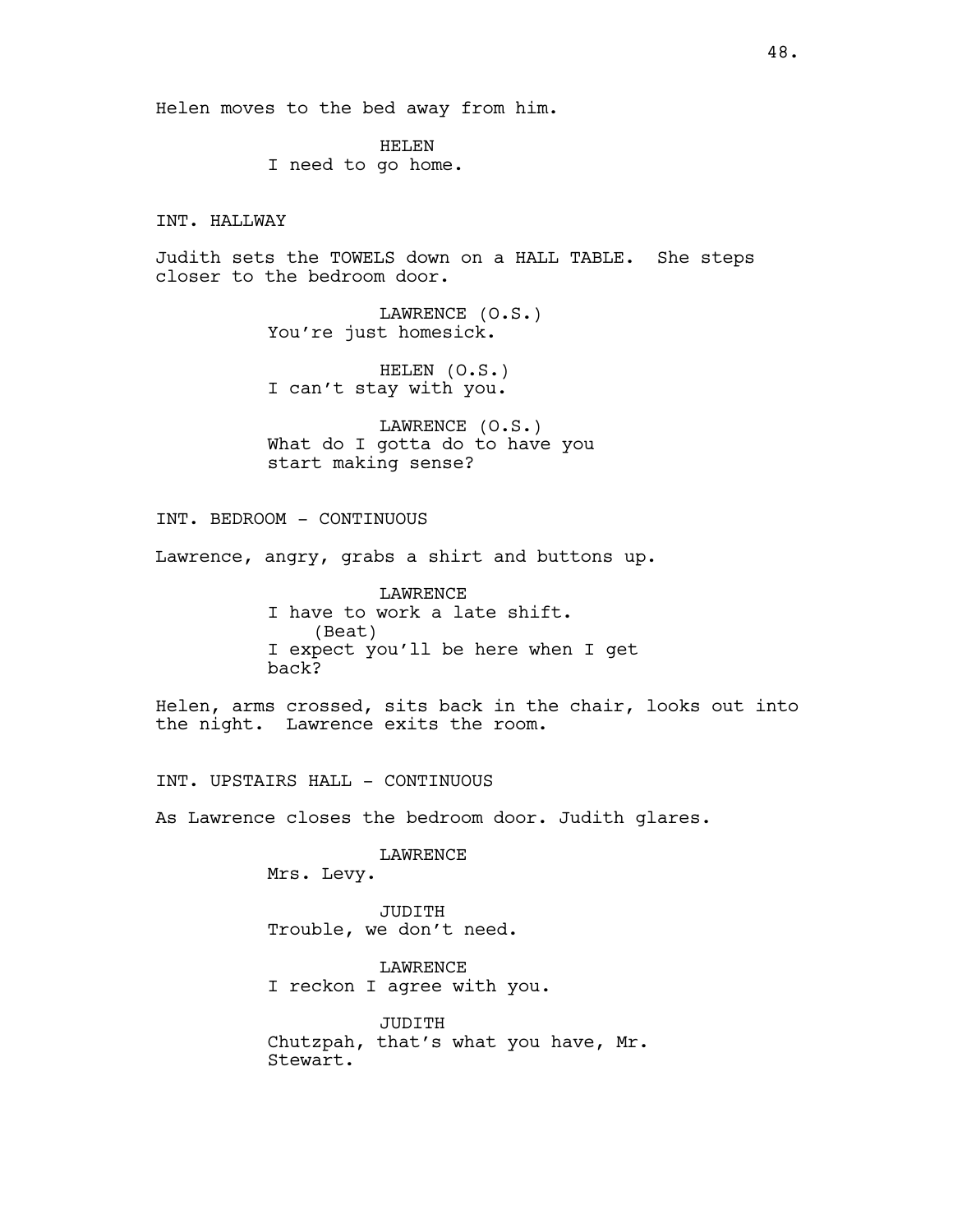# LAWRENCE Goodbye, Mrs. Levy.

Lawrence exits the boarding house. Mattie crosses to the stairs, shoots a worried glance at Judith.

# INT. SKIRVIN HOTEL - NIGHT

ELEGANT LOBBY... red velvet, plush furniture. Well-dressed men and women enter and exit. Chief Watt and George Bell enter. They push their way onto the elevator.

INT. HOTEL ROOM - CONTINUOUS

The door opens, Watt and George enter. Wilson stands at the window watching a fly beat itself against the glass. Murphy sits on the end of the bed eating an overstuffed sandwich.

# WATT

Gentlemen, tell me something good. My wife's got a pot roast waiting and she'd rather I not be late.

GEORGE (To Watt) Like I said earlier Chief, they haven't said their plan.

MURPHY You had to open your mouth. Now I've lost my appetite.

GEORGE These people don't mess around. Just want to know you have a plan. (Beat) Any word from your inside guy? Say, who did you say that was?

Wilson slaps the fly and crushes it against the glass. He wipes the mess from his hand with a handkerchief.

> WILSON Nothing you need to worry about.

GEORGE Seems like a lot of sitting and not a lot of doing. You gotta let me--

WATT Shut up, Bell. I need answers, not more questions.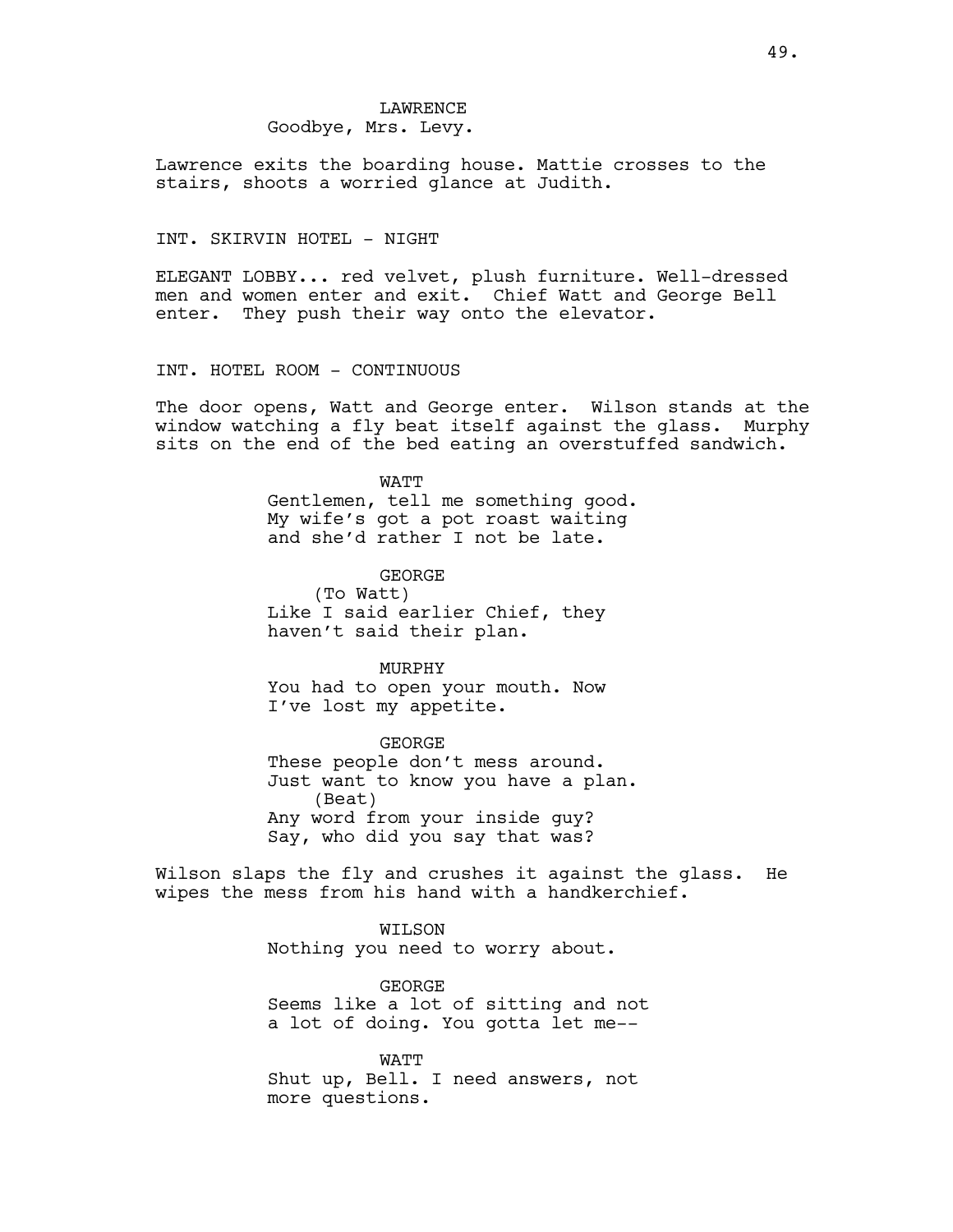WILSON Let's talk about Councilman Taylor.

WATT Councilman, chairs the Planning Board. You know something?

WILSON Bell, you wanted something to do? Maybe you dig into his dealings.

MURPHY Can you do that, Slick?

George, slams the door behind him. The closet door opens, Rusty Mallet steps out. Wilson gives him a nod.

> WILSON Stick to him.

RUSTY Like fly paper.

WATT Would someone like to tell me what's going on?

WILSON Have a seat. I'm afraid that pot roast is going to get cold.

EXT. RAIL YARD - NIGHT

A Pick-up pulls up. The headlights turn off, Willie watches the building. A LIGHT CLICKS ON in one of the windows. Willie, concerned, steps out, clicks on a flashlight.

CROSS CUT:

INT. JAKE HERRMANN'S OFFICE - NIGHT

LIGHTS ON, Lawrence moves from the light switch and rummages through Jake's desk.

He opens a side drawer and looks at a stack of papers, BUILDING PERMITS. He thumbs through them. He lifts one out of the drawer.

CLOSE ON: Building Permit, 770 Eastern Ave.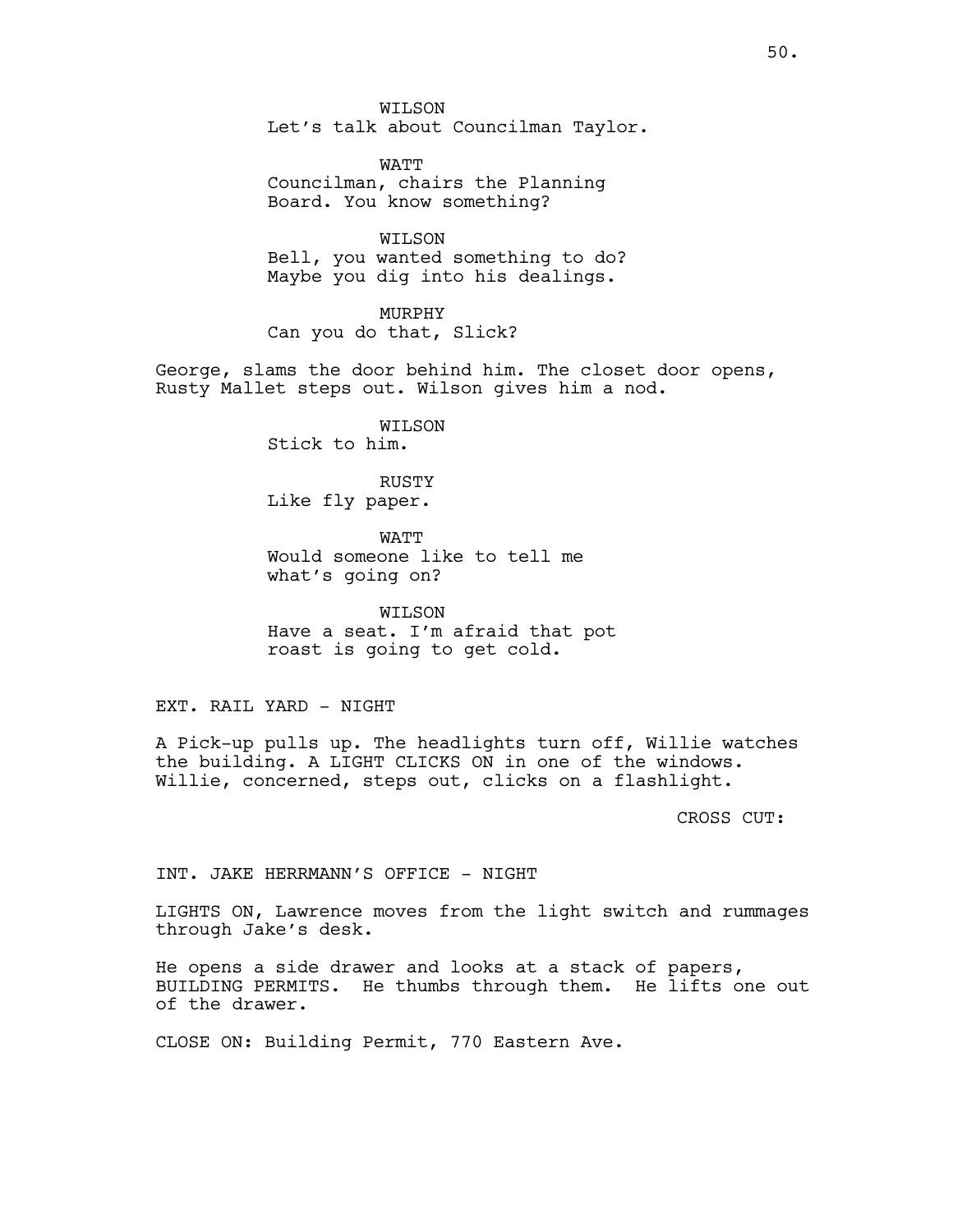INT. RAIL HOUSE

Willie SHINES the flashlight around an empty breakroom. He walks toward light bleeding under Jake's office door.

#### INT. JAKE HERRMANN'S OFFICE

Lawrence moves to the color-coded MAP on the wall. He runs his finger over the map until he finds Eastern. After a brief moment, he rushes to replace the Permit, closes the drawer.

The office door flies open, Willie appears in the doorway.

WILLIE What the hell are you doing?

LAWRENCE Ain't we suppose to meet tonight? (Beat) Or, was it at Jake's shack near Springlake? I can't remember.

WILLIE Never mentioned the shack.

Willie moves to Jake's desk drawer, opens the drawer. Looks at Lawrence, then pulls out the same Permit.

> WILLIE (CONT'D) Well, come on!

EXT. STREET - NIGHT

Quiet with closed shops. Willie drives an OLD CLAPBOARD TRUCK. In the bed, Lawrence and Dick hold onto wood rails.

The truck turns a corner and familiar shops come into view. The truck stops in the middle of the street.

> LAWRENCE So, what's the plan?

DICK Tonight it's all you, Stewart.

Dick nods across the street. Lawrence turns and sees the Rosenthal's Deli and Store. The store is dark. Above the door, the address 770. Upstairs the lights are on to the apartment of the Rosenthal family.

Lawrence holds his breath, waiting for anyone to stop this.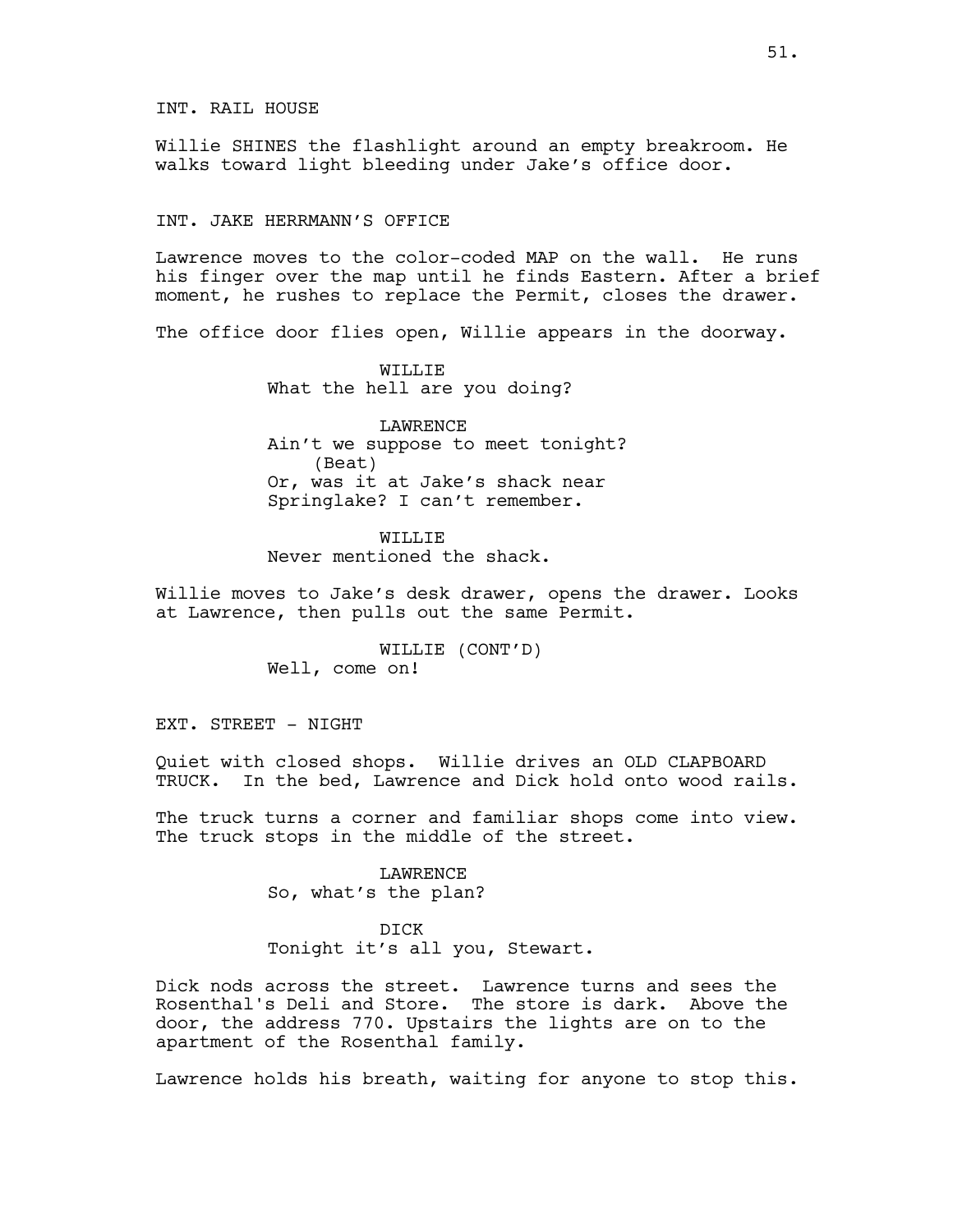DICK (CONT'D) Don't worry. I know where all the cops are. None on this street for another few minutes.

Dick pulls two MOLOTOV COCKTAILS from a duffle bag. He hands them to Lawrence, LIGHTS the RAGS.

> DICK (CONT'D) I think you know what to do.

Lawrence sits on the side of the truck, hesitates.

# WILLIE

# Orders is orders.

The FLAMES from the bottles dance off Lawrence's eyes.

DICK We have to know we can trust you.

Lawrence runs up to the Rosenthal's store. Then, he throws a bottle through the front window. Fire explodes in the store.

Lawrence tosses the second one into the store. By the time he runs back to the truck, the FLAMES in the store are whipping out of the broken window.

The truck revs up and pulls away. Lawrence lies in the back watching the store in the distance. Before the truck rounds the street corner, Lawrence sees the upstairs apartment windows fly open and smoke billow out.

# INT. BOARDING HOUSE - NIGHT

Judith stands in the hallway upstairs. She notices the hall bathroom door closed. Judith knocks and hears Helen vomit.

# JUDITH Are you all right?

The sound of water SPLASHES in the sink, then shuts off.

The door opens. Judith helps Helen to the bedroom.

# BEDROOM

Helen climbs into bed. Judith pulls the sheet up. Judith wets a wash cloth from the basin in the room. She places it on Helen's forehead.

> JUDITH (CONT'D) I know what you need, warm milk.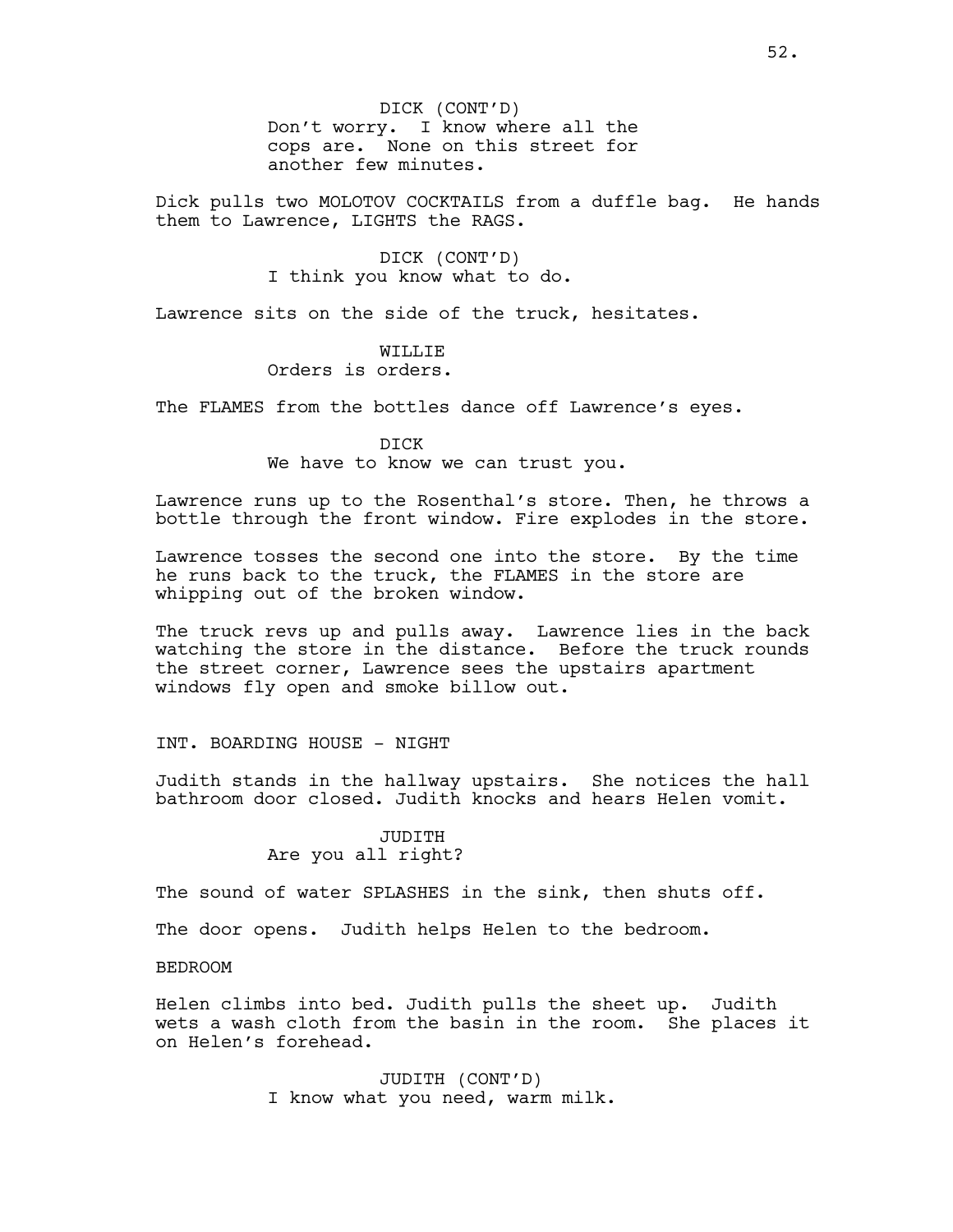HELEN Judith, what am I going to do?

JUDITH All men are a pill. Eventually they come to your way of thinking.

HELEN A baby needs its father.

Judith realizes Helen's problem, and how her words are not helping the situation.

> JUDITH Oh, heavens... Mazltov! Does Lawrence know? Of course, he doesn't. (Beat) You must tell him, then ask if he plans to stand up and be a man.

HELEN With your husband, did you ever have problems?

JUDITH Who doesn't? My Rudy threw himself out of a twenty story building on Black Friday.

HELEN Oh, my. I didn't...

JUDITH Ah, I'm passed it. Once a year I recite Kaddish. I do miss him. (Beat) The funny thing is he jumped because he thought we were ruined. He couldn't live with the shame that we were broke.

HELEN Men and their pride.

## JUDITH

In Brooklyn, I was a teacher. Little did he know that I had saved my whole salary and kept it in that stuffed chair, the one downstairs. The only thing I brought with me when I came out here.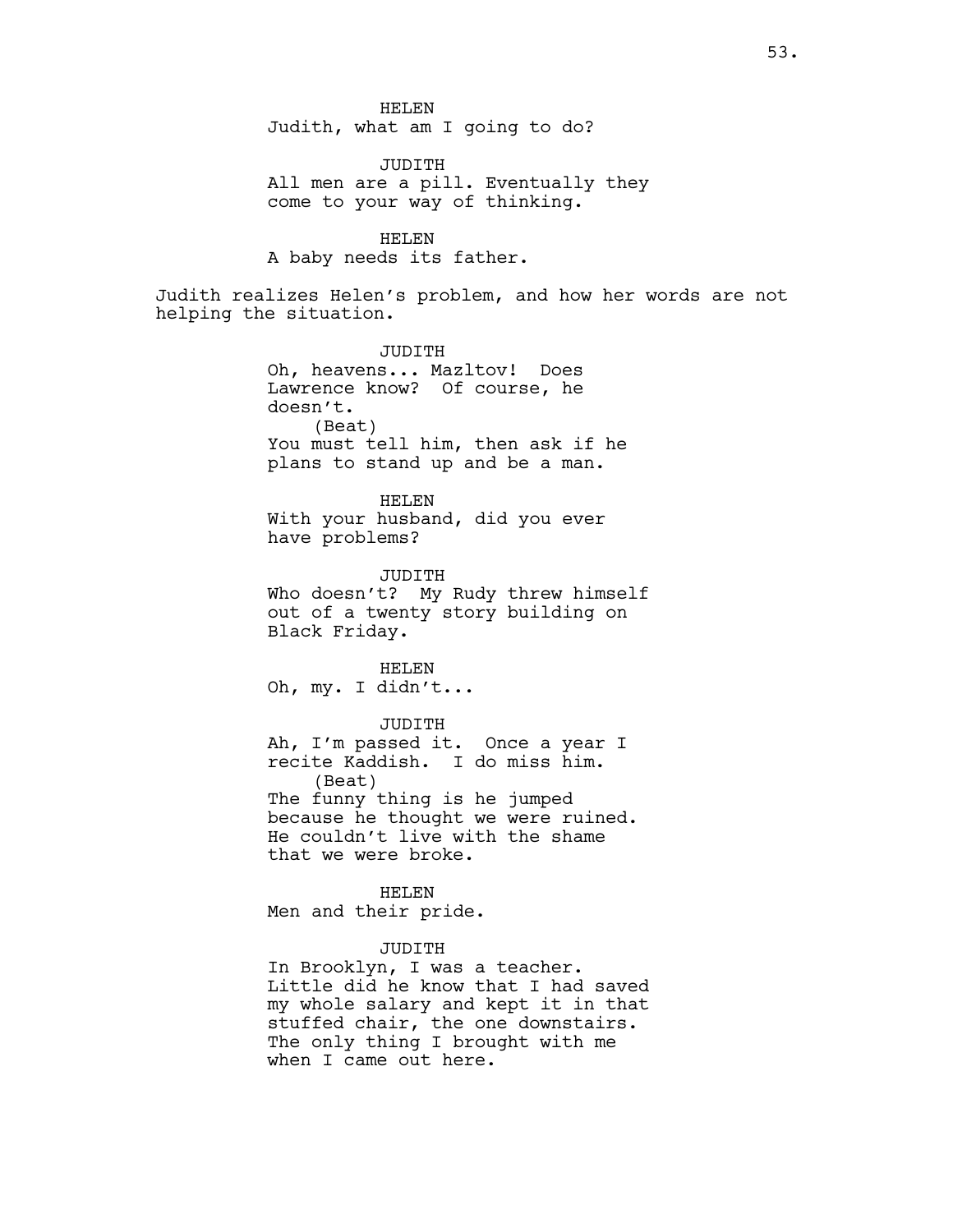HELEN You kept a secret...

JUDITH (Holds back tears) You are going to tell him. Then, God willing, he will know, and he will do right.

EXT. STREET - HOURS LATER

Lawrence walks down a dark street at a fast clip. He looks over his shoulder. He ducks into a dark alley. His hands are covered in black soot from the rags.

Lawrence spits and tries rubbing it off onto his pants. As he rubs his hands, the realization overcomes him. His hands shake uncontrollably.

INT. LOBBY - NIGHT

Lawrence charges into the Skirvin Hotel. He reaches the check-in desk, grabs the Hotel Clerk by the vest.

> LAWRENCE You call Mr. Spelvin's room and I don't care who answers! You tell them I want someone, NOW!

The Hotel Clerk, frightened, picks up the phone and dials.

HOTEL CLERK Someone to see Mr. Spelvin. No, you don't understand. (Beat) Yes. I will.

The Clerk hangs up the phone. He points to a door at the end of the lobby marked STAFF ONLY.

> HOTEL CLERK (CONT'D) He will meet you in there.

Lawrence finds the door and goes in.

INT. LAUNDRY ROOM - CONTINUOUS

Lawrence closes the door behind him. Large tubs soak sheets and towels. Steam rises and fills the room. Large ironing boards with sheets draped over them.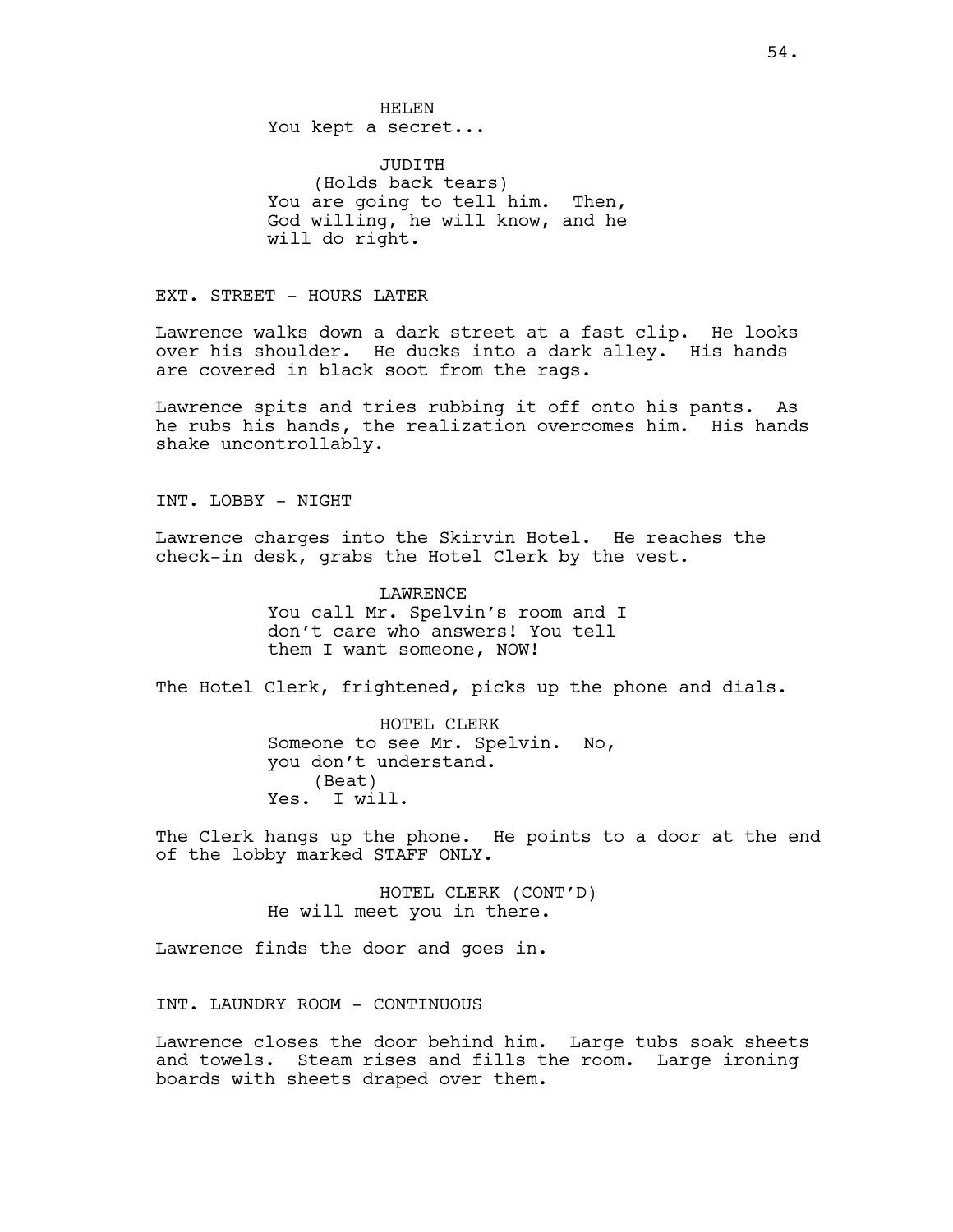AFRICAN and NATIVE AMERICANS workers iron and fold. They pay no mind to Lawrence.

The door slowly opens. Lawrence, behind it, sees Murphy enter. Lawrence grabs him. He twists Murphy's arm with one hand and holds his face down on an ironing board with the other.

Murphy struggles, almost gets the upper hand. Lawrence reaches for a hot iron. A figure enters from the steam.

> WILSON Go ahead. Take the iron. Just remember he's not the one you should blame for your actions.

Lawrence pushes down harder on Murphy.

# LAWRENCE

I want out.

#### WILSON

No!

LAWRENCE Where the hell were you tonight? You could have stopped it!

WILSON I know you want to run. You want to run like hell.

#### LAWRENCE

Those people--

# WILSON

The Rosenthals? I know, tragic. If I could get around the lies and deception in this town, I can stop it. But I can't do this alone. You get me information that puts me ahead of this... Then, you can count on us to step in. (Beat) Now, let Murphy go.

Lawrence lets Murphy up.

LAWRENCE You've got the guys at the rail yard. (Thinking) Jake, he's got this shack in the woods near Springlake park.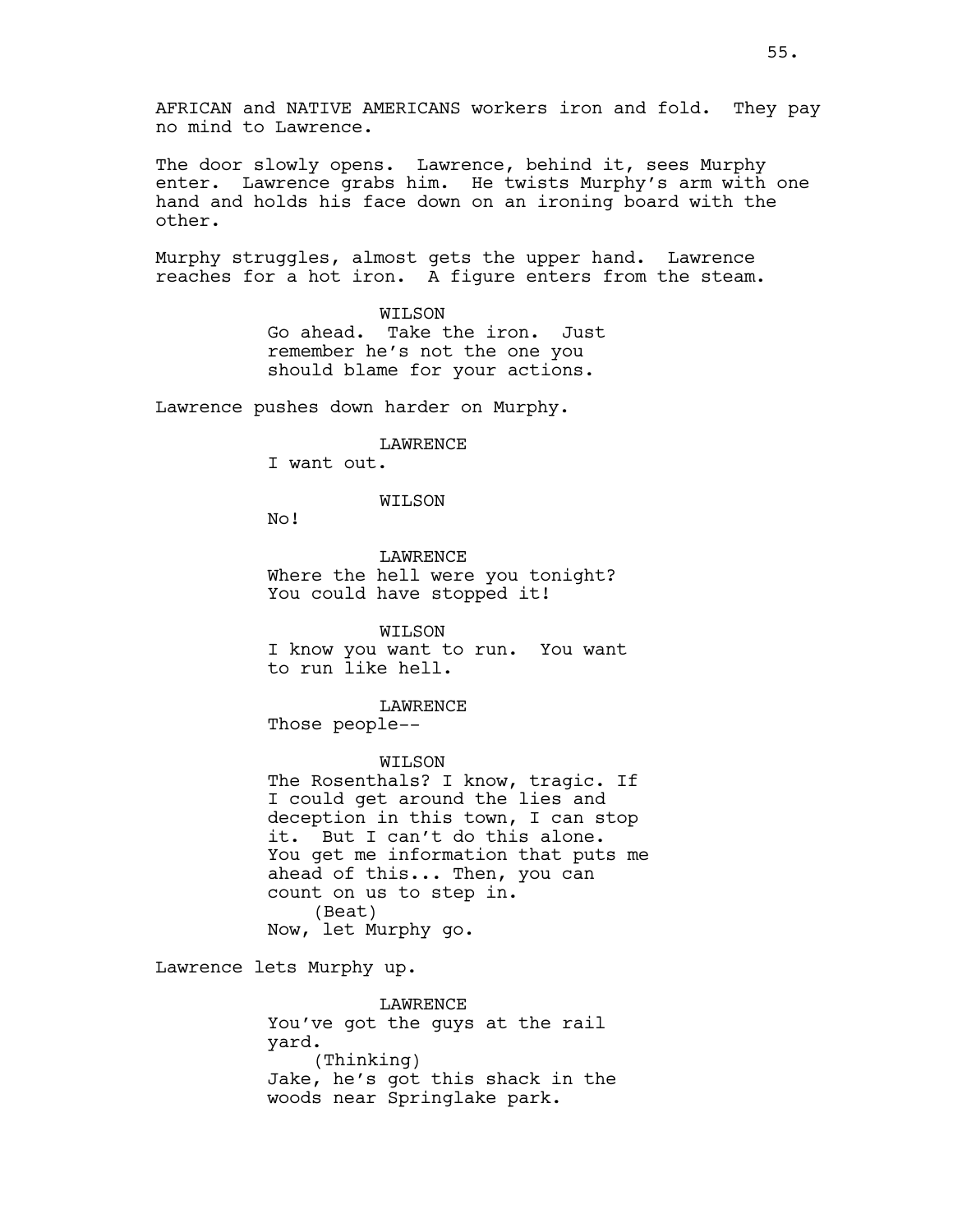WILSON Hatchet men. Who's calling the shots?

LAWRENCE There's this suit named Taylor...

WILSON Pulled his tax records. Clean as a whistle. Get me something that--

LAWRENCE Damn it, I don't know--

WILSON Figure it out! Everyone makes mistakes, find out his. (Beat) We'll go back to our contacts, but they're not inside. You are... We'll also check out his shack. (Beat) We're staring the ugliness of this country square in the face. Let's wipe it out.

Lawrence straightens himself up. He grabs a towel from the laundry and wipes his face and hands.

> WILSON (CONT'D) Don't come looking for us again.

Lawrence charges out the door. Wilson swigs from a bottle of Phillip's Milk of Magnesia.

> MURPHY I'm going to drag his ass back to Indiana. We're done.

## WILSON

Not yet.

#### MURPHY

He's gonna run, you know it. Jail bars are the only thing that'll hold him now.

WILSON He's different. Others wouldn't have given the Rosenthals a second thought. Unfortunate, but he's invested now. We can use that.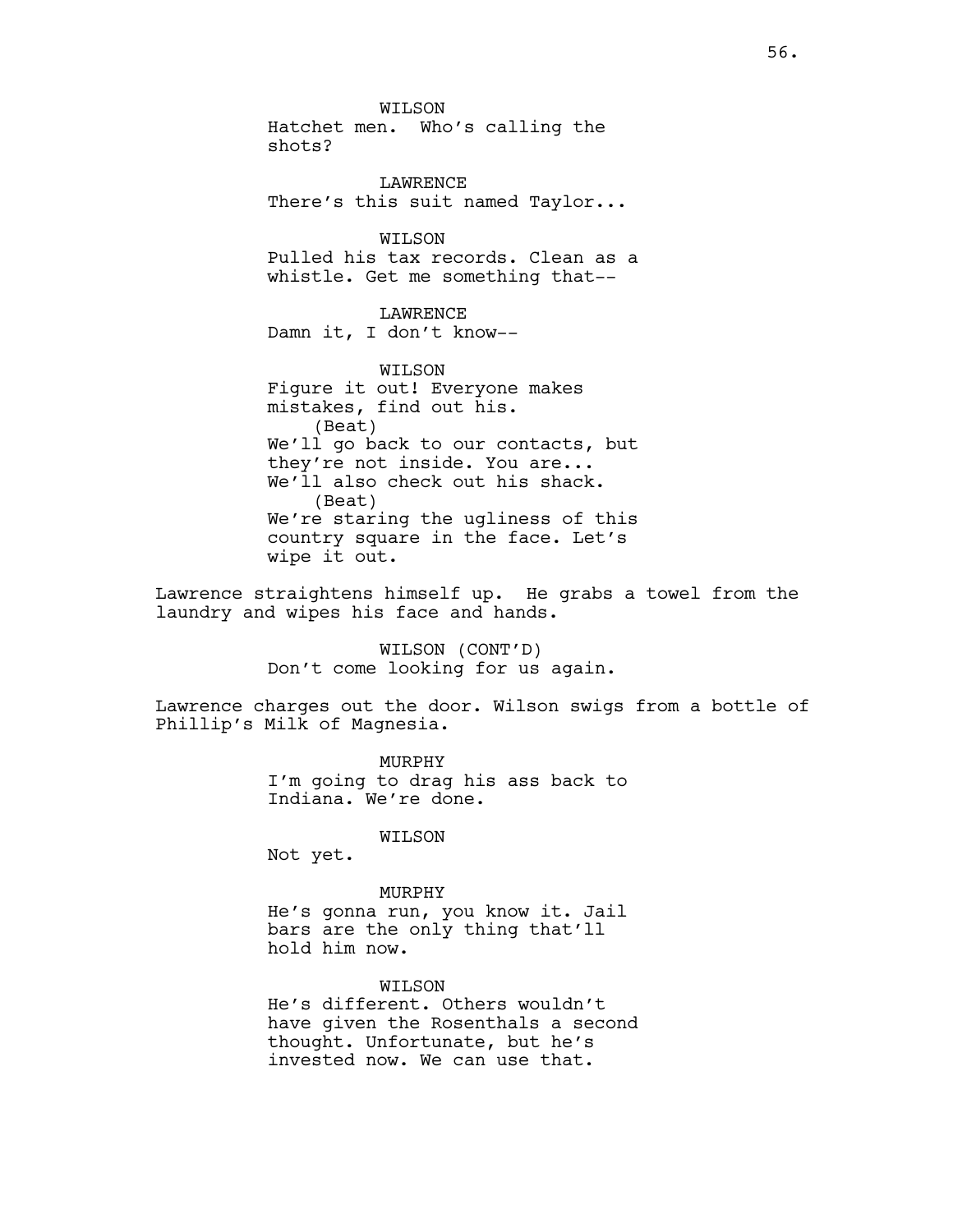INT. BOARDING HOUSE - DAY

Judith and Helen sit around the dining room table drinking coffee. Judith holds Helen's hand for comfort.

Their attention is drawn to the entryway where James ushers JENKINS, a farmer, his WIFE and MILLIE, their ten-year-old girl to the front door.

> JAMES Mr. Jenkins, the great state of California thanks you and your family. Take this card and contact this man when you get there. He will assist you with employment.

James bends down to Millie's level and shakes her hand.

JAMES (CONT'D) My dear Millie, it was a great privilege to meet you, and you will make a fine teacher one day.

They leave. James joins Judith and Helen.

JAMES (CONT'D) Strike one up for the disenfranchised. The Department of Education in Washington will have to listen to me with the cases I've pulled together.

HELEN What are you going to say?

JAMES In truth, they sent me here to prove that children from Kansas and Oklahoma are intellectually inferior to those in California simply because they're poor. I have no intention of confirming that.

RING, RING. The doorbell chime turns. Judith opens the door. Ruth Rosenthal stands in the doorway, her face drawn, eyes red from tears.

> JUDITH Ruth? What is it?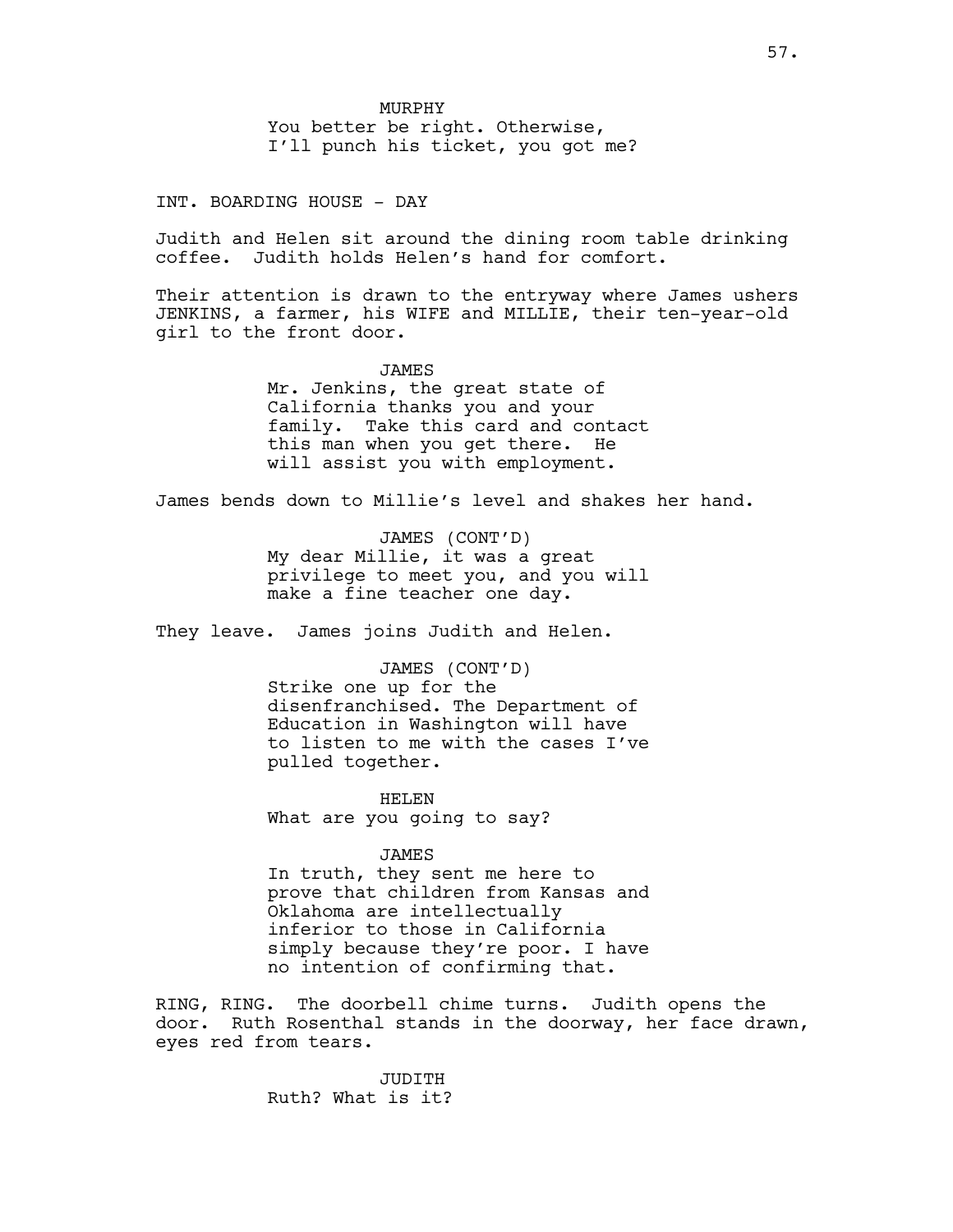INT. BEDROOM - EVENING

Helen puts on the last of her makeup, hands shaking. Lawrence steps into the doorway of the bedroom.

HELEN

Where have you been? I get a call today from Sarah, someone you've only mentioned--

LAWRENCE

Tim's wife--

HELEN So excited to go with us to see Cimarron at the picture show tonight.

LAWRENCE They're looking forward to meeting you. I mention you often to Tim.

HELEN I'm don't think we should go tonight. Ruth came over distraught. Then Judith left suddenly.

Lawrence steps into the room and reveals a box he was holding behind his back. He drops it down on the bed.

> LAWRENCE I saw this and... anyways. I want to say I'm sorry for earlier. Never meant...

Helen eyes the box and, with some restraint, opens it. She moves back the tissue paper to reveal the dress from the window. She lifts it out of the box.

> HELEN Where did you get this?

LAWRENCE I don't know. A store. I saw it in the window and thought--

HELEN A store that won't serve Negros or Jews. Take it back.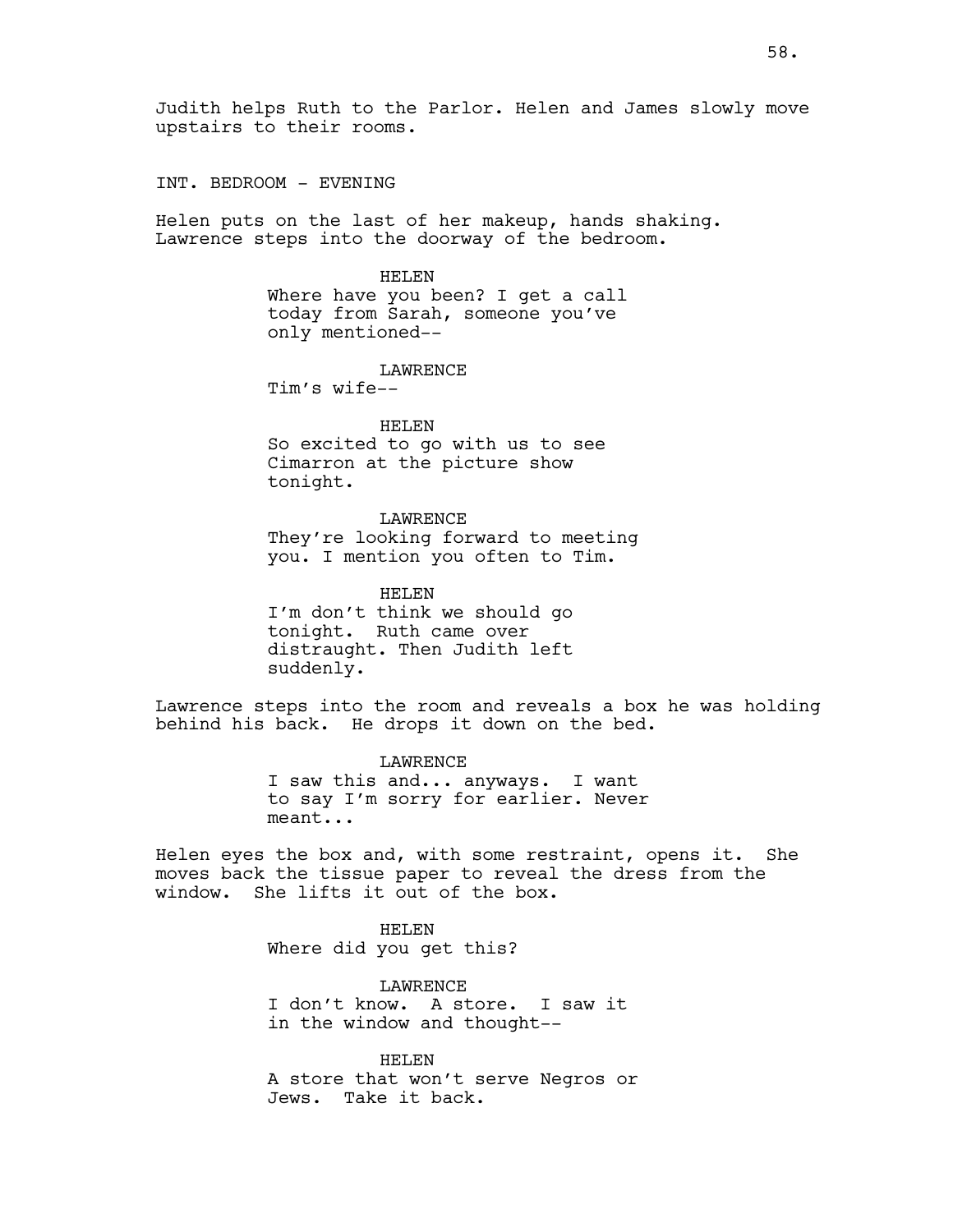LAWRENCE What? Don't you like it?

HELEN It's beautiful. I won't ask you again, take it back.

She drops the dress down, Lawrence grabs the dress and box, leaves slamming the door behind him.

EXT. WOODS - SHACK - NIGHT

Dark. Crickets and fireflies. A dilapidated porch. BAM! Murphy's heavy foot kicks open the door of an old wooden shack. Wilson and Murphy step in.

INT. SHACK - CONTINUOUS

Wilson clicks open a lighter giving off a small glow to the room covered in dust and cobwebs.

> MURPHY You think Stewart's jerking our chain? This don't look like a hideout, let alone anything.

Wilson locates a hurricane lamp on a table. He lights it. The room lights up and blood splatter stains stand out on the walls. Wilson investigates the stains while Murphy goes through cupboards on the wall. Where jugs of moonshine are stored.

> MURPHY (CONT'D) At least they sauced them up before they blew their heads off.

EXT. MOVIE THEATER - LATER THAT NIGHT

Lawrence, Tim, SARAH and Helen walk out of the movie theater. Other THEATER PATRONS exit around them, people in their Sunday best smiling at the brief moment that breaks them from their impoverished reality. A HOMELESS FAMILY approaches some of the Patrons looking for a handout.

Lawrence looks at Helen only to receive a cold stare. He turns from her and leads Tim, Sarah and Helen down the sidewalk.

> SARAH I thought Irene Dunne was just wonderful.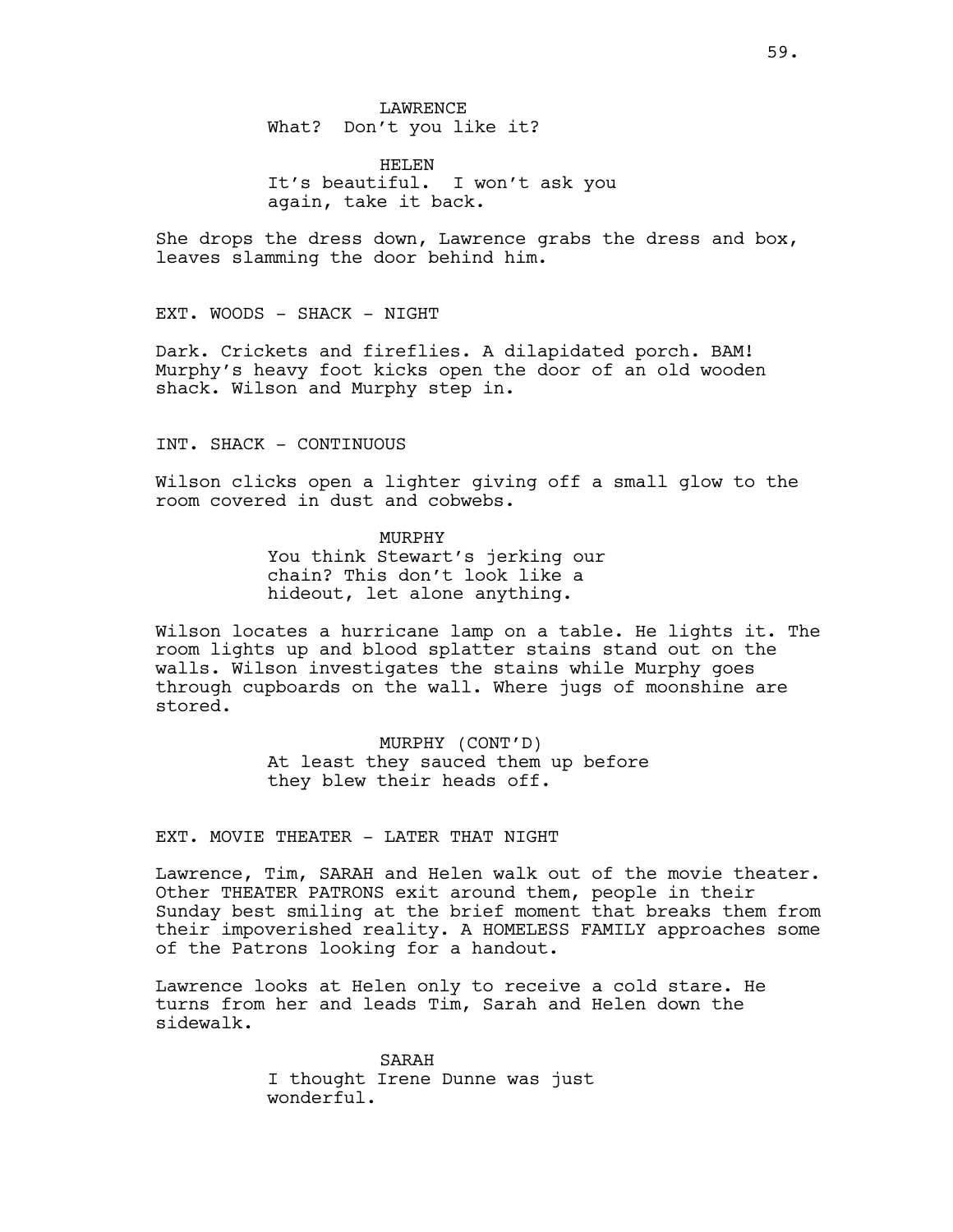HELEN Yes, but I don't know why she put up with that heel of a husband.

SARAH Tim, do Groucho Marx for Helen.

TIM (Imitates Groucho) You know you've got the brain of a four-year old child, and I bet he was glad to get rid of it.

Helen laughs at Tim. Lawrence smiles as he watches Helen enjoying herself, a first in a long while.

> TIM (CONT'D) (Imitates Bella Lugosi) Aren't you a trifle afraid, monsieur?

SARAH You're not suppose to scare them! He dragged me to see White Zombie. Never again.

TIM I know, Edward G. Robinson... (Imitates Robinson) You'll never get me G-Man, see...

All laugh, but Lawrence.

LAWRENCE I asked Mattie for coffee and pie for us, back at the house.

HELEN Well, she does make a mean pie.

SARAH I think that sounds splendid.

As they approach the Boarding House, Lawrence stops abruptly.

EXT. PORCH - CONTINUOUS

George stands on the porch, puffs on a cigarette. Lawrence leads the others down the sidewalk to the porch, tense.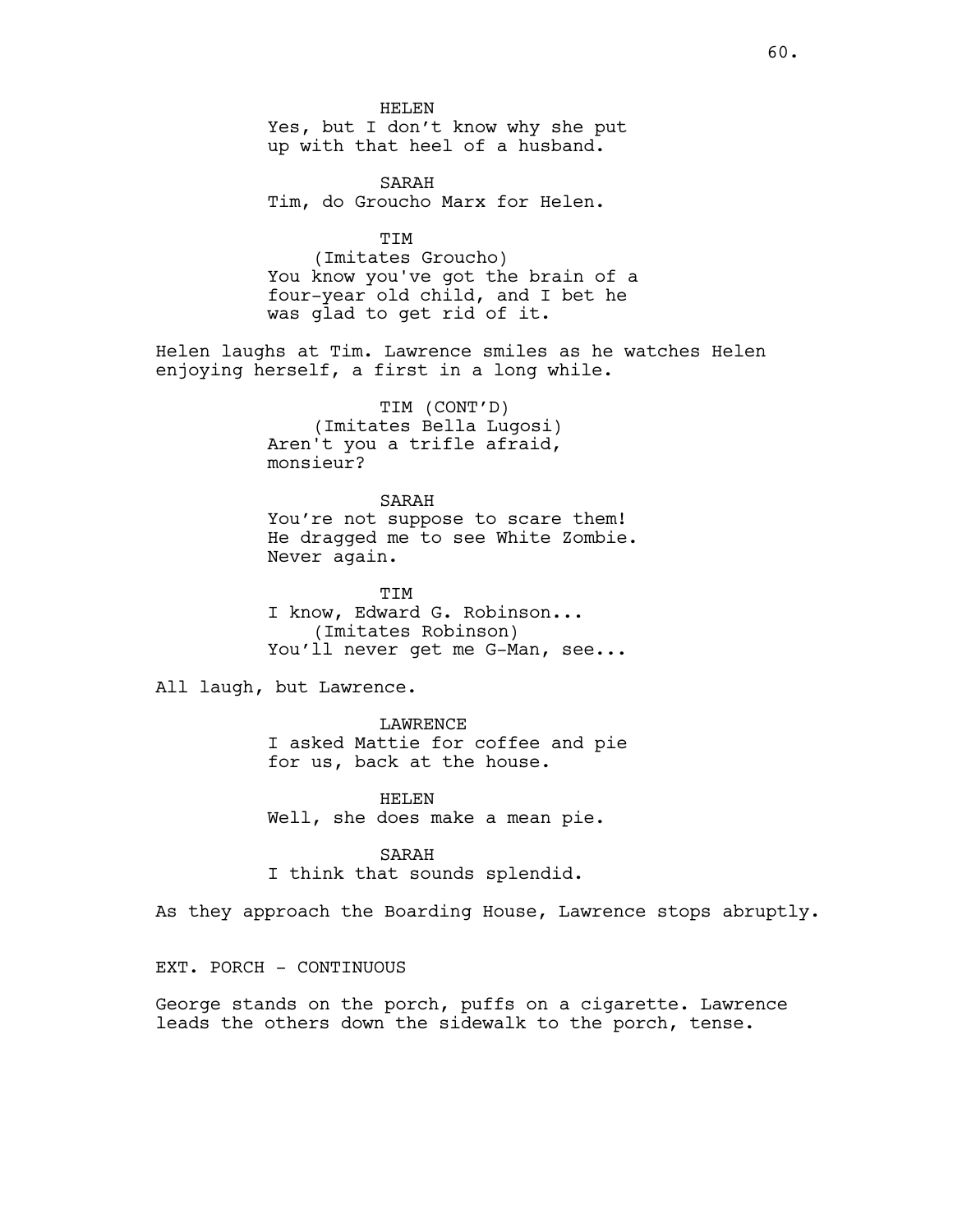GEORGE A night on the town. Ain't that nice. George Bell, Gertrude's brother.

George extends his hand to Lawrence and Tim. George and Lawrence pretend to meet for the first time.

> TIM Tim, my wife Sarah. Ain't I seen you at the--

LAWRENCE Lawrence Stewart.

GEORGE (To Helen) And you must be--

HELEN Why are you here? Where is Judith?

Helen enters the house, Sarah follows.

HELEN (O.S.) (CONT'D)

Judith?

INT. PARLOR - CONTINUOUS

Judith sits on the couch sobbing. James tries to comfort her. Helen and Sarah take a seat. Tim enters, stands in the doorway, listens to the women.

> JAMES She returned about an hour ago and has been like this ever since.

HELEN What happened?

JUDITH Aram, Ruth... Their store burned down.

SARAH (Whispering to Helen) Maybe we should go.

HELEN Oh, I'm so sorry. Judith, this is Sarah and her husband, Tim.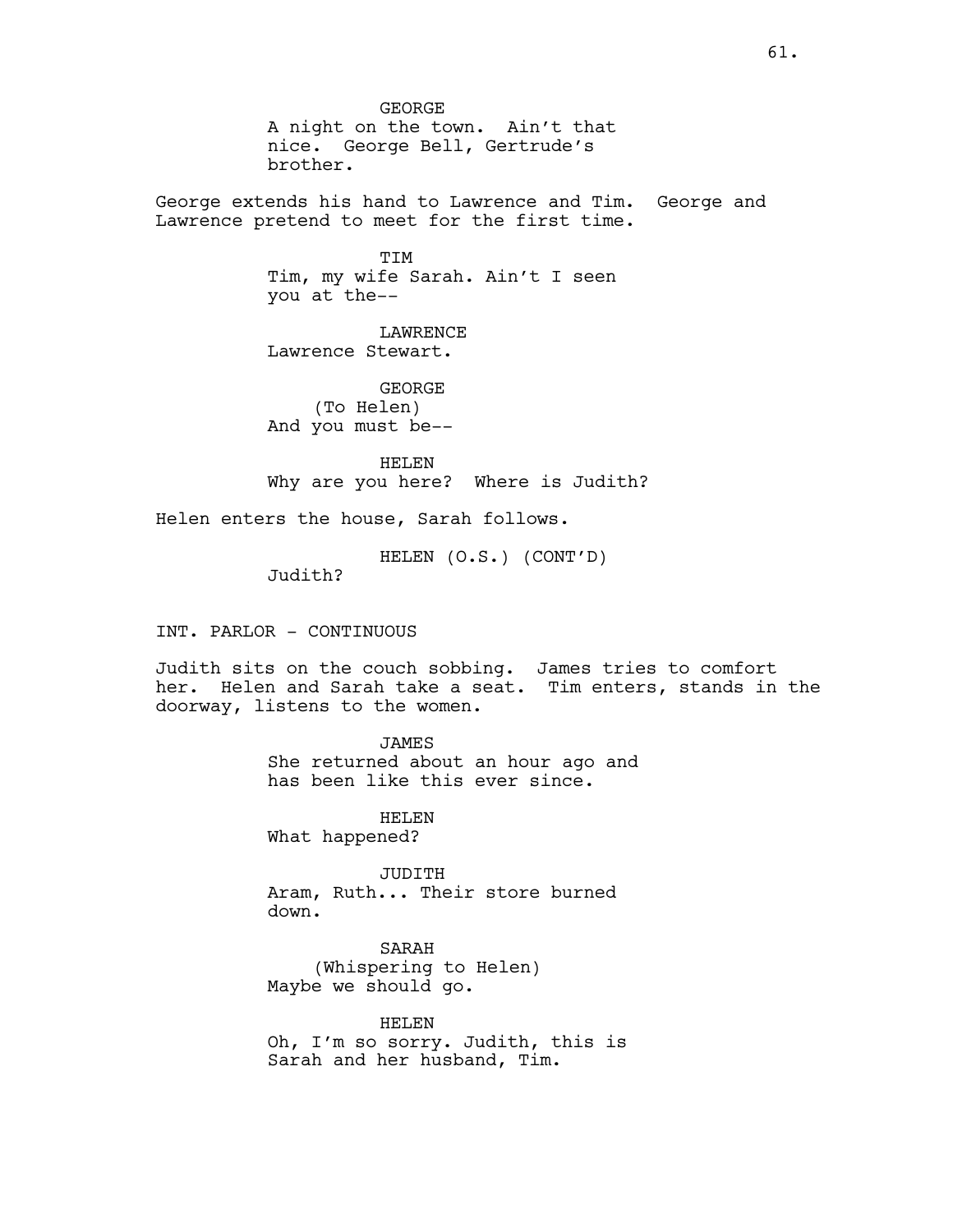Tim grabs Sarah by the arm and turns to go. As Judith talks, Sarah pulls back to listen.

> JUDITH Itzhak, their poor boy, broke both of his legs jumping from the second story window. His room was taken over by the fire. He had no choice.

SARAH Sweet Gussie Marie. Do they know who did it?

# EXT. BOARDING HOUSE - CONTINUOUS

Lawrence stands on the porch smoking. He watches a smirking George Bell as the faint voices come through the windows.

> JUDITH (O.S.) They have a fair idea. Someone saw a truck leave down the street.

Tim steps out onto the porch.

LAWRENCE Those women will go all night if you let them. Helps them figure it out in their head, I reckon.

TIM It's not hard to do the figuring.

GEORGE The police are looking into it. They'll get the culprit.

TIM (To George) I say you look into the men at the rail yard, like Willie--

Lawrence shuts Tim down.

LAWRENCE If I were you I wouldn't air my suspicions. For your own good.

**TTM** They're bad news Lawrence and you know it. You've seen--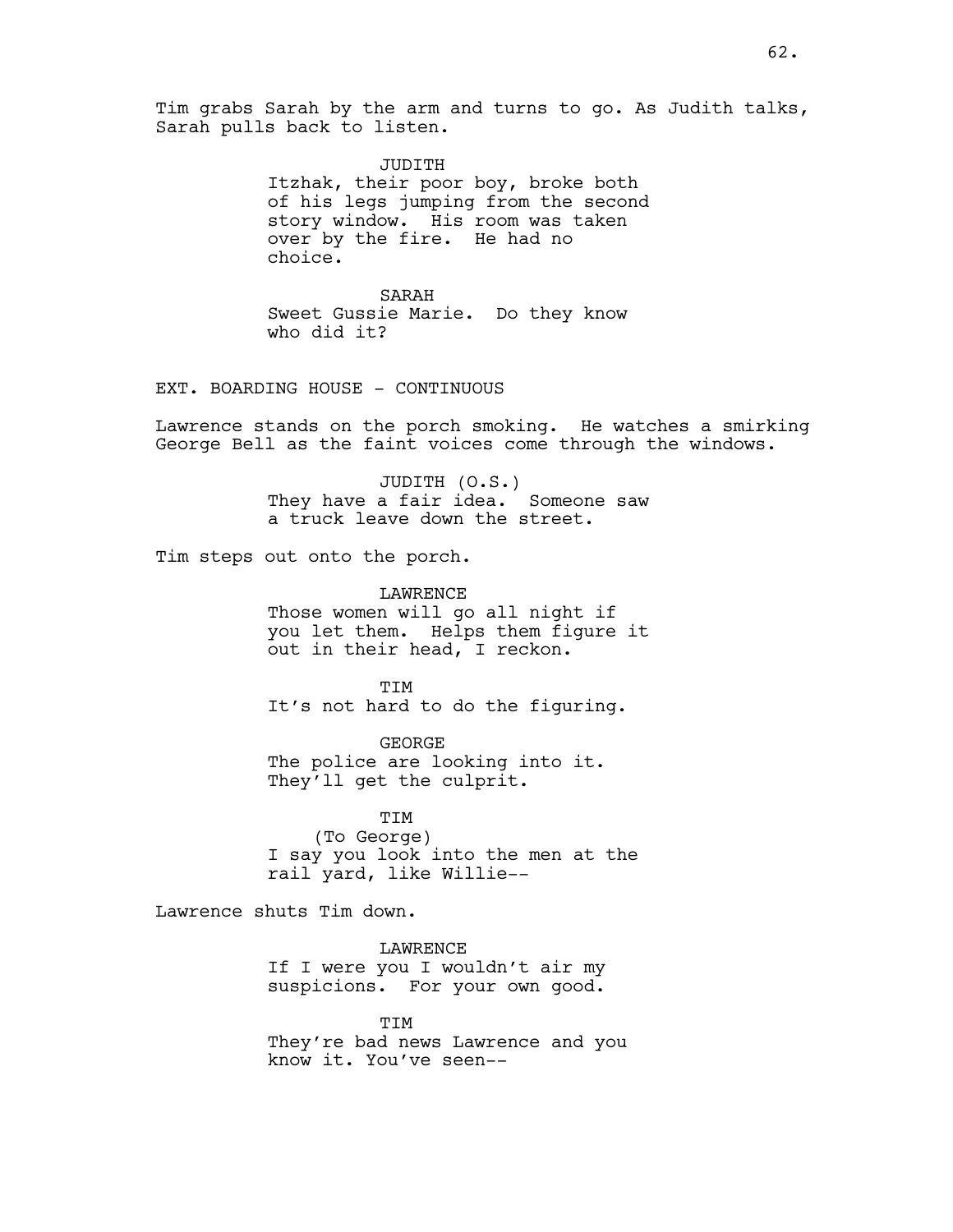LAWRENCE The police don't tell you how to do your job, do they?

Tim charges into the house.

TIM (O.S.) Sarah, time to go.

SARAH (O.S.) Tim, something wrong?

TIM (O.S.) Get your hat. Let's go. (Beat) Helen, I'm sorry. It ain't nothing you did.

Tim and Sarah charge out of the house. George enjoys the drama. Lawrence looks away as they leave down the sidewalk.

> SARAH Tim, let go. I've been walking on my own for years, thank you.

Gertrude comes out sloppy drunk, carries a drink.

GERTRUDE Whoopee! More fireworks than the Fourth of July.

GEORGE You're drunk.

GERTRUDE Now, Georgie. I ain't that drunk.

GEORGE You need to control yourself. I'm running out of boarding houses.

#### GERTRUDE

Oh, now. Madame Levy ain't gonna throw me out. She knows you'll shut her down just like--

Gertrude tries to snap her fingers, spills her drink.

GERTRUDE (CONT'D) Like with those other Jews... eh, Georgie? (Beat) Who did you say was going to take over that place?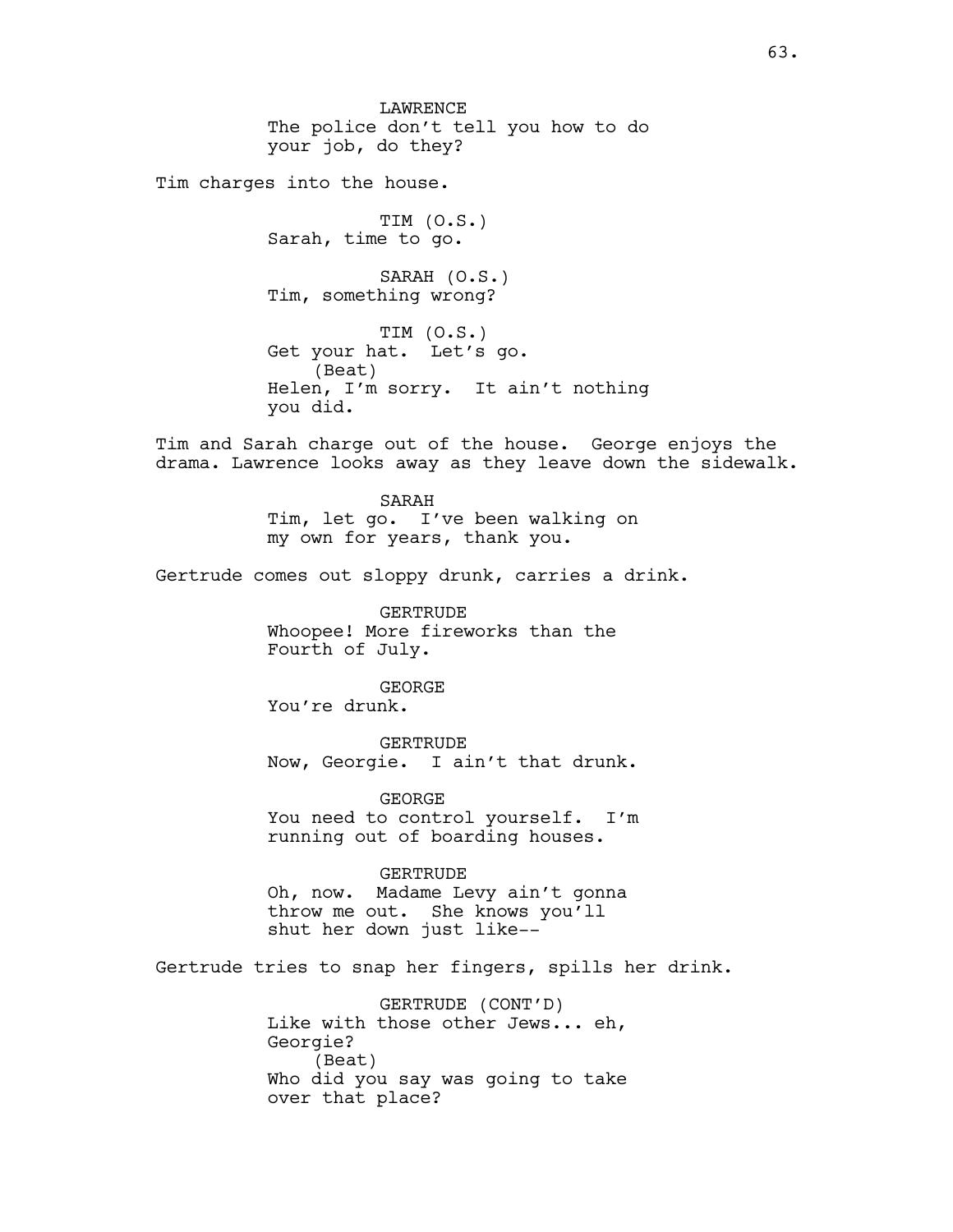GEORGE When will you learn to keep your big mouth shut. (To Lawrence) Our mother was a sloppy drunk. Drove our daddy off. Now I'm saddled with this. Should've taken after him. Gertrude walks over to Lawrence seductively. GERTRUDE You don't think I'm embarrassing, now do you? Gertrude stumbles and falls into Lawrence. He catches her and holds her at arms length. Then, he leads her to a chair. GERTRUDE (CONT'D) You're a true gentleman. Don't know why that woman of yours would give you the cold shoulder. (Loud whisper) Walls paper thin around here. We all got our little secrets. LAWRENCE What are you getting at? GERTRUDE Seems there's some trouble and not a lot of wall banging, if you get my meaning. (Beat) She almost flew the coup the other day. But, now she's got that bun... (Vomits) GEORGE Oh, dear God. Why I put up-- LAWRENCE She's got what? GERTRUDE Georgie, I'm not feeling so good. Would you take me up to my room?

George helps Gertrude up. They enter the house.

Jeremiah walks down the sidewalk to the porch. Jeremiah wears civilian clothes, takes off his hat as he approaches.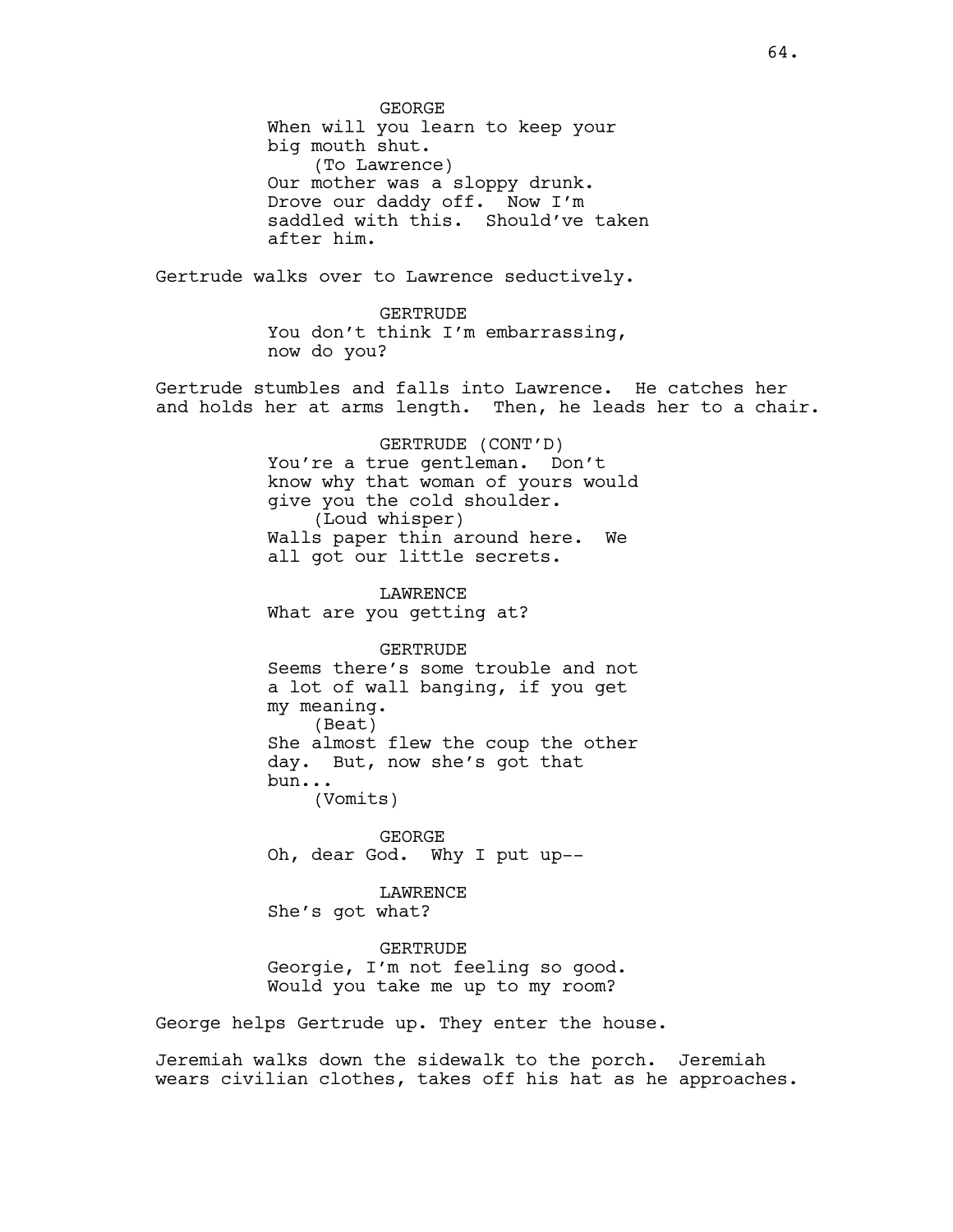JEREMIAH Good evening, mister.

LAWRENCE Could be better.

# JEREMIAH

I'm just here to see my Mattie. She makes me the best buttermilk pie. You ever had--

**LAWRENCE** Joints a powder keg tonight and don't want anything setting it off.

Jeremiah breaks a sweat. He tugs at his shirt collar for relief. Lawrence notices a rope burn around Jeremiah's neck.

> JEREMIAH Don't want to be no--

## LAWRENCE

Trouble.

Jeremiah smiles while holding his ground.

LAWRENCE (CONT'D) She's in the parlor with the other women. You can wait for her in the kitchen around back.

JEREMIAH Around back to the kitchen. (Beat) Buttermilk pie, it'll make you a better man.

Jeremiah tips his hat to Lawrence and disappears around back. Lawrence takes off down the sidewalk into the dark of night.

BACK PORCH

Jeremiah taps on the Kitchen screen door.

JEREMIAH (CONT'D) (Whispering) Mattie, we better hurry now.

Mattie emerges from the door wrapping a dark shawl around her shoulders. Jeremiah looks around the corner of the house. They both sneak off into the darkness.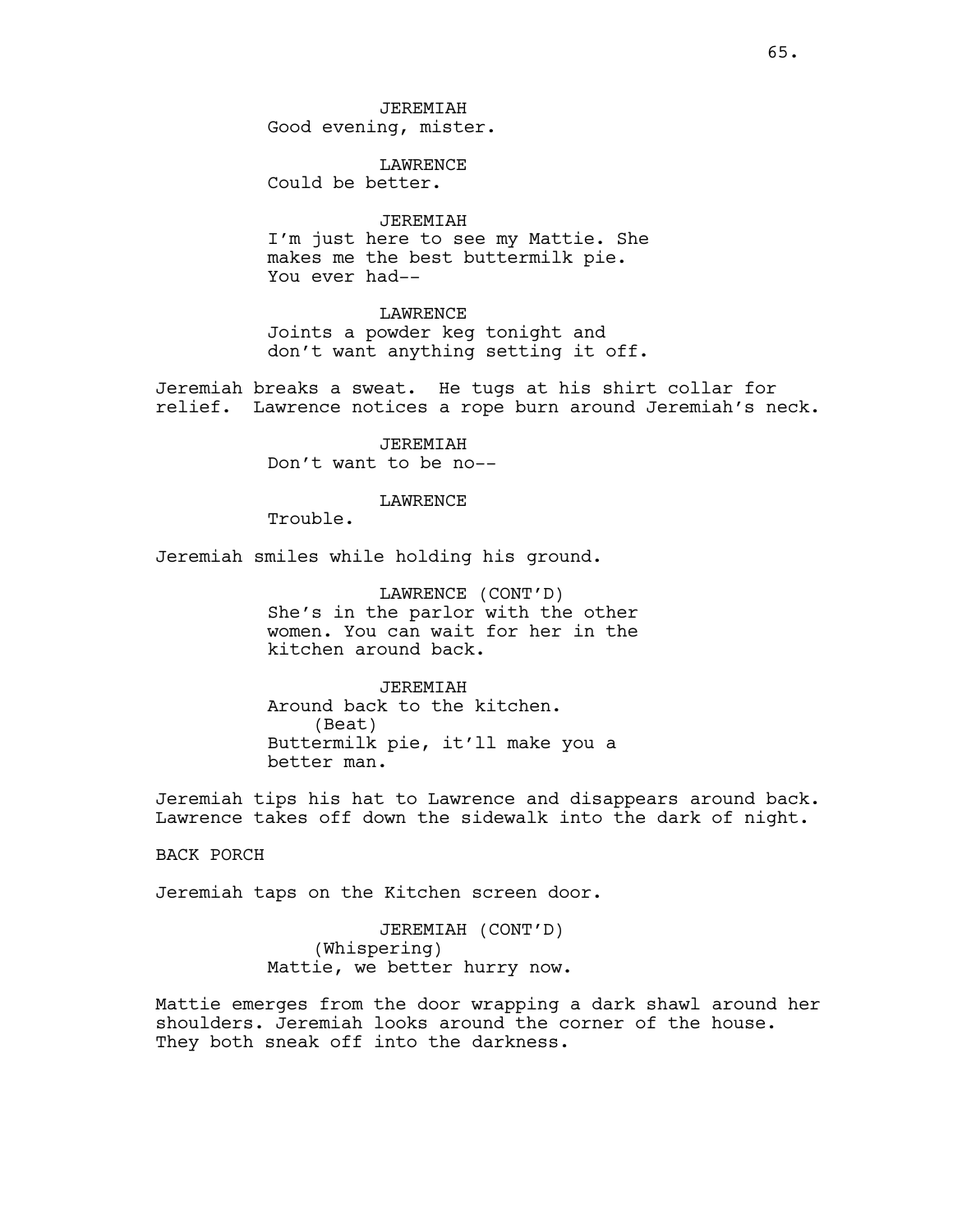## EXT. ROSENTHAL'S STORE - NIGHT

Lawrence takes a seat on the stoop across the street from the charred store. The ECHOES of the SCREAMS from earlier fill his ears. His hands shake. Flames reflect in his wide eyes.

Lawrence is brought out of the horrifying memory by the sound of footsteps. Lawrence looks, the BEAT COP checks the dark, empty stores. Lawrence gets up discretely and moves in the opposite direction.

# INT. FILLING STATION - CONTINUOUS

Service Garage. Jeremiah and a small GROUP stand near stacks of tires and a car on the rack. Mattie stands with them. Jeremiah passes out flyers. Mattie looks at one. It reads, "Revival for Injustice. Bring your friends and family to plan an action for change."

CROSS CUT:

EXT. PORCH

Lawrence, exhausted, shuffles down the sidewalk to a dark Front Porch. In the shadows, the porch swing CREAKS.

> LAWRENCE (Suspicious) Who's there?

James steps out of the shadows to the light of the moon.

JAMES I hope I didn't startle you. Thought I'd sit out here for a respite. How about you?

LAWRENCE Can't seem to sleep lately.

Lawrence, exhausted, sits on the porch steps.

JAMES

A great man once said, "The occasion is piled high with difficulty. And, we must rise with the occasion."

LAWRENCE Lofty words when simple will do.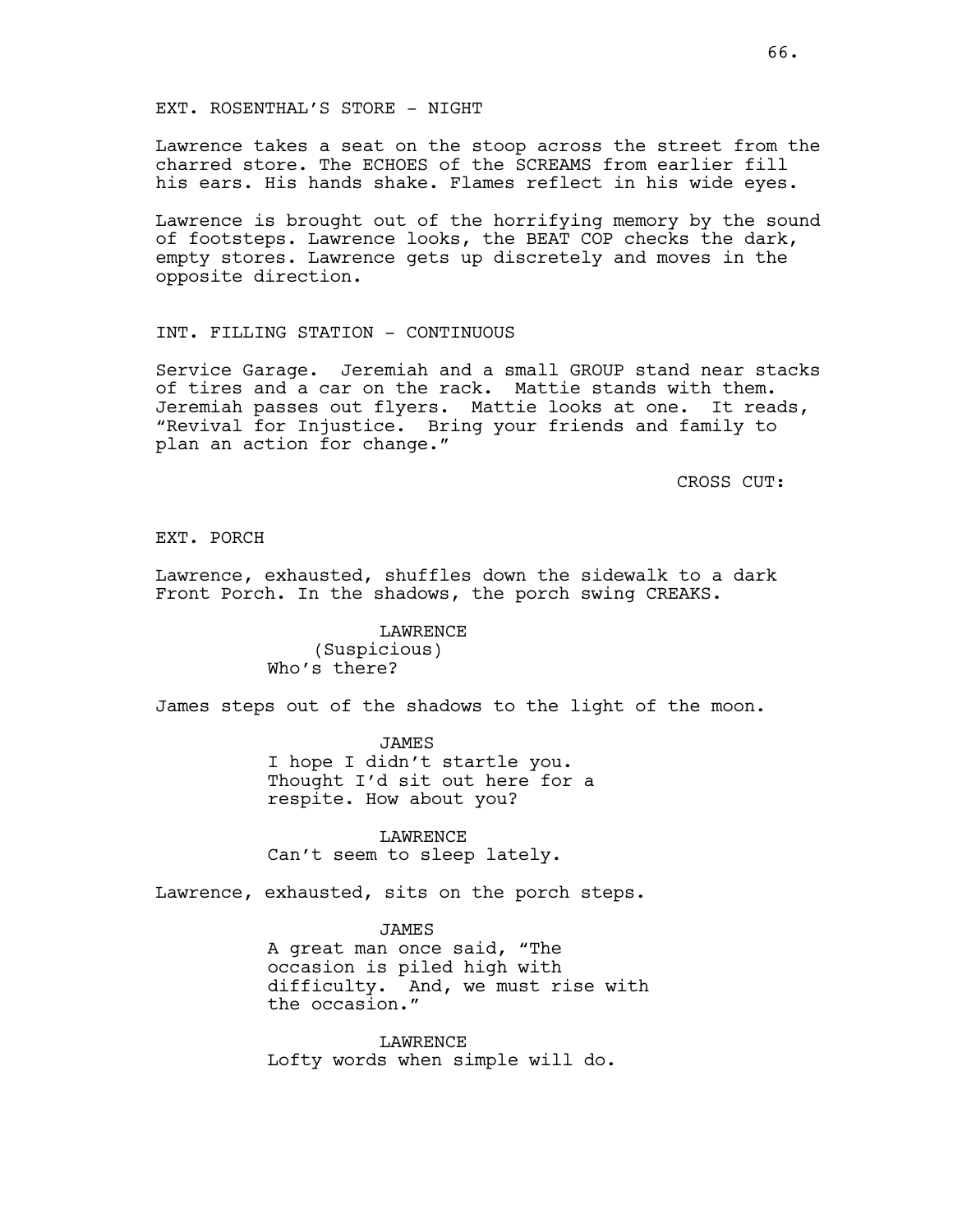JAMES Words from a plain man born in your great state of Indiana - Abraham Lincoln. (Excited by the moment) "As our case is a new, we must think anew and act anew." Words to live by, wouldn't you say?

James looks into the stars, then back at Lawrence. Coy, he starts to walk toward the screen door. He stops when:

# LAWRENCE

I can't remember what I live by. I reckon I'm hopeless.

JAMES

Hardly.

(Moves back to porch post) Take Helen for instance. She only wishes you would include her in your difficulties. She married you for better and for worse.

# LAWRENCE

I never intended to hurt no one, especially her. All I ever wanted was to start a family, pay mind to my own business. Then, other people back you into a corner and you find yourself all alone with no way out.

James joins Lawrence on the porch step. Lawrence shifts, leaving space between the two of them.

> JAMES Have you ever heard of Storyville? It was a part of New Orleans?

> > LAWRENCE

Never been.

#### JAMES

Unsavory bit of earth, women for hire, ruffians.

LAWRENCE Can't seem to picture you there.

JAMES Two boys from school took me there under the pretense of hearing the great jazz music. (MORE)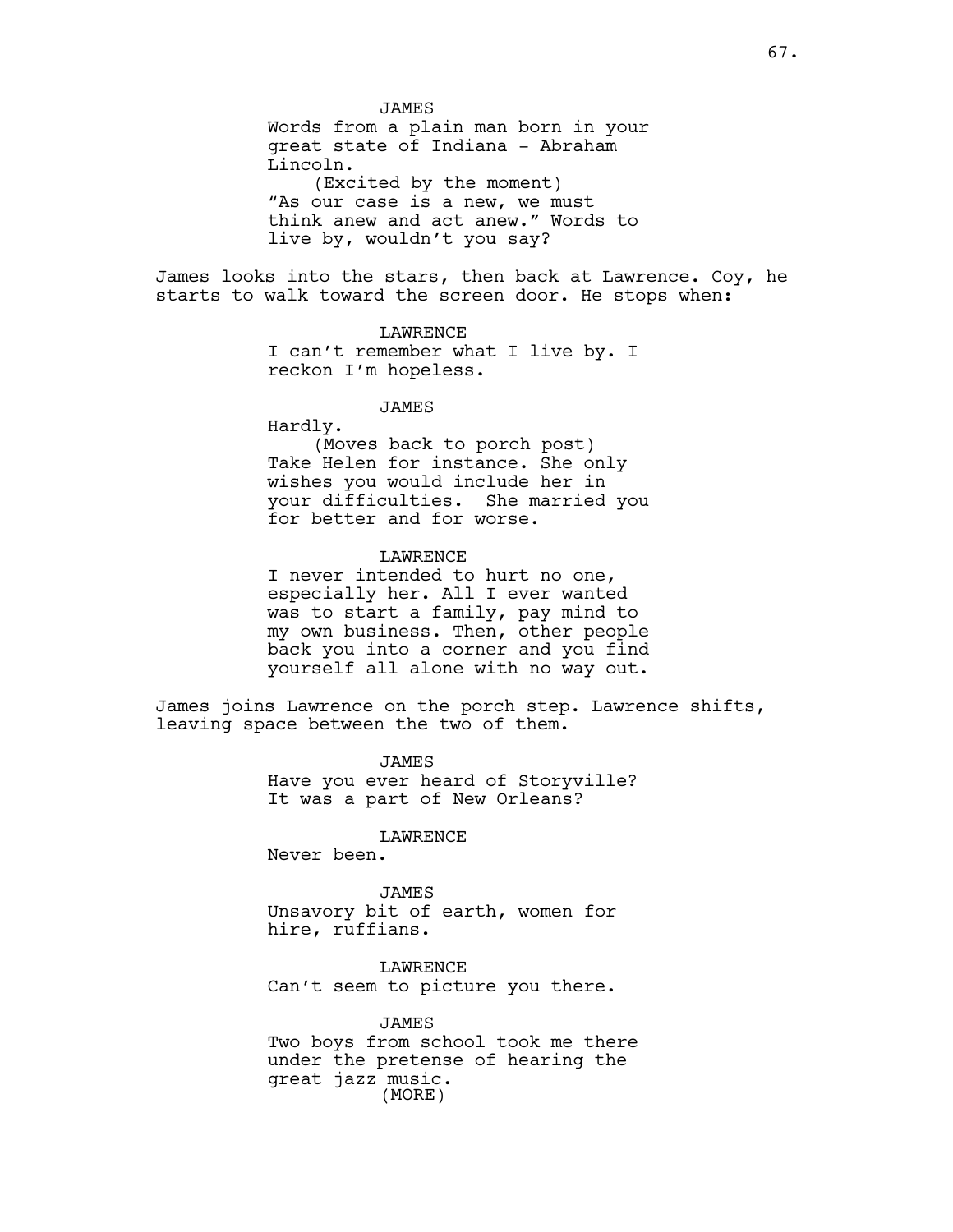# JAMES (CONT'D)

But when we got there I quickly found out their true intent was to steal from me, to buy their pleasures.

**LAWRENCE** These were friends of yours?

#### JAMES

Acquaintances... They beat me until my eyes filled with blood. For a moment everything from the earth to the sky appeared red.

Lawrence relaxes in his sympathy.

## JAMES (CONT'D)

Then this image of a man, an elderly Negro man, out of nowhere, beat them back with his cane.

**LAWRENCE** They couldn't take him on?

#### JAMES

(Dramatic) The determination of the old man was my salvation. Against the odds, he saved my life.

LAWRENCE You both could have died.

JAMES And here I am. (Beat) When you think you're all alone...

James reflects on the moment, squeezing his arms to soothe the phantom pains.

The moment is broken as a PICKUP pulls in front of the Boarding House. Willie and Dick catch Lawrence's eye. As if on command, Lawrence gives James a desperate smile.

James gives Lawrence an understanding nod. Lawrence piles in the back of the truck with other MEN.

The pickup SPEEDS down the street.

James looks on.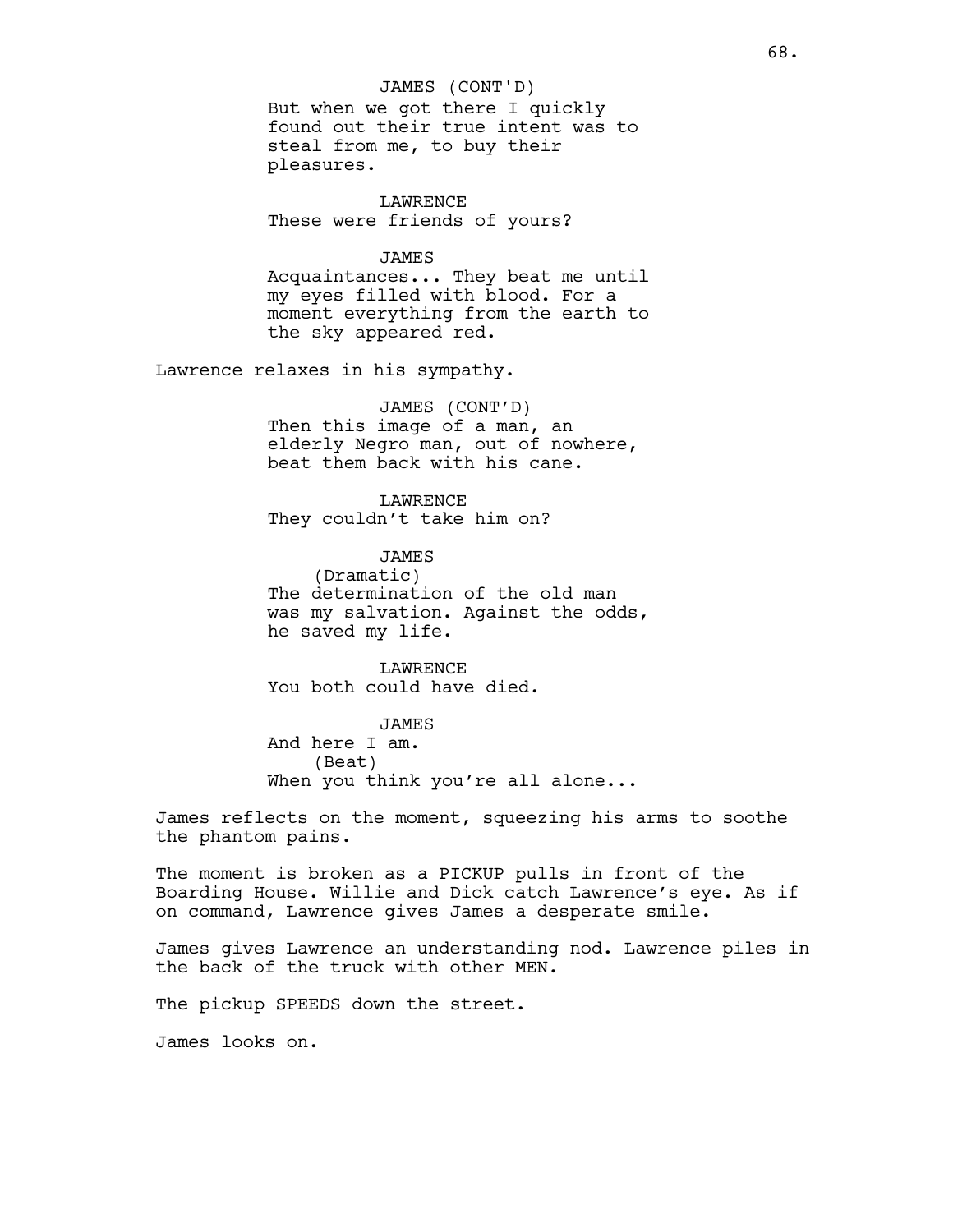EXT. FILLING STATION

Jeremiah, Mattie and the Group carry stacks of flyers as they exit the back door into an alley.

A pickup races down the alley and skids to a halt. All the Men jump out of the back, form a line in front of the headlights gripping clubs, pipes. Both groups stand their ground. Willie locks eyes with Jeremiah. Lawrence hides in the shadows.

> WILLIF. Time for all of ya'll to go home! Not going to let you spread your Socialist filth in my town.

JEREMIAH Causing no trouble. You let us be. Or, pay for your sins.

Willie raises his club and charges at Jeremiah.

A BLACK MAN jumps between Willie and Jeremiah and throws the fliers in Willie's face. Willie beats him to the ground.

Lawrence watches Dick grab Mattie. He runs up behind Dick and hits him in the back of the head. Dick falls to the ground. Lawrence picks Mattie up and drags her out of the fight and hides her behind the corner of the building. She watches Lawrence with angst.

Before Lawrence can leave, Jeremiah grabs Lawrence, pins him up against the building.

> JEREMIAH (CONT'D) Knew you was trouble the first time I laid eyes on you.

LAWRENCE You're making a big mistake.

Jeremiah punches Lawrence across the face. Lawrence loses patience, but holds back his anger.

> LAWRENCE (CONT'D) Boy, you need to let me go!

JEREMIAH Like hell. If the cops won't stop you, then I will.

LAWRENCE Listen to me, don't trust the cops.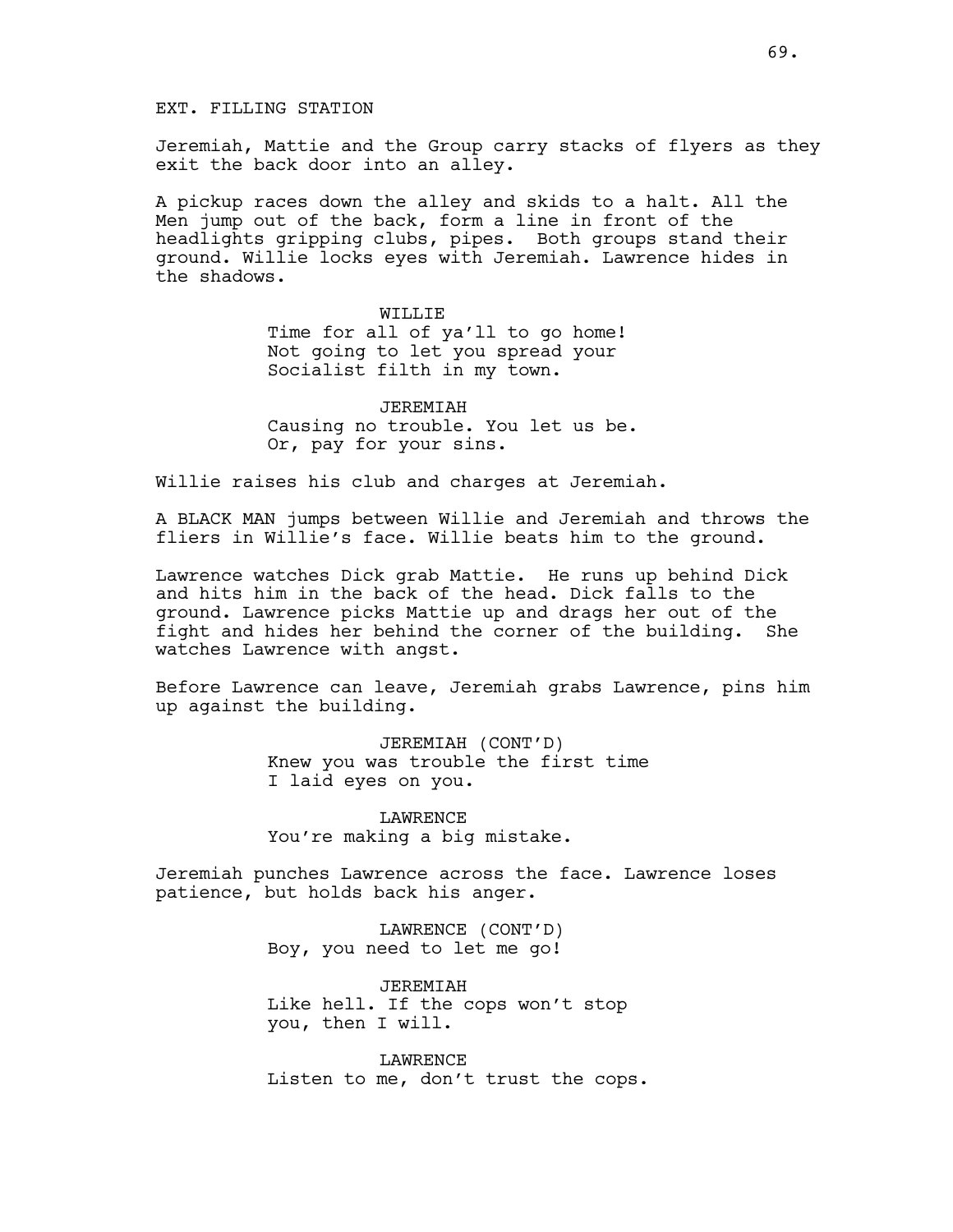INT. DRUG STORE - DAY

A Pharmacist, RUFUS, shines the soda glasses behind the large counter. George Bell walks in, looks around the store.

#### GEORGE

Rufus.

RUFUS What can I do you for?

GEORGE Looking for Gertie. Seen her today?

RUFUS Can't say I have.

GEORGE Damn it, Rufus.

RUFUS Hell, George. You gotta tell me when you're, you know... George.

GEORGE

Well?

Rufus nods to the back of the store. George approaches a red velvet curtain that leads to the back. He throws his coat behind his holster, walks through the door on the other side.

Rusty Mallet walks in the store, watches George disappear behind the curtain.

> RUFUS What can I do for you?

> > RUSTY

Good day, sir. My name is Rusty Mallet. You can use my name...

INT. BACK ROOM - CONTINUOUS

One DRUNK is passed out on the bar. Gertrude, drunk, talks with the bartender. The BARTENDER wipes down the counter when George busts in. The Bartender throws up his arms.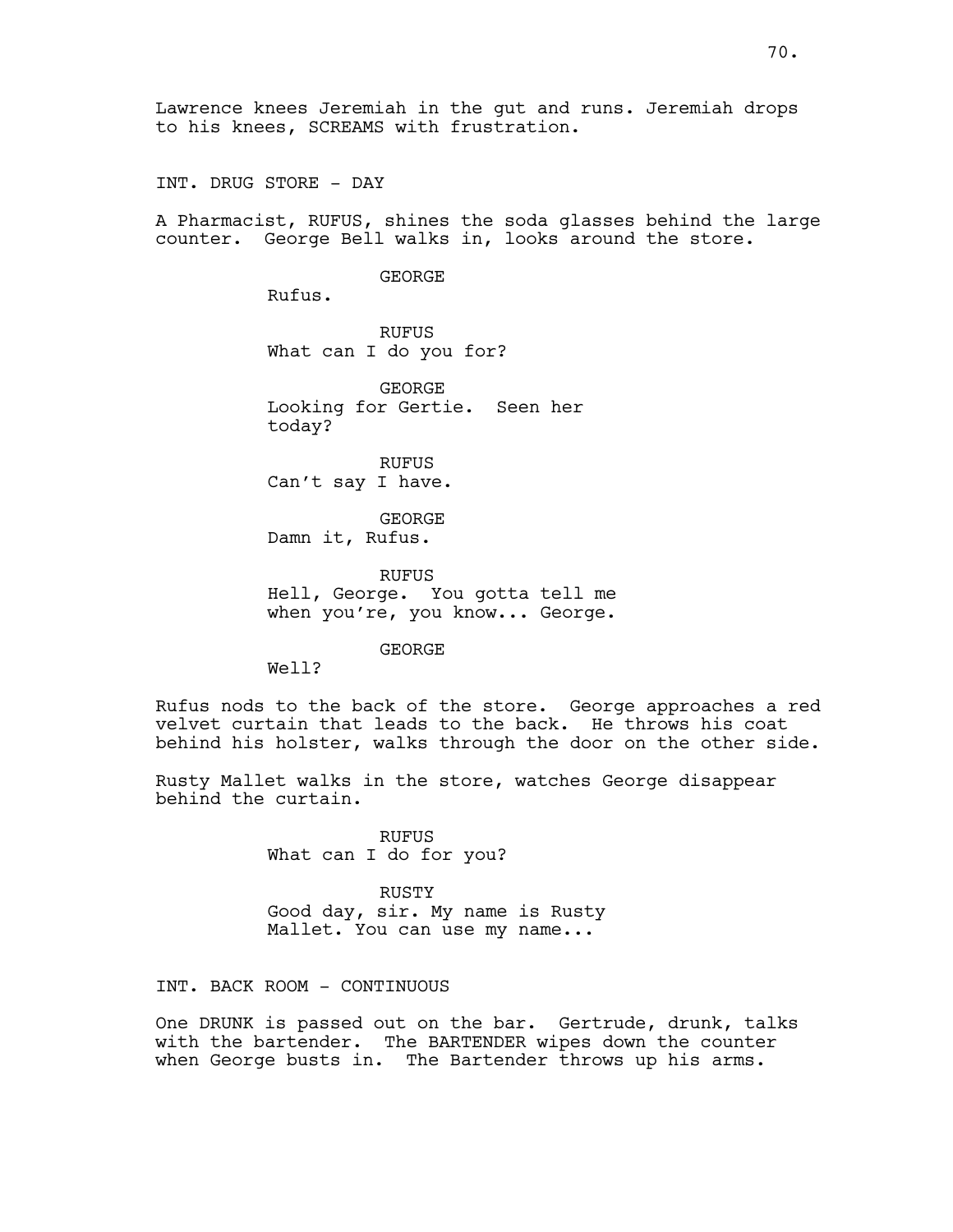Take it easy.

The Bartender dries glasses keeping an eye on George as he approaches Gertrude.

> GEORGE (CONT'D) Gertie, you need to be back at the boarding house.

GERTRUDE I don't like it there.

GEORGE I don't care - Get your ass home. And call me if fancy pants or any of them gets any visitors.

GERTRUDE Like who, Georgie?

The drunk comes alive at the bar.

DRUNK Hey, you buying drinks there, Georgie?

George grabs Gertrude by the face and squeezes tight. Gertrude, even in her state, feels the pain.

> GEORGE I'm not going to tell you again.

George shoves her to the floor. He walks out the door.

GERTRUDE Sure, Georgie, whatever you say.

INT. DRUG STORE

George charges out of the store. Rusty pays for a bottle of Milk of Magnesia and follows George out of the store.

EXT. RAIL YARD - LATER

FAR END OF THE YARD. In the distance, men dig up and reset ties. WIND blows a tumbleweed. Jake stands under a tree, smoking a cigar. Lawrence sprints up to him out of breath.

> HERRMANN What the hell happened over there?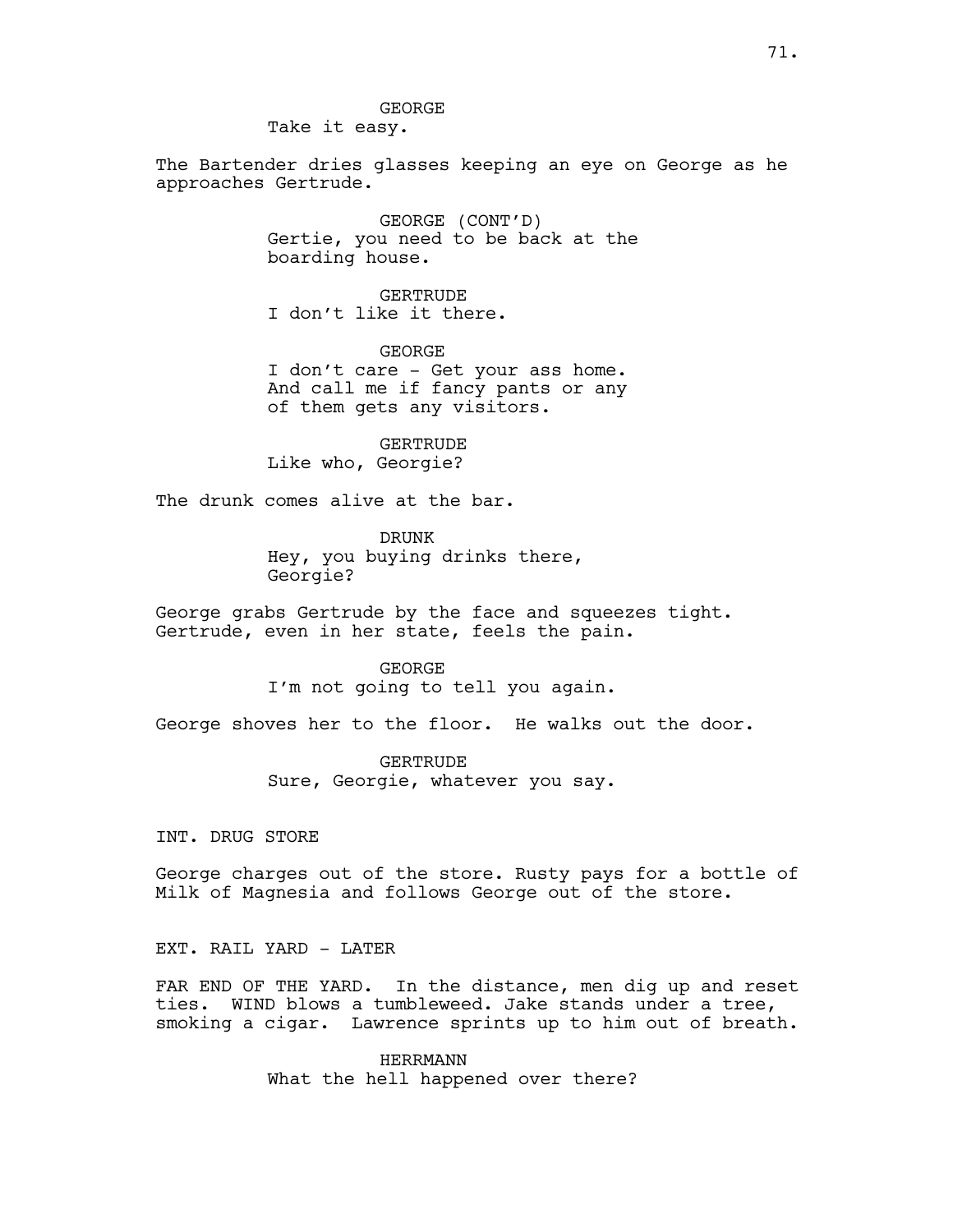LAWRENCE (Catches his breath) Not sure. (Beat) Nabbed Dick. Not sure about anyone else. Everyone's scattered.

HERRMANN That Preacher. Caught him and his boys sneaking around.

LAWRENCE (Walking away) Things are getting out of control.

HERRMANN When you run the yard, you can have an opinion!

Herrmann stammers off.

INT. RAIL HOUSE - MOMENTS LATER

Lawrence walks through the BREAKROOM. He checks the room, empty. He moves to JAKE'S OFFICE, tries the door, locked. Lawrence pulls out his pocket knife, jimmies the door open.

CROSS CUT:

RAIL YARD

Jake PUFFS his cigar as he walks through the yard. He eyes the Rail House door slamming open and shut with the wind.

JAKE HERRMANN'S OFFICE

Lawrence, distracted by the slamming door, opens Jake's desk drawer and thumbs through the building permits. He locates one in the stack, pulls it out. BUILDING PERMIT: 770 Eastern Ave., June 8th, 1931.

> LAWRENCE (To himself) Rosenthals'...

# RAIL HOUSE

Jake enters the BREAKROOM secures the door shut. He looks around the tables, then to the lockers.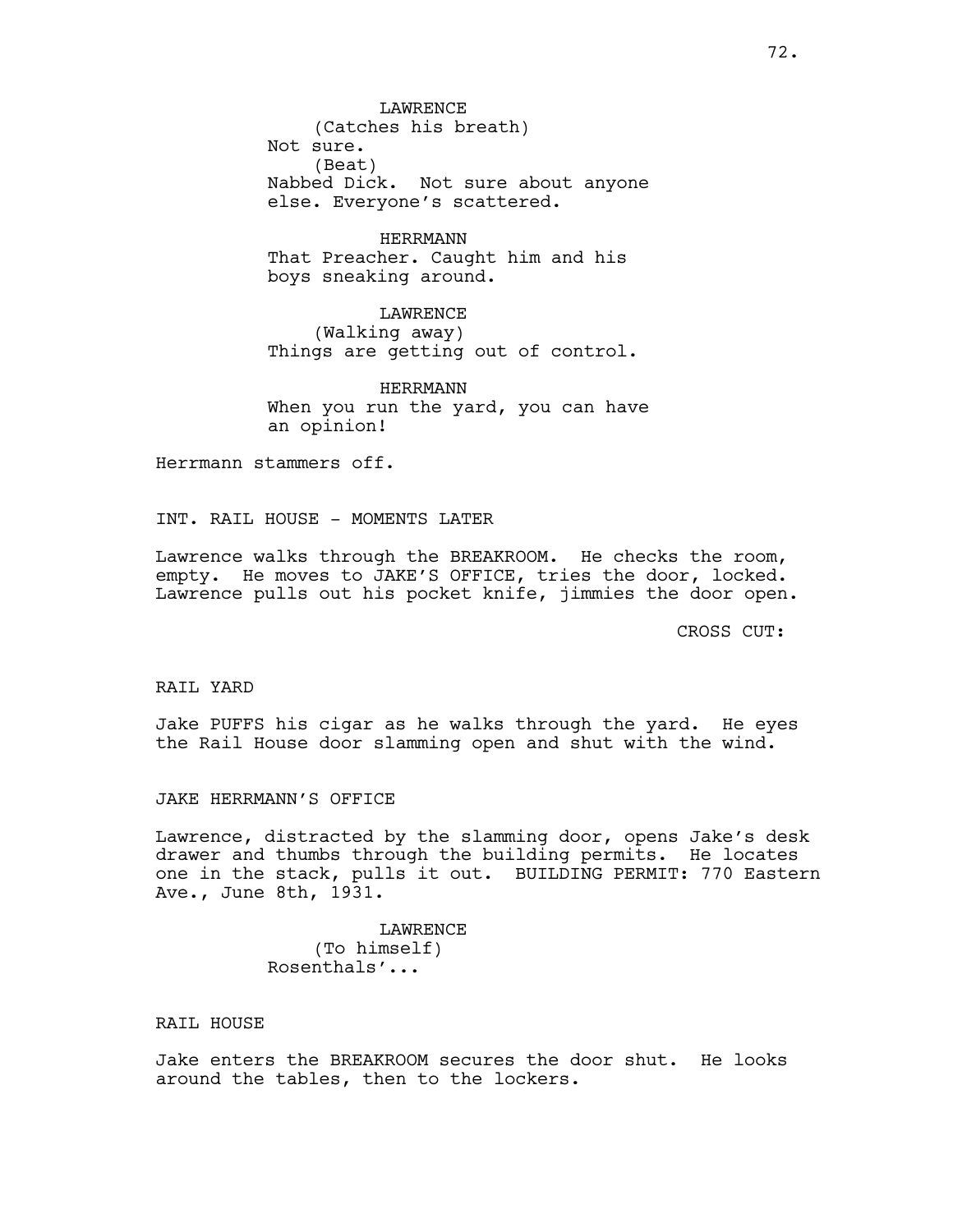#### JAKE HERRMANN'S OFFICE

Lawrence folds up the paper and shoves it in his pocket.

RAIL HOUSE

Lawrence closes Jake's Office door so the lock hardly makes a noise, just as Jake emerges from the LOCKERS.

Lawrence exits. Jake opens his door, looks around with suspicious eyes. Jake jumps as the outside door SLAMS open and shut again, the wind blowing harder.

INT. PARLOR - DAY

James reads and makes notes in his journal. OUTSIDE the porch swing creaks and bangs against the porch. The bell on the front door RINGS. Mattie answers the door.

A POSTMAN has a special delivery. Mattie signs with an X. The Postman leaves the package. Gertrude stops half way down the stairs. Mattie takes the package into the Parlor.

# MATTIE

Mr. James?

JAMES Come on, Mattie. You can do it. I give you permission to use the words you so want to use.

Mattie tries to speak, but the words won't come out. She stutters her next line.

> MATTIE A s...sp...special, special dish.

JAMES That's okay. What is it Mattie?

#### MATTIE

Um, um a cherry pie baked with an upper crust.

JAMES I'm sorry Mattie. Let me see.

James takes a look at the package.

JAMES (CONT'D) Oh, my goodness. You are brilliant Mattie. (MORE)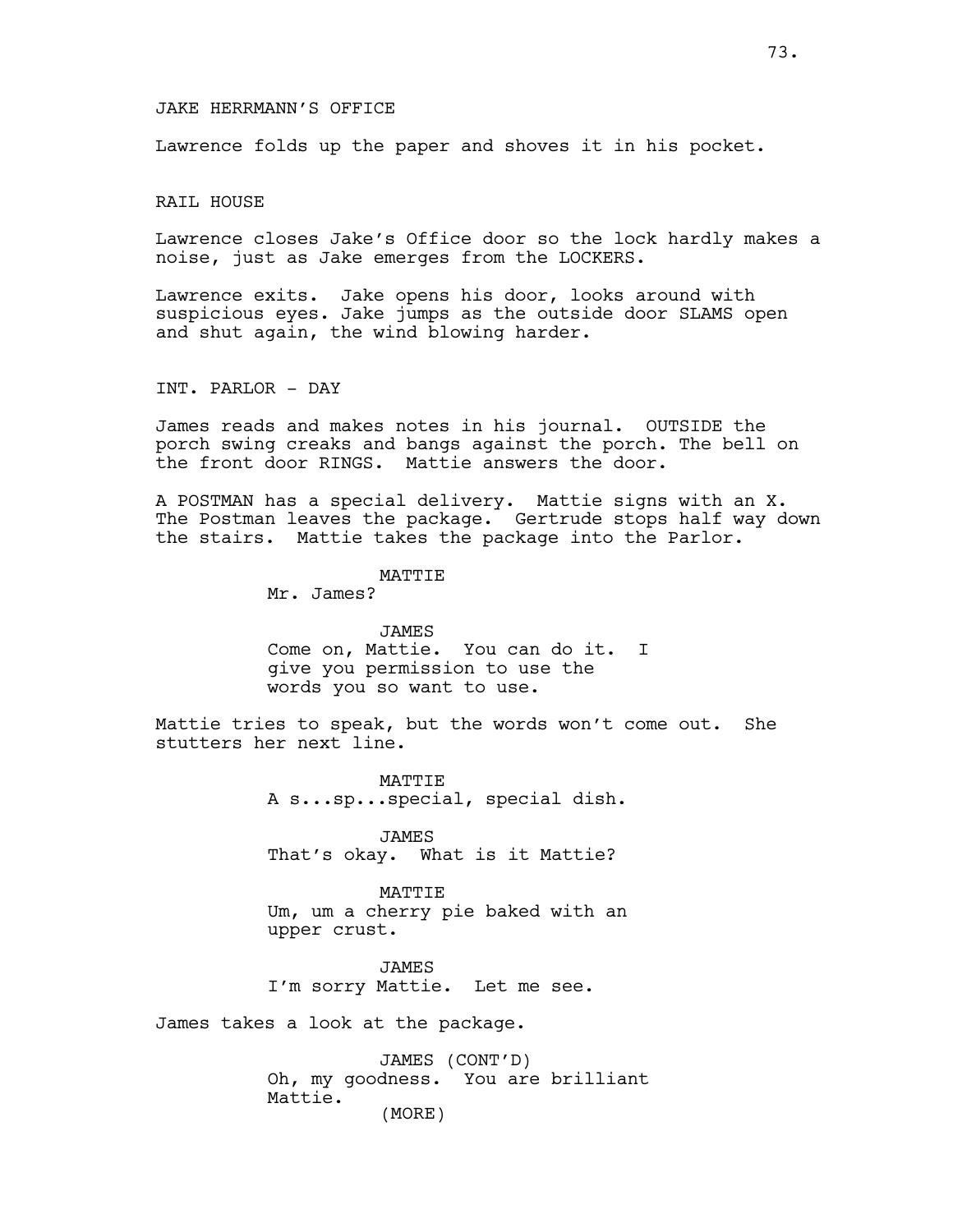It's a special delivery from Washington D.C. That was a wonderful cherry reference. JAMES (CONT'D)

Mattie, pleased with herself, returns to the kitchen.

James steps into the hallway and pulls out the documents from the Department of Education.

Gertrude makes her way down the stairs.

GERTRUDE My, oh my. Why aren't you just the important man. Special instructions all the way from Washington, D.C.

JAMES Important, indeed.

James retreats up the stairs to his bedroom. Gertrude waits until he has closed his door, then goes to the phone.

> GERTRUDE Hello? Yes, downtown precinct please. I would like to speak to Detective Bell. Yes, I'll hold.

GEORGE (ON PHONE) Detective Bell.

**GERTRUDE** Georgie. James, got a letter...

GEORGE (ON PHONE) What the hell, Gertie.

GERTRUDE No, Georgie, from Washington D.C. I think it said the Department of the F.B.I. Honest to God, Georgie...

GEORGE (ON PHONE) You need to be sure.

GERTRUDE That's what you said, the F.B.I.? I did good, right Georgie?

CLICK, the line disconnects.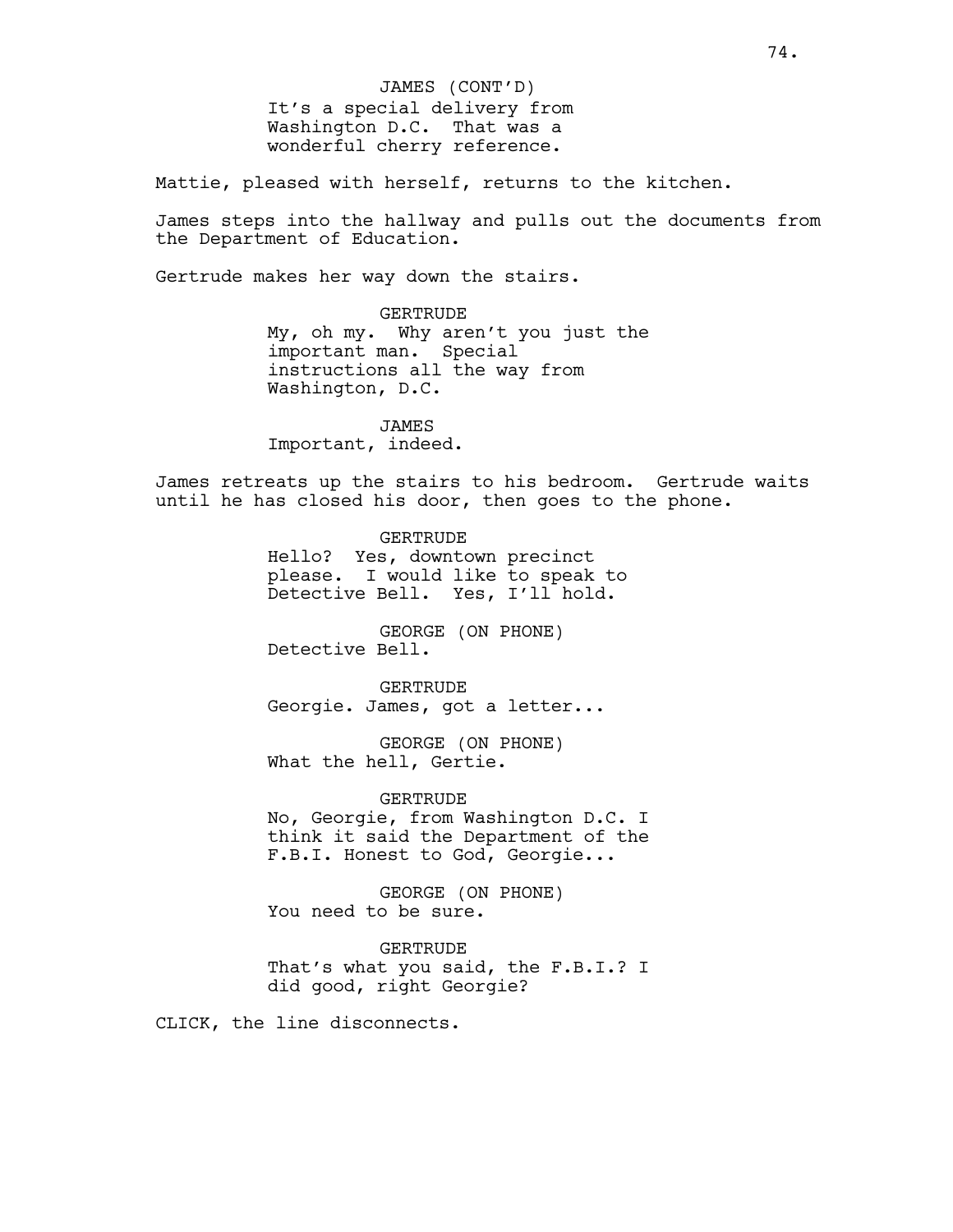EXT. STREET - DAY

Lawrence rounds a corner and finds himself at the newsstand across the street from the Skirvin Hotel.

Traffic clears. Lawrence steps out from behind the stand and, as if choreographed, runs into a large man - Rusty.

> RUSTY Of all the people, Stewart, right?

LAWRENCE Good memory. How are sales?

Lawrence tries to maneuver around Rusty, but Rusty uses his large frame to push Lawrence back behind the newsstand.

> RUSTY About the same. If I had a divining rod for cash it wouldn't even get me to my own pocket. You?

LAWRENCE Boarding house turned out fine.

RUSTY Stopped by there the other day. Mrs. Levy said she was all full up. She just didn't trust herself to be that close to me, is what I figure.

Rusty forces a laugh. Over Rusty's shoulder, Lawrence sees a POLICE CAR pull in front of the Skirvin Hotel - in the car A POLICE OFFICER and George Bell. Lawrence uses Rusty to hide.

> RUSTY (CONT'D) God, you gotta love a woman like that. A real piece of modern.

Lawrence, nervous, watches George. Rusty glances over his shoulder and spies George in the car.

> LAWRENCE One way of looking at her.

RUSTY Say, you check out that sky? Yes siree, gonna be a bad one. You better get yourself home straight away.

Rusty slaps Lawrence on the back and walks him around the corner before George can see them.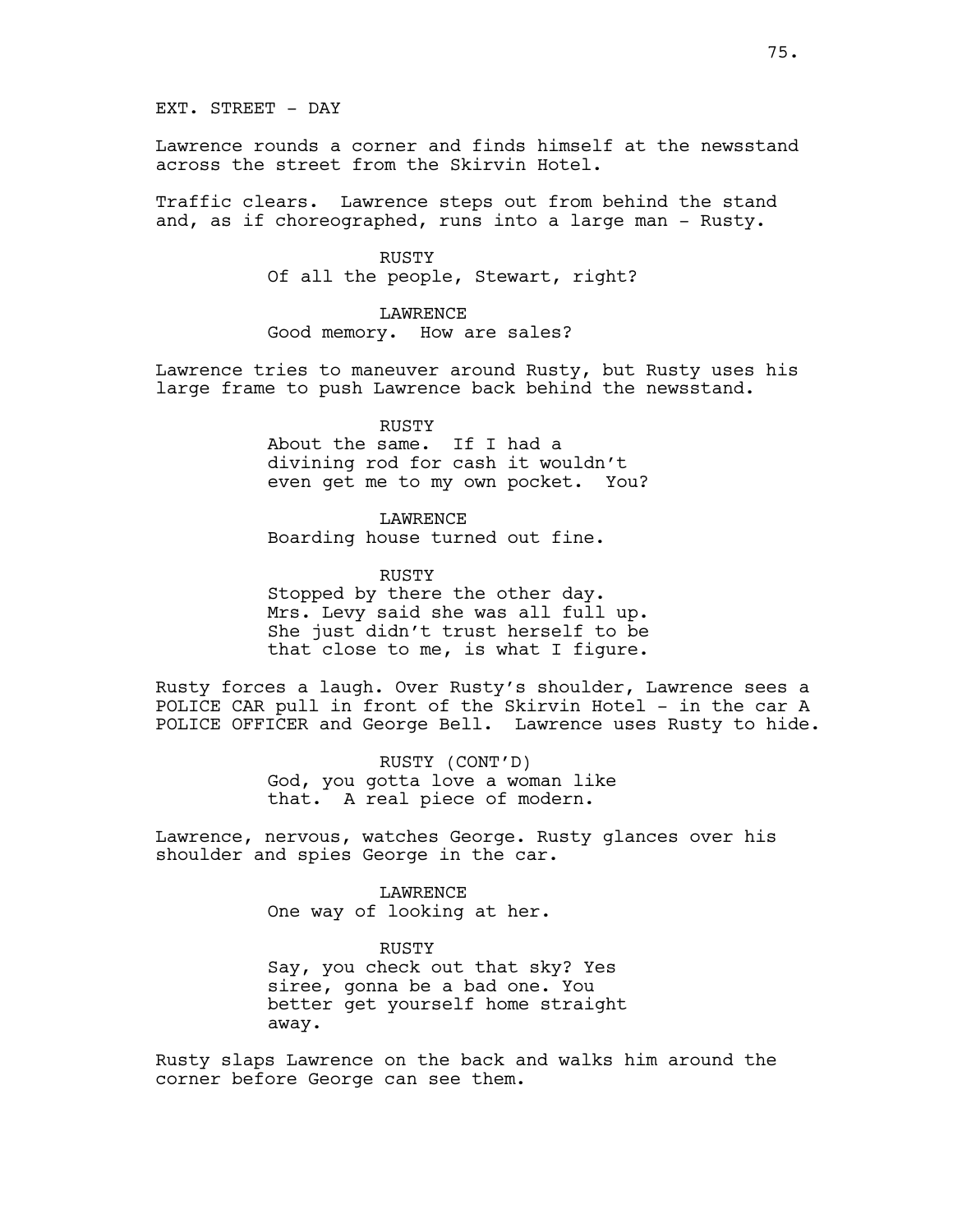#### EXT. BOARDING HOUSE - LATER

The street is eerie and quiet. Lawrence walks down the street a few houses from the BOARDING HOUSE. He spies a SEDAN that's parked across the street with two men inside.

Lawrence ventures closer to the Sedan. He looks across the street into the car. George lifts his hat and makes eye contact. An OFFICER in the passenger seat leans forward and looks at Lawrence.

#### INT. BOARDING HOUSE - CONTINUOUS

Lawrence enters to a similar eerie quiet. He looks downstairs, then upstairs, opens the door to the Bedroom, no Helen. He notices James's bedroom door open.

INT. JAMES' BEDROOM - CONTINUOUS

James writes at his desk. His room is wall-to-wall books. KNOCKS at his door, James looks up.

> JAMES Well, look who's--

**LAWRENCE** I need your help...

James closes the door. Lawrence pulls the BUILDING PERMIT from his pocket.

> LAWRENCE (CONT'D) Would you take a look at this?

JAMES This address, 770 Eastern, it's very familiar.

LAWRENCE It's the Rosenthals'.

JAMES This is curious. The date, June 8th, two weeks prior to the fire.

Lawrence grabs the paper. He looks at the date, then the ISSUED TO: White Camelia Industries.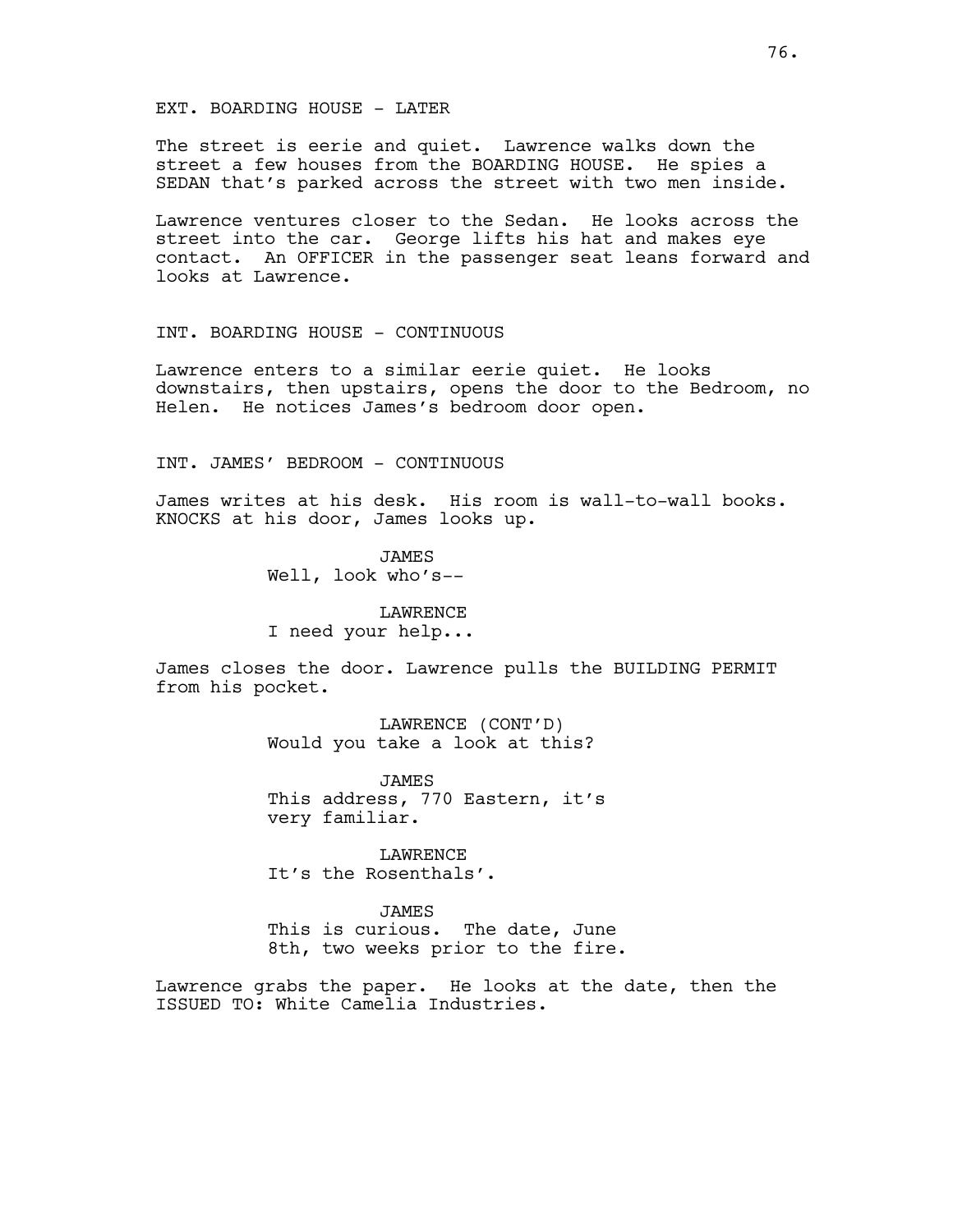INT. HALLWAY

Mattie CREEPS up to James' bedroom door. She PUSHES it gently. The door cracks open.

The door opens enough so Mattie can make out Lawrence who sits on the end of the bed. James in his desk chair. They examine the paper in Lawrence's hand.

INT. JAMES' BEDROOM

LAWRENCE I need you to do something for me. (Beat) George Bell is outside. All day, it's like he knows where I'm going to be. I reckon he suspects.

JAMES I've been waiting...

CROSS CUT:

INT. HOSPITAL

PEDIATRIC WARD. A NURSE wheels a young girl down the hall. An array of NURSES move in and out of rooms with charts.

Judith and Helen walk down the corridor, inspect NAME CARDS on the door frames. They stop at the card that reads: ROSENTHAL.

HELEN

You go in. I'm going to go down to Maternity and will meet you back here in just a little bit.

JUDITH They would appreciate it if you visited Itzhak.

HELEN I'll only be a moment.

Judith enters the room. Helen travels down the corridor.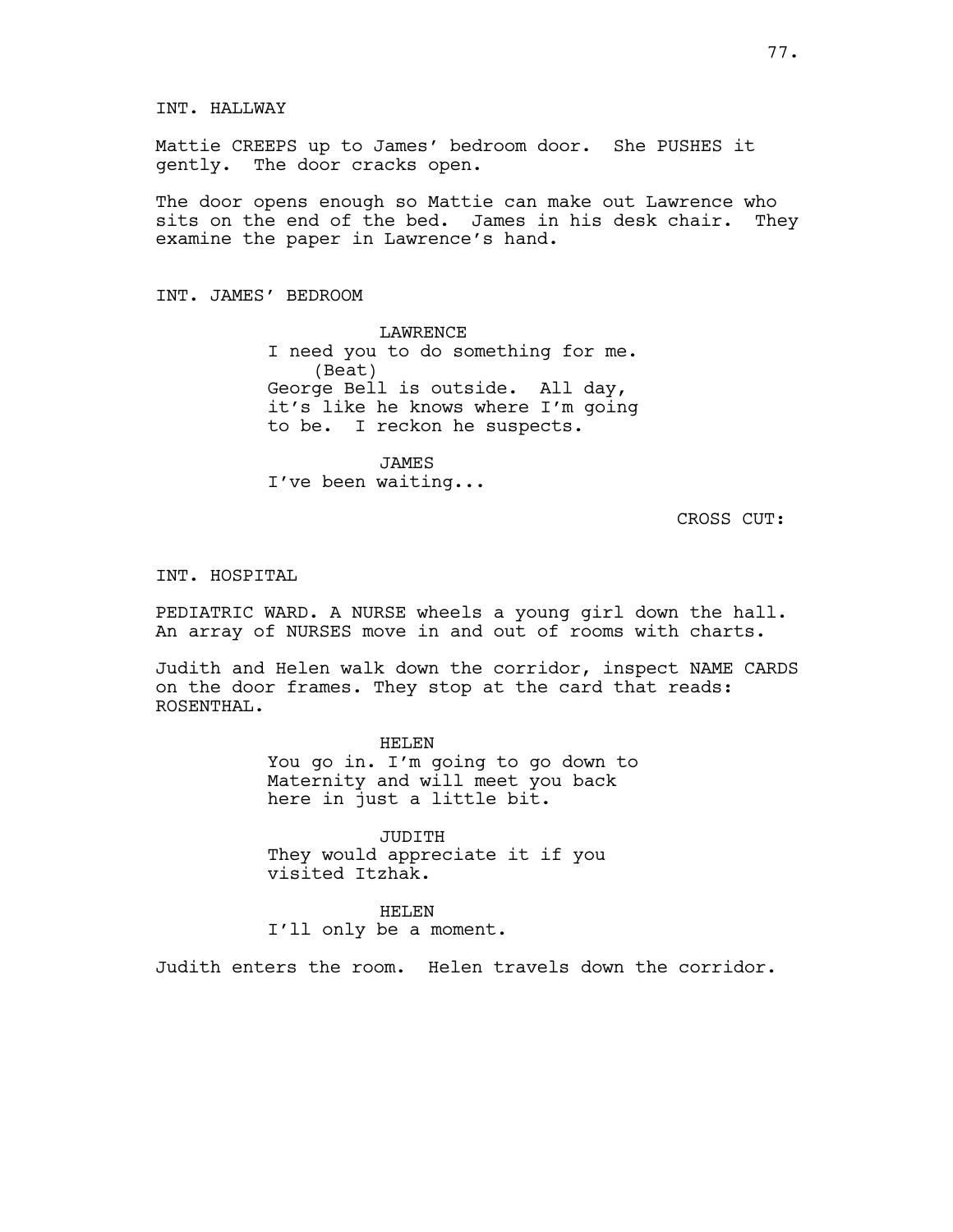#### JAMES' BEDROOM

#### LAWRENCE

... Leave it with the Hotel Clerk. Don't do nothing else, just leave it. He'll know what to do. I need to go back to the Rail Yard and get as many of these permits to the F.B.I. as I can carry.

Lawrence opens the door, turns back to James.

LAWRENCE (CONT'D) No one else can know you have that.

JAMES Someone would have to walk in my shoes to know where to find it.

Lawrence leaves the room.

## INT. HALLWAY

Mattie wipes down the BASEBOARDS. Lawrence notices Mattie, but pays her no mind. He enters his room. Mattie crawls back to the edge of the bedroom door, watches James fold up the Building Permit and place it under the insole of his shoe.

## INT. HOSPITAL

Helen looks up and down the hallway in search of the Maternity Ward. She approaches a Swinging door to another hallway. She looks through the square window in the door.

She looks through the glass at rows of beds in an open room with sheets for dividers. The beds and equipment appear to be seconds from the rest of the hospital. Black NURSES and ORDERLIES tend to sick Black PATIENTS. Helen looks up at a sign above the door. "COLOREDS ONLY"

Helen backs away and turns a corner and sees the LARGE GLASS WINDOW of the Maternity Nursery. She peers through the glass at the newborn WHITE BABIES in the cradles.

A White NURSE approaches one of the babies and picks it up. The Nurse cradles the baby as Helen looks on holding back tears.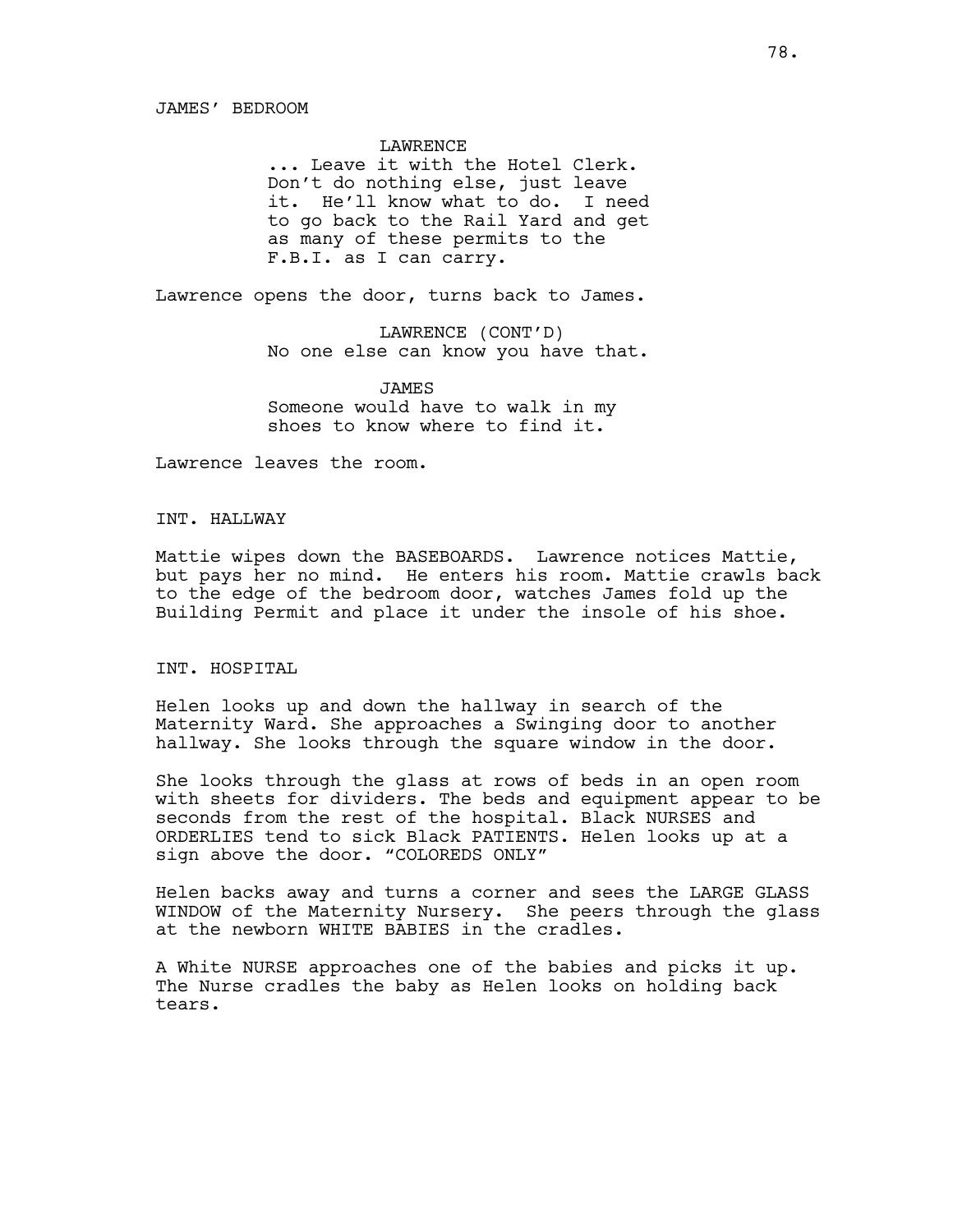#### INT. BEDROOM - CONTINUOUS

Lawrence takes a chair and sits next to the window. He looks out into the street. The Oklahoma wind picks up. The Sedan sits. Gertrude leans into the car talking with George. Her dress flaps in the wind.

In the hallway, the sound of James' bedroom door closes with a THUD. Lawrence listens for him traveling down the stairs.

Lawrence watches as James make his way down the sidewalk.

# EXT. BOARDING HOUSE

James pulls the brim of his hat down to shield his eyes from the dust. Gertrude imitates James' walk as she goes back to the house, smothering a laugh.

## INT. BEDROOM

Lawrence stands and heads for the door. He notices Helen's EMBROIDERY BASKET open on the bed. He lifts up her latest work, a needle point of a BABY'S CRADLE.

Just as he realizes what this means, he hears the SEDAN TURN OVER. He runs back to the window. The car pulls away from the curb and speeds down the street.

# INT. BOARDING HOUSE - CONTINUOUS

Lawrence rushes down the stairs. Mattie polishes a silver menorah at the dining room table. Gertrude digs into the buffet, glass in hand. She pulls the moonshine bottle out and pours. Lawrence steps into the dining room.

> GERTRUDE Doing that just to get my goat. You see how they stick together? (To Mattie) Don't ya, you little--

LAWRENCE Gertrude, do you know where George is headed?

GERTRUDE Not here, in the Parlor. You can't trust her kind. You never know who she talks to in the dead of night.

Lawrence follows Gertrude into the parlor.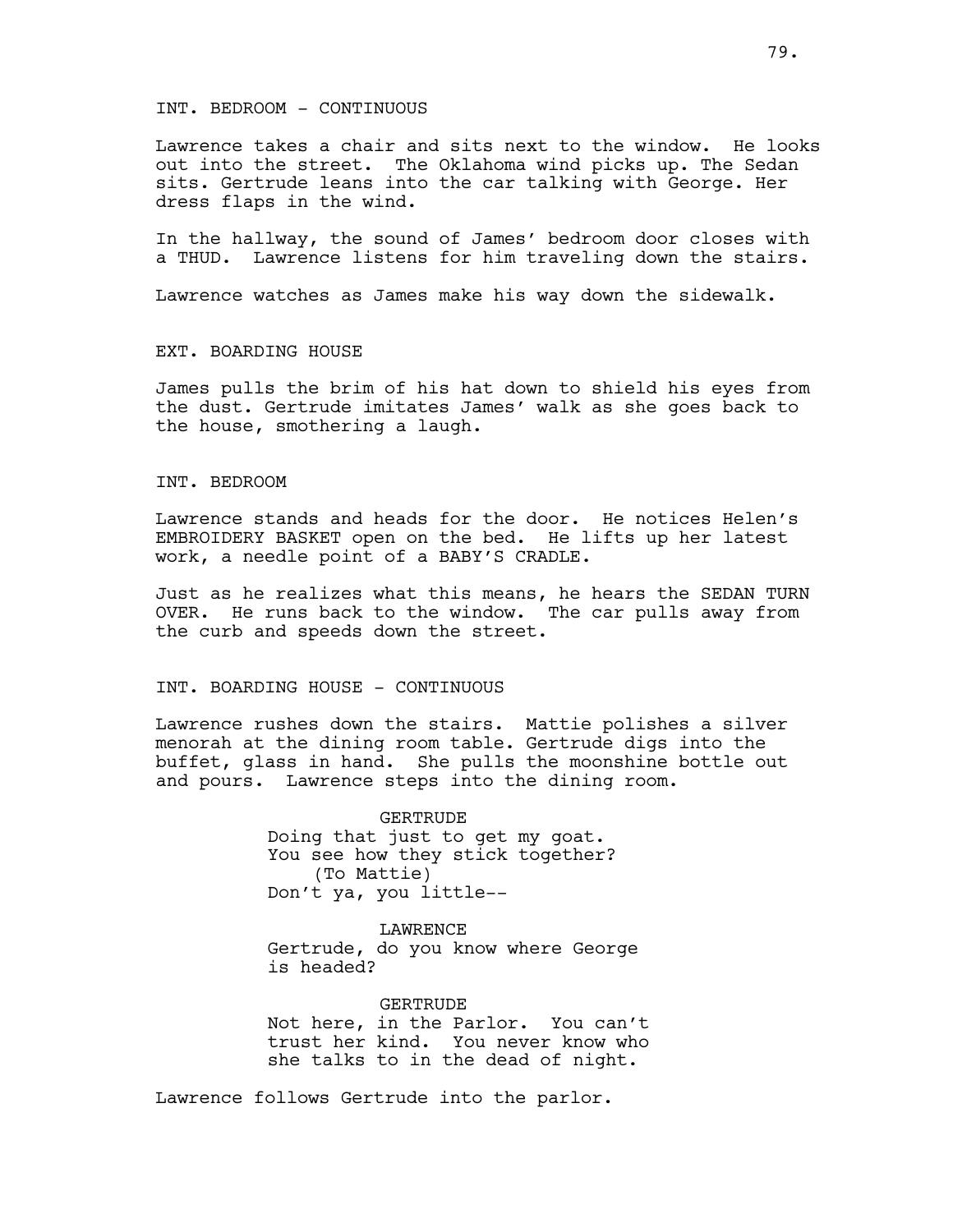LAWRENCE Don't play games with me.

GERTRUDE I know about you and Georgie. So, I feel I can confide. (Beat) George and I have found the snitch. You know, the one working with the F...B...I. James just left and has no idea what he's walking into.

Lawrence grabs her arms and shakes her.

LAWRENCE What have you done?

Mattie moves closer to the parlor to overhear.

## GERTRUDE

I told Georgie how I saw him getting special instructions from Washington D.C.

LAWRENCE

What are you talking about? That's the Department of Education.

GERTRUDE

So he says. And I told Georgie all about it. Just like I was told.

### **LAWRENCE**

He believed you? God damn it. He's not a snitch, you stupid cow!

Lawrence pushes her down on the sofa and races out the door. Mattie ducks out of his way.

# EXT. HOSPITAL - CONTINUOUS

Helen descends the steps of the Hospital. The wind blows her down the sidewalk.

EXT. STREET - LATER

Lawrence PUSHES PEOPLE out of his way as he hurries down the street. He stops in his tracks when he sees:

Helen standing at a TROLLEY STOP. Lawrence rushes the other direction. Helen recognizes Lawrence and follows him.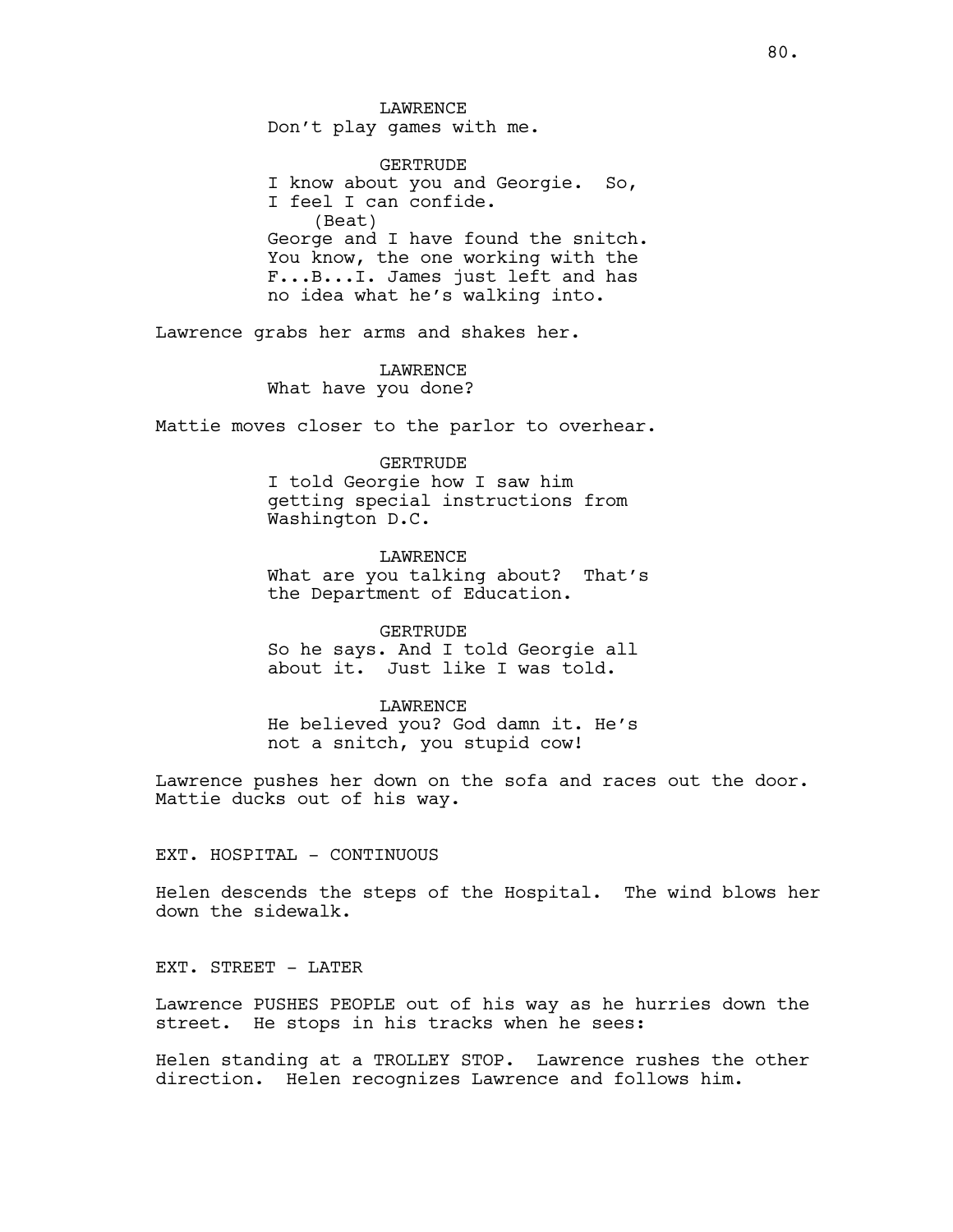## HELEN

Lawrence!

Lawrence stops, turns as Helen runs up to him.

**LAWRENCE** What are you doing out alone? Come with me.

Lawrence takes off pulling Helen by the hand. She tries to keep up.

A FEW BLOCKS LATER...

The Skirvin Hotel, a block away. Lawrence stops at a corner to catch his breath and survey the street. Helen stands behind him winded and confused.

Lawrence sees James at the newsstand down the street. Lawrence hurries down the street, keeps James in his sight. Helen follows.

> HELEN What's going on? Does this have to do with the F.B.I.?

Lawrence keeps moving, closing in on James. The wind howls.

LAWRENCE No time to explain.

INTERCUT - DOWN THE STREET

James looks up and down the street. No sign of George Bell. He checks for oncoming cars - it's clear. James steps out onto the street and places the newspaper under his arm.

Lawrence gets a glimpse of someone behind the newsstand, Willie. Willie emerges in full view and waves to a truck idling at the curb. In the driver's seat, Dick tilts his hat up, hands tense on the steering wheel.

James steps into the middle of the street, a SCREECH from around the corner startles him. He turns and sees Lawrence down the street. They lock eyes.

Willie turns to look down the street.

Lawrence ducks into a store alcove. He grabs Helen and shields her face from the action.

Willie turns back to see the truck racing toward James. James sees the truck, but it's too late.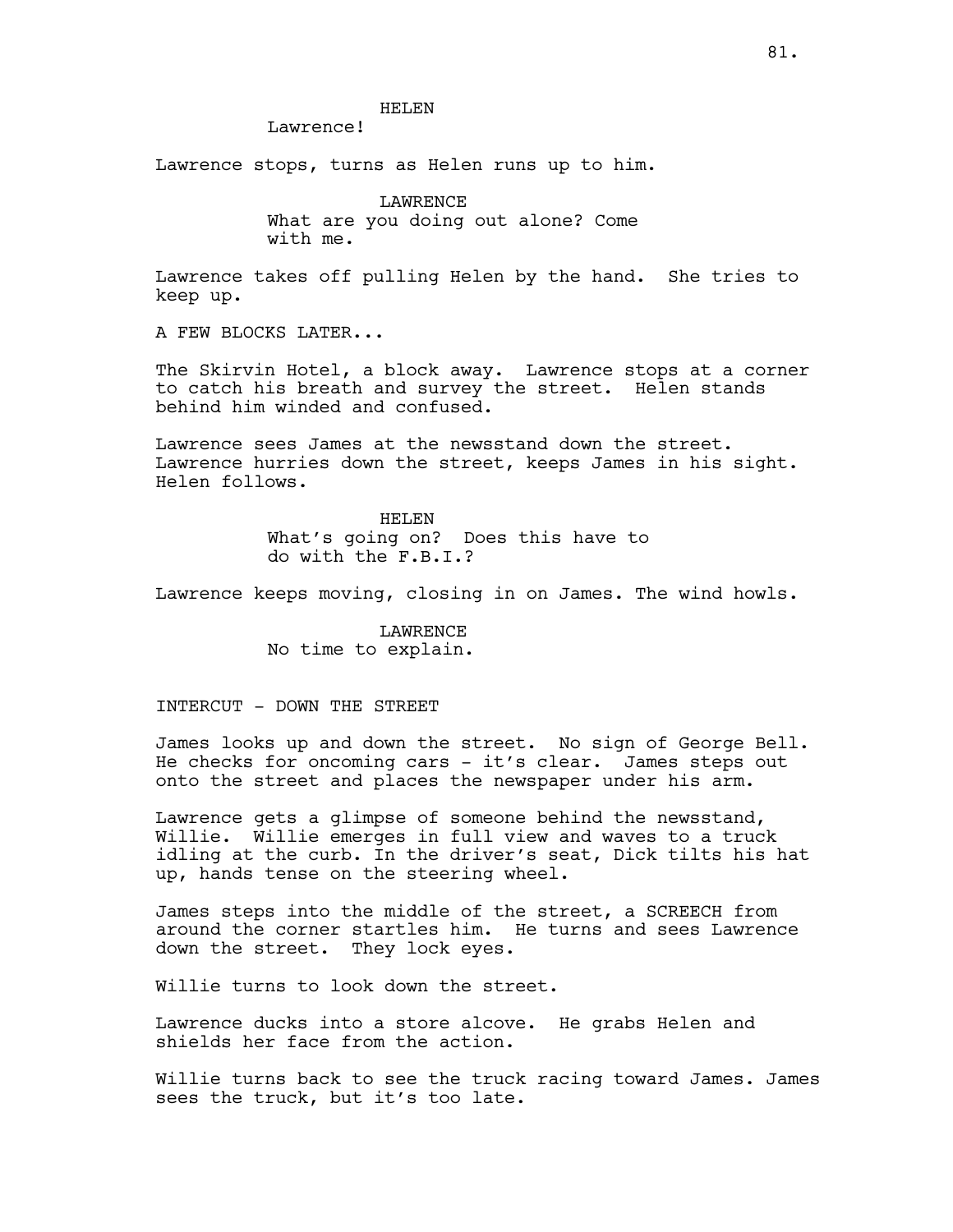The truck hits James and rolls over his body.

Lawrence looks around the alcove just as the horrific act occurs. Lawrence struggles against his instinct to run and help. He watches the truck drive away.

James lies lifeless, his newspaper pages blow down the street with the dust.

Willie greets a second figure from the shadows of the newsstand -- it's Sid McCoy. Sid slaps Willie on the back, walks away.

## LAWRENCE

God Almighty.

Helen pulls away from Lawrence and turns to see James lying in the street. The wind drowns out Helen's SCREAMS. She darts away from the alcove. Lawrence yanks her back.

> HELEN (Screaming) Lawrence Stewart, you let me go!

Helen struggles against Lawrence's grip.

LAWRENCE Helen, stop. We can't!

Helen SLAPS Lawrence across the face.

HELEN That's James out there!

Lawrence pulls her into a hug. Tears fill Helen's eyes.

LAWRENCE Damn it! I know it's James. (Beat) I have to keep us safe. I can't do that if we go over there.

Lawrence's face tightens as the anger builds. With strength and determination Lawrence looks into Helen's eyes.

> LAWRENCE (CONT'D) Can you make it home alone?

> > HELEN

Lawrence?

LAWRENCE I'm going to get the man responsible for this. You hear me? (MORE)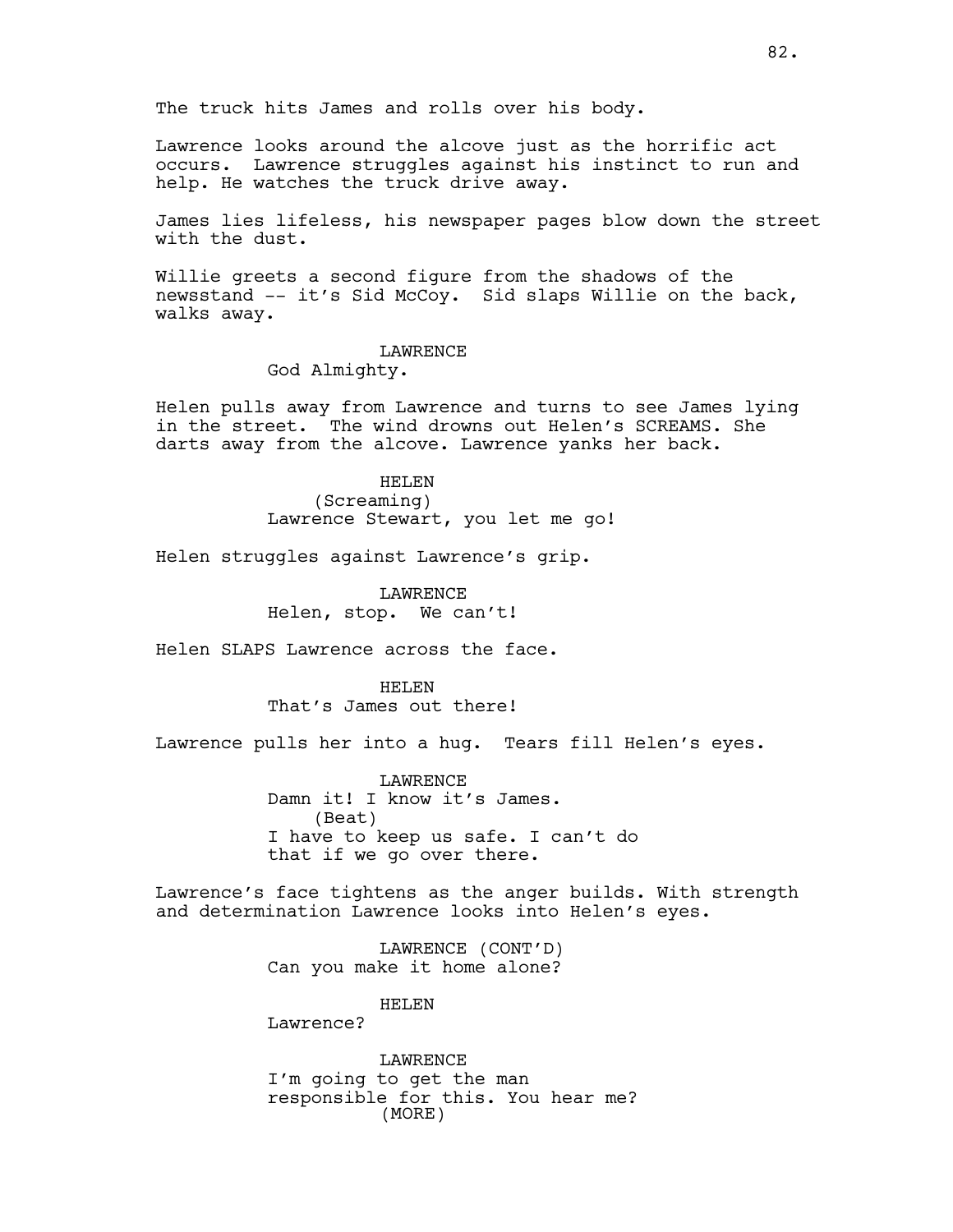# LAWRENCE (CONT'D)

(Beat) Now go.

Dazed, Helen starts down the street. Lawrence darts across the street. He sprints to:

# INT. TAYLOR'S SECRETARY'S OFFICE - DAY

Lawrence rushes into the office, sees Taylor's SECRETARY typing while wearing earphones and listening to Dictaphone. Lawrence slams his hand down on the carriage of the typewriter.

The Secretary, startled, pulls off her earphones and stands.

SECRETARY May I help you?

LAWRENCE I'm here to see Councilman Taylor.

SECRETARY I'm sorry, he is not accepting appointments today due to the dust storm. You can try back tomorrow.

LAWRENCE This is urgent. So, just go and get him for me.

SECRETARY

I cannot.

LAWRENCE Do it I said!

The Secretary picks up the phone, taps the switch hook several times.

Lawrence lifts his hand from the typewriter and reveals "WHITE CAMELIA INDUSTRIES" as the reference on the letter.

> SECRETARY Operator... operator, please get me the police.

Lawrence holds down the switch hook. Taylor's door opens, Councilman Taylor steps out.

> TAYLOR What is... Oh, you. Stewart is it?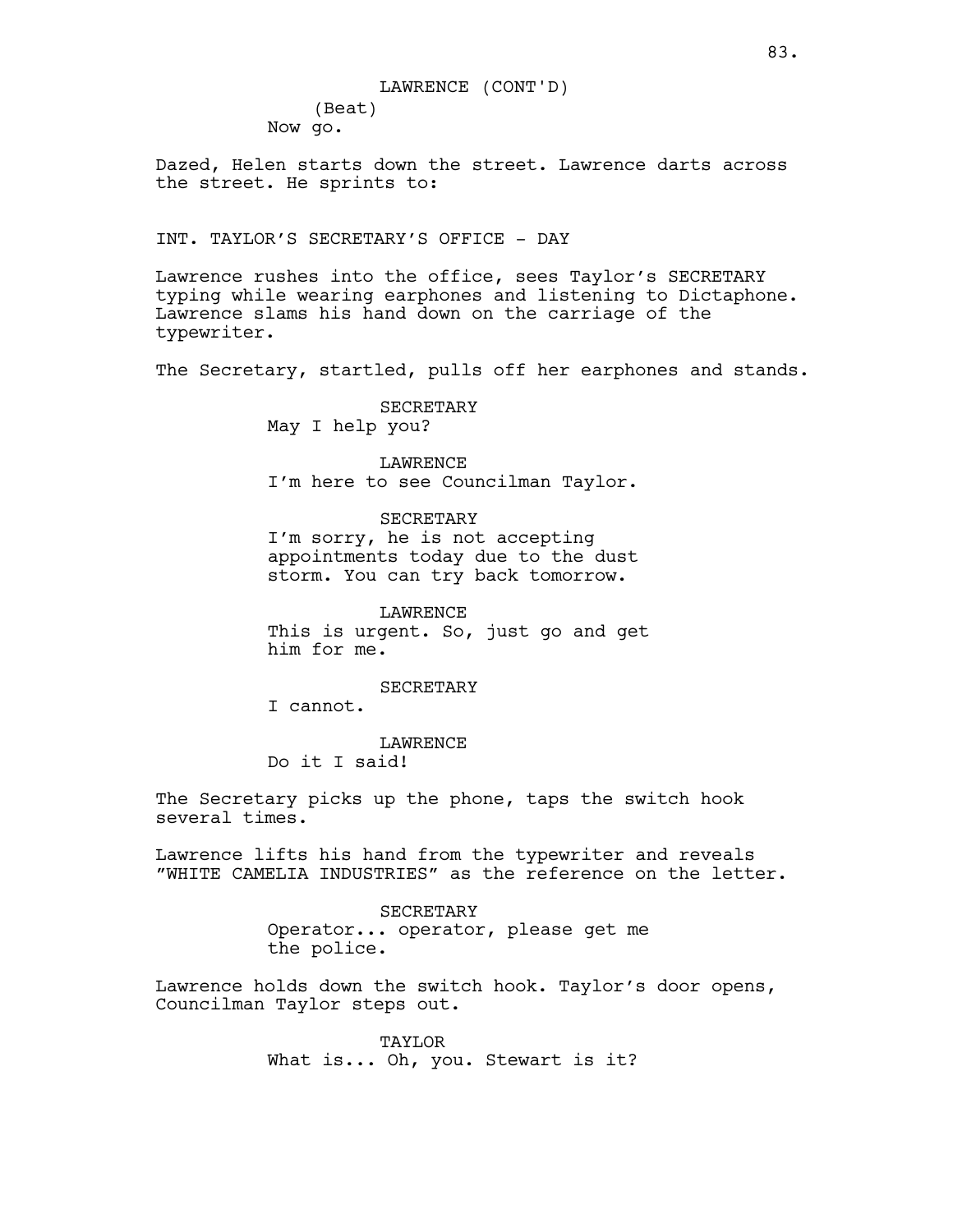LAWRENCE

Yes.

TAYLOR Well, get in here. (To Secretary) Get Jake Herrmann on the phone.

# COUNCILMAN TAYLOR'S OFFICE

Lawrence enters, fists tight and teeth tight.

TAYLOR I don't appreciate you--

LAWRENCE He hasn't called you with the news?

TAYLOR

What news?

LAWRENCE He's dead. James... the snitch.

TAYLOR By your hands was it?

A stab through Lawrence's heart.

LAWRENCE More or less.

TAYLOR And the Rosenthal store, you really know how to get your hands dirty.

LAWRENCE I think the Feds got something on all of us. We need to just stop for a while.

TAYLOR You come in here and... Stupid rail yard workers. (Beat) Wait here.

Taylor steps out of the office. The shadows through the glass and muffled sounds of Taylor conferring with his Secretary. Taylor takes the phone from the Secretary.

Lawrence looks around the office. On a bookshelf a photograph catches his eye.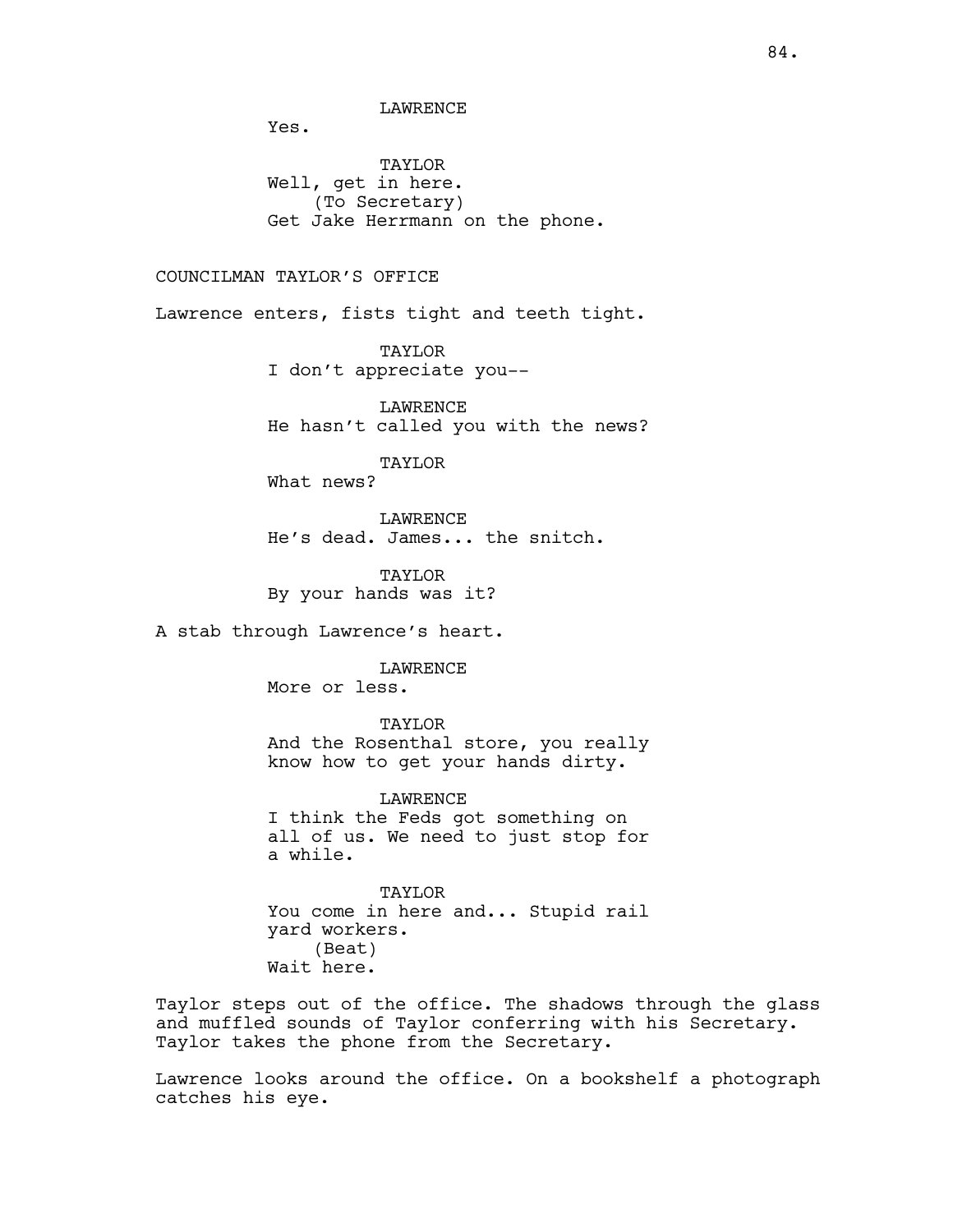Taylor and other men pose in front of a banner, White Camelia Industries. Lawrence pulls the picture from the frame and stuffs it in his shirt. Steps close to the door to listen.

> TAYLOR (O.S.) (CONT'D) What do you mean he wasn't there? He just told me about it. I'm starting to feel like you've got a loose cannon Jake. (Beat) I don't care. Send Sid over here with one of your guys. I want him watched every minute. You get that?

Lawrence looks through a crack in the door.

## TAYLOR'S SECRETARY'S OFFICE

Taylor opens a drawer in his Secretary's desk, pulls out a revolver.

## TAYLOR'S OFFICE

Lawrence strikes to the window. He opens it and climbs out on to the ledge.

## EXT. BUILDING - CONTINUOUS

FIVE STORIES UP the wind and dust pound Lawrence as he skirts along the edge to a conference room nearby. He looks in; it's empty. He pulls up the window, balancing himself, crawls in.

INT. COUNCILMAN TAYLOR'S OFFICE

Taylor steps in, notices the window open as dust covers his desk and papers fly. He runs to the window ready with the revolver. He looks out the window. Lawrence is gone.

INT. PARLOR - NIGHT

Helen sits, stunned. Judith paces in front of her.

The phone RINGS. Judith darts into the hallway to answer it.

JUDITH (O.S.) Hello. Yes, this is Mrs. Levy. (Beat) Oh, I see...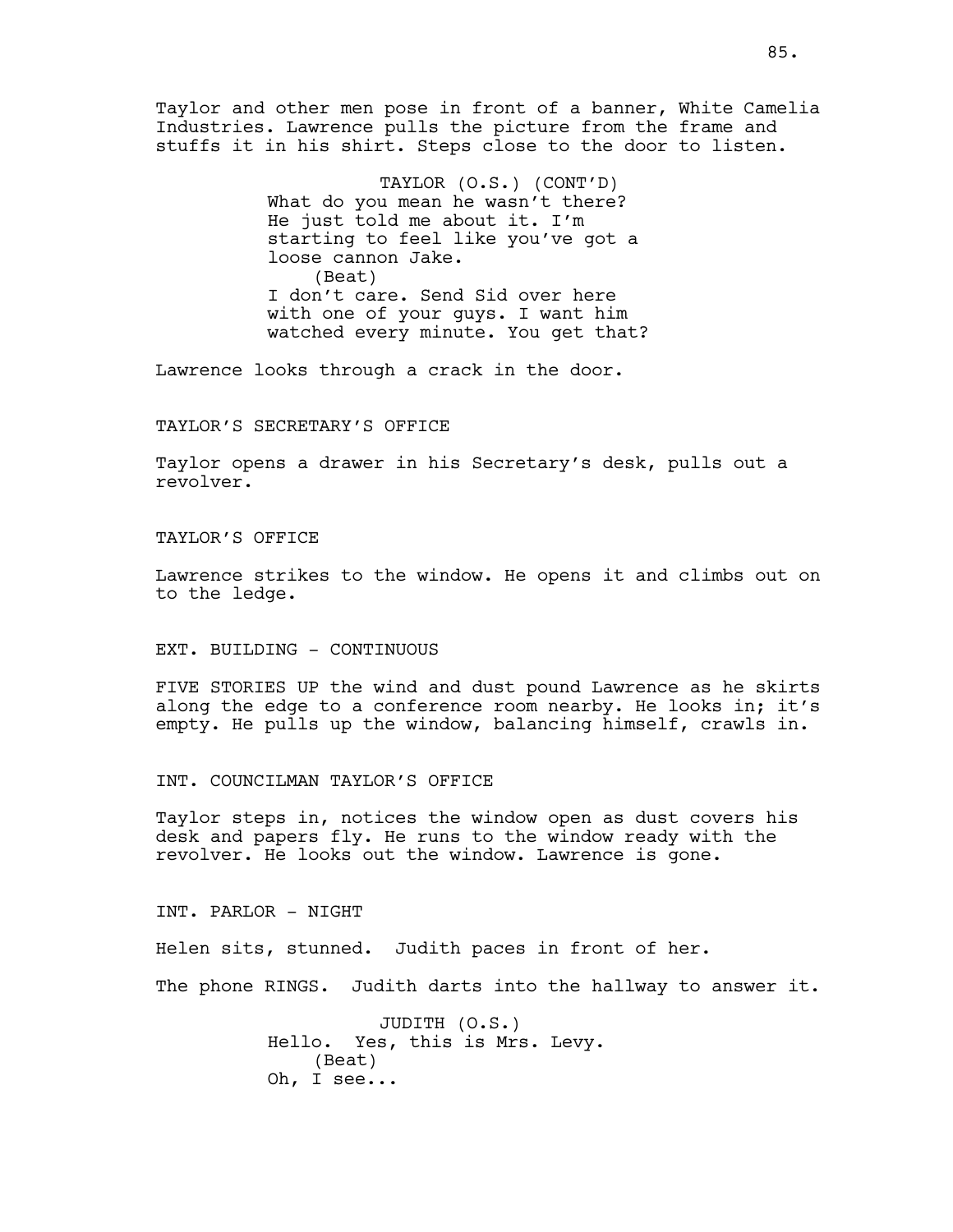Lawrence enters through the front door.

Helen looks at Lawrence, charges at him, rage in her eyes.

HELEN What have you done?!? James was a better MAN than you'll ever be!

Helen runs up the stairs.

EXT. SKIRVIN HOTEL - NIGHT

Lawrence approaches the front of the hotel. He stops and looks up at the hotel window. Willie jumps out of a parked car siting in front of the hotel.

> WILLIE What the hell are you doing? You sure know how to stir the hornets.

LAWRENCE How bad is it?

WILLIF. Sid smoothed things over with Taylor. Said they'd handle it. I'd still stay low if I were you.

Lawrence lights a cigarette.

Murphy, Wilson, George Bell and a POLICE OFFICER come out of the hotel. They approach Lawrence and Willie. Lawrence looks at them with disdain.

> WILLIE (CONT'D) Nice night, ain't it?

GEORGE Nothing better to do than sit outside this hotel?

WILLIE Screw off, George.

Murphy stands close to Lawrence with revenge in his eyes. Lawrence sees it.

> MURPHY (To Lawrence) You follow me.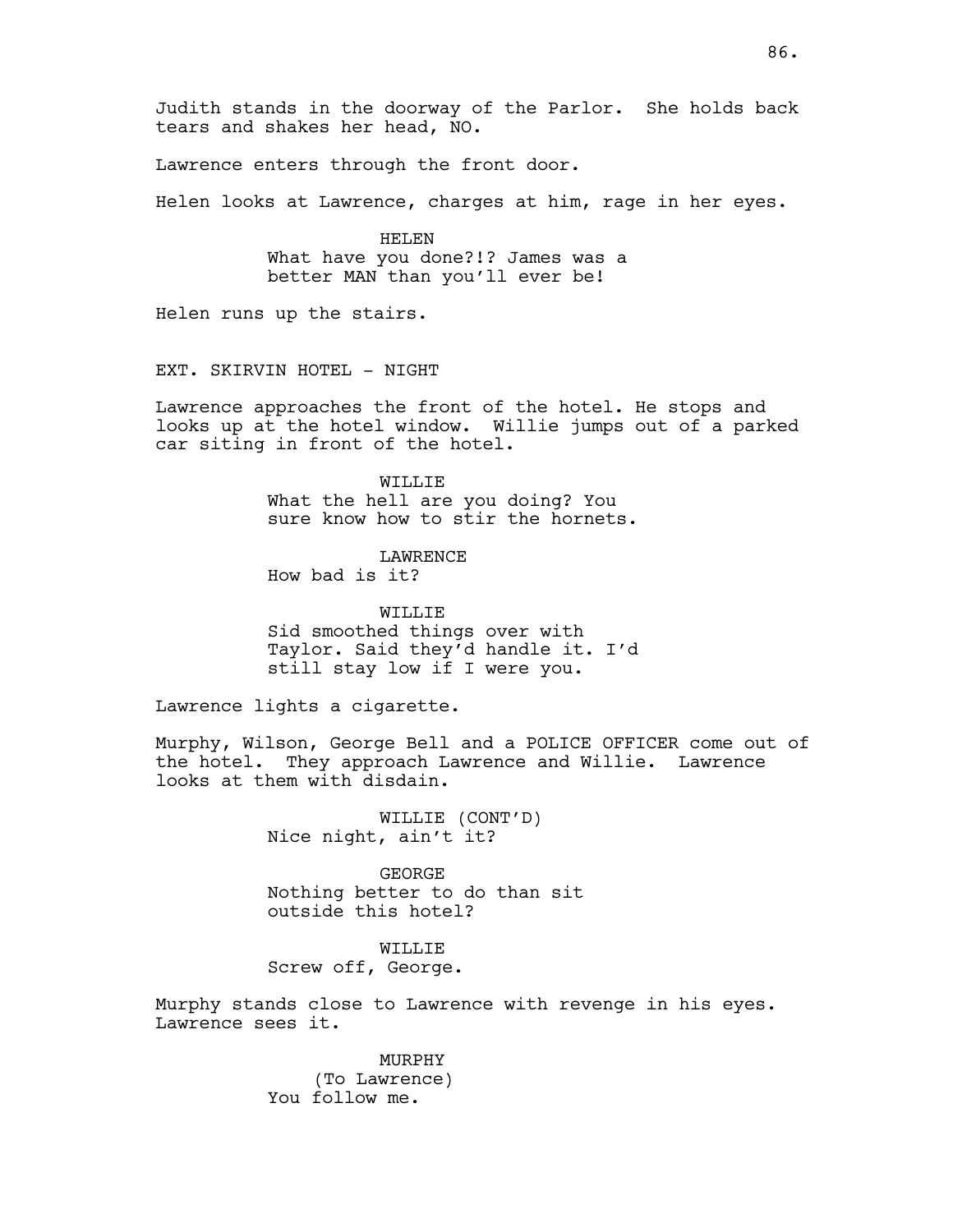Lawrence hesitates, puts out his cigarette. Murphy grabs Lawrence. Willie jumps for Murphy. George and the Police Officer grab him. They hold Willie back.

> MURPHY (CONT'D) Got a few questions.

Murphy drags a struggling Lawrence into the alley. Wilson looks to George as he starts to follow Murphy and Lawrence.

## WILSON

Keep him here.

George and the Police Officer tighten their grip on Willie.

In the alley, Murphy shoves Lawrence face first into the brick wall and wrenches Lawrence's arm behind his back.

# **LAWRENCE**

Enough, God damn it!

Murphy grabs Lawrence's hair and pulls his head back and whispers in his ear.

> MURPHY Don't ever pull what you did to me at the hotel again. We're working for the same side. (To Wilson) Now, I say we're even.

He lets Lawrence go. Lawrence rolls against the wall to face the men and rubs his twisted shoulder. Lawrence gives them a "let bygone's" smile.

> WILSON That's better.

**LAWRENCE** What the hell is George Bell doing with you?

WILSON He's on our team.

LAWRENCE You realize--

MURPHY We ain't stupid. We've had one of our own watching him.

WILSON You might know him. Rusty Mallet?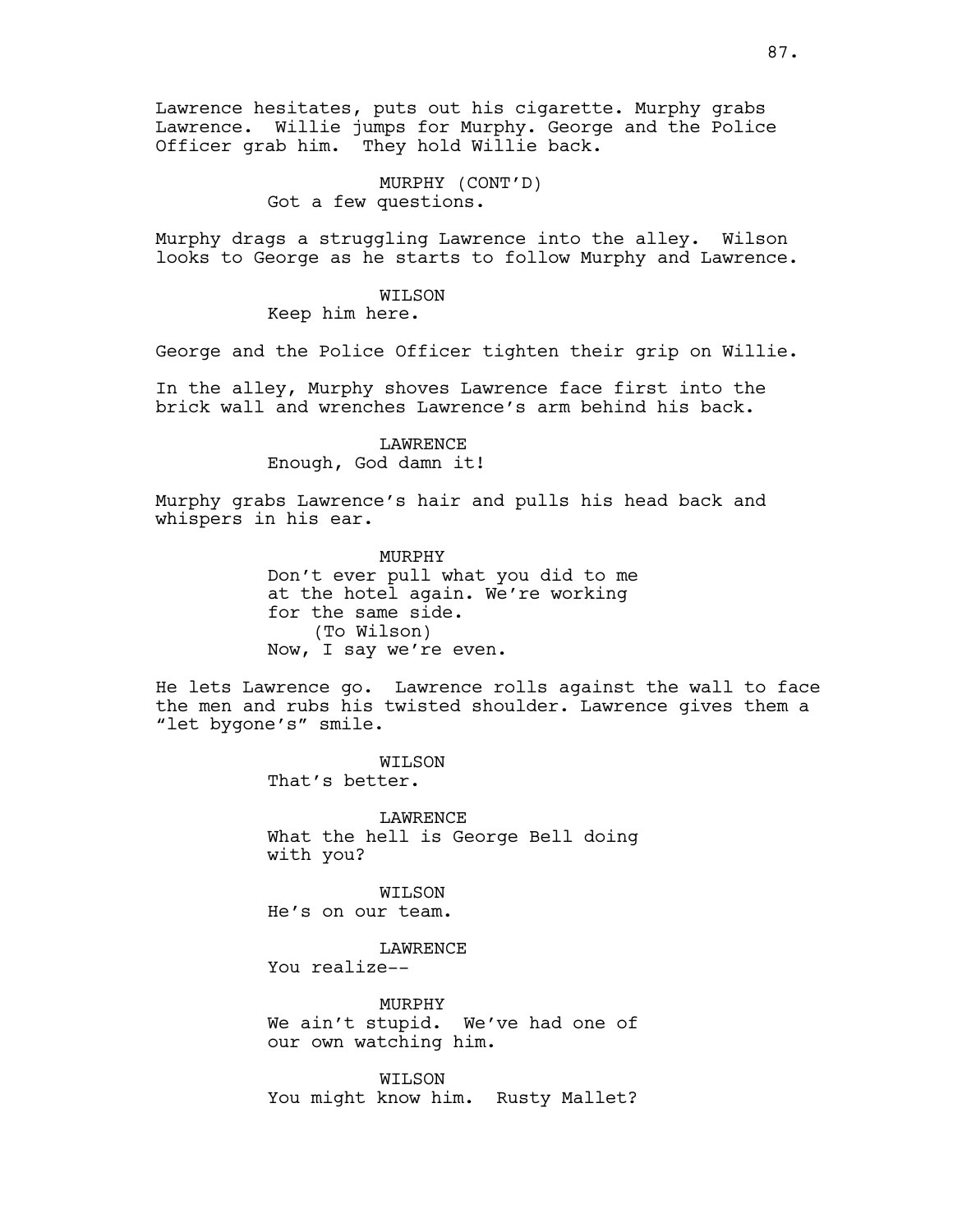LAWRENCE (Exhausted laugh) Oh, that's rich.

WILSON Now, what are you worth?

LAWRENCE James Mitchell, you got it right?

WILSON What was Mr. Mitchell trying to deliver when...

LAWRENCE Didn't you check his body after?

MURPHY

Nothing.

WILSON Come out with it. Bell won't leave us alone for long.

LAWRENCE There's this company that's stealing homes, businesses, land... White Camelia Industries.

Lawrence pulls out the photograph.

LAWRENCE (CONT'D) Look, here's a photograph of Taylor and the other men of the company.

Wilson takes the photo from Lawrence.

WILSON In New Orleans the Knights of the White Camelia were just another version of the Klan, but made up of wealthy socialites and politicians. The paper with his signature makes the connection?

LAWRENCE That's what James was bringing you!

Lawrence hits his fist on the wall and shuffles aimlessly down the alley. He stops with thought and returns to Wilson.

> LAWRENCE (CONT'D) James must have hid it.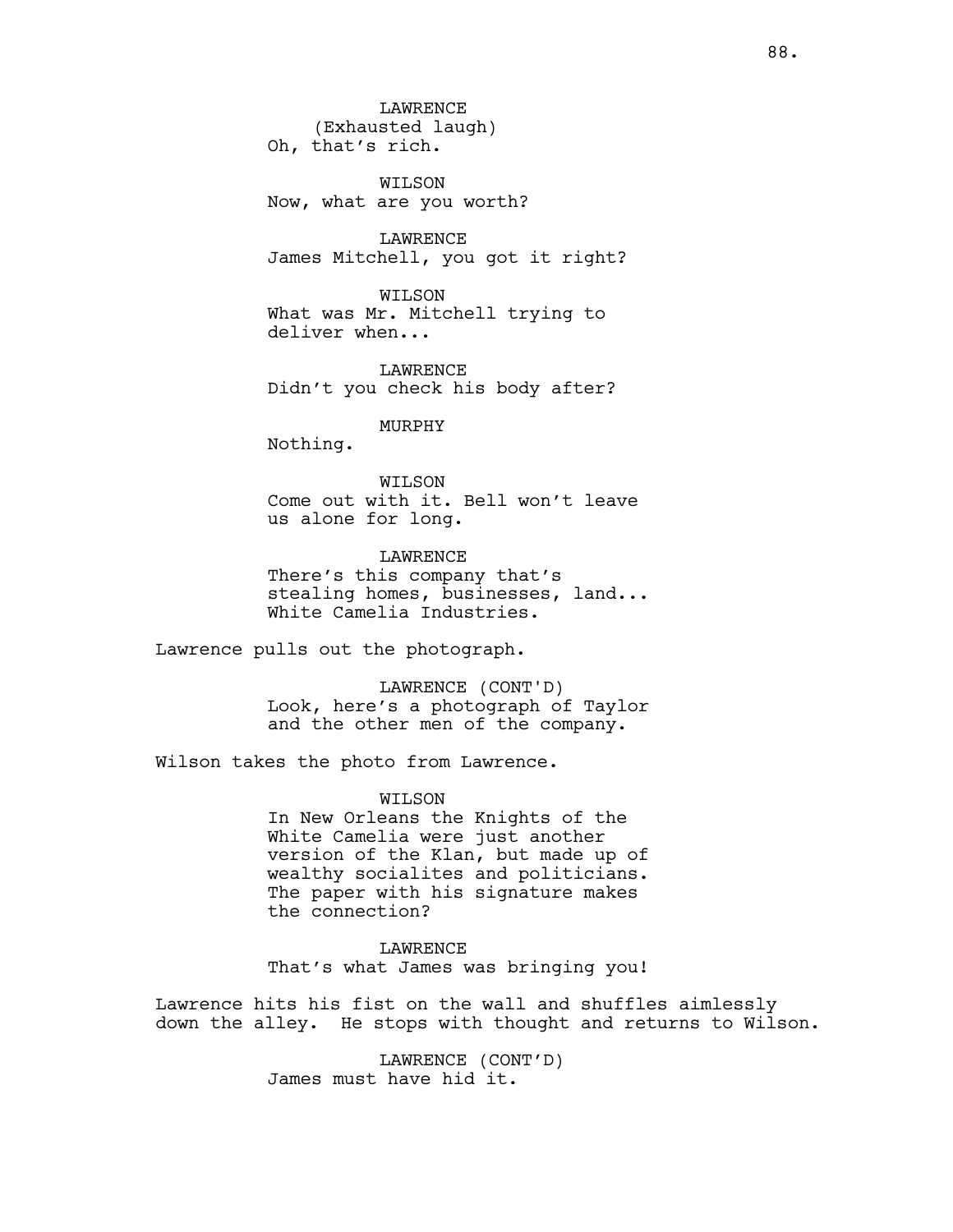WILSON We'll investigate the men in this picture.

LAWRENCE (Quick realization) Taylor's secretary was listening with something... typing.

WILSON Must have been a Dictaphone.

LAWRENCE Yeah, I don't know. She was typing something about the company. (Beat) There's got to be a connection. I just gotta find it.

Lawrence, defeated, heads out the other end of the alley.

MURPHY You still got your money on this guy?

WILSON Now more than ever.

EXT. RAIL HOUSE - LATER THAT NIGHT

In the dark a single lamp on the building provides a pool of light near the door. Lawrence tries the door; it's locked. He walks to the side of the building. A stack of pallets lead to an old window up the side of the building.

Lawrence climbs the pallets and uses his elbow to knock out the glass. He climbs through the broken window.

INT. RAIL HOUSE - CONTINUOUS

Lawrence jumps down on to a table near the wall. He scrambles through the dark.

BREAK ROOM

He reaches Jake's Office door. He uses his knife, jimmies the door, turns on the light.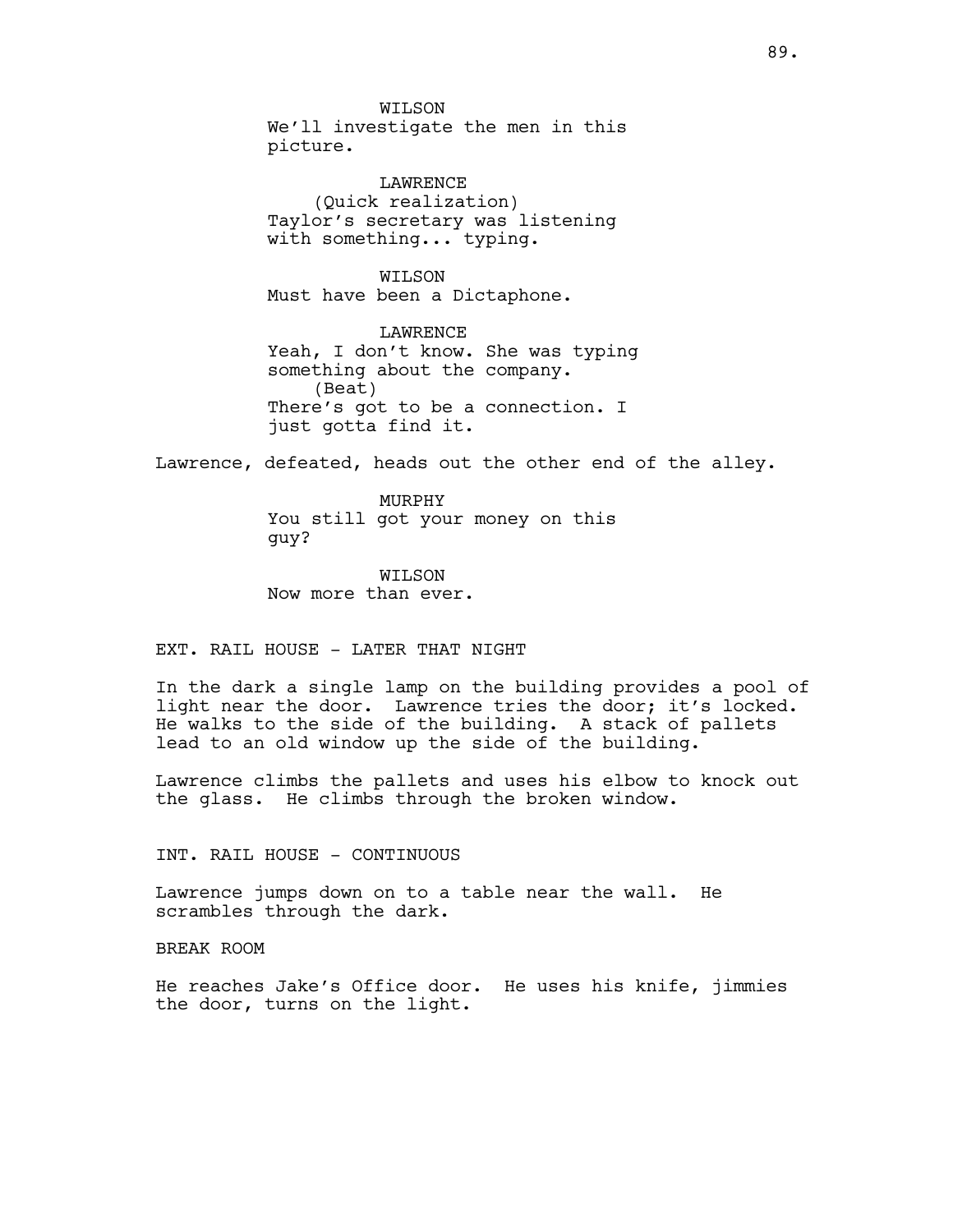INT. JAKE HERRMANN'S OFFICE - CONTINUOUS

Lawrence rushes to the desk and opens the drawer that contained all the permits. It's empty. He pulls all of the drawers open. They are all empty. Lawrence looks around and notices the maps are missing from the walls.

In frustration, Lawrence turns everything over, looking for anything that can help. The whole room has been cleared out.

EXT. BOARDING HOUSE - DAWN

The sky is a beautiful mix of blue and violet.

Lawrence sleeps against a post on the porch step. His face is scratched and bloody from the brick wall, arms crossed to keep warm. He awakes.

Lawrence stands and looks up at his and Helen's bedroom window. The window curtains move in and out with the breeze.

INT. BEDROOM - MOMENTS LATER

With the room tidy, Helen folds clothes and tucks them into her suitcase. She stops when she hears the door creak open.

Lawrence stands in the doorway. Helen lets out a deep sigh, continues to pack.

> HELEN I'm spending the evening with Sarah, then I'm leaving first thing in the morning.

Helen notices his face. She finds it hard to feel angry at him in light of his appearance. She stops packing and pours water into the basin and wets a cloth. She gently hands it to Lawrence. Lawrence holds on to her hand. After a brief moment, she pulls her hand away.

Lawrence stands at the mirror and wipes his face. In the mirror, Lawrence can see Helen pack her embroidery.

> LAWRENCE When were you going to tell me?

Helen stops packing again.

HELEN I suppose we're both guilty of keeping secrets.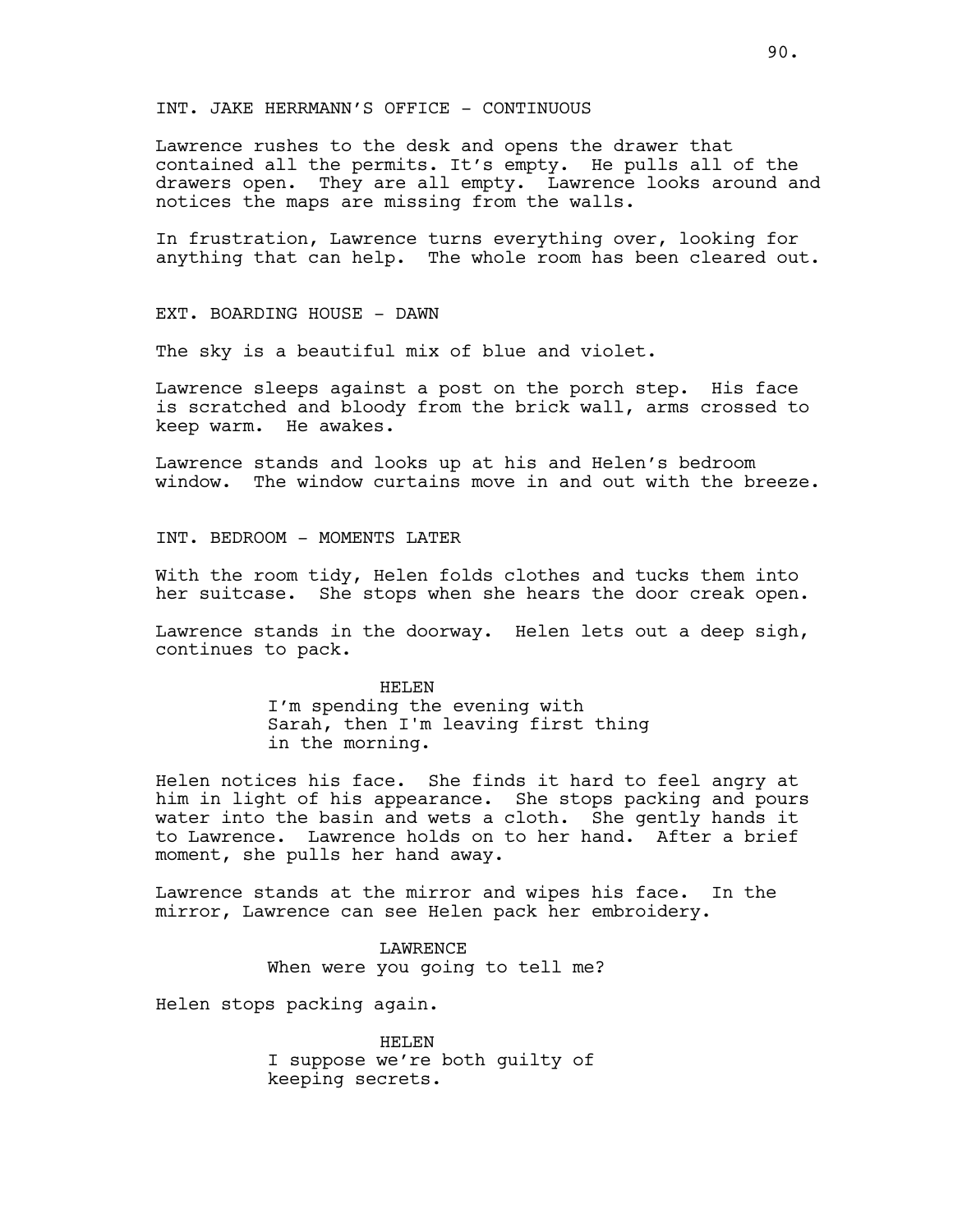LAWRENCE Will I ever see...

HELEN I don't know. (Beat) Until the baby's born, I think I need to go back to Gary.

## **LAWRENCE**

I reckon that makes sense. (Beat) Suppose there's nothing I can do to change your mind?

HELEN Why didn't you tell me about--

LAWRENCE What do you want me to say?

#### HELEN

I assumed all your church meetings were stuffy, boring men talking about budgets and buildings. Not about hateful, murderous--

LAWRENCE It's not that simple.

#### HELEN

You lied to me. I had to hear about it from some government federal agent who bumped into me at the Post Office.

LAWRENCE

That son of a bitch. Then you know it's not my fault... I was set up.

HELEN

And a dog don't have fleas!

#### LAWRENCE

I did things I'm not proud of. I... they believed we were doing right. The meetings were meant to unite us, help us protect our jobs. They were scarce and foreigners were coming in. (Beat) But, I never hurt no one. You gotta believe me.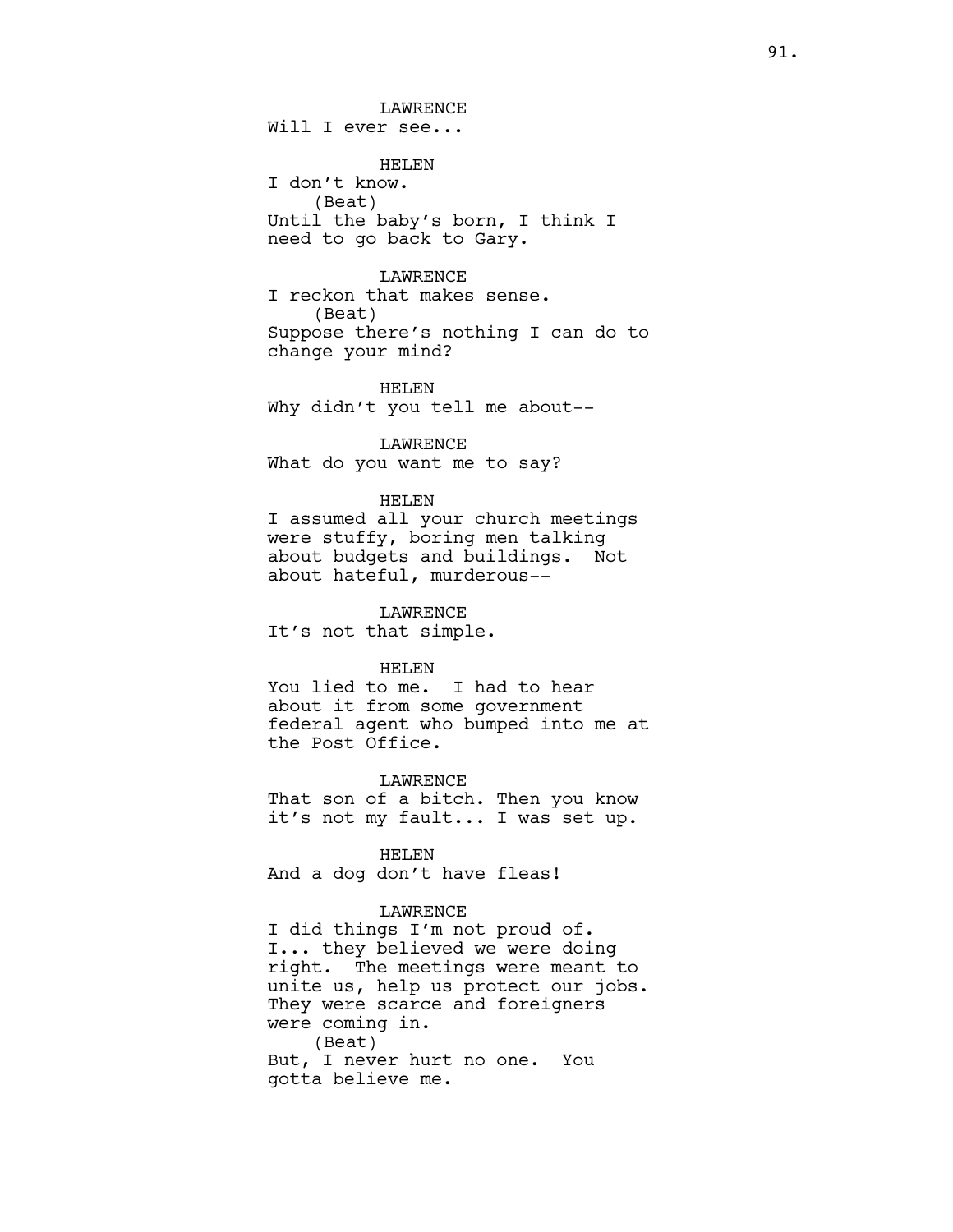You were there.

## LAWRENCE

It was a big mistake. They moved the Deacon's meeting. I showed up, and there was this man, a colored, he had come into town and taken a job meant for a white man.

#### HELEN

It was only a job.

## LAWRENCE

Don't you think I know that! When I found out what was going on I got out of there.

# HELEN

You didn't stop it? Oh, my God. I think I'm going to be sick.

LAWRENCE

Well, now you know.

#### HELEN

All I know is that I married a man I know nothing about.

#### LAWRENCE

I've been beaten, kicked... all trying to make things right. And if you can't understand--

## HELEN

Understand? Try walking a day in my shoes. Then we'll compare bruises.

Lawrence, surprised by her comment, grabs her arms.

## LAWRENCE What? Say that again?

HELEN

You let go of me, this instant!

LAWRENCE ... have to walk in my shoes. (A light bulb goes on) I have to go.

Lawrence darts out of the room.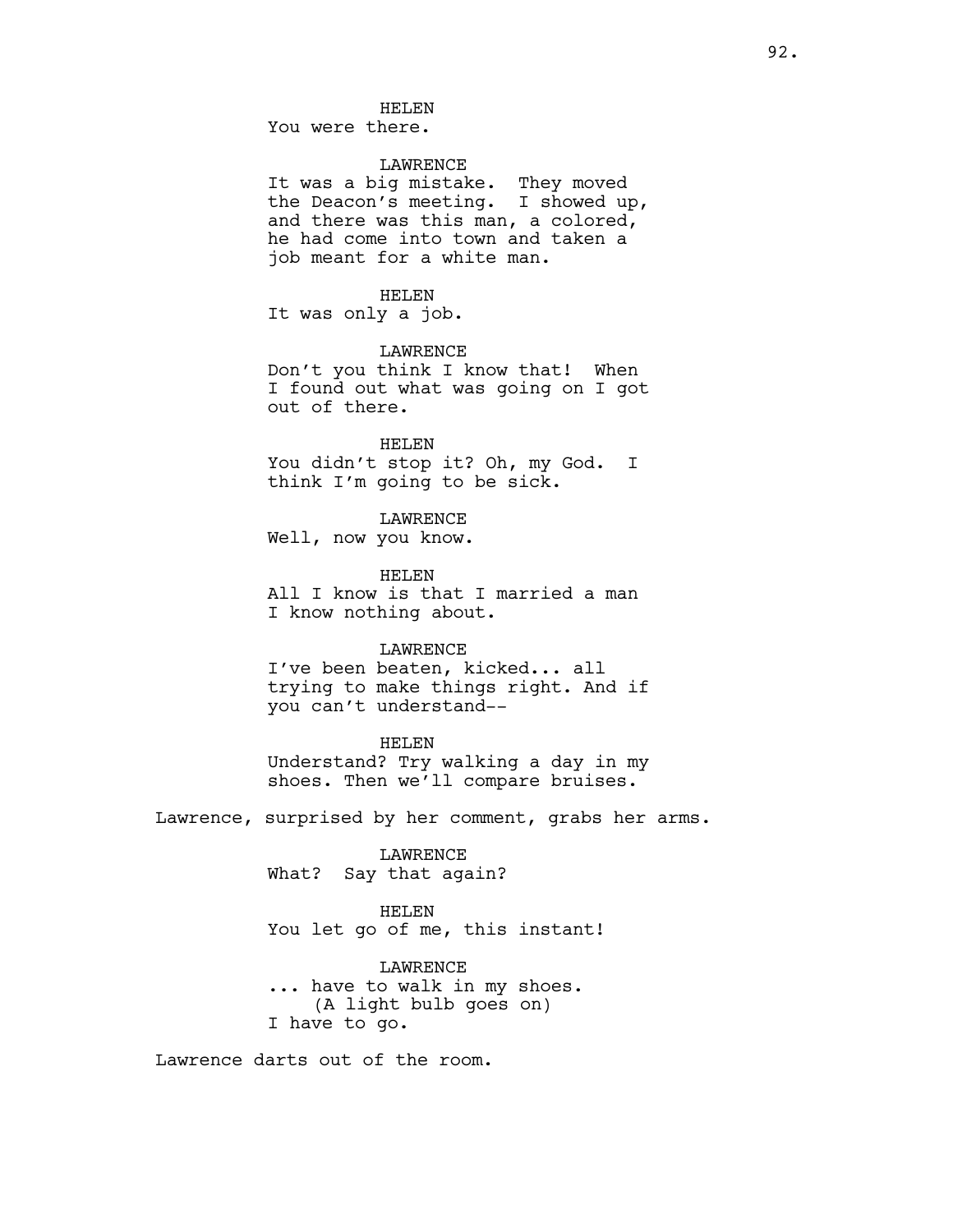# HELEN (Miffed) Lawrence?

Helen charges the door and SLAMS it!

EXT. FUNERAL HOME - MORNING

Lawrence walks toward the front door of the HOPKINS FUNERAL HOME. He carries a brown paper bag. He tucks his dirty shirt in, enters the front door.

INT. FUNERAL HOME - CONTINUOUS

In the entry way there's a lectern with sign-in book, floral wool carpet and velvet drapes. A FUNERAL DIRECTOR greets Lawrence as he enters.

> FUNERAL DIRECTOR Good morning. How may I help you?

LAWRENCE You have James Mitchell?

FUNERAL DIRECTOR Making final preparations now.

LAWRENCE I brought his clothes.

The Funeral Director grabs the bag. Lawrence, pulls it back.

FUNERAL DIRECTOR I promise to take care of it.

LAWRENCE Sorry I look so awful. It's been a difficult few days. You understand. (Beat) You see, the family asked me do the exchange myself. I am to leave the new clothes and bring back the old... all of it... even the shoes. (Beat) Did you discard his clothes?

FUNERAL DIRECTOR Just received the body. We haven't started any preparations just yet. Follow me.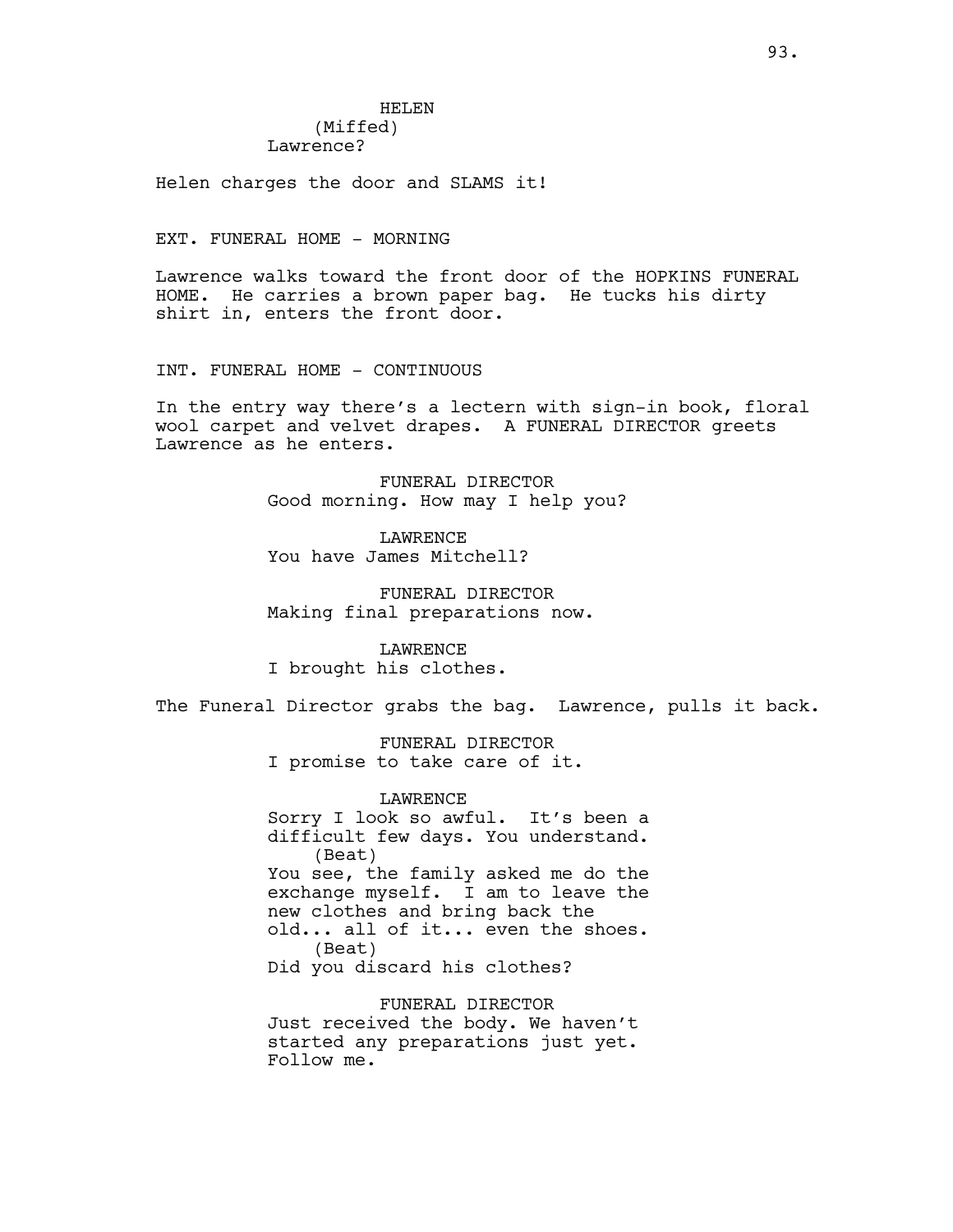#### EMBALMING ROOM - MOMENTS LATER

Lawrence stands over James. He looks at the blood stained clothes and shoes.

> FUNERAL DIRECTOR I'll give you a few moments.

With tender care, he pulls James' shoe off and lifts the insole and pulls out and unfolds the permit he gave him.

Lawrence shoves the permit in his pant pocket, leaves the bag of clothes on the table with James' body. He guardedly looks around. In the clear, he charges for the exit but as he approaches the door he stops. He turns back and looks at James's body. After a brief moment, he calmly opens the brown bag and pulls the clean suit out and begins to gently undress him. Tears fill his eyes. With each button undone, the weight of his guilt grows larger.

## INT. BOARDING HOUSE - AFTERNOON

Lawrence steps into the house and hears muffled voices of a conversation in the parlor. He finds Helen and Sid McCoy. Helen wrings a handkerchief in her hand. She sees Lawrence. Off her look, Sid turns to Lawrence as well.

#### LAWRENCE

Sid?

SID You old dog, you. It's been too long. I've been looking for you.

Helen picks up a stack of letters tied with ribbon.

HELEN He brought me letters from Lois. Tell Lawrence what you were just telling me.

SID Well, Lois and I have been seeing each other for some time now.

HELEN Isn't that a surprise? It seems she has been letting him read all my letters.

LAWRENCE You've been sending her letters?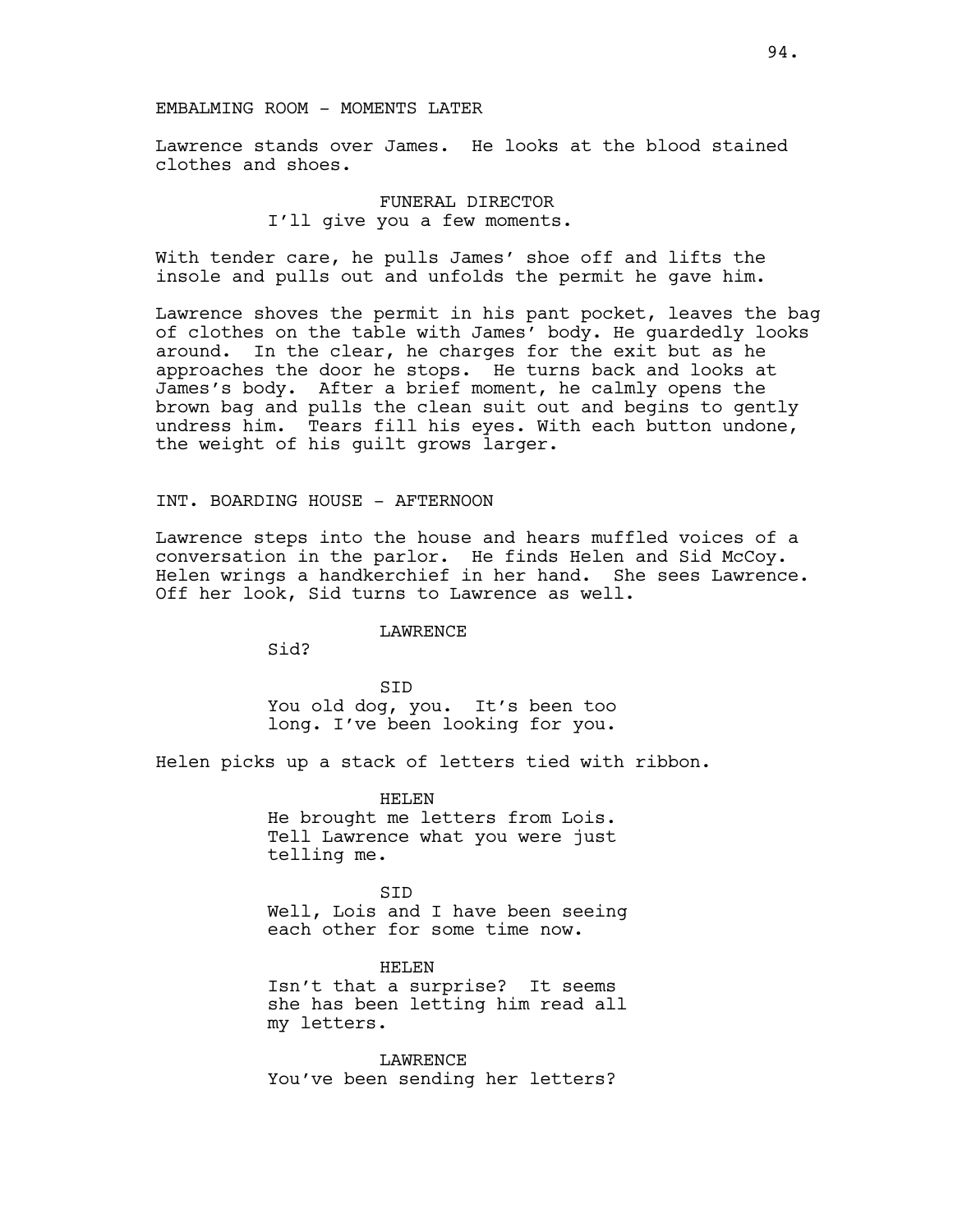SID She sure has.

HELEN Lawrence, you surely are not going to visit in filthy clothes. Let's go upstairs and get you a clean shirt.

Lawrence connects with Helen.

LAWRENCE Sid, you don't mind. Wait here and I'll be right down.

SID I'm not going anywhere. (Tense laughter) You better not either.

INT. BEDROOM - CONTINUOUS

Lawrence closes the door behind them.

LAWRENCE What did you say to her?

HELEN I haven't written to her about the F.B.I. or any... Lois... she doesn't know. I promise.

Lawrence removes his shirt and pours water into the basin. He washes his face and hands.

> LAWRENCE You can't trust no one.

HELEN Including you.

Lawrence freezes in the moment.

LAWRENCE I went to James. I couldn't leave him that way. I put on that suit he always liked to wear at dinner.

Helen begins to cry. Lawrence offers comfort. She pushes him away and gather's herself quickly.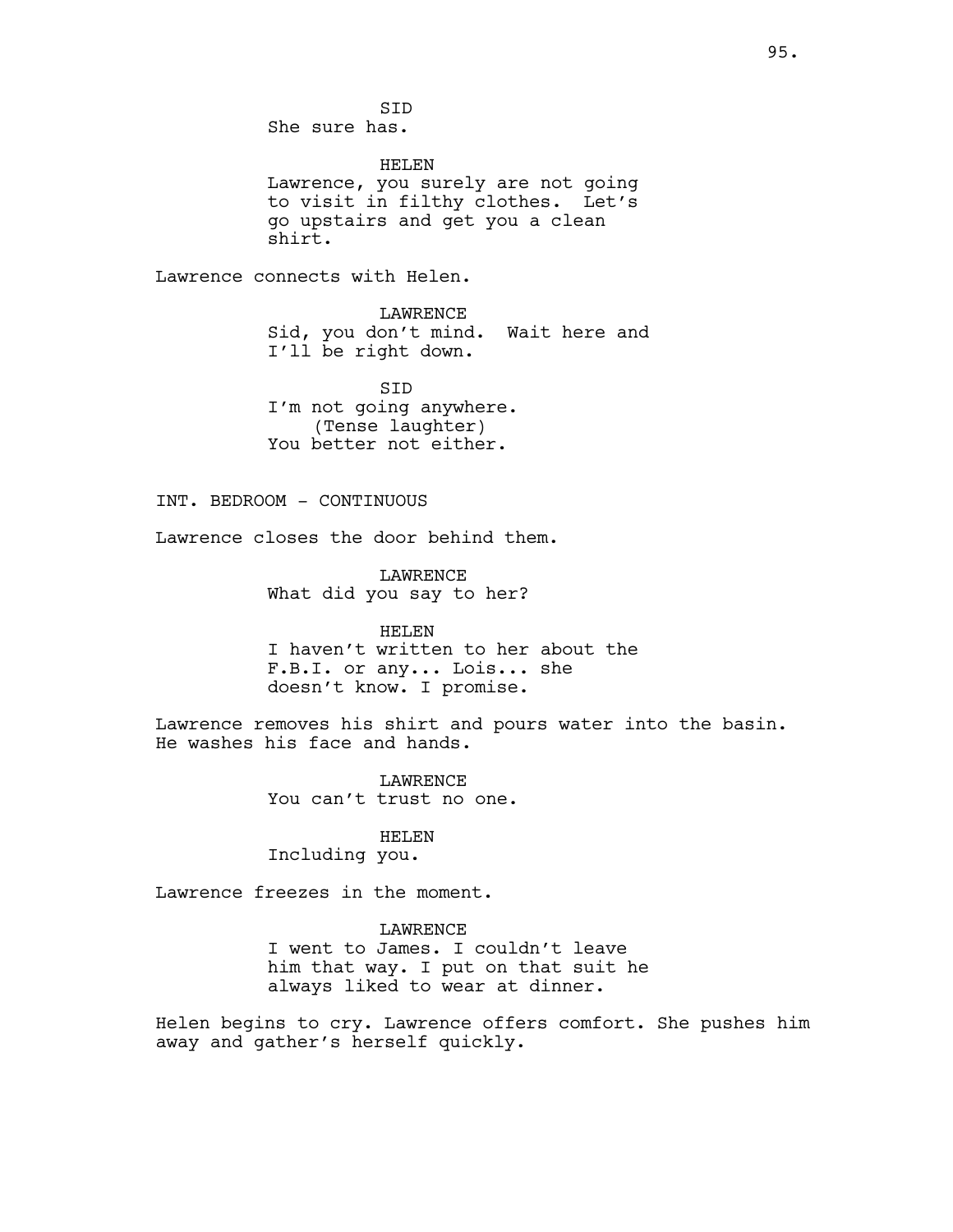EXT. BOARDING HOUSE PORCH - MOMENTS LATER

Lawrence and Sid step out onto the porch. Lawrence lights up shielding his match to the wind. He offers Sid a cigarette.

> LAWRENCE Well, this is quite a surprise. What made you up and leave Lois? Anything wrong with Gary?

SID Nothing's the matter with Gary. I called Uncle Jake, and he asked if I could come down and spend a little time. (Beat) I think I should be asking the questions.

LAWRENCE How do you figure?

SID You old dog. You took my advice and met up with Uncle Jake.

LAWRENCE

Looks that way.

SID

And you're still keeping Helen in the dark. So much so, she's befriending coloreds and Jews.

LAWRENCE Let's just say that I need a little help. She didn't need to know.

SID You're in for the ride, brother.

LAWRENCE What's that suppose to mean... brother?

Sid stamps out his cigarette and steps off the porch. He calls back as he disappears down the sidewalk.

> SID I'll be back in a couple hours to pick you up. We have some unfinished business with those Nigger Socialists. Be here when I get back.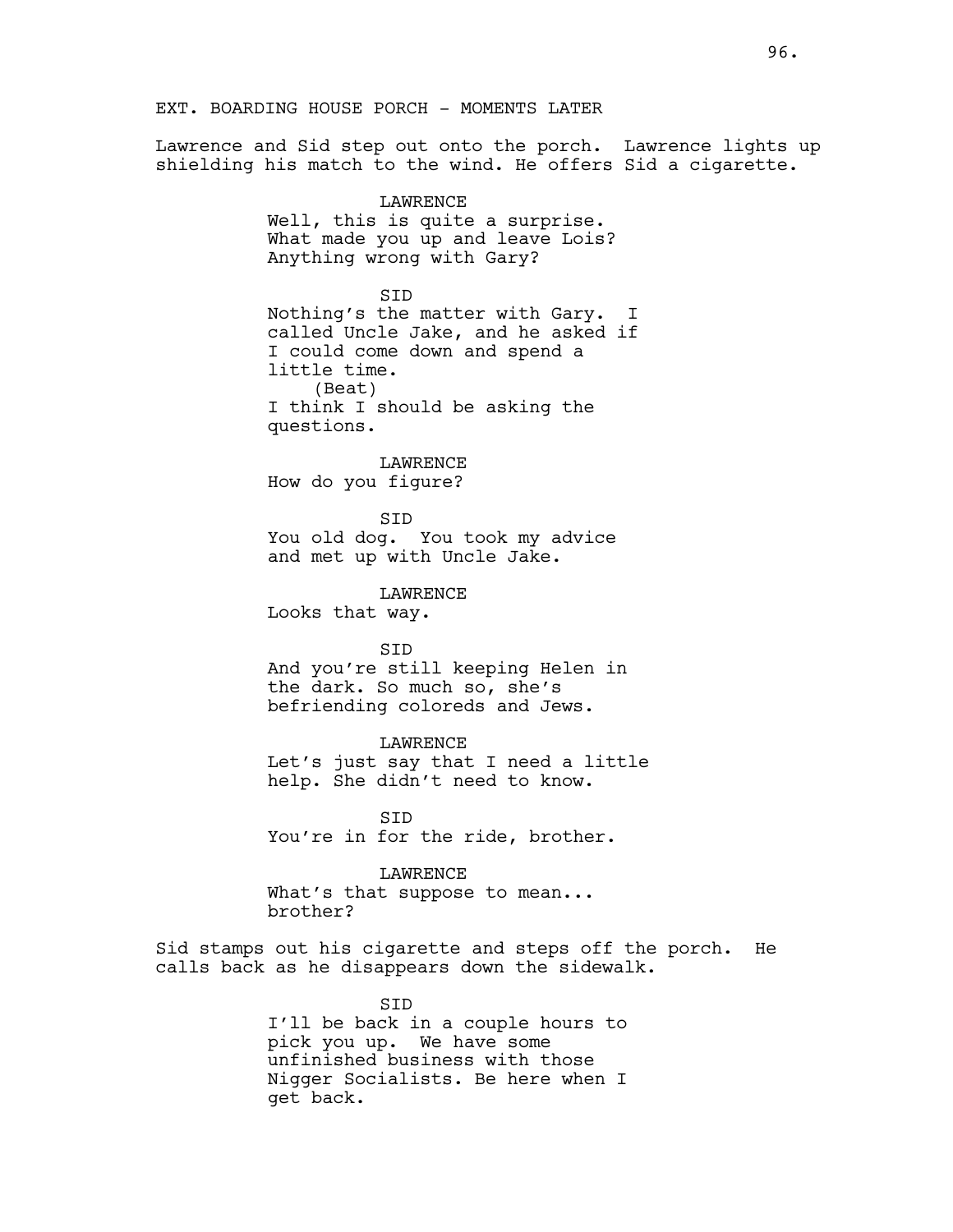# LAWRENCE

Helen...

Helen carries a small overnight bag, passes and ignores Lawrence.

LAWRENCE (CONT'D)

Helen!

Lawrence grabs the handle on Helen's bag. Helen hangs on to it. Lawrence draws both of them closer to him.

> HELEN There's nothing more to say.

LAWRENCE I know I've hurt you. But, when this is over it'll be like we planned. Please, look in my eyes! (Beat) Tell me you still see the man you fell in love with back in Gary. Tell me I haven't lost you.

JUDITH

Helen?

Helen turns to Judith for reassurance, then back to Lawrence.

HELEN Goodbye, Lawrence.

Lawrence releases Helen and watches as they walk away.

INT. BOARDING HOUSE - LATER

The wind HOWLS the porch swing BANGS against the house.

A clock on the wall TICKS away the minutes.

Lawrence sits numb in the Parlor. The GOLD SUNSET pours through the window. He holds the BUILDING PERMIT.

Lawrence starts up the stairs when:

RING, RING of the door bell. Mattie comes out of the kitchen, opens the door. Sid and George stand in the doorway. Mattie turns to Lawrence frightened. Lawrence slowly puts the paper in his pocket.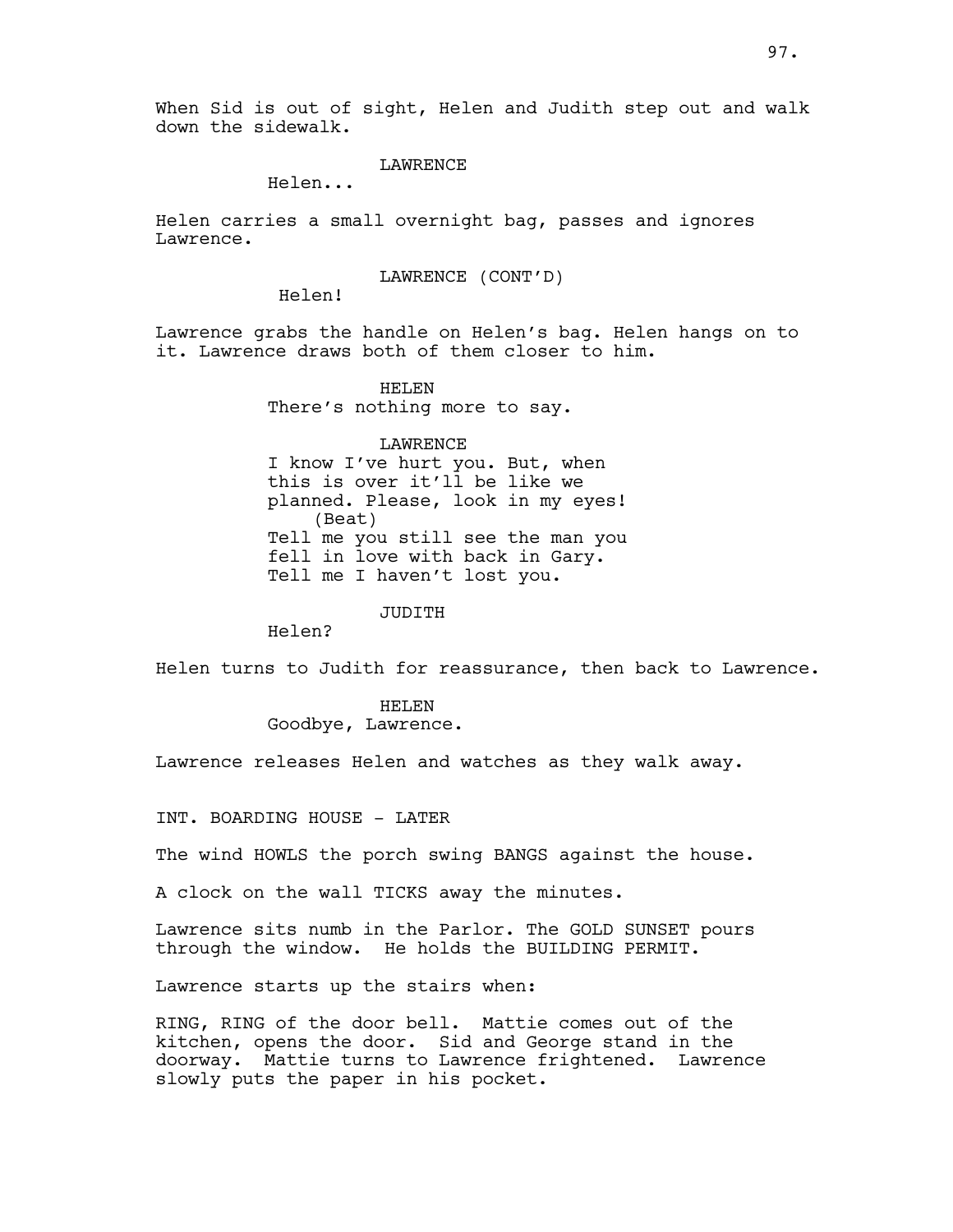LAWRENCE Hey, boys. Mattie, it's okay. You can let them in.

Mattie goes back into the kitchen. Sid and George come in, close the door. They both take a look around the dining room and parlor. Mattie cracks the kitchen door and watches.

> SID Wind's really picking up out there.

> > LAWRENCE

So what's this unfinished business? Last I saw, you cleaned out Jake's office, and there was nothing--

**STD** That wasn't us. That was those holier-than-thou niggers.

LAWRENCE

How did they...

SID Someone from the rail yard, Tim

Wheeler, let them in one night. We'll take care of old Tim.

LAWRENCE

Right now?

#### GEORGE

I've got Tim. You've got something much bigger to deal with. Revival going on at the Wildwood Church. Expecting over a hundred.

LAWRENCE The fliers from the other day.

**STD** 

We're going to burn it down unless they give those permits back.

#### LAWRENCE

Let me tell Helen we're heading out. She's just upstairs. Don't want her getting spooked and calling the wrong people.

GEORGE Make it fast. That dust storms getting worse.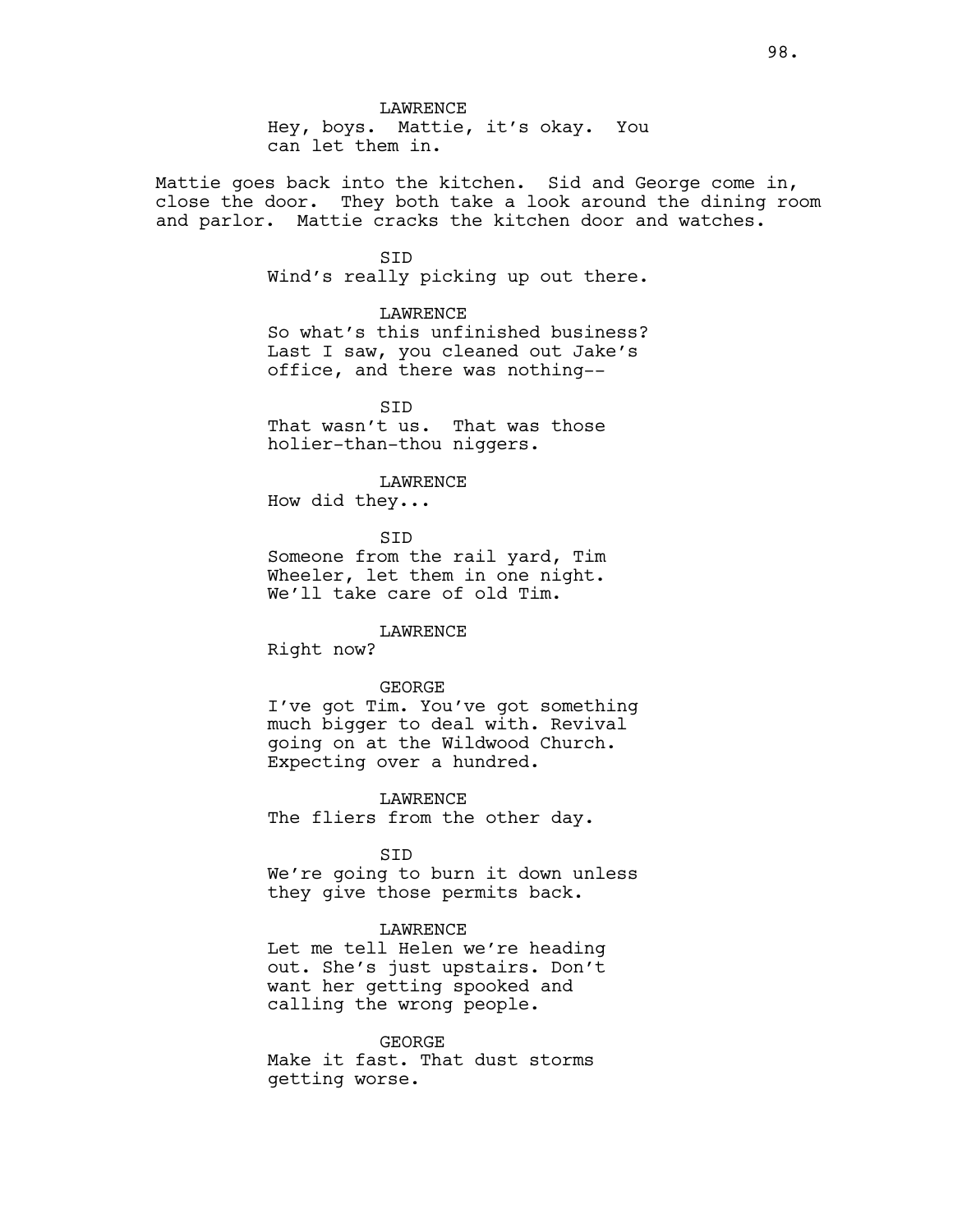George steps out on to the porch. Sid, the Parlor. Lawrence runs upstairs.

## INT. BEDROOM - CONTINUOUS

Lawrence opens the drawers at the dressing table. He pulls out a pen and a piece of paper. He scribbles out a note. He stuffs it in an envelope from Helen's stationary with the Building Permit.

Lawrence reaches for the door and stops. He goes to the window. Opens it. The wind tears through the curtains. He puts one leg out on to the roof, then stops suddenly as he sees the smoke from George's cigarette trail over the porch roof. Lawrence quietly retreats.

#### EXT. BOARDING HOUSE

George puffs on his cigarette. His attention is drawn to Lawrence's upstairs bedroom window. The curtain FLAPS by a sudden gust of wind. George, like a sentry, walks the perimeter of the house making his way to the back.

#### INT. BOARDING HOUSE - CONTINUOUS

Lawrence tiptoes down the stairs. He cringes when one of the steps CREAKS under his foot. He waits, but no movement in the house. He steps down to the bottom and spies around the corner into the Parlor.

Sid stands looking out the front window. Lawrence slinks past and heads for the kitchen.

#### INT. KITCHEN - CONTINUOUS

Mattie stands at a center work table with a metal bowl snapping a large pile of fresh green beans. Lawrence steps into the kitchen and places his finger over his lips signaling Mattie not to speak.

Mattie shakes her head YES. She continues to snap the beans as she watches Lawrence cut through the kitchen. He places the envelope in his pants. Just before he exits the back screen door, a puff of smoke floats into the kitchen.

George leans against the back porch. Lawrence paces in frustration. He paces faster. Mattie snaps in rhythm. SNAP, SNAP, SNAP!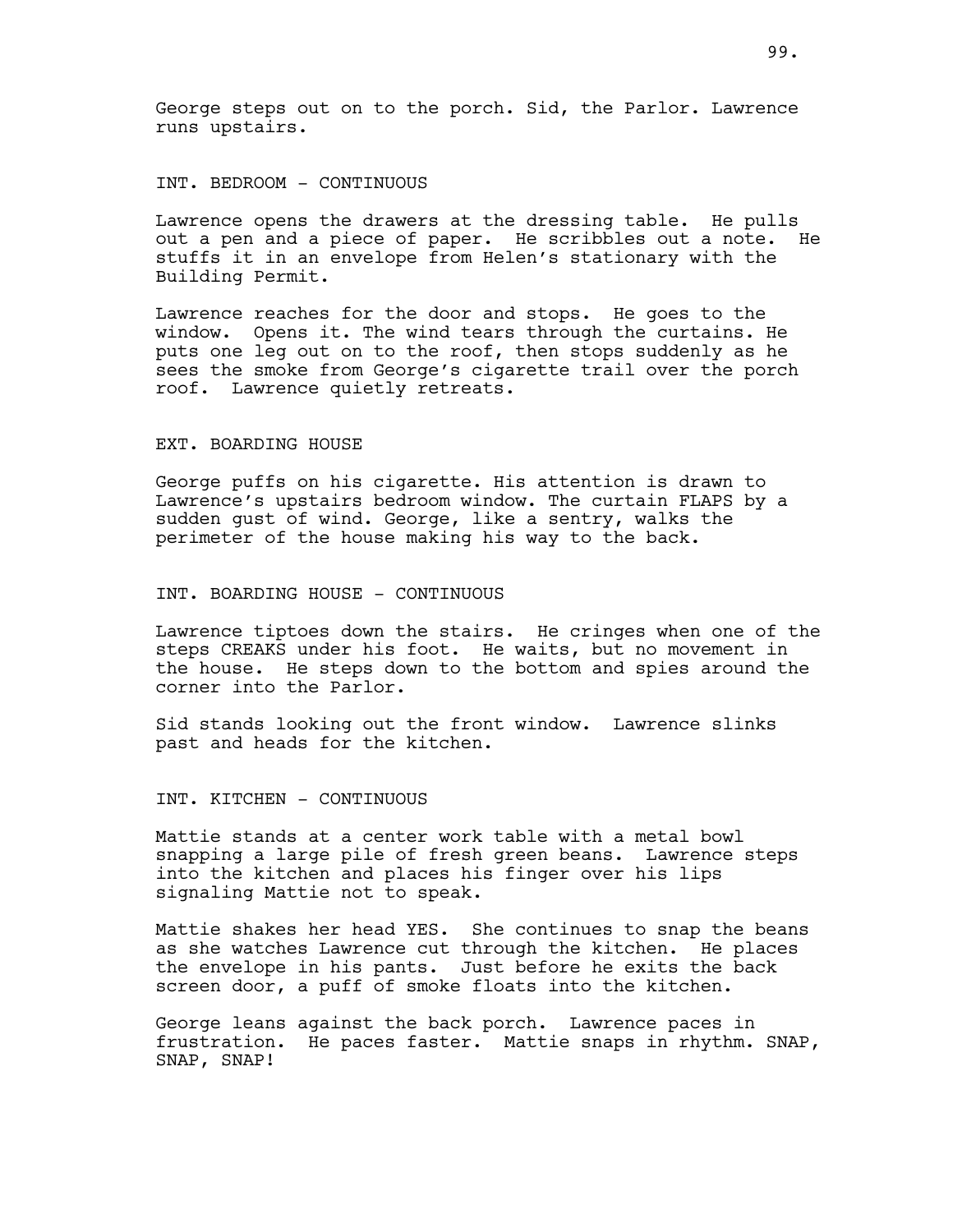Lawrence reaches to stop Mattie from snapping and knocks the metal bowl full of beans to the kitchen floor. Mattie runs over and kneels on the floor, picks up the beans. Lawrence sits on the floor and runs his fingers through his hair, defeated.

Lawrence looks at her, realizes what he has done, crawls on the floor and picks up the beans with Mattie.

> **LAWRENCE** I am so sorry, Mattie. You are the last person... (Beat) I don't know what to do. God, if only you understood...

> > MATTIE

Bad apples.

LAWRENCE Can't make a good pie with bad apples.

MATTIE

No, Mr. Lawrence. Those men are bad apples.

Lawrence looks at Mattie realizing all may not be lost.

#### LAWRENCE

I gotta find a way to get rid of the rotten apples, don't you see? And not just any way - I need to make sure all the good apples...

# MATTIE

You's a good apple. Mattie's a good apple too. You give that message to me, and I will take it to the hotel.

LAWRENCE Tell them it's urgent.

#### MATTIE

I know what needs to be done. So, you just give it to me. Then you can go to the church.

**LAWRENCE** Got to make everyone safe.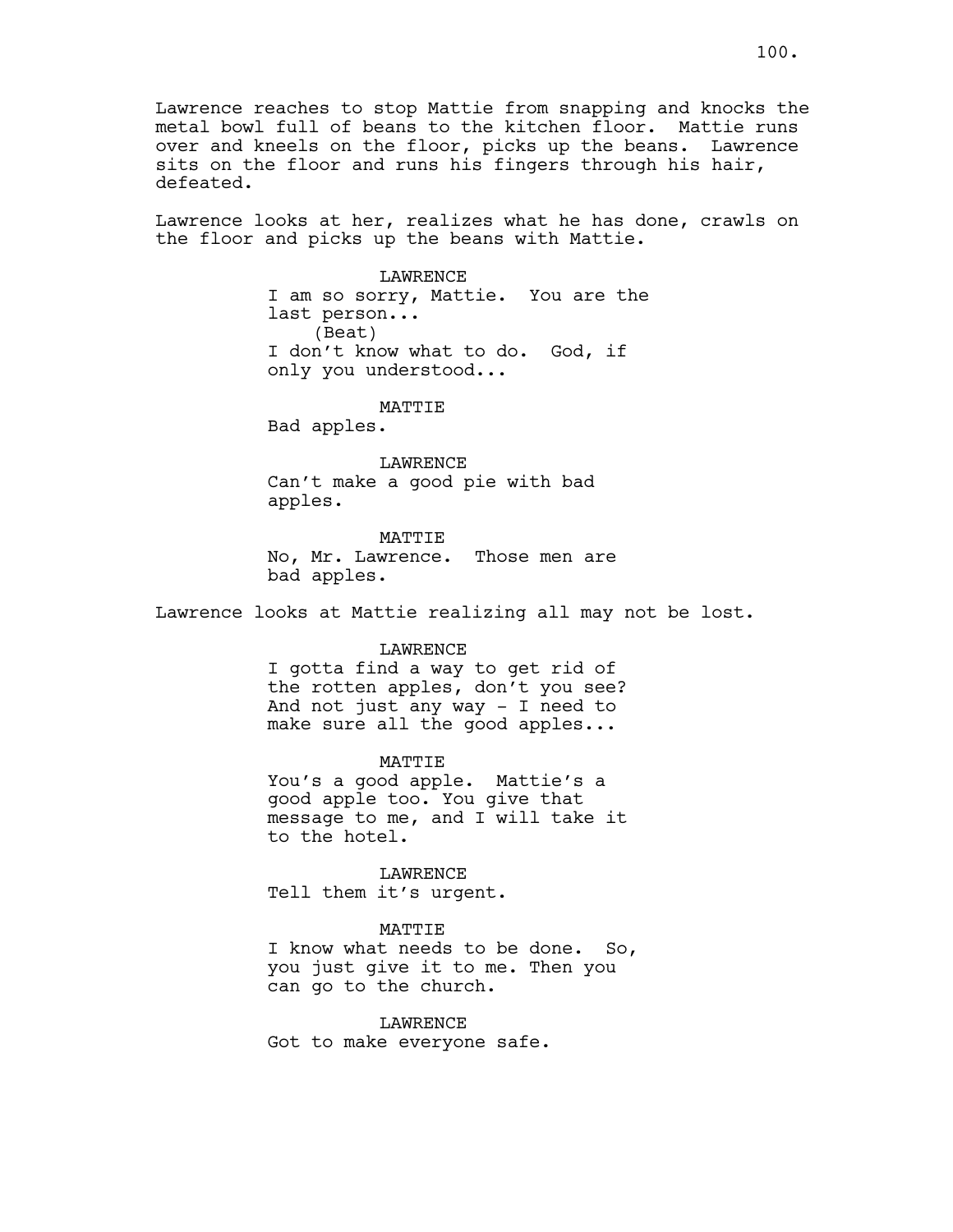MATTIE That church, it's my church. When you get there you tell the preacher, Jeremiah, that Mattie says you're good folk. (Beat) Tell him you're buttermilk pie!

Lawrence pulls out the envelope and gives it to Mattie. He grabs her hand as reassurance, rises from the floor. Reaching the kitchen door he turns back to Mattie.

Mattie stands with confidence and gives Lawrence a heartfelt smile. Lawrence holds on her smile.

INT. WHEELER HOUSE - EVENING

A modest house. Sarah and Helen sit on the couch. Judith sits in a chair, watches Tim pace.

SARAH

Going home... tomorrow?

TIM

I knew there was more going on with Lawrence. Should call the police. What about that George Bell?

JUDITH Don't be a fool. He's no more our friend in these matters--

**TTM** Jeremiah should give the papers to somebody and stop this nonsense.

Tim pulls back the front curtains. Shrubs shake in the wind.

SARAH

Lordy, that wind is going to blow all night. You mark my words.

HELEN Could I possibly lie down?

SARAH

Why, of course, honey.

Helen and Sarah walk down the hall. Tim watches, then back to Judith.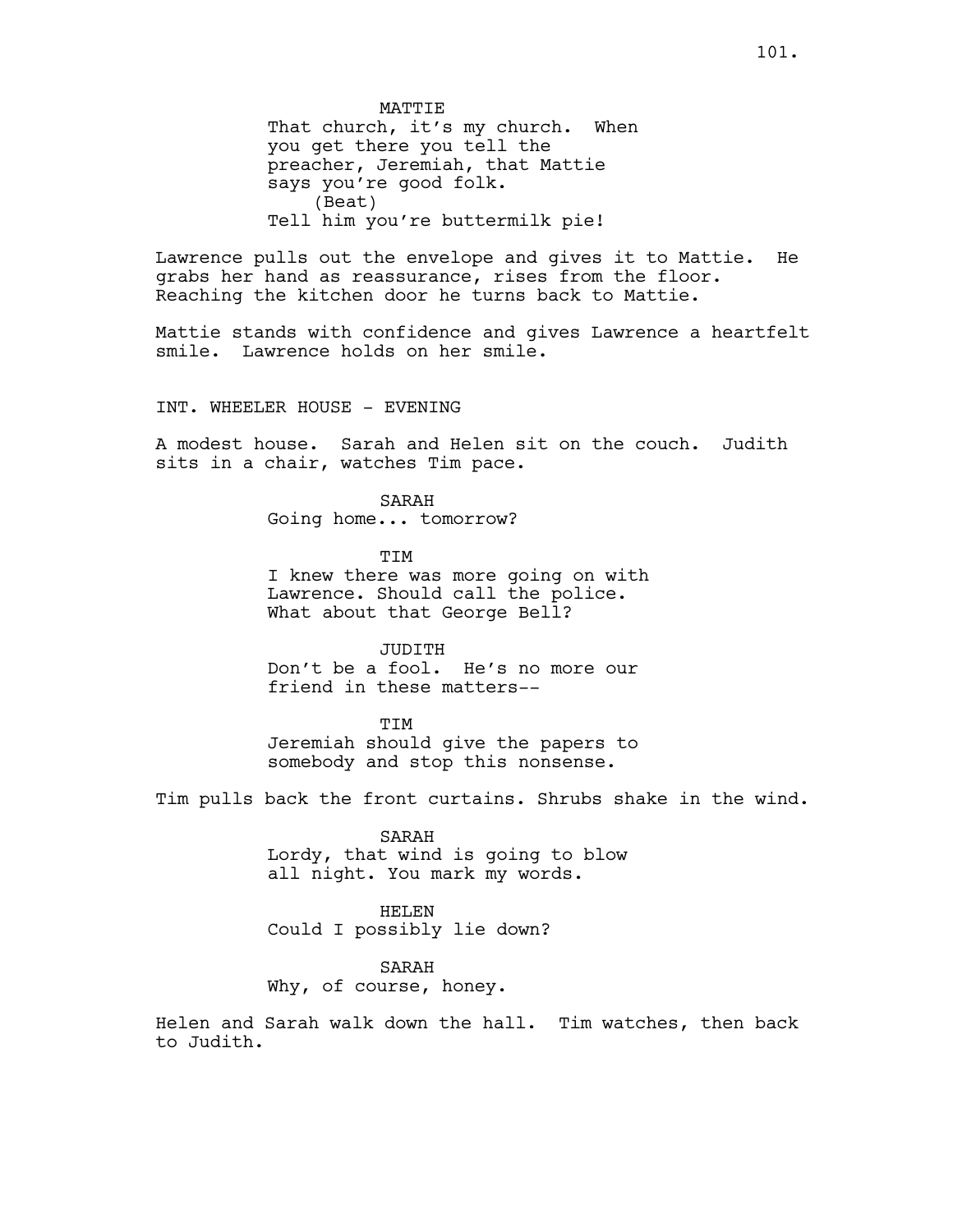**TTM** We have to do something. Sitting here and fretting ain't going to do anyone no good.

JUDITH Any good, any good! The patience of Job. That's all I'm asking. (Beat) I'll take some water to Helen. Then, I need to get back home. I can't leave Mattie alone in this dust storm.

Judith fills a glass and takes it down the hall. The bedroom door closes. Tim starts down the hall when:

There's a KNOCK at the front door. He runs to open it. George Bell stands at the doorway.

#### GEORGE

I'm sorry to bother you. But we received a call that there is a gas leak in the neighborhood? We're going from house to house checking all the connections.

**TTM** Is the world going to hell tonight? There must be a mistake.

#### GEORGE

It's just a precaution. I would hate for your house to be the only one that blows.

**TTM** Come in. The connection is in the basement. Here, let me show you.

## INT. BASEMENT - CONTINUOUS

Tim uses a flashlight as he takes George down the stairs.

They reach the bottom. Tim points out the gas line with the flashlight. George comes up behind Tim.

> TIM Odd. Seems you were just the topic of discussion earlier--

BAM, George hits him over the head with his pistol. Tim falls to the ground.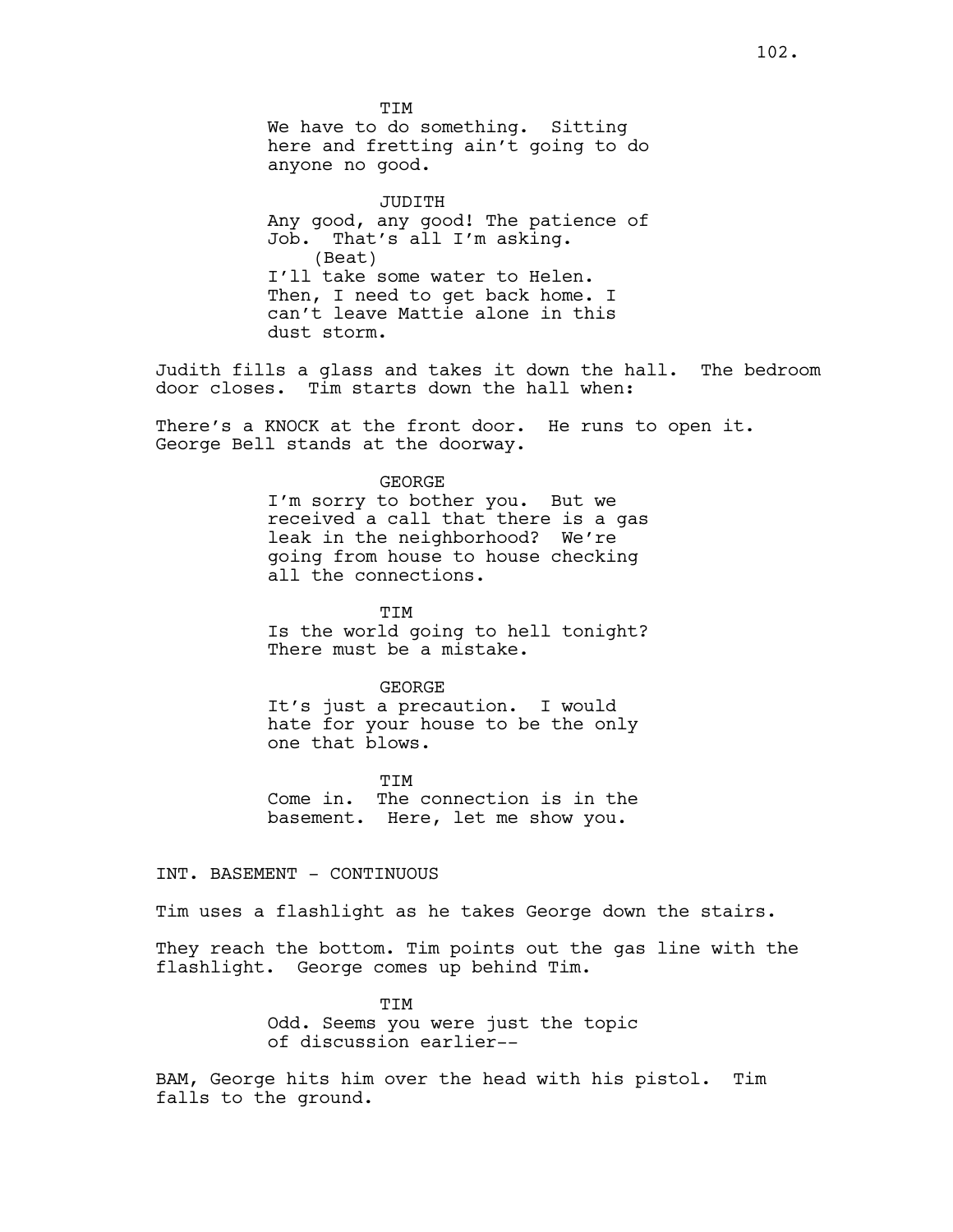Two pick-up trucks race down the road kicking up dust. They're cramped with KLANSMEN. In the back of the second truck, TWO KLANSMAN sit near the tail gate, carry shotguns. Their faces are covered with bandanas to block the blowing dirt. Lawrence and Sid sit in the bed, lean against the cab. They yell over the wind.

> SID I've known you a long time. Something you want to tell me?

LAWRENCE Lois, can't see her with you.

**STD** That stupid bitch. Her and her fashion magazines.

Sid looks over at Lawrence who is tensing every muscle in his body not to throw Sid out of the truck. Sid leans into Lawrence's ear.

> SID (CONT'D) So, why did you leave Gary that day? All hell broke loose after--

LAWRENCE None of my doing.

**STD** 

Those Federal sonsofbitches. Took me right off the train platform just as you was safely heading out of town.

LAWRENCE Not by my hand.

SID

I know. I held out as long as I could til I gave them every name in that picture, except yours. Then I just couldn't hold out any longer. (Beat) They were going to find out sooner or later.

**LAWRENCE** So, you gave them my name?

SID I told them what they wanted.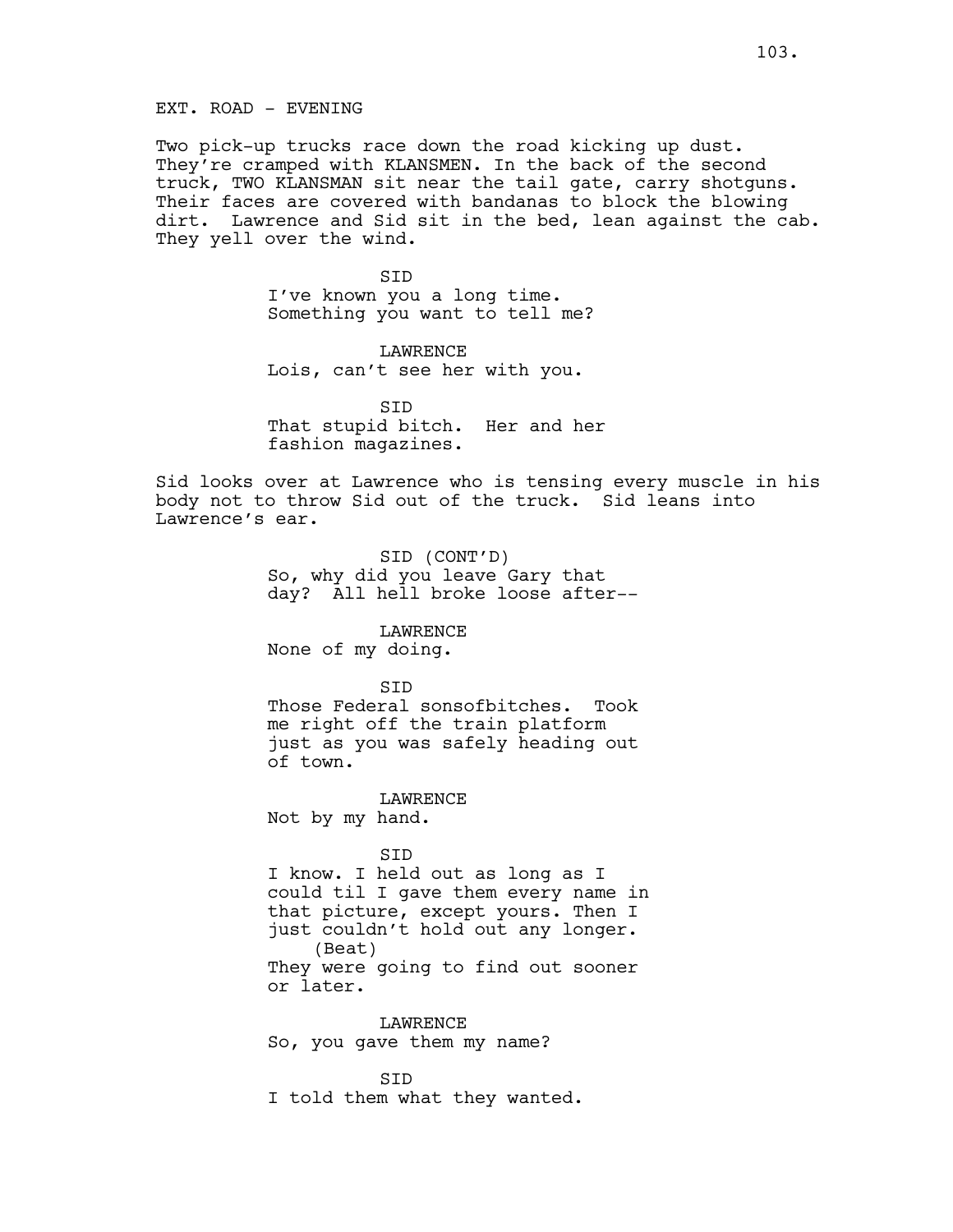SID What I find real curious is you had nothing to give 'em. Why ain't you in jail? Or, you're the god damn snitch. Ain't ya?

Sid chuckles, pleased with himself.

SID (CONT'D) I'll take your silence as a yes. (Beat) I tell you what, since I considered you my best friend, I'll give you one chance to redeem yourself. If your up for it?

Sid pulls out a package wrapped in brown paper and tied up with twine from behind his back. He gives it to Lawrence.

Lawrence opens the package, a white robe and Klansman hood.

Sid pulls out the other robes and hoods from a duffle bag. He hands it out to the other Klansman while holding on to his. Lawrence takes his out. He looks at the hood and turns it over. On the back is a small cross marked with charcoal.

Lawrence's eyes flash wide as he realizes what this means. He scans the men on the truck. No one notices the hood or Lawrence's panic.

#### EXT. SKIRVIN HOTEL - EVENING

Mattie wears her best Sunday dress, hat with veil and guards her purse. She walks up to the door. A large African American DOORMAN steps in her way.

> DOORMAN I'm sorry Sister, but I can't let you go in there.

MATTIE No, you just move out of the way and mind your own business.

DOORMAN Huh, uh, you're not going to make me lose my job over you.

Mattie pulls him down to her. She whispers in his ear.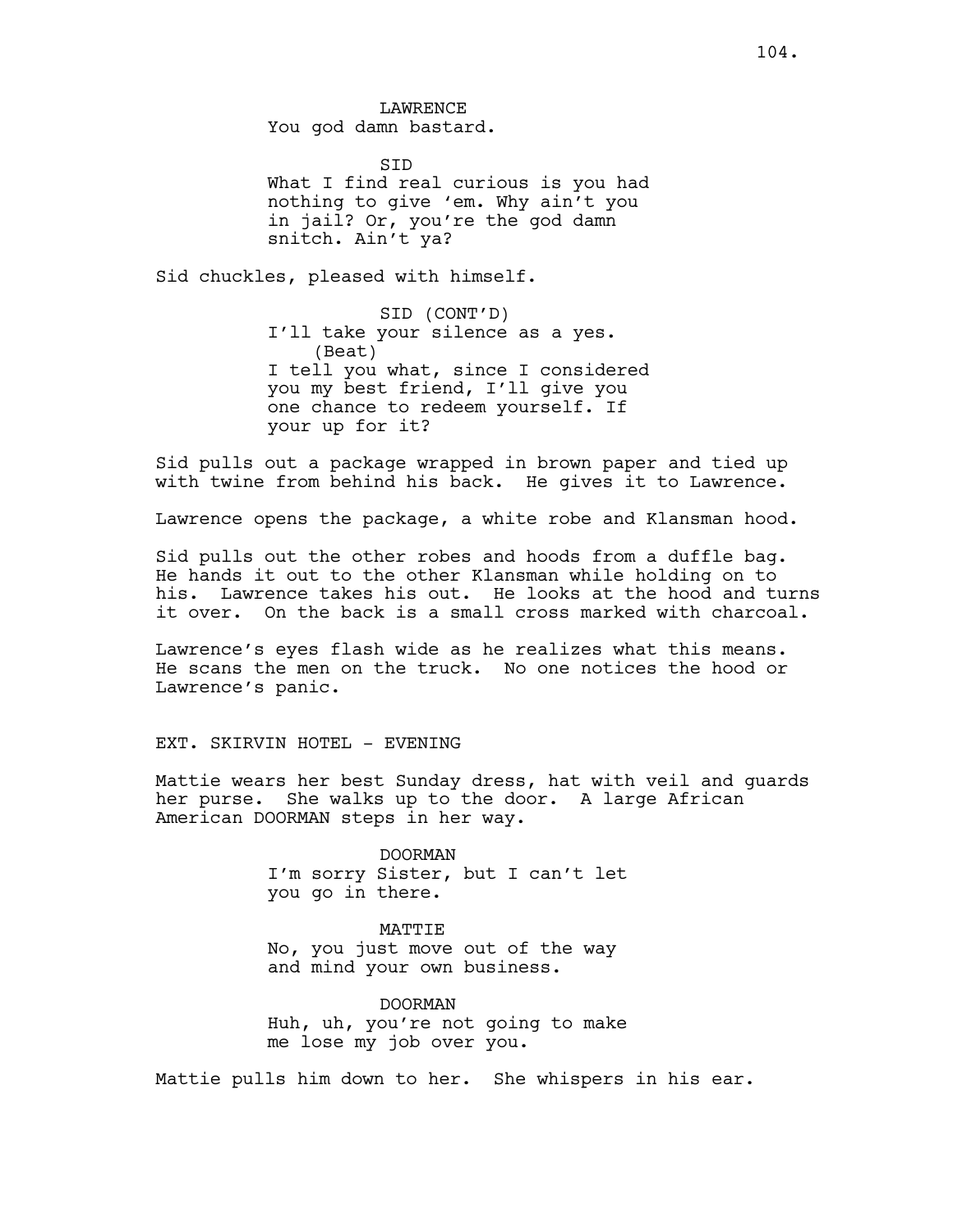He opens the door, Mattie blows in with confidence.

# INT. SKIRVIN HOTEL - CONTINUOUS

Mattie stands in the center of the lobby. The Desk Clerk sees her and snaps his finger. A BELLMAN hears the snap and charges at Mattie, grabbing her by the arm and escorting her to the door.

#### MATTIE

Stir until done! Stir until done!

She pulls away from him and heads for the desk. The Patrons gasp, appalled by her gall. The Bellman quickly goes after her. The elevator doors open, and Wilson steps off. He sees the commotion. The Bellman reaches Mattie and forcefully escorts her to the door.

> MATTIE (CONT'D) Mr. Spelvin! I got to get to the desk and leave a message for Mr. Spelvin.

> > WILSON

Wait!

EXT. WHEELER HOUSE - EVENING

A car drives down the street, pulls in behind George's Sedan and parks. Rusty Mallet steps out of the car. He looks inside George's Sedan. Looks up and down the street, covers his eyes from the blowing dirt. He walks to the Wheeler house, moves around back.

#### INT. WHEELER HOUSE - EVENING

Judith comes back into the kitchen with an empty glass. She sees the basement door open and looks around.

The front door blows open from the wind. She runs to the front door to close it. She sees George's Sedan, she drops the glass. CRASH, the glass breaks into a million pieces. She looks back toward the kitchen.

INTER CUT: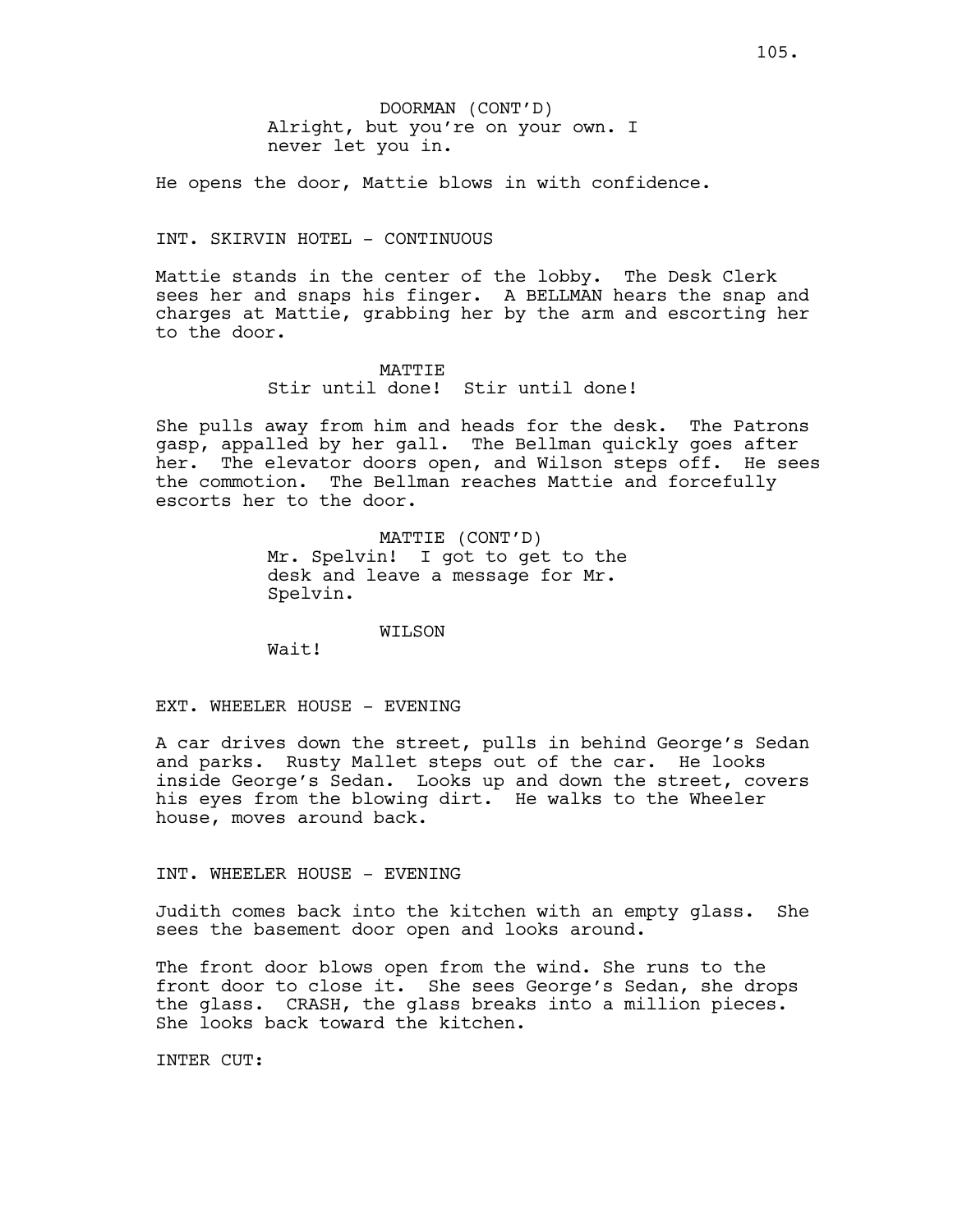George takes a wrench and loosens the pipe. He opens the valve and gas HISSES into the air. He walks up the steps.

INT. HOUSE

George steps into the kitchen. The basement door slowly closes and CREAKS behind him. He stops. Judith stands with a frying pan high over her head.

George pulls his revolver and slowly turns, when:

WHACK, Judith slams the pan on George's head. George lands unconscious on the floor. Rusty busts into the house, finds George on the floor. He looks at a startled Judith.

> RUSTY Woman, I guess you don't need my help after all.

JUDITH (Realizing) Tim! In the basement!

Rusty runs down the basement stairs.

EXT. WOODS - NIGHT

Sparse with just a few row houses and thick woods. The two trucks pull into a clearing off the road. In the distance, an old traditional whitewashed church. The windows glow with light. MUSIC plays in concert with the whistling wind and blowing dust.

Sid sets his robe and hood down on the truck bed floor. He jumps out of the truck and turns to Lawrence and the boys.

> SID I'll find out what we do next.

The Two Men in the back of the truck put their hoods and robes on. Lawrence watches them as he SWAPS THE HOOD WITH SID. The Two Men grab their rifles and jump out of the back of the truck.

INTER CUT: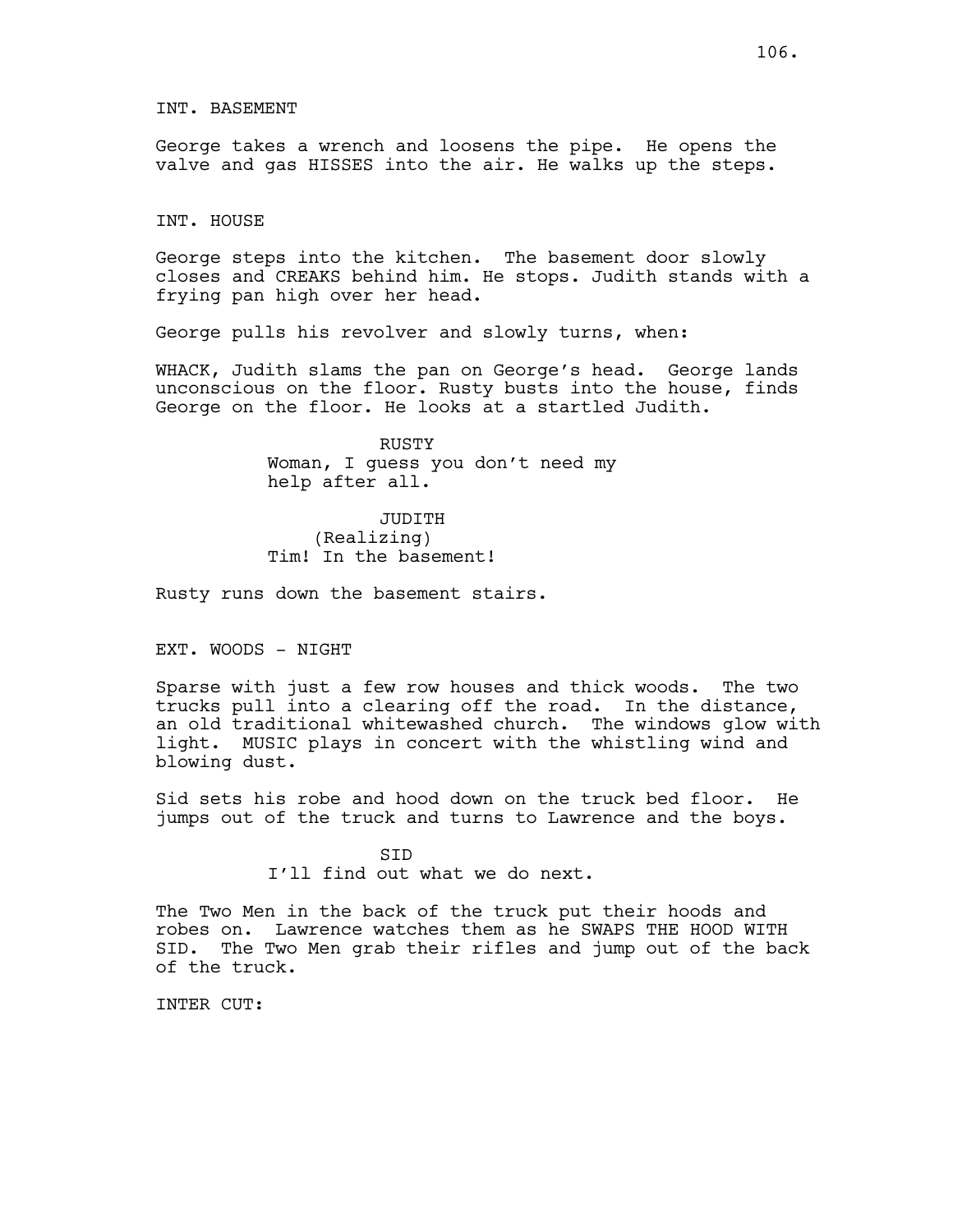A church full of African American women, children and men stand. Some of them clap and others fan themselves to fend off the summer heat. The MUSIC stops. The howl of the wind, more prominent. Jeremiah stands in front with Bible in hand.

## **JEREMIAH**

It is our destiny to bring ourselves out of the oppression. Remove the strings that somebody else pulls. We must do it. Do it ourselves!

#### CONGREGANT

Alleluia!

# EXT. WOODS

IN THE DISTANCE OFF SCREEN: The congregation repeats the words, "WE MUST DO IT. DO IT OURSELVES."

The Klansmen in robes and hoods stand in a circle. Jake's voice can be heard from behind the red robe and hood of the Imperial Wizard. He walks around the backsides of the men.

# HERRMANN We have worked very hard to bring our message to the nation. Now, the ones who have stolen what is justly ours are fighting back.

Jake stops behind the hood with the black cross on the back. He moves to the middle of the circle.

> HERRMANN (CONT'D) There is one among us who came into our very homes. Who got close to us. Who has betrayed us. Who sympathizes with our enemy.

Jake Herrmann grabs a rifle from one of the men. He raises it, aims at everyone as he follows the circle of men.

> HERRMANN (CONT'D) The only way to kill a snake is to take off its head.

INT. CHURCH

JEREMIAH Can I hear an Amen!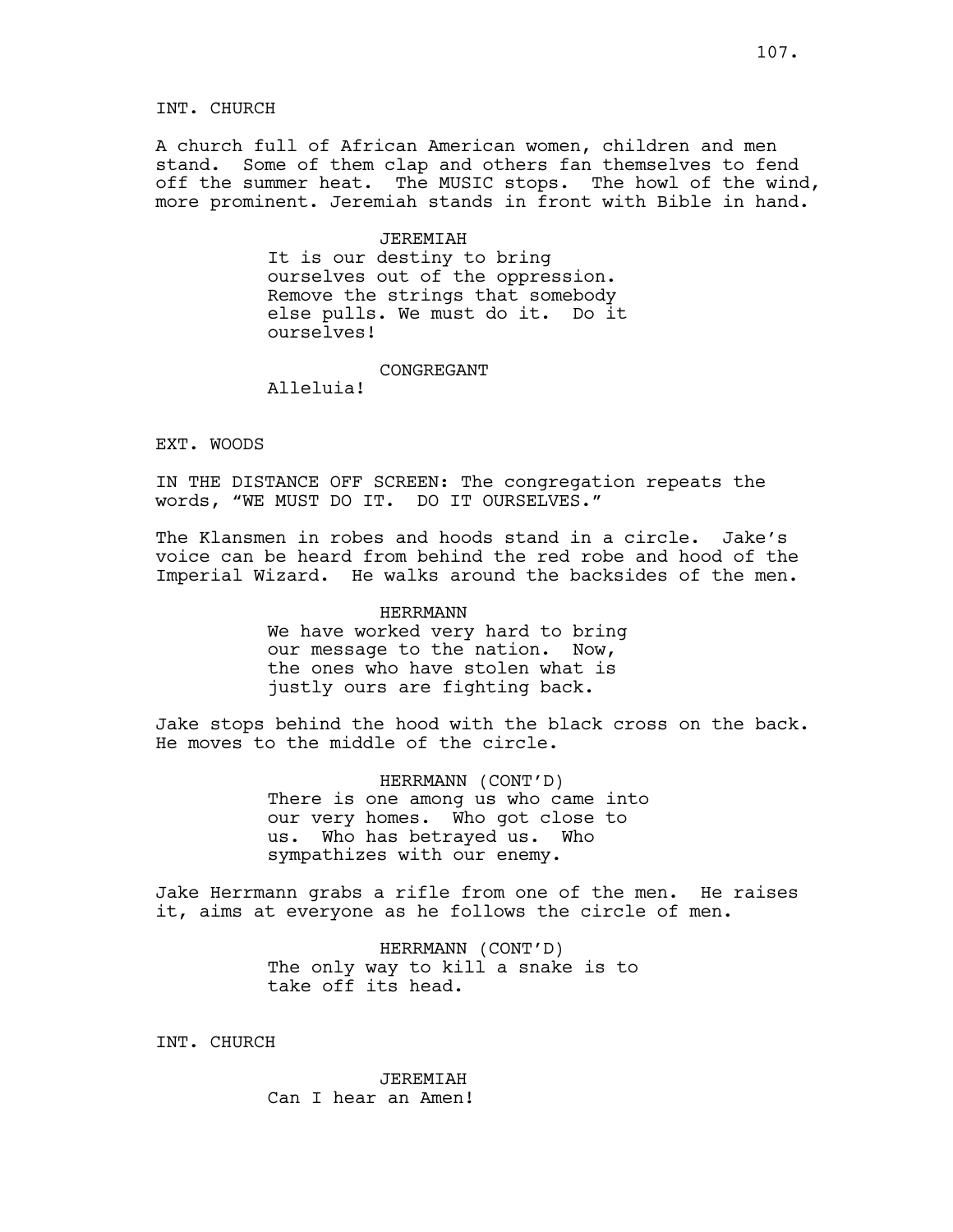## CONGREGATION

Amen! Amen!

Jeremiah lays his hand on a big bible on the pulpit.

Outside: A single rifle SHOT. The congregation's enthusiasm is swallowed by their gasps.

EXT. WOODS

The shot Klansman falls on his knees. His deep breaths pull his hood in and out of his mouth. He takes a final breath and then collapses to the ground. The men gather around. The red blood is quickly absorbed into the white hood.

## INT. CHURCH

The front door flies open. Lawrence, winded, stands in the doorway. The wind bangs the door against the church.

> LAWRENCE All of you have to get out.

JEREMIAH You are interrupting our service. Someone close that door.

A CHURCHMAN jumps up and pulls the door closed.

LAWRENCE I'm trying to save your life!

JEREMIAH Like you did at the filling station the other day? (To congregation) Bring him down.

EXT. WOODS

HERRMANN Take it off!

One of the men pull off the hood and reveals Sid.

HERRMANN (CONT'D) Stewart! Willie, go find him. The rest of you light the torches. We have to get a move-on.

Willie takes off with his rifle.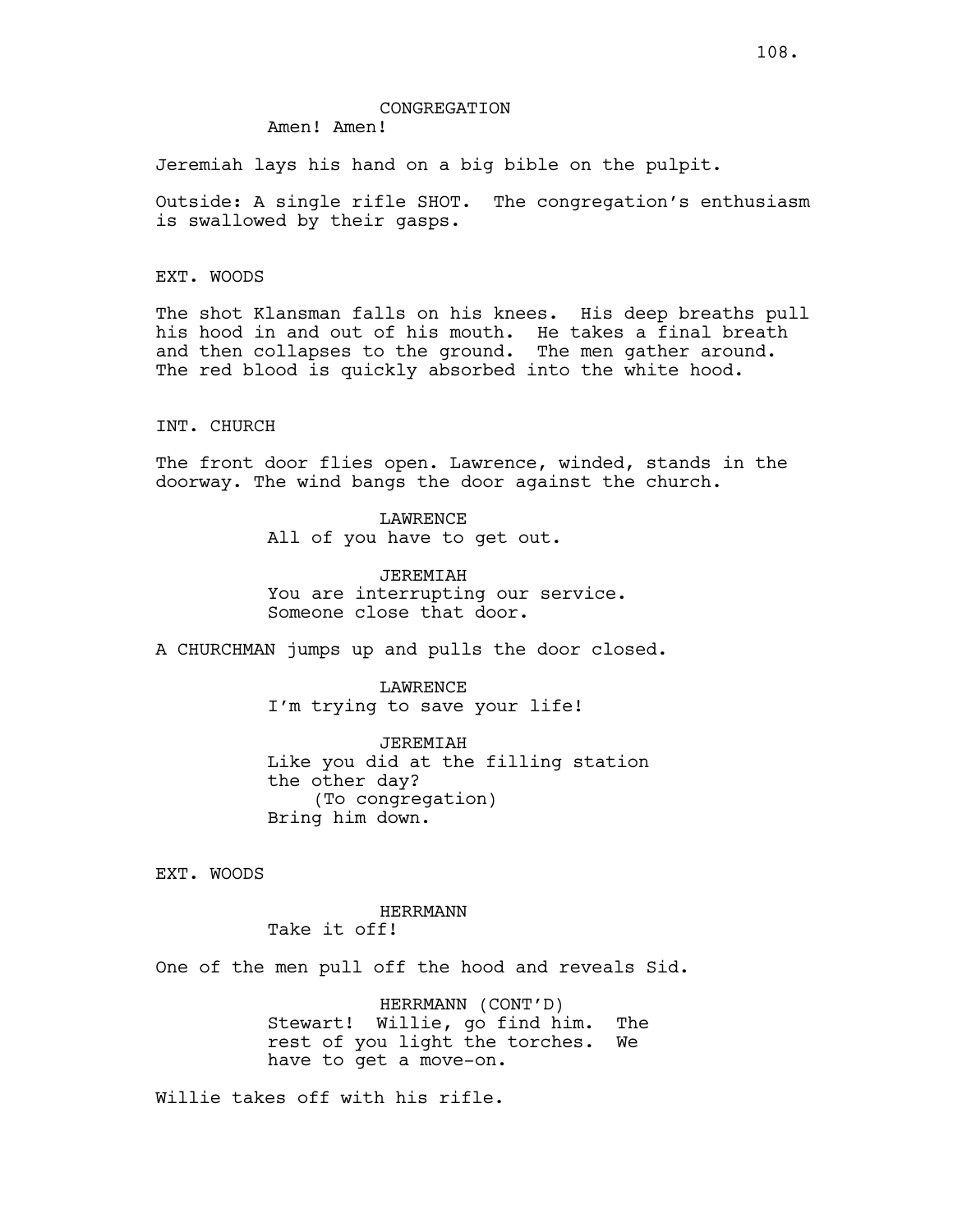The other Klansmen pull torches out of the back of trucks. They form a line, and Jake lights the torches creating ghastly shadows as the flames whip in the wind.

INT. CHURCH

Lawrence, pinned down in front of the alter by Two Men.

LAWRENCE Wait... Mattie..., I'm buttermilk pie. She said to tell you. (Beat) I'm good folk, please!

JEREMIAH Our Mattie sent you?

Lawrence pleads with his eyes. Jeremiah hesitates and then nods his head YES.

> JEREMIAH (CONT'D) The men will stay. Everyone else should leave.

Women and Children shuffle out of the church.

**LAWRENCE** 

That shot we heard ain't gonna be the last. If you got those papers, bring em. We don't have much time.

JEREMIAH We will stand our ground.

LAWRENCE Don't be a fool. I'm working with the Feds. I have to get you out.

Jeremiah sends the men out, except four CHURCHMEN stay. They stand their ground as Lawrence and Jeremiah stand off. The Churchmen gather around Jeremiah and the altar. The light of the torches flicker through the windows. Lawrence pulls back a lace curtain. Klansmen move with torches toward the church.

They hear a rifle cock. Lawrence whips around to the door. Willie aims his rifle at Jeremiah.

> WILLIE What the hell do you think you're doing?

Lawrence stands between Willie and Jeremiah.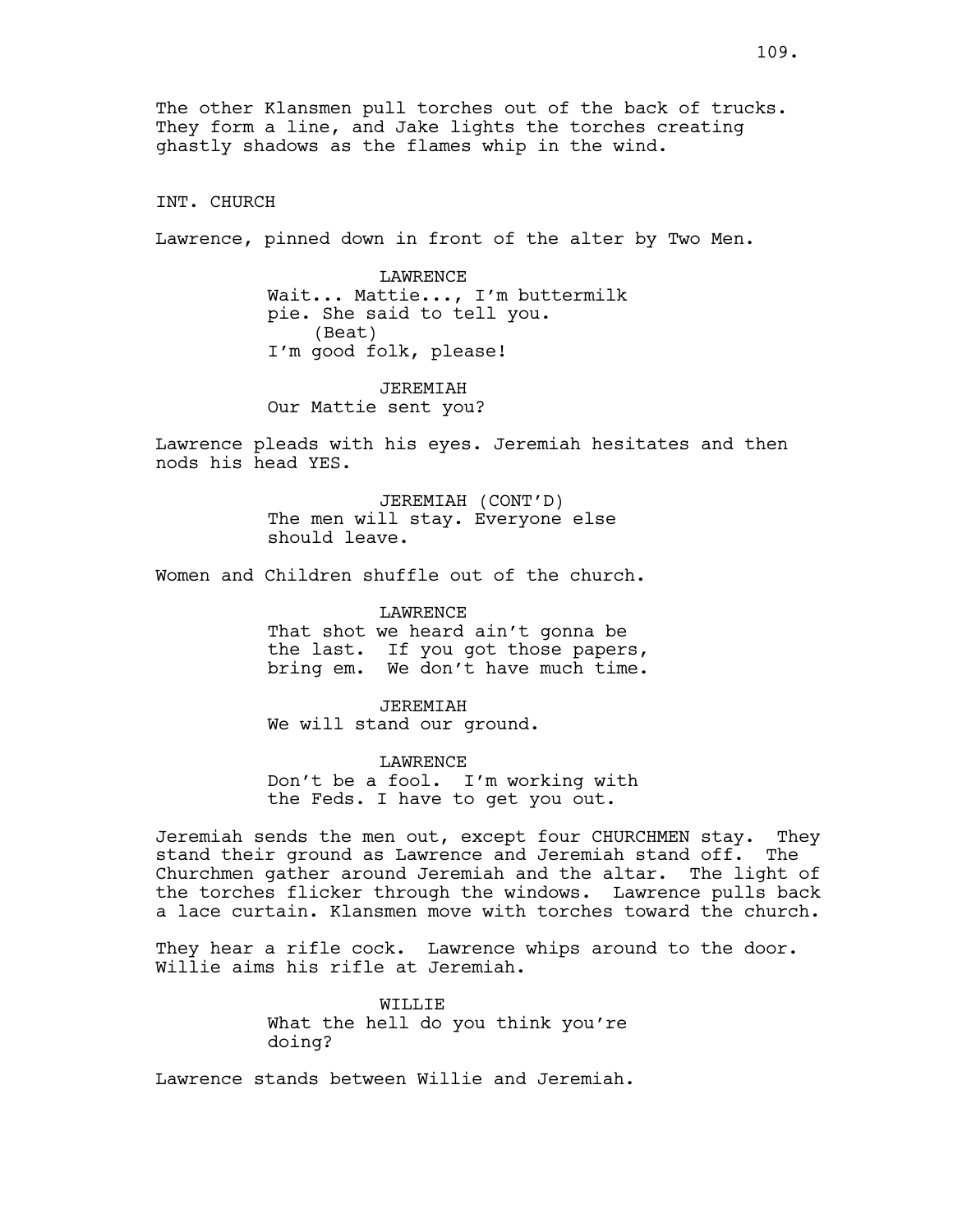LAWRENCE Willie, it's over. Everyone's gone. It's over.

Willie grinds his teeth with his enraged eyes locked on Lawrence. Lawrence, on guard, watches Willie's hesitation.

In a burst of speed, Willie runs to one of the windows and smashes it. He sees Parishiners heading toward the woods.

> WILLIE (Shouts out the window) They's--

Lawrence tackles Willie to the ground. They struggle and the rifle goes off. Willie stands, backs away from Lawrence. He is wide-eyed with shock. He wipes blood on his robe.

Willie turns around, realizes he is surrounded by the Churchmen. They pounce on him and take him to the ground. Jeremiah runs to Lawrence.

Lawrence sits up and props himself against the wall. His shoulder and arm are bloody.

> LAWRENCE Go on, get. They'll be more.

JEREMIAH (To the Churchmen) Put the Bible inside the altar table.

The men slide back the marble top and place the Bible inside.

Windows smash and torches fly into the church. The curtains and pews catch fire.

Jeremiah pulls the Clergy Stole from around his neck and wraps Lawrence's arm and shoulder into a sling.

> LAWRENCE What do you think you're doing?

JEREMIAH This will help with the bleeding.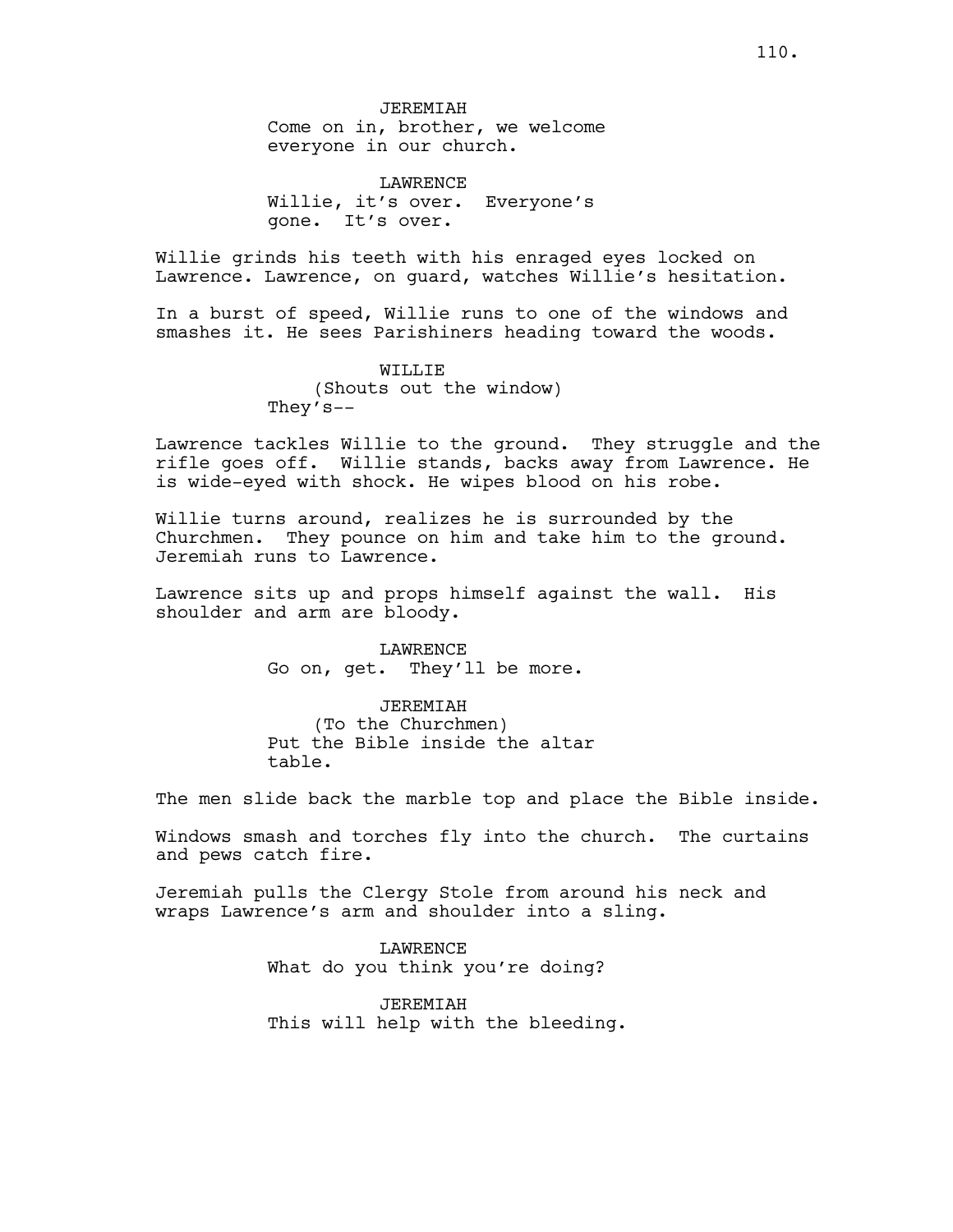EXT. CHURCH - CONTINUOUS

Jeremiah steps out of the church with his arm around Lawrence's waist to steady him. The wind blows them off the steps. Lawrence carries Willie's rifle. They run for the woods as men come around the corner.

Klansmen fire. Bullets SNAP branches and WHIZ by their heads. A Churchman goes down.

> HERRMANN (O.S.) I want you to go into those woods and find every one of them.

Off the road, several police cars race onto the grass after the Klansmen. They come to a stop in a clearing. Police Officers - with Murphy and Wilson - jump out of the car. Some of the Klansmen direct their fire at the Officers. The Officers return fire, while others tackle and cuff Klansmen.

Jake sees them and runs into the woods.

Wilson runs to a small group of Officers barricaded by one of the Police Cars.

> WILSON Someone get out there and find me Stewart!

EXT. WOODS

Lawrence and Jeremiah run around tree branches as they stumble through the brush. Lawrence falls and leans against a tree to catch himself. He is out of breath. The tree creaks and cracks with the wind.

Jeremiah looks up at the swaying branches.

LAWRENCE You can't stop. They're not far behind. Keep going.

JEREMIAH No way I'm leaving you behind.

Jeremiah scans the darkness. He sees the shack, Jake's shack, in the distance.

> JEREMIAH (CONT'D) That shack. We'll hide in there.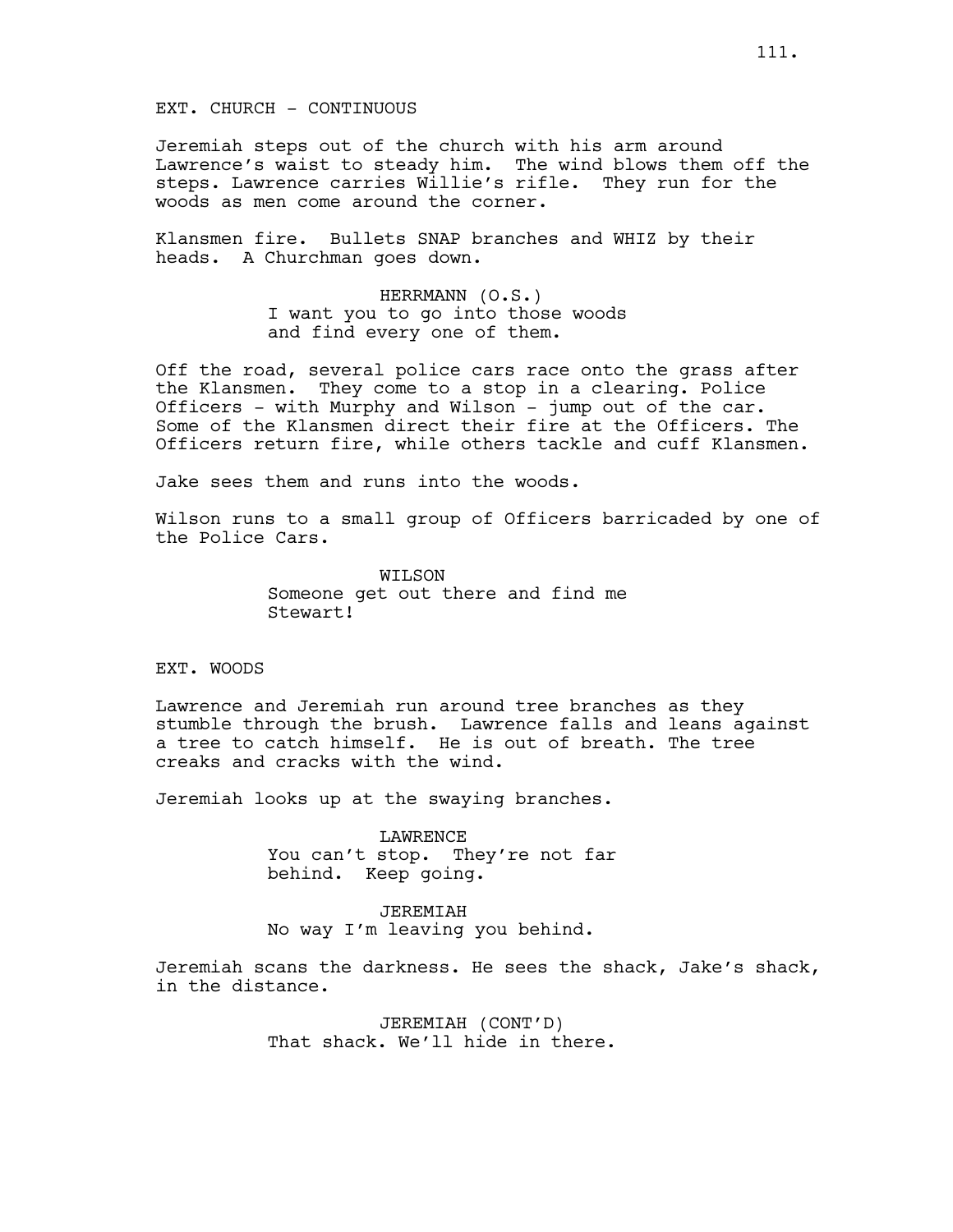LAWRENCE When did you know it was about the property?

JEREMIAH One of my own. They tried to steal his property, then crushed his hands. Says it was because of a job. I know better.

They hear the sound of a twig breaking. They go silent and look into the darkness, but see nothing.

Jeremiah wraps Lawrence's good arm around his shoulder. They sprint through tall grass.

BANG, a shot rings out through the darkness. Jeremiah loses his footing and they both fall to the ground.

Lawrence crawls over to Jeremiah.

Jeremiah holds on to his chest, blood oozes between his fingers. He winces in severe pain.

LAWRENCE

God, no!

Jeremiah is overcome with the pain. Lawrence takes the sling and pushes it against Jeremiah's chest to stop the bleeding.

JEREMIAH

The papers, what you're looking for... Lord, Jesus... All you need can be found in the Good Book.

Jeremiah takes his last breath. In the distance, BARKS and YELPS, blood hounds. Lawrence closes Jeremiah's eyes.

CLICK! Lawrence doesn't move, but slowly puts his hand on the trigger of the rifle laying next to Jeremiah. He cocks the hammer back. A boot crushes Lawrence's fingers on the trigger. Lawrence cries out.

Jake pulls his hood off. He grins as he towers over Lawrence. The BARKS and YELPS grow louder.

# HERRMANN

Get up!

Jake jerks Lawrence up by his wounded arm. Lawrence grits his teeth and groans through the pain.

FADE TO: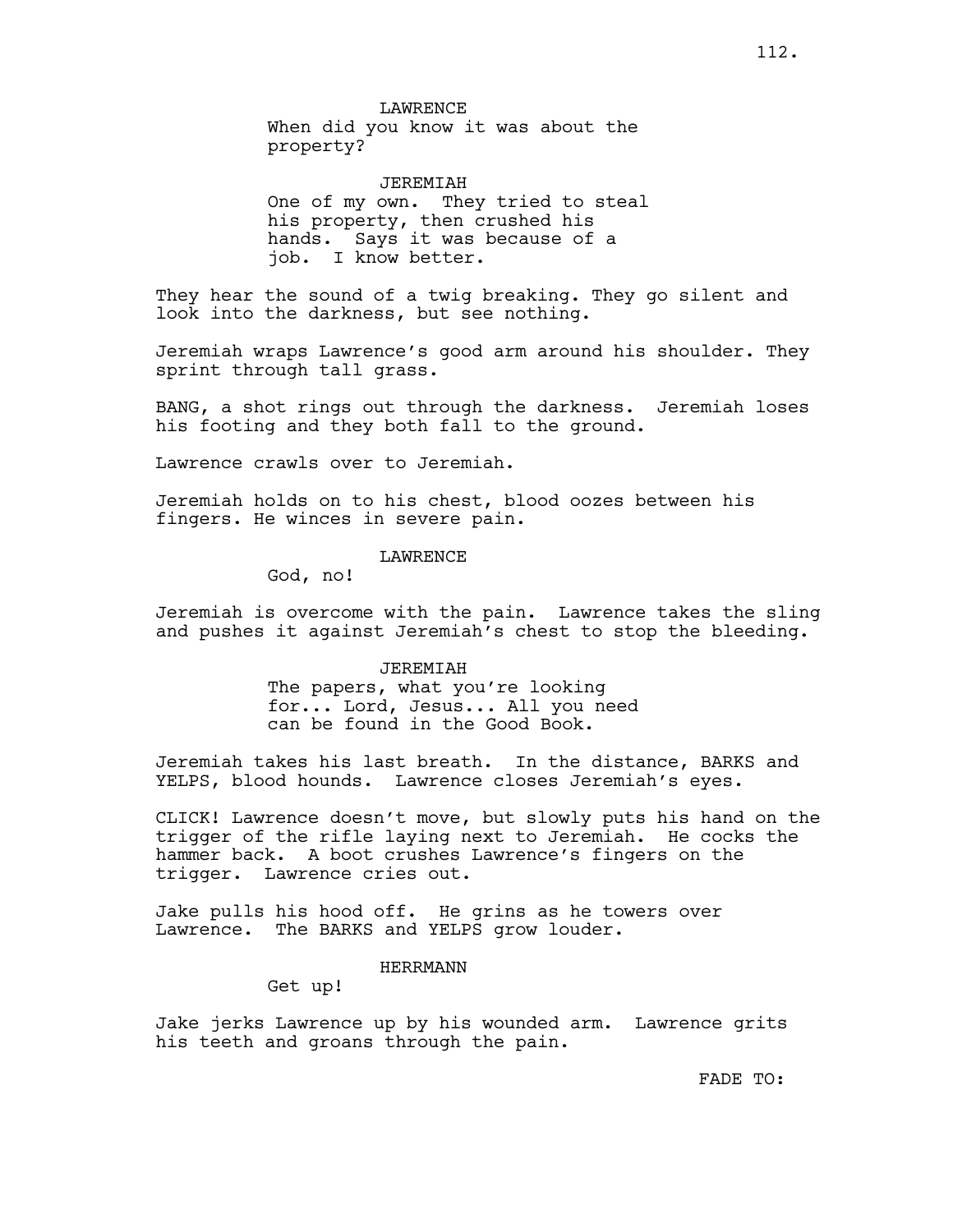INT. SHACK - MOMENTS LATER

Jake pushes Lawrence into the dark shack. The loose clapboards vibrate in the wind.

### HERRMANN

Sit down!

Lawrence falls into a chair holding his shoulder.

Jake lights the hurricane lamp on the table. Dust fills the air like a fog. The light reveals Councilman Taylor standing in the corner.

> TAYLOR You've made a mess for me.

LAWRENCE You mean White Camelia Industries.

TAYLOR Where are those documents?

LAWRENCE Like I'd ever tell you.

Taylor lifts a pistol and holds it to Lawrence's head.

## TAYLOR

You're just shit on my shoe.

Lawrence looks in Jake's grinning eyes. Lawrence jumps up and grabs the pistol, struggles with Taylor.

EXT. SHACK

Wilson and Murphy run up to the shack followed by several POLICE OFFICERS. Murphy signals them to circle the building.

From inside: a SHOT and muzzle flash lights up the window.

WILSON Bust down that door, now!

INT. SHACK

CRASH! The door flies open. Wilson, Murphy and TWO POLICE OFFICERS charge in. Jake lies on the floor groaning at his bleeding gut.

Lawrence points the pistol at Taylor's face. He trembles with his finger on the trigger.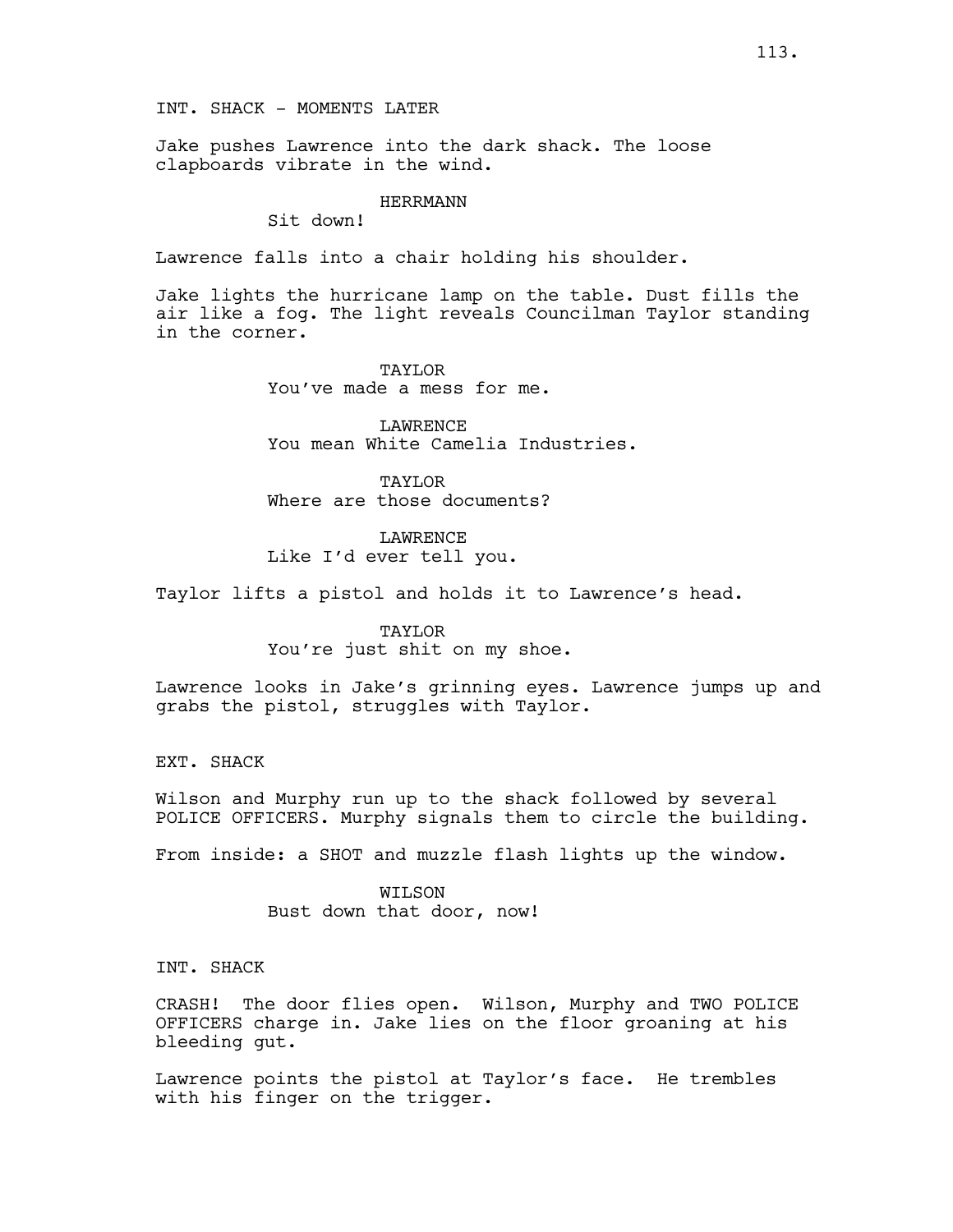Wilson moves next to Lawrence.

LAWRENCE I think we should take care of this here and now!

WILSON Noted. Now put the gun down. (Beat) We got them.

## LAWRENCE

So many people died. For what? All this dirt and dust? You talk about staring the ugliness of America in the face, now I've got a gun pointed right at it! I can end this!

WILSON You want to prove you're better than them? Let me do my job.

LAWRENCE The home of the free? When does it mean something? Huh?

WILSON I can say you helped us get a little closer to that tonight. You done right.

Lawrence lowers the gun. Murphy and another Officer pull Jake to his feet and lead him out, grimacing at his gut.

Murphy handcuffs Taylor. An Officer walks Taylor out. Wilson grabs the gun. Lawrence, unable to release the pistol, looks at his shaking hands. Wilson pulls it from him.

# EXT. CHURCH - DAYBREAK

A clear, windless day. The Sedan pulls into the brush. The morning sun STREAMS through the trees. Lawrence gets out of the car with his wounds dressed.

Lawrence stops at the place where the doors once stood. He looks at the now shell of the walls. Lawrence walks to the marble altar, still standing. Wilson and Murphy follow.

Lawrence nods to Wilson and Murphy who help him slide back the marble top. Lawrence reaches in, pulls out the Bible, slowly opens it. The documents, building permits, all from Jake's office, rest in a center cut out of the large Bible.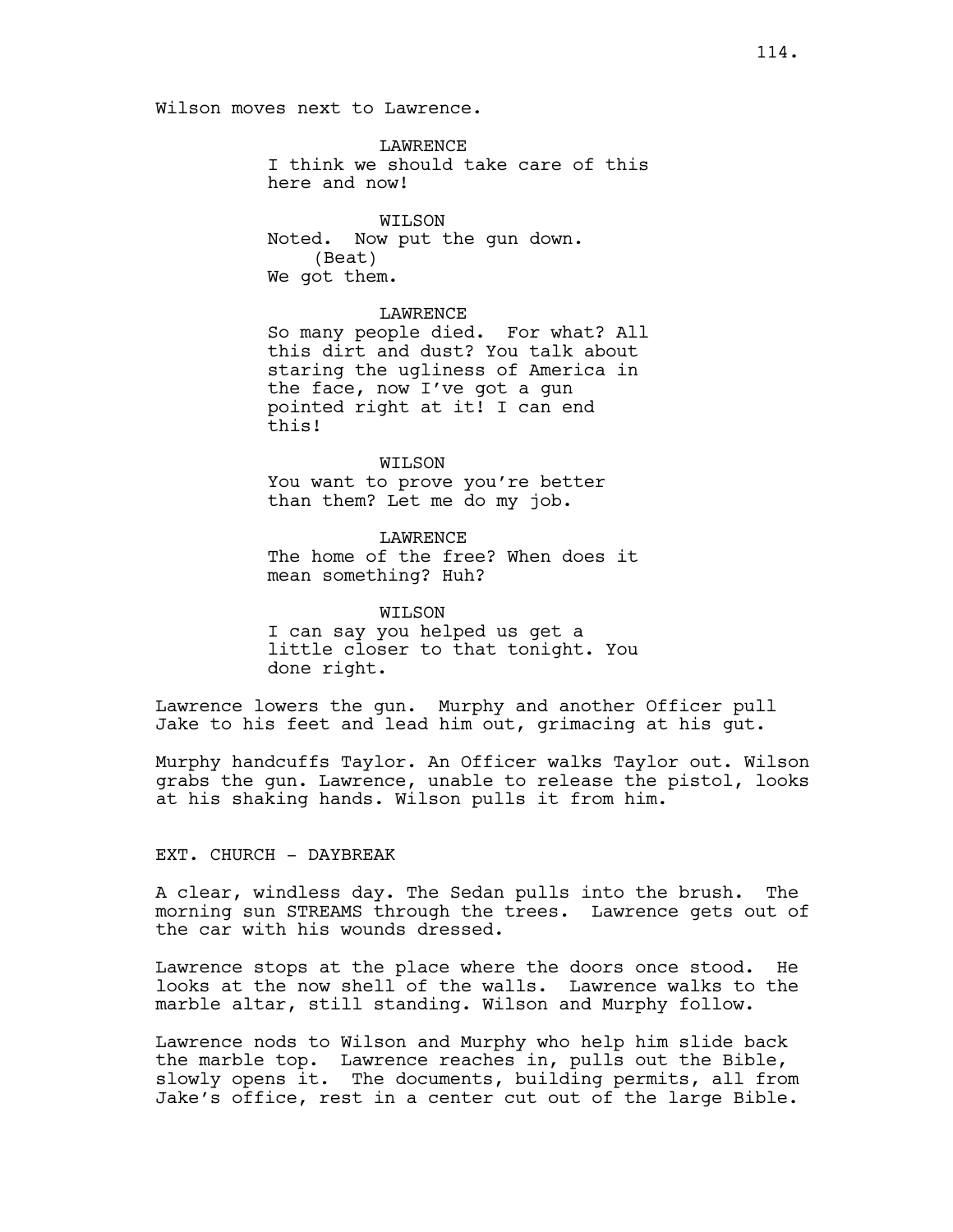WILSON

It was McCoy who ratted you out. Shot in the back of the head. Thought you should know.

**LAWRENCE** Please, I need... take me to Helen.

# EXT. BOARDING HOUSE - MORNING

CAB pulls up to the house, HONKS horn.

Helen steps out onto the porch carrying her suitcase.

SCREAMS echo out of the upstairs window. Clothes fly out the window, one by one. Helen looks up at the garments floating down to the ground. Helen, emotionless, gets into the cab.

SLAM, the screen door flies open, Gertrude runs into the yard. She picks up her clothes off the ground and tries to catch pieces flying through the air.

The cab pulls away.

Mattie comes out onto the porch, laughing.

GERTRUDE You'll regret this, Judith Levy!

Judith sticks her head out the window.

JUDITH The house needs a little cleaning.

Judith disappears, pieces start flying again.

A Sedan pulls up in front of the house. Wilson and Murphy get out. Lawrence steps out.

### **LAWRENCE**

Helen!

Lawrence runs to the porch.

LAWRENCE (CONT'D) Mattie, where's Helen? Sarah said--

MATTIE

So sorry Mr. Lawrence. She's gone.

Lawrence runs back to the Sedan signalling Wilson and Murphy to get in. The Sedan speeds off.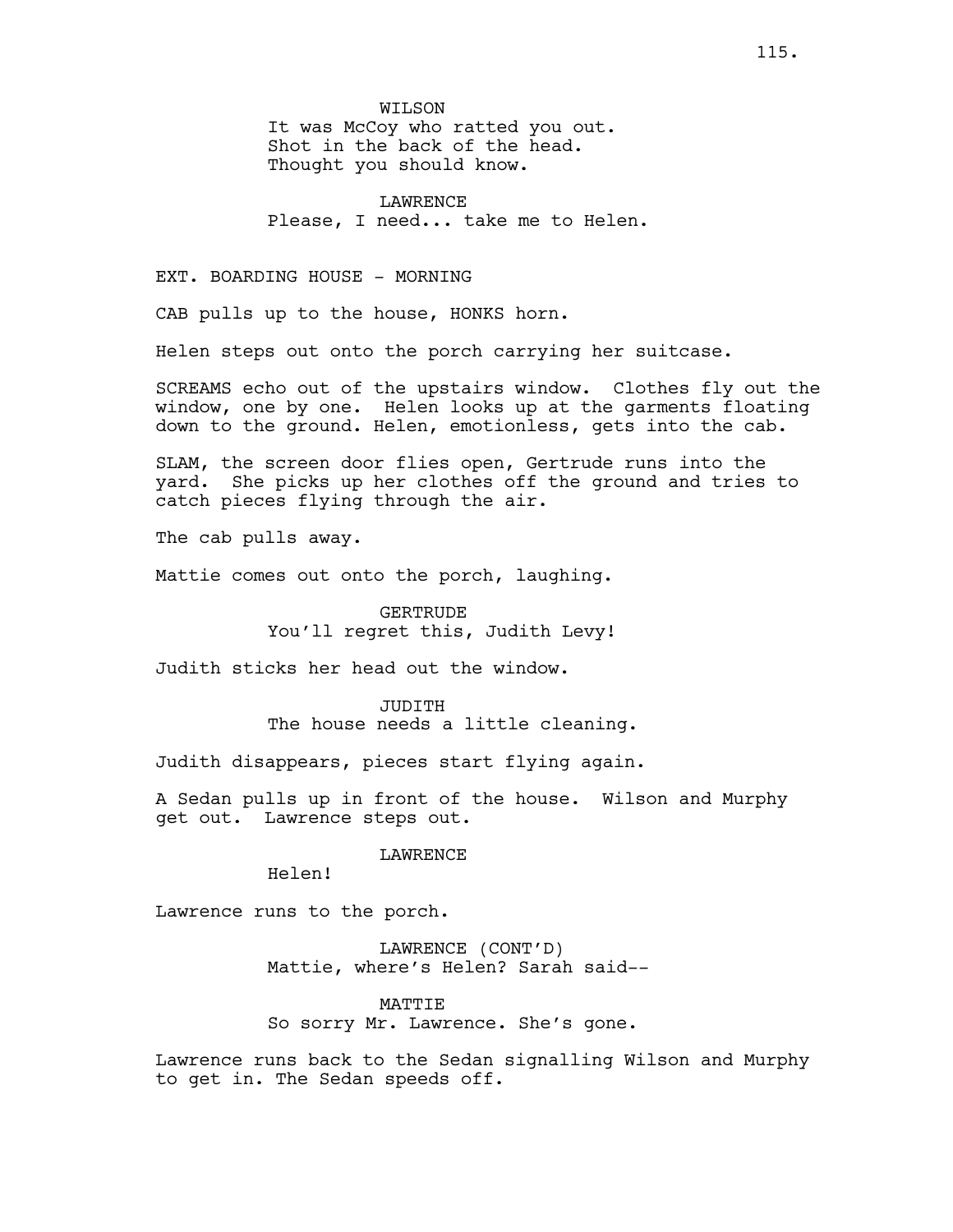The Sedan SCREECHES to a halt in front of the Train Station. Lawrence jumps out, runs inside.

### INT. TRAIN DEPOT

Lawrence navigates through the crowd to the platform. FAMILIES and arriving PASSENGERS happily greet each other. Desperate, looking at faces to find Helen.

Lawrence approaches the train as it pulls away from the station and disappears down the track.

The platform clears, Lawrence stands alone devoid of life.

FADE OUT.

INT. TRAIN DEPOT - A YEAR LATER - DAY

Lawrence, worn and drawn, clothes threadbare. Now with a beard, which could use a trim, as he stands on the platform. He watches as the train pulls away from the station.

BILL, the Station Manager approaches.

BILL Hello, Mr. Stewart.

#### LAWRENCE

Bill.

BILL It's been a year and the staff were wondering... after a year--

LAWRENCE I'll see you tomorrow.

Bill sighs in defeat. Lawrence unmoved, head low, walks away.

EXT. STREET - DAY

Itzhak, out of breath, runs down the street. He turns, looks behind him as he weaves in and out of a PASSERSBY. He stops dead in his tracks when an arm wraps around his waist. It's Lawrence who lifts him in a playful way.

> LAWRENCE What's the hurry?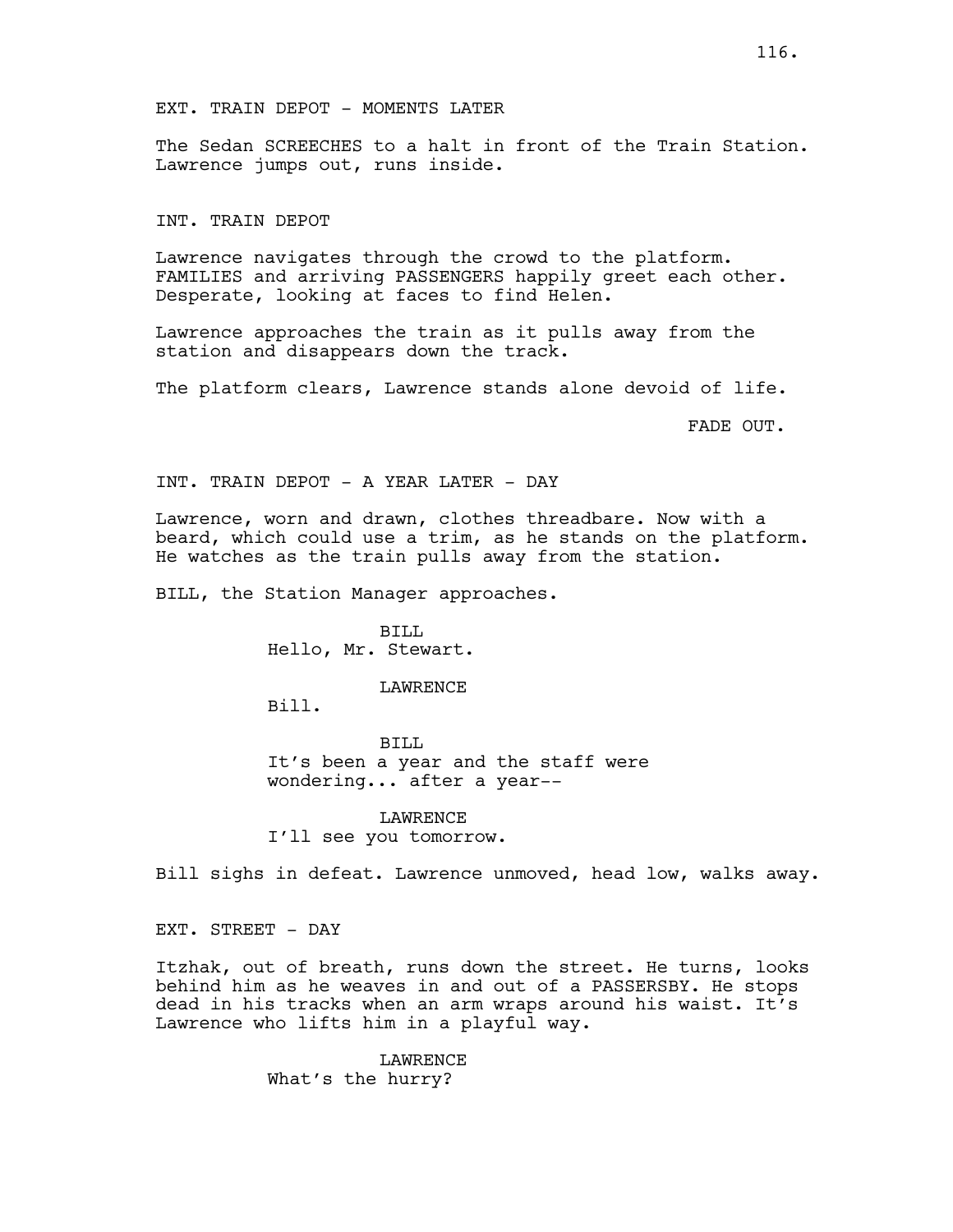ITZHAK The fixtures, they just took them off the train!

Lawrence lets Itzhak down and follows him into the Rosenthal's Store.

INT. ROSENTHAL'S STORE - DAY - MOMENTS LATER

Refinished floors, new rock lathe on the walls... like a new building. Tim and a few other MEN sand the dried plaster on the walls. Sarah sweeps the floor.

> LAWRENCE (To Itzhak) Go help Tim.

Itzhak rushes to Tim, who Smiles at Lawrence, but Lawrence doesn't reciprocate. Tim's concern is broken as he gives Itzhak a woodblock of sandpaper.

Mattie enters from the back of the store with a tray of glasses. She sets it down and all the Men except Lawrence swarm the lemonade. Judith jumps in and rescues a glass from the tray and approaches Lawrence.

> JUDITH (Hands glass to Lawrence) You should be proud.

LAWRENCE It's the least I could do.

Lawrence takes a drink, hands it back to Judith. He inspects the sanding. Mattie catches Judith's eye. Judith, behind Lawrence's back, shakes her head "NO" to Mattie. Sarah watches the interaction as she pretends to sweep.

> JUDITH I wish you would get rid of that scraggly beard.

Lawrence ignores her as he runs his hand over the new wall. Judith looks at Sarah and Mattie who shoo her with their hands. Judith turns back to Lawrence.

> JUDITH (CONT'D) Why didn't you go to the train station today?

Ruth Rosenthal followed by a long LINE OF MEN carrying new fixtures enter the store. Lawrence directs the Men.